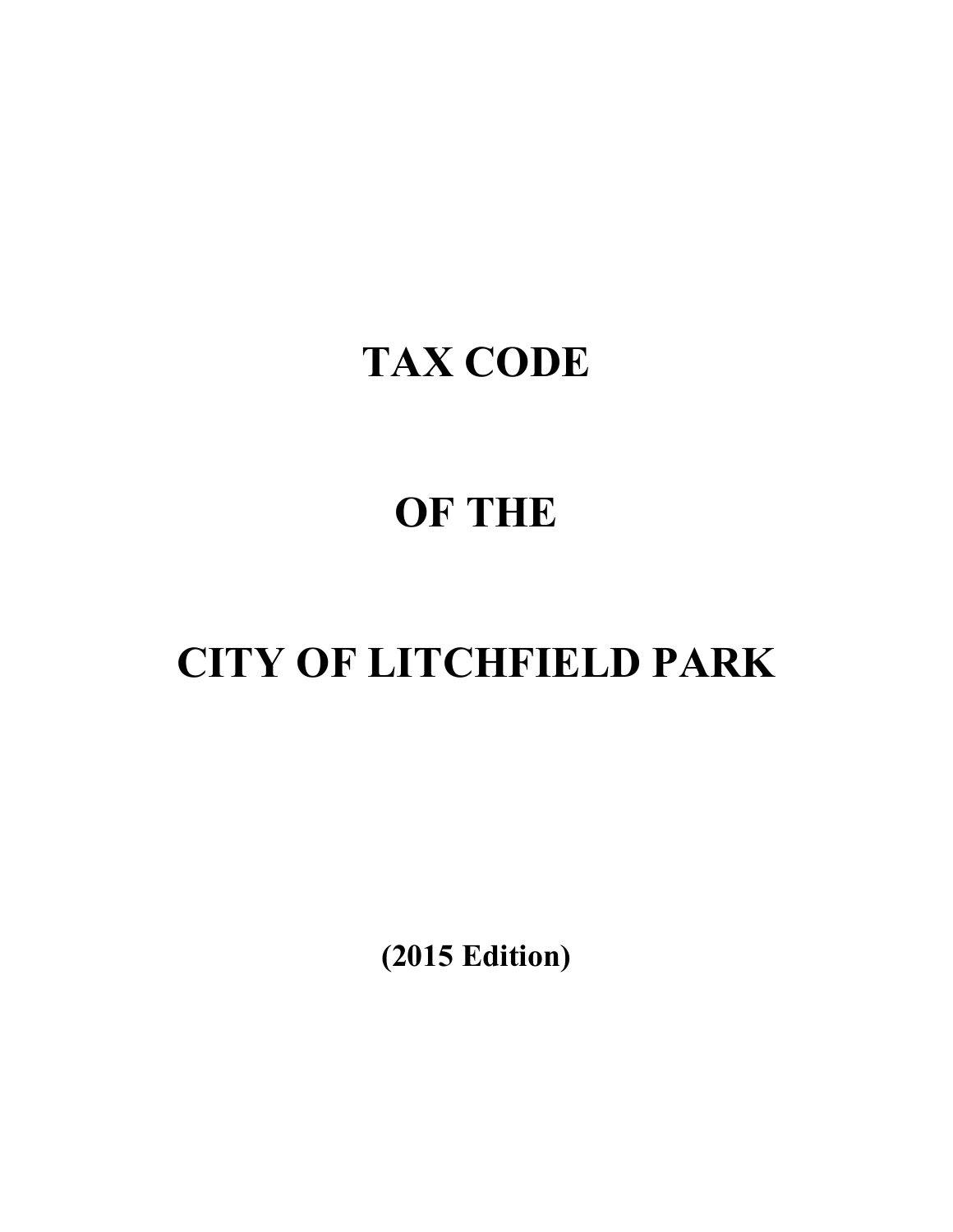#### SECTION DESCRIPTION PAGES

### **ARTICLE I - GENERAL CONDITIONS AND DEFINITIONS 1 – 11**

- 1 Words of tense, number and gender; code references.
- 100 General definitions.
- 110 Definitions: income-producing capital equipment.
- 115 Definitions: computer software; custom computer programming.

#### **ARTICLE II - DETERMINATION OF GROSS INCOME 12-17**

| 200 | Determination of gross income: in general.                                                                               |
|-----|--------------------------------------------------------------------------------------------------------------------------|
| 210 | Determination of gross income: transactions between affiliated companies or<br>persons.                                  |
| 220 | Determination of gross income: artificially contrived transactions.                                                      |
| 230 | Determination of gross income based upon method of reporting.                                                            |
| 240 | Exclusion of cash discounts, returns, refunds, trade-in values, vendor-issued<br>coupons, and rebates from gross income. |
| 250 | Exclusion of combined tax from gross income; itemization; notice;<br>limitations.                                        |
| 260 | Exclusion of fees and taxes from gross income; limitations.                                                              |
| 265 | (Reserved)                                                                                                               |
| 266 | Exclusion of motor carrier revenues from gross income.                                                                   |
| 270 | Exclusion of gross income of persons deemed not engaged in business.                                                     |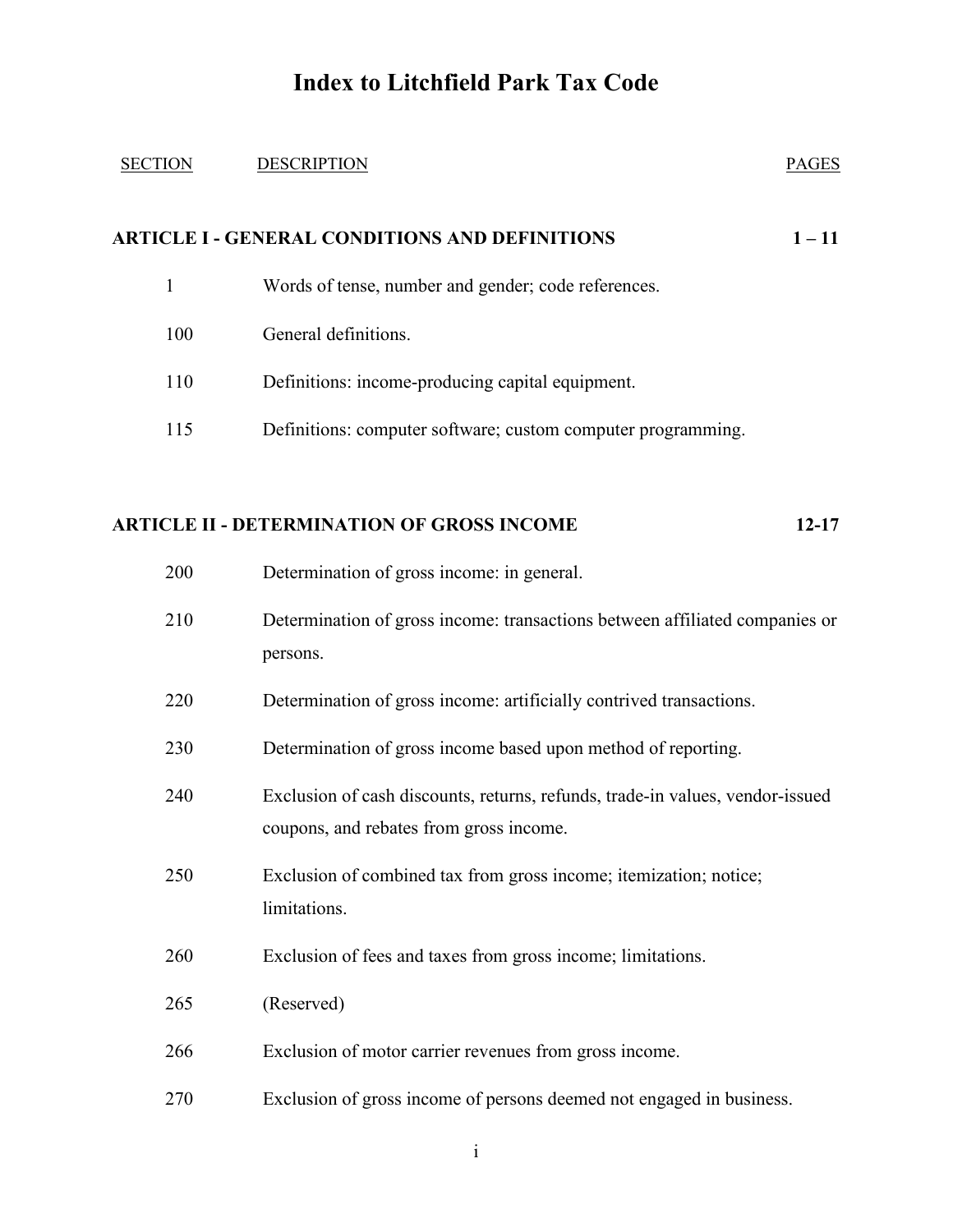| <b>SECTION</b> | <b>DESCRIPTION</b>                                                                                                     | <b>PAGES</b> |
|----------------|------------------------------------------------------------------------------------------------------------------------|--------------|
|                | <b>ARTICLE II - DETERMINATION OF GROSS INCOME</b>                                                                      | $12 - 17$    |
| 280            | (Reserved)                                                                                                             |              |
| 285            | (Reserved)                                                                                                             |              |
| 290            | (Reserved)                                                                                                             |              |
|                |                                                                                                                        |              |
|                | <b>ARTICLE III - LICENSING &amp; RECORDKEEPING</b>                                                                     | 18-25        |
| 300            | Licensing requirements.                                                                                                |              |
| 310            | Licensing: special requirements.                                                                                       |              |
| 320            | Licensing fees: annual renewal; renewal fees.                                                                          |              |
| 330            | Licensing: duration; transferability; display; penalties; penalty waiver;<br>relicensing; fee collectible as if taxes. |              |
| 340            | Licensing: cancellation; revocation.                                                                                   |              |
| 350            | Operating without a license.                                                                                           |              |
| 360            | Recordkeeping requirements.                                                                                            |              |
| 362            | Recordkeeping: income.                                                                                                 |              |
| 364            | Recordkeeping: expenditures.                                                                                           |              |
| 366            | Recordkeeping: out-of-City and out-of-State sales.                                                                     |              |
| 370            | Recordkeeping: claim of exclusion, exemption, deduction, or credit;<br>documentation; liability.                       |              |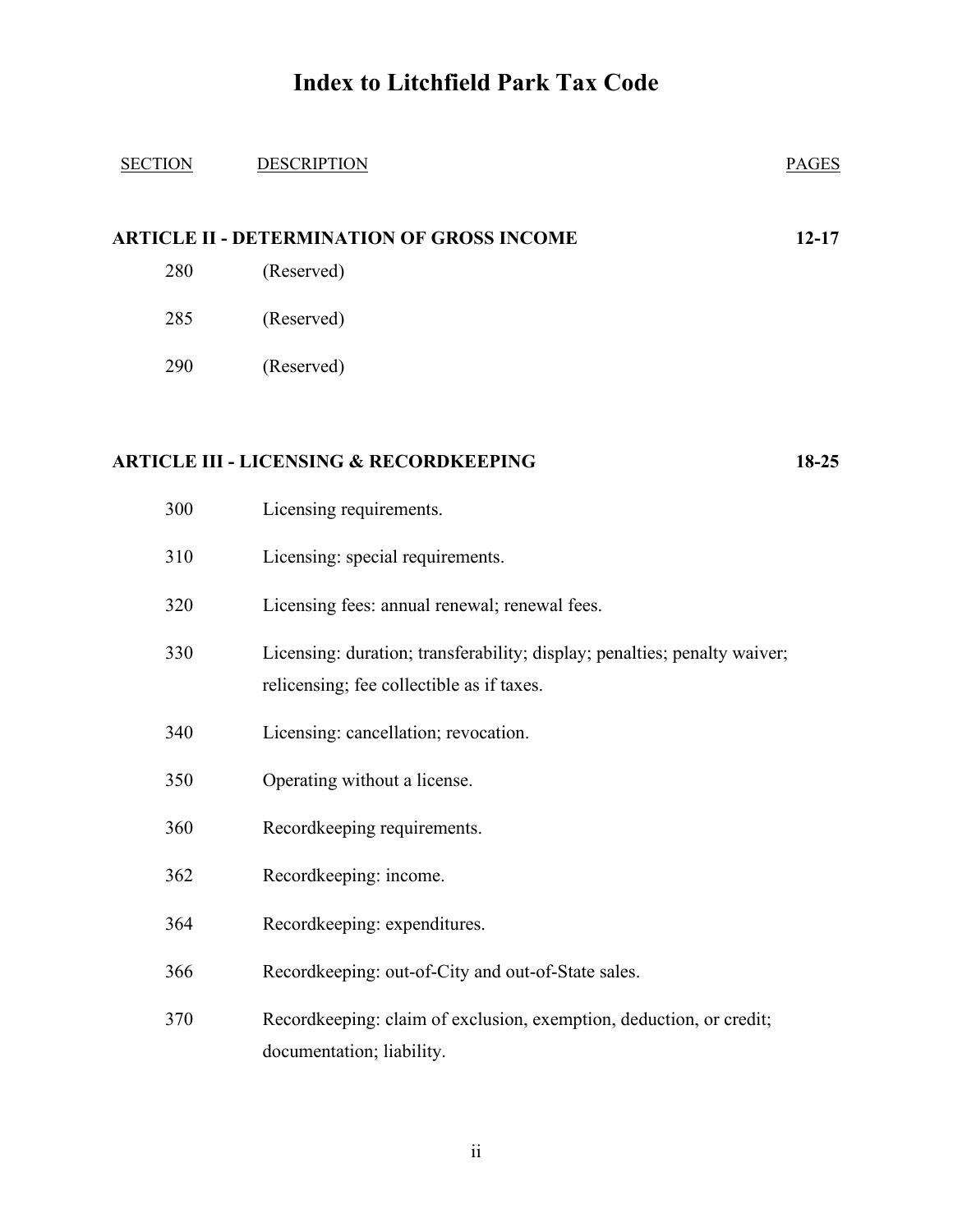| <b>SECTION</b> | <b>DESCRIPTION</b>                                                                           | <b>PAGES</b> |
|----------------|----------------------------------------------------------------------------------------------|--------------|
|                | <b>ARTICLE III - LICENSING &amp; RECORDKEEPING</b>                                           | 18-25        |
| 372            | Proof of exemption: sale for resale; sale, rental, lease, or license of rental<br>equipment. |              |
| 380            | Inadequate or unsuitable records.                                                            |              |
|                | <b>ARTICLE IV - PRIVILEGE TAXES</b>                                                          | 26-52        |
| 400            | Imposition of Privilege Taxes; presumption.                                                  |              |
| 405            | Advertising.                                                                                 |              |
| 407            | (Reserved)                                                                                   |              |
| 410            | Amusements, exhibitions, and similar activities.                                             |              |
| 415            | Construction contracting: construction contractors.                                          |              |
| 416            | Construction contracting: speculative builders.                                              |              |
| 417            | Construction contracting: owner-builders who are not speculative builders.                   |              |
| 418            | (Reserved)                                                                                   |              |
| 420            | (Reserved)                                                                                   |              |
| 422            | (Reserved)                                                                                   |              |
| 425            | Job printing.                                                                                |              |
| 427            | Manufactured buildings.                                                                      |              |
| 430            | Timbering, and other extraction.                                                             |              |
| 432            | Mining.                                                                                      |              |

iii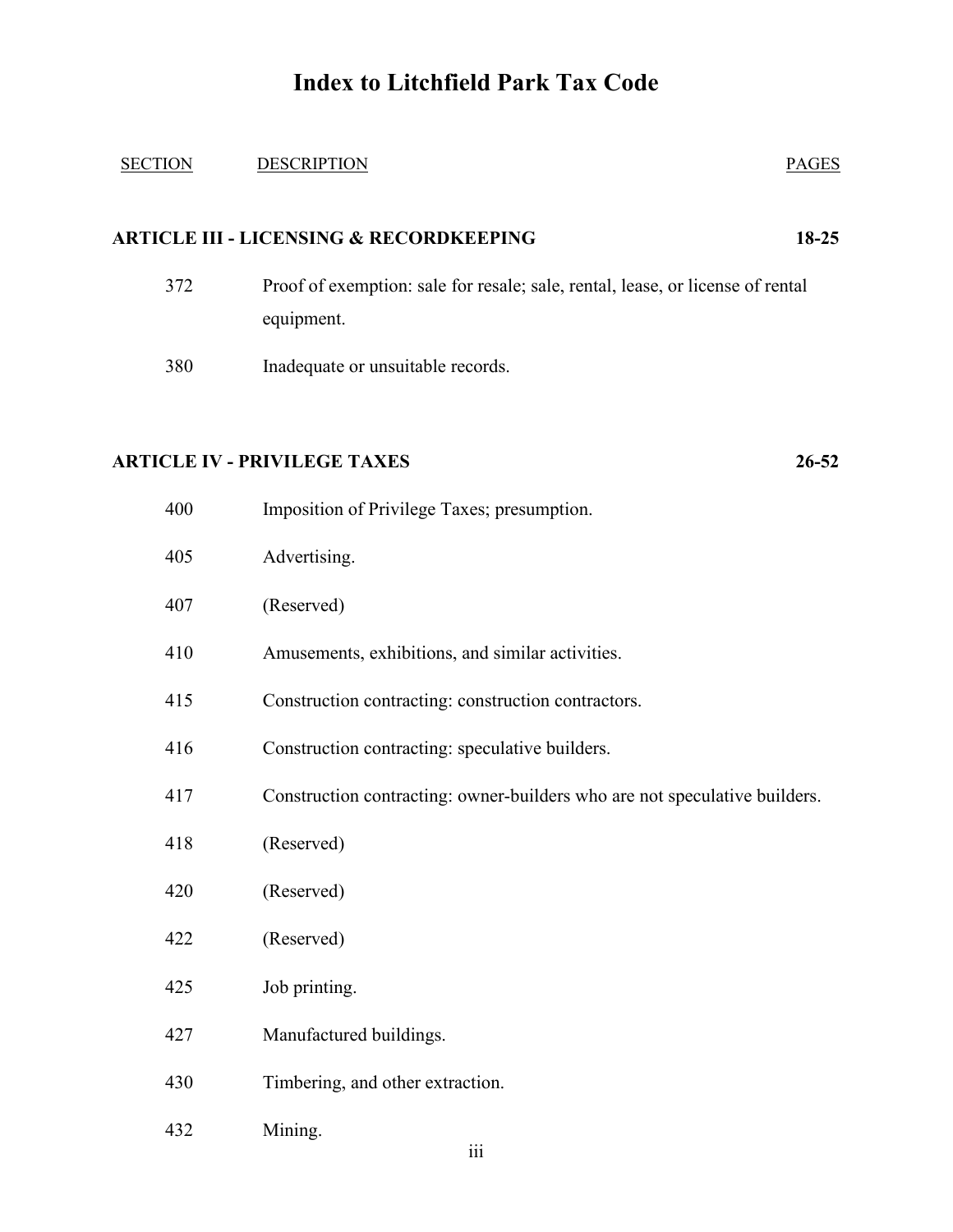#### SECTION DESCRIPTION PAGES

#### **ARTICLE IV - PRIVILEGE TAXES 26-52**

| 435 | Publishing and periodicals distribution.                                                          |
|-----|---------------------------------------------------------------------------------------------------|
| 440 | (Reserved)                                                                                        |
| 444 | Hotels.                                                                                           |
| 445 | Rental, leasing, and licensing for use of real property.                                          |
| 446 | (Reserved)                                                                                        |
| 447 | Rental, leasing, or licensing for use of real property: additional tax upon<br>transient lodging. |
| 450 | Rental, leasing and licensing for use of tangible personal property.                              |
| 452 | (Reserved)                                                                                        |
| 455 | Restaurants and bars.                                                                             |
| 460 | Retail sales: measure of tax; burden of proof; exclusions.                                        |
| 462 | Retail sales: food for home consumption.                                                          |
| 465 | Retail sales: exemptions.                                                                         |
| 470 | Telecommunication services.                                                                       |
| 475 | Transporting for hire.                                                                            |
| 480 | Utility services.                                                                                 |
| 485 | Wastewater removal services.                                                                      |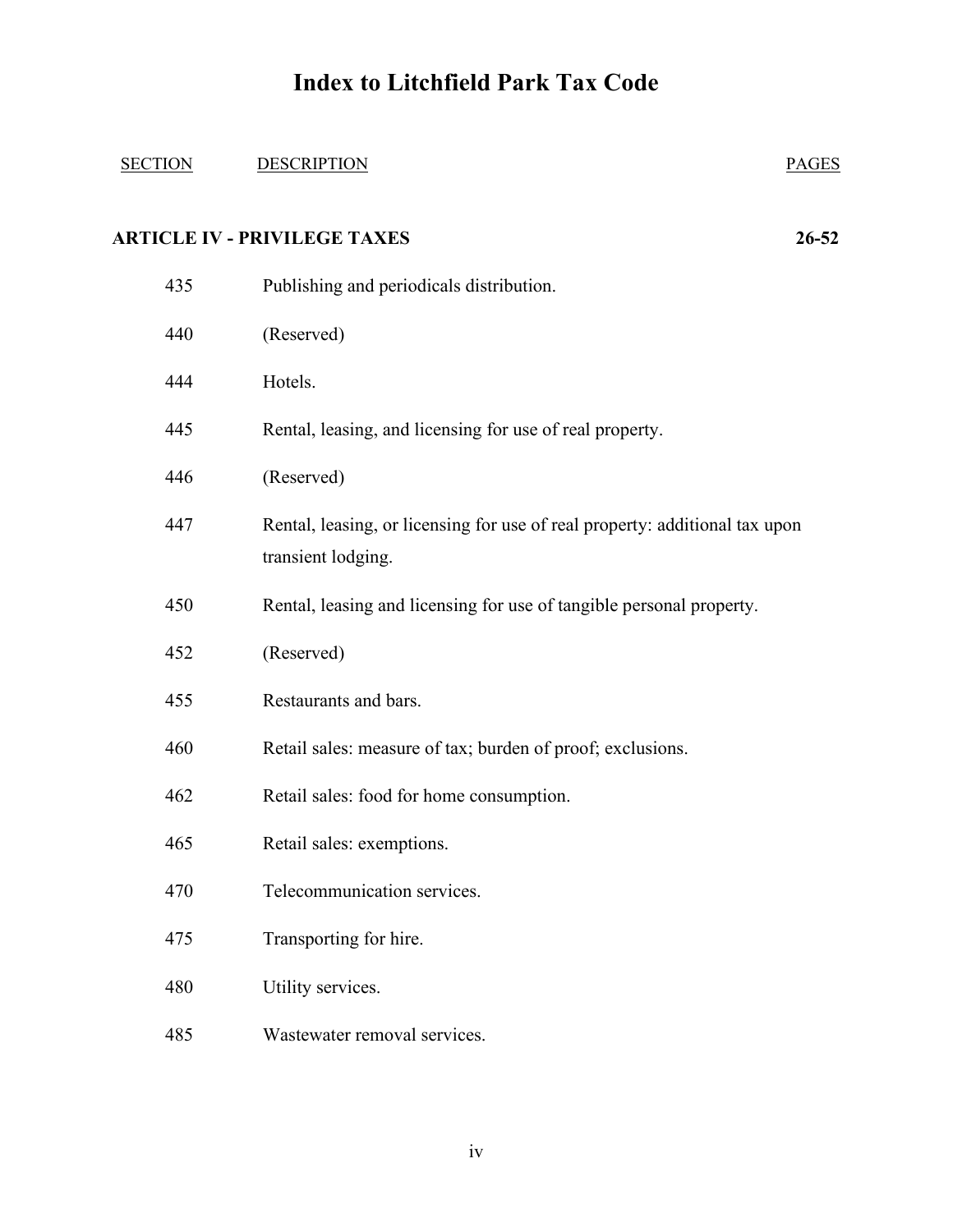#### SECTION DESCRIPTION PAGES

#### **ARTICLE V - ADMINISTRATION 53-76**

| 500 | Administration of this Chapter; rule making. (State Administration and Audits)                                                     |
|-----|------------------------------------------------------------------------------------------------------------------------------------|
| 500 | Administration of this Chapter; rule making. (Local Audits)                                                                        |
| 510 | Divulging of information prohibited; exceptions allowing disclosure.                                                               |
| 515 | (Reserved) (State Administration and Audits)                                                                                       |
| 515 | Duties of the Taxpayer Problem Resolution Officer. (Local Audits)                                                                  |
| 516 | (Reserved) (State Administration and Audits)                                                                                       |
| 516 | Taxpayer assistance orders. (Local Audits)                                                                                         |
| 517 | (Reserved) (State Administration and Audits)                                                                                       |
| 517 | Basis for evaluating employee performance. (Local Audits)                                                                          |
| 520 | Reporting and payment of tax.                                                                                                      |
| 530 | When tax due; when delinquent; verification of return; extensions.                                                                 |
| 540 | Interest and civil penalties.                                                                                                      |
| 541 | (Reserved) (State Administration and Audits)                                                                                       |
| 541 | Erroneous advice or misleading statements by the Tax Collector; abatement of<br>penalties and interest; definition. (Local Audits) |
| 542 | Prospective application of new law or interpretation or application of law.                                                        |
| 545 | Deficiencies; when inaccurate return is filed; when no return is filed; estimates.                                                 |
| 546 | (Reserved) (State Administration and Audits)                                                                                       |
| 546 | Closing agreements in cases of extensive taxpayer misunderstanding or<br>misapplication; approval; rules. (Local Audits)           |
| 550 | Limitation periods.                                                                                                                |
| 553 | Examination of taxpayer records; joint audits.                                                                                     |
| 555 | Tax Collector may examine books and other records; failure to provide records.                                                     |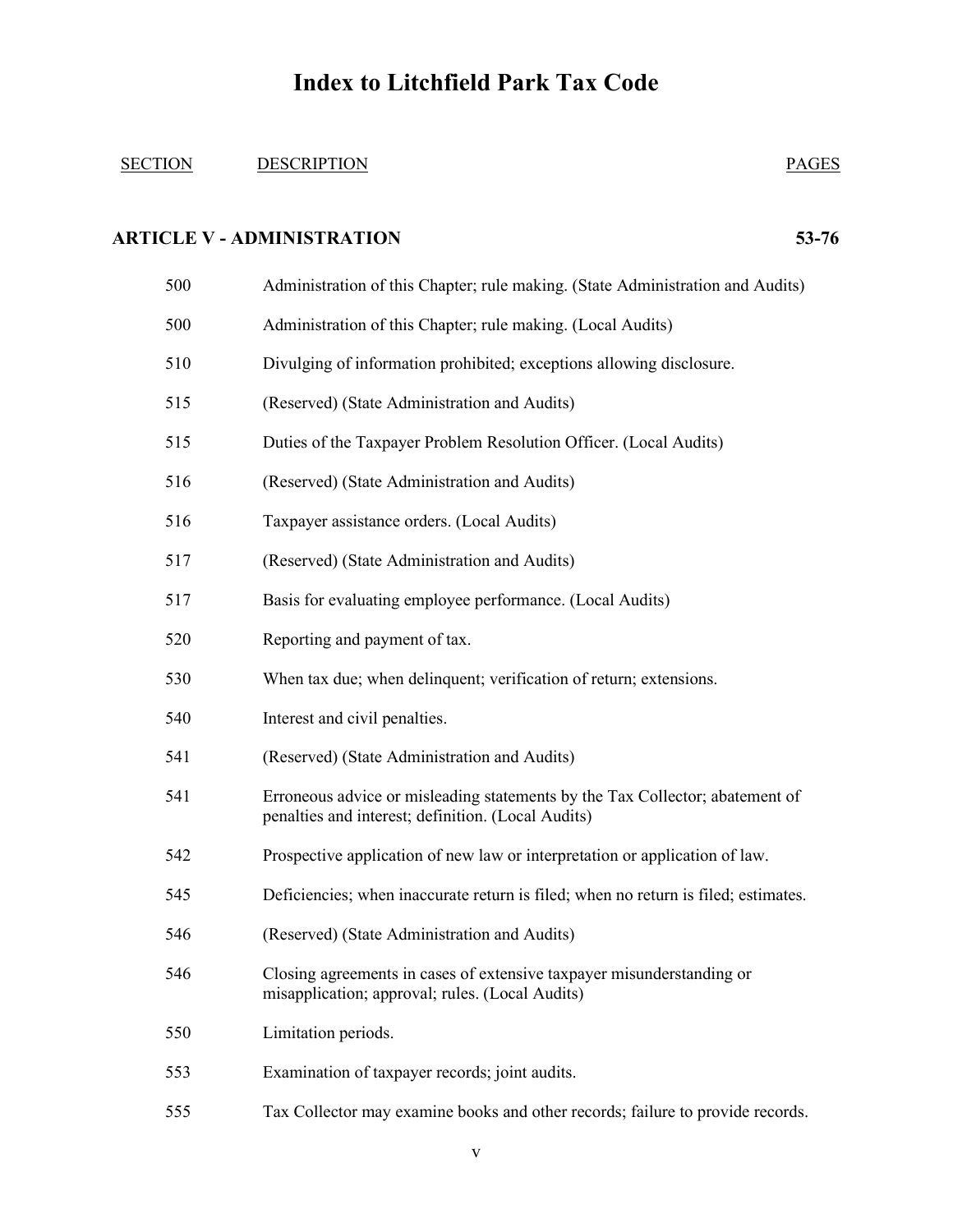#### SECTION DESCRIPTION PAGES

#### **ARTICLE V - ADMINISTRATION 53-76**

| 556 | (Reserved) (State Administration and Audits)                                                                                |
|-----|-----------------------------------------------------------------------------------------------------------------------------|
| 556 | No additional audits or proposed assessments; exceptions. (Local Audits)                                                    |
| 560 | Erroneous payment of tax; credits and refunds; limitations.                                                                 |
| 565 | Payment of tax by incorrect taxpayer or to the incorrect Arizona city or town.                                              |
| 567 | (Reserved)                                                                                                                  |
| 570 | Administrative review; petition for hearing or for redetermination; finality of order.<br>(State Administration and Audits) |
| 570 | Administrative review; petition for hearing or for redetermination; finality of order.<br>(Local Audits)                    |
| 571 | Jeopardy assessments. (State Administration and Audits)                                                                     |
| 571 | Jeopardy assessments. (Local Audits)                                                                                        |
| 572 | (Reserved) (State Administration and Audits)                                                                                |
| 572 | Expedited review of jeopardy assessments. (Local Audits)                                                                    |
| 575 | Judicial review. (State Administration and Audits)                                                                          |
| 575 | Judicial review. (Local Audits)                                                                                             |
| 577 | (Reserved)                                                                                                                  |
| 578 | (Reserved) (State Administration and Audits)                                                                                |
| 578 | Reimbursement of fees and other costs; definitions. (Local Audits)                                                          |
| 580 | Criminal penalties.                                                                                                         |
| 590 | Civil actions. (State Administration and Audits)                                                                            |
| 590 | Civil actions. (Local Audits)                                                                                               |
| 595 | Collection of taxes when there is succession in and/or cessation of business.                                               |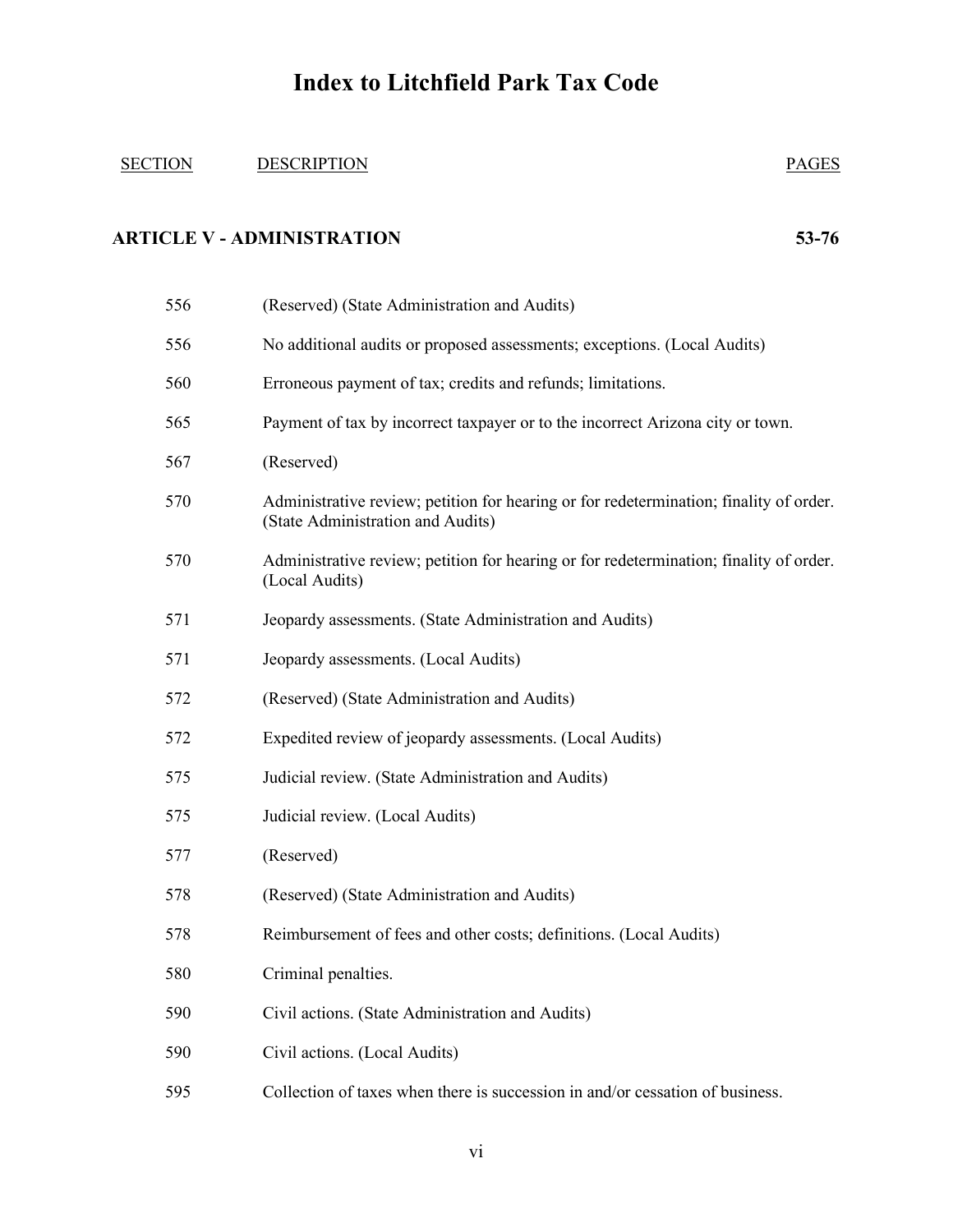#### SECTION DESCRIPTION PAGES

#### **ARTICLE V - ADMINISTRATION 53-76**

| 596 | (Reserved) (State Administration and Audits)                                                 |
|-----|----------------------------------------------------------------------------------------------|
| 596 | Agreement for installment payments of tax. (Local Audits)                                    |
| 597 | (Reserved) (State Administration and Audits)                                                 |
| 597 | Private taxpayer rulings; request; revocation or modification; definition. (Local<br>Audits) |

#### **ARTICLE VI - USE TAX 77-82**

| 600 | Use Tax: definitions.                                                                                                |
|-----|----------------------------------------------------------------------------------------------------------------------|
| 601 | (Reserved)                                                                                                           |
| 602 | (Reserved)                                                                                                           |
| 610 | Use Tax: imposition of tax; presumption.                                                                             |
| 620 | Use Tax: liability for tax.                                                                                          |
| 630 | Use Tax: record keeping requirements.                                                                                |
| 640 | Use Tax: credit for equivalent excise taxes paid to another jurisdiction.                                            |
| 650 | Use Tax: exclusion when acquisition subject to Use Tax is taxed or taxable<br>elsewhere in this Chapter; limitation. |
| 660 | Use Tax: exemptions.                                                                                                 |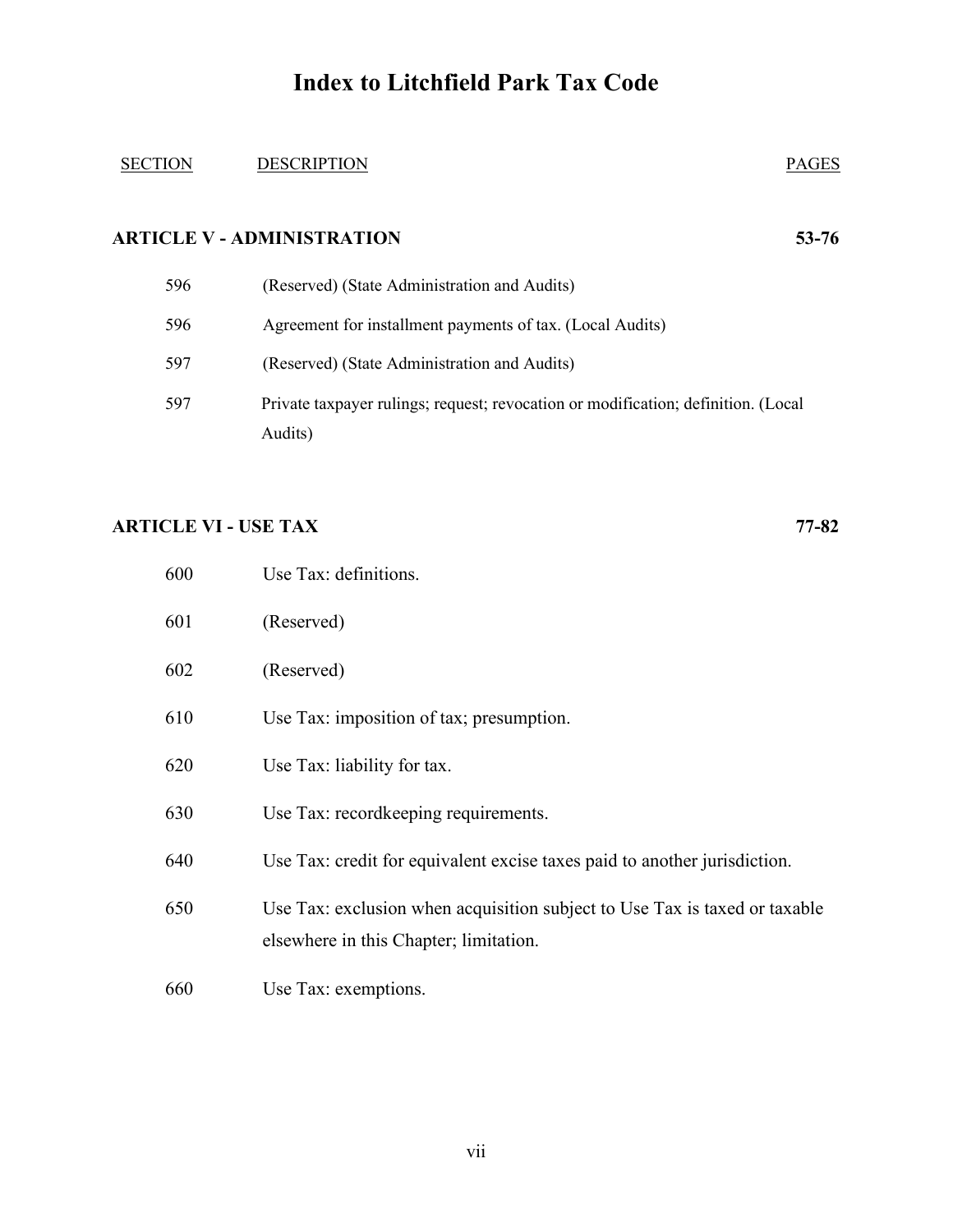## SECTION DESCRIPTION  $\blacksquare$ **REGULATIONS 83-102** 100.1 Brokers. 100.2 Delivery, installation, or other direct customer services. 100.3 Retailers. 100.4 Out-of-City/Out-of-State Sales: Sales to Native Americans. 100.5 Remediation contracting. 115.1 Computer hardware, software, and data services. 200.1 When deposits are included in gross income. 250.1 Excess tax collected. 270.1 Proprietary activities of municipalities are not considered activities of a governmental entity. 270.2 Proprietary clubs. 405.1 Local advertising examples. 405.2 Advertising activity within the City. 407.1 (Reserved) 415.1 Distinction between the categories of construction contracting. 415.2 Distinction between construction contracting and certain related activities. 415.3 Construction contracting; tax rate effective date. 416.1 Speculative builders: homeowner's bona fide non-business sale of a family residence.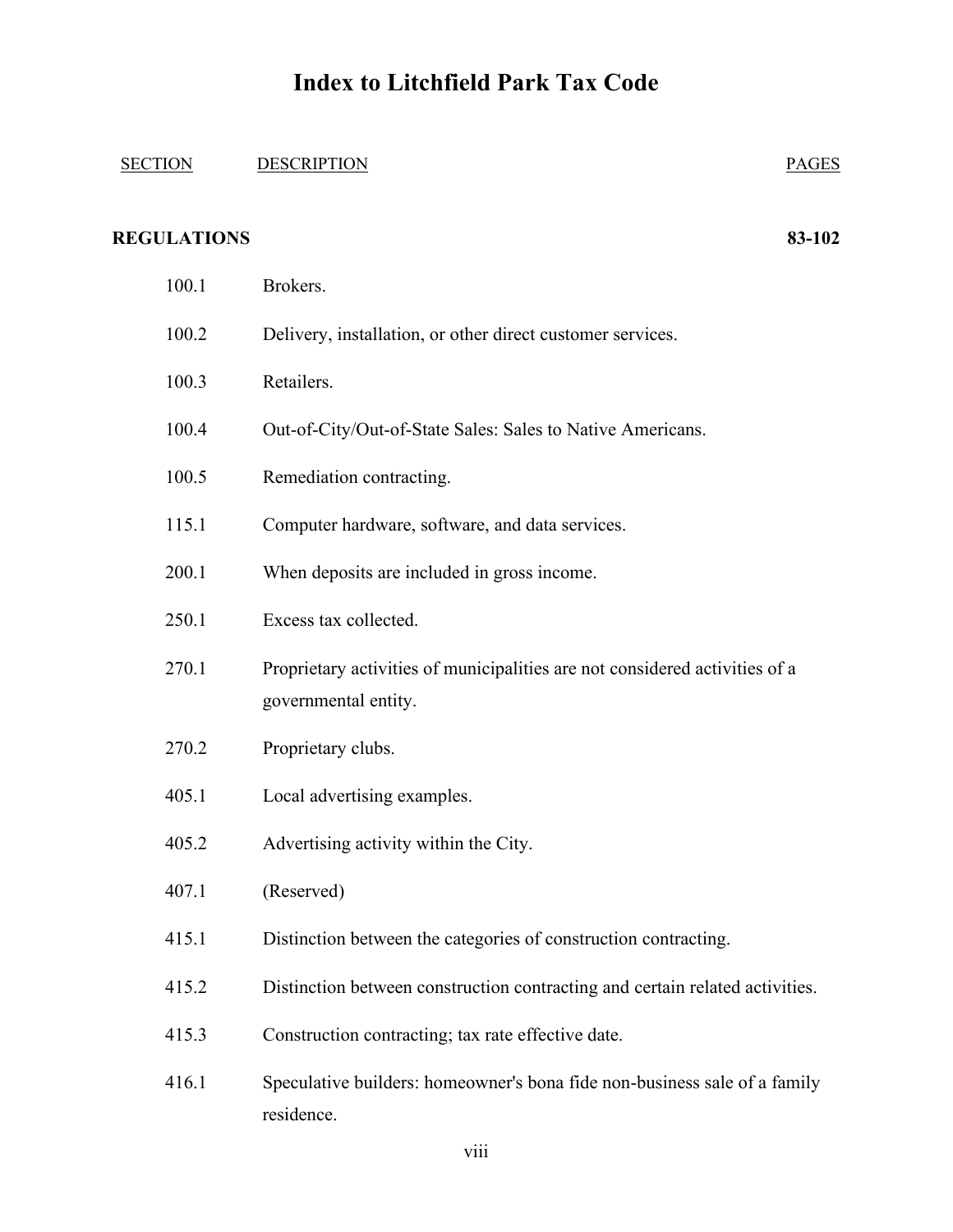#### SECTION DESCRIPTION PAGES

#### **REGULATIONS 83-102**

| 416.2 | Reconstruction contracting.                                                                                                                     |
|-------|-------------------------------------------------------------------------------------------------------------------------------------------------|
| 425.1 | Distinction between job printing and certain related activities.                                                                                |
| 435.1 | Distinction between publishing of periodicals and certain related activities.                                                                   |
| 435.2 | Advertising income of publishers and distributors of newspapers and other<br>periodicals.                                                       |
| 445.1 | When the rental, leasing, and licensing of real property is exempt as<br>"casual".                                                              |
| 445.3 | Rental, leasing, and licensing of real property as lodging: room and board;<br>furnished lodging.                                               |
| 450.1 | Distinction between rental, leasing, and licensing for use of tangible personal<br>property and certain related activities.                     |
| 450.2 | Rental, leasing, and licensing for use of tangible personal property:<br>membership fees; other charges.                                        |
| 450.3 | Rental, leasing, and licensing for use of equipment with operator.                                                                              |
| 450.4 | Rental, leasing, and licensing for use of tangible personal property: semi-<br>permanently or permanently installed tangible personal property. |
| 450.5 | Rental, leasing, and licensing for use of tangible personal property: delivery,<br>installation, repair, and maintenance charges.               |
| 455.1 | Gratuities related to restaurant activity.                                                                                                      |
| 460.1 | Distinction between retail sales and certain other transfers of tangible<br>personal property.                                                  |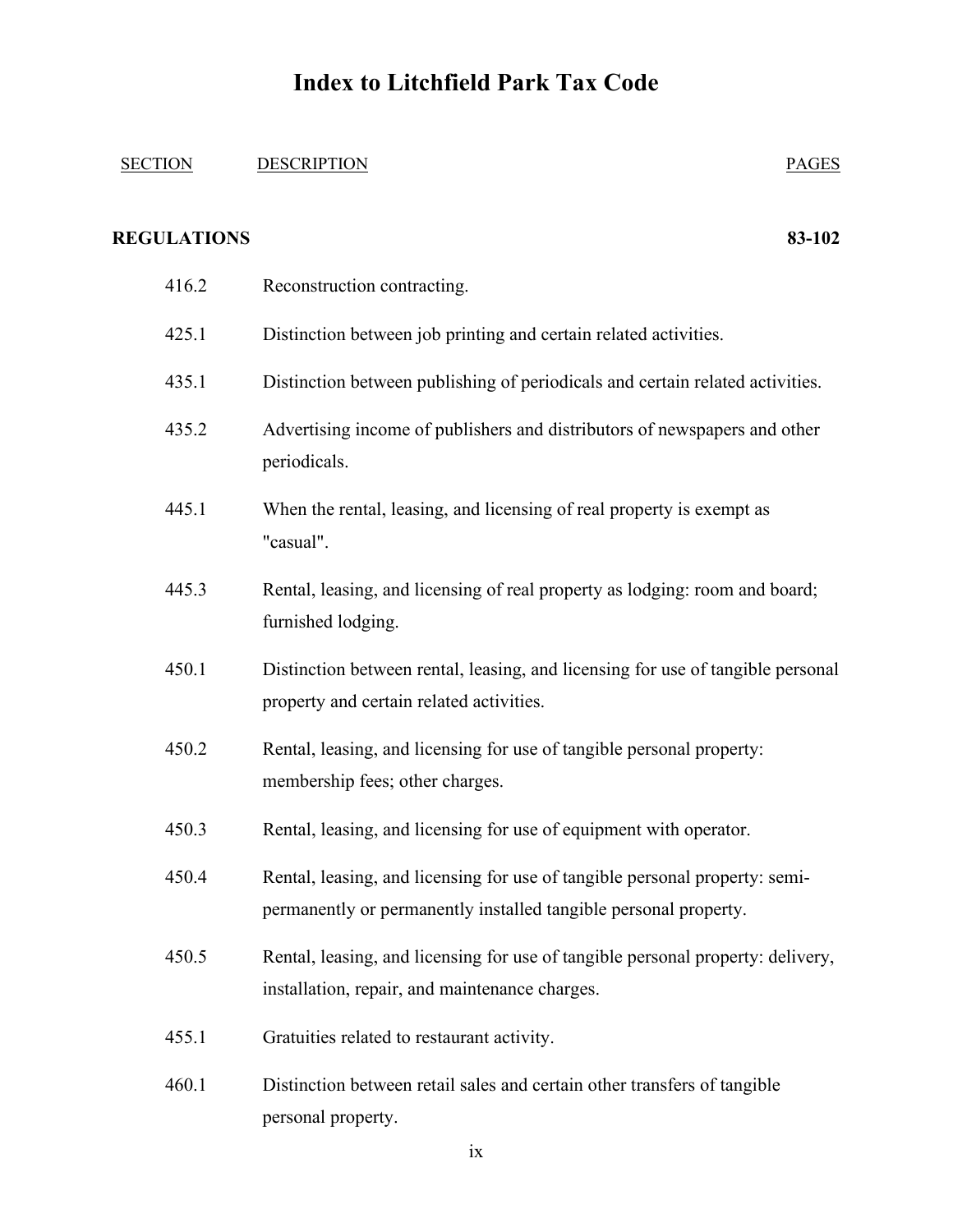### SECTION DESCRIPTION **PAGES**

#### **REGULATIONS 83-102**

| 460.2 | Retail sales: trading stamp company transactions.                         |
|-------|---------------------------------------------------------------------------|
| 460.3 | Retail sales: membership fees of retailers.                               |
| 460.4 | Retail sales: professional services.                                      |
| 460.5 | Retail sales: monetized bullion; numismatic value of coins.               |
| 460.6 | Retail sales: consignment sales.                                          |
| 465.1 | Retail sales: repair services.                                            |
| 465.2 | Retail sales: warranty, maintenance, and similar service contracts.       |
| 465.3 | Retail sales: sale of containers, paper products, and labels.             |
| 465.4 | Retail sales: aircraft acquired for use outside the State.                |
| 470.1 | Telecommunication services.                                               |
| 475.1 | Distinction between transporting for hire and certain related activities. |
| 520.1 | (Reserved)                                                                |
| 520.2 | Change of method of reporting.                                            |
| 555.1 | (Reserved)                                                                |
|       |                                                                           |

571.1 Collection of tax in jeopardy.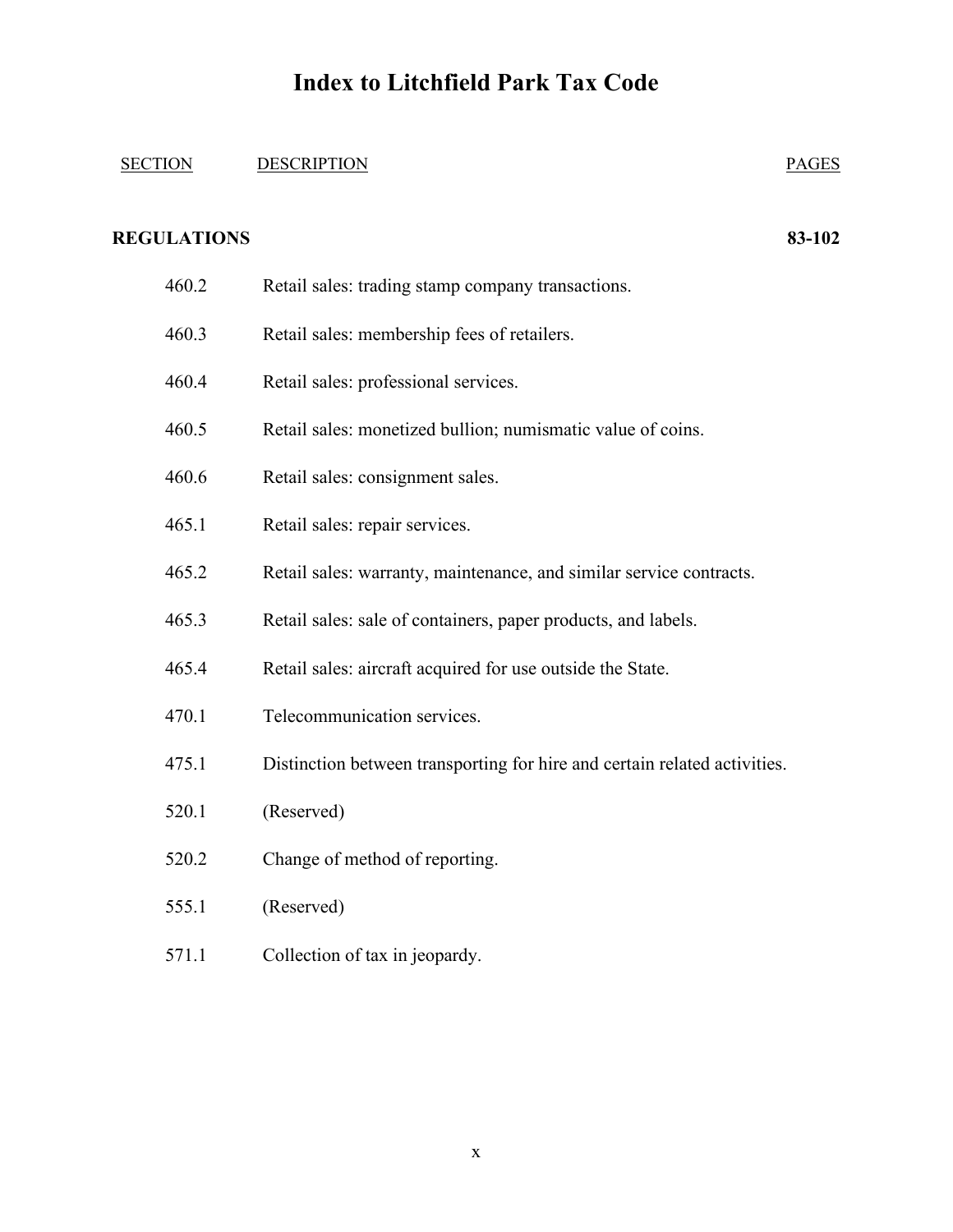### **CHAPTER 8A - PRIVILEGE AND EXCISE TAXES**

#### **Article I - General Conditions and Definitions**

#### **Sec. 8A-1. Words of tense, number and gender; Code references.**

- (a) For the purposes of this Chapter, all words of tense, number, and gender shall comply with A.R.S. Section 8A-214 as amended.
- (b) For the purposes of this Chapter, all code references, unless specified otherwise, shall:
	- (1) refer to this City Code.
	- (2) be deemed to include all amendments to such Code references.

#### **Sec. 8A-100. General definitions.**

For the purposes of this Chapter, the following definitions apply:

"Assembler" means a person who unites or combines products, wares, or articles of manufacture so as to produce a change in form or substance of such items without changing or altering component parts.

"Broker" means any person engaged or continuing in business who acts for another for a consideration in the conduct of a business activity taxable under this Chapter, and who receives for his principal all or part of the gross income from the taxable activity.

"Business" includes all activities or acts, personal or corporate, engaged in or caused to be engaged in with the object of gain, benefit, or advantage, either directly or indirectly, but does not include either: casual activities or sales; or the transfer of electricity from a solar photovoltaic generation system to an electric utility distribution system.

"Business Day" means any day of the week when the Tax Collector's office is open for the public to conduct the Tax Collector's business.

"Casual Activity or Sale" means a transaction of an isolated nature made by a person who neither represents himself to be nor is engaged in a business subject to a tax imposed by this Chapter. However, no sale, rental, license for use, or lease transaction concerning real property nor any activity entered into by a business taxable by this Chapter shall be treated, or be exempt, as casual. This definition shall include sales of used capital assets, provided that the volume and frequency of such sales do not indicate that the seller regularly engages in selling such property.

"Combined Taxes" means the sum of all applicable Arizona Transaction Privilege and Use Taxes; all applicable transportation taxes imposed upon gross income by this County as authorized by Article III, Chapter 6, Title 42, Arizona Revised Statutes; and all applicable taxes imposed by this Chapter.

"Commercial Property" is any real property, or portion of such property, used for any purpose other than lodging or lodging space, including structures built for lodging but used otherwise, such as model homes, apartments used as offices, etc.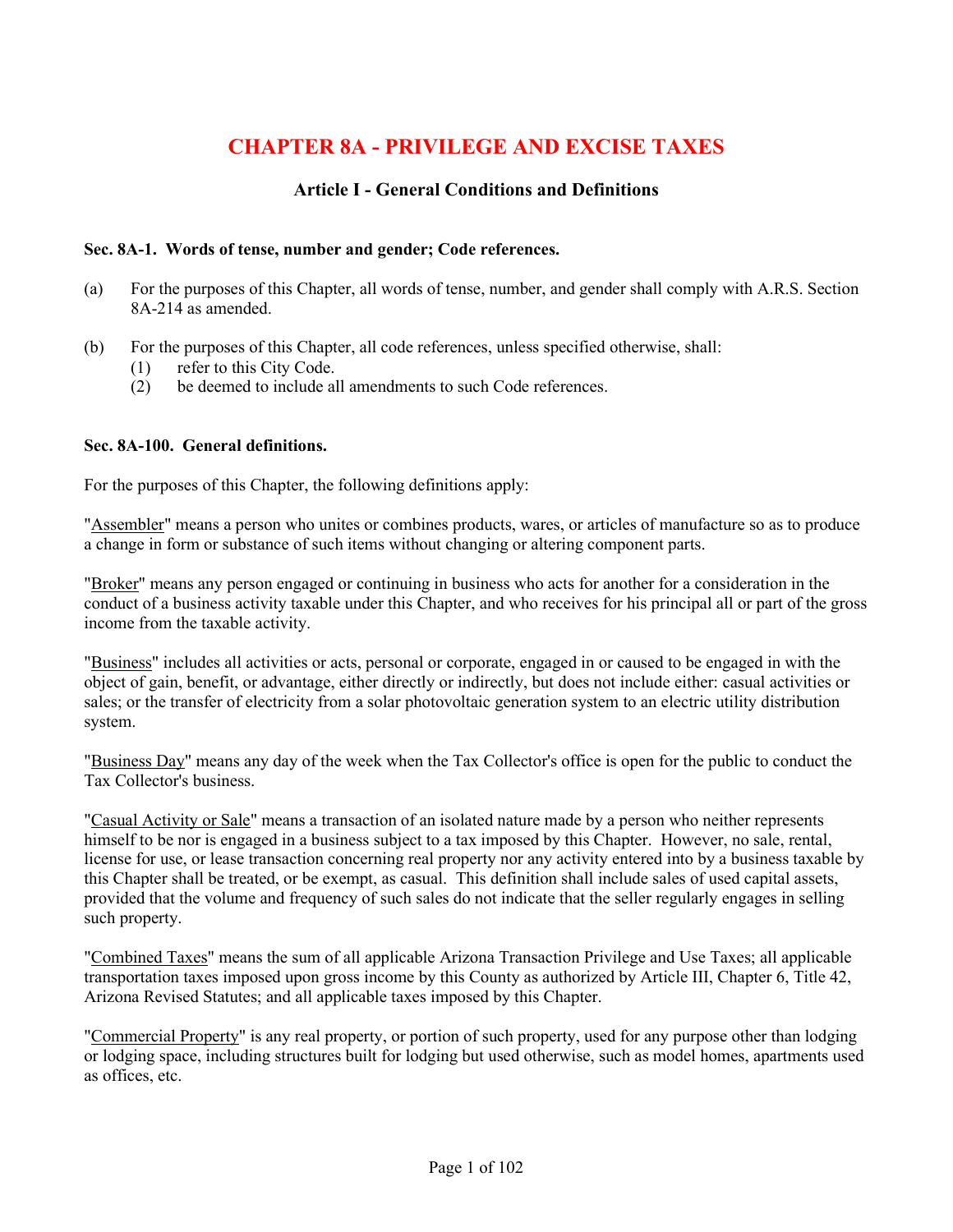"Communications Channel" means any line, wire, cable, microwave, radio signal, light beam, telephone, telegraph, or any other electromagnetic means of moving a message.

"Construction Contracting" refers to the activity of a construction contractor.

"Construction Contractor" means a person who undertakes to or offers to undertake to, or purports to have the capacity to undertake to, or submits a bid to, or does himself or by or through others, construct, alter, repair, add to, subtract from, improve, move, wreck, or demolish any building, highway, road, railroad, excavation, or other structure, project, development, or improvement to real property, or to do any part thereof. "Construction contractor" includes subcontractors, specialty contractors, prime contractors, and any person receiving consideration for the general supervision and/or coordination of such a construction project except for remediation contracting. This definition shall govern without regard to whether or not the construction contractor is acting in fulfillment of a contract.

"Delivery (of Notice) by the Tax Collector" means "receipt (of notice) by the taxpayer".

"Delivery, Installation, or Other Direct Customer Services" means services or labor, excluding repair labor, provided by a taxpayer to or for his customer at the time of transfer of tangible personal property; provided further that the charge for such labor or service is separately billed to the customer and maintained separately in the taxpayer's books and records.

"Engaging", when used with reference to engaging or continuing in business, includes the exercise of corporate or franchise powers.

"Equivalent Excise Tax" means either:

- (1) a Privilege or Use Tax levied by another Arizona municipality upon the transaction in question, and paid either to such Arizona municipality directly or to the vendor; or
- (2) an excise tax levied by a political subdivision of a state other than Arizona upon the transaction in question, and paid either to such jurisdiction directly or to the vendor; or
- (3) an excise tax levied by a Native American Government organized under the laws of the Federal Government upon the transaction in question and paid either to such jurisdiction directly or to the vendor.

"Federal Government" means the United States Government, its departments and agencies; but not including national banks or federally chartered or insured banks, savings and loan institutions, or credit unions.

"Food" means any items intended for human consumption as defined by rules and regulations adopted by the Department of Revenue, State of Arizona, pursuant to A.R.S. Section 42-5106. Under no circumstances shall "food" include alcoholic beverages or tobacco, or food items purchased for use in conversion to any form of alcohol by distillation, fermentation, brewing, or other process. Under no circumstances shall "food" include an edible product, beverage, or ingredient infused, mixed, or in any way combined with medical marijuana or an active ingredient of medical marijuana.

"Hotel" means any public or private hotel, inn, hostelry, tourist home, house, motel, rooming house, apartment house, trailer, or other lodging place within the City offering lodging, wherein the owner thereof, for compensation, furnishes lodging to any transient, except foster homes, rest homes, sheltered care homes, nursing homes, or primary health care facilities.

"Job Printing" means the activity of copying or reproducing an article by any means, process, or method. "Job printing" includes engraving of printing plates, embossing, copying, micrographics, and photo reproduction.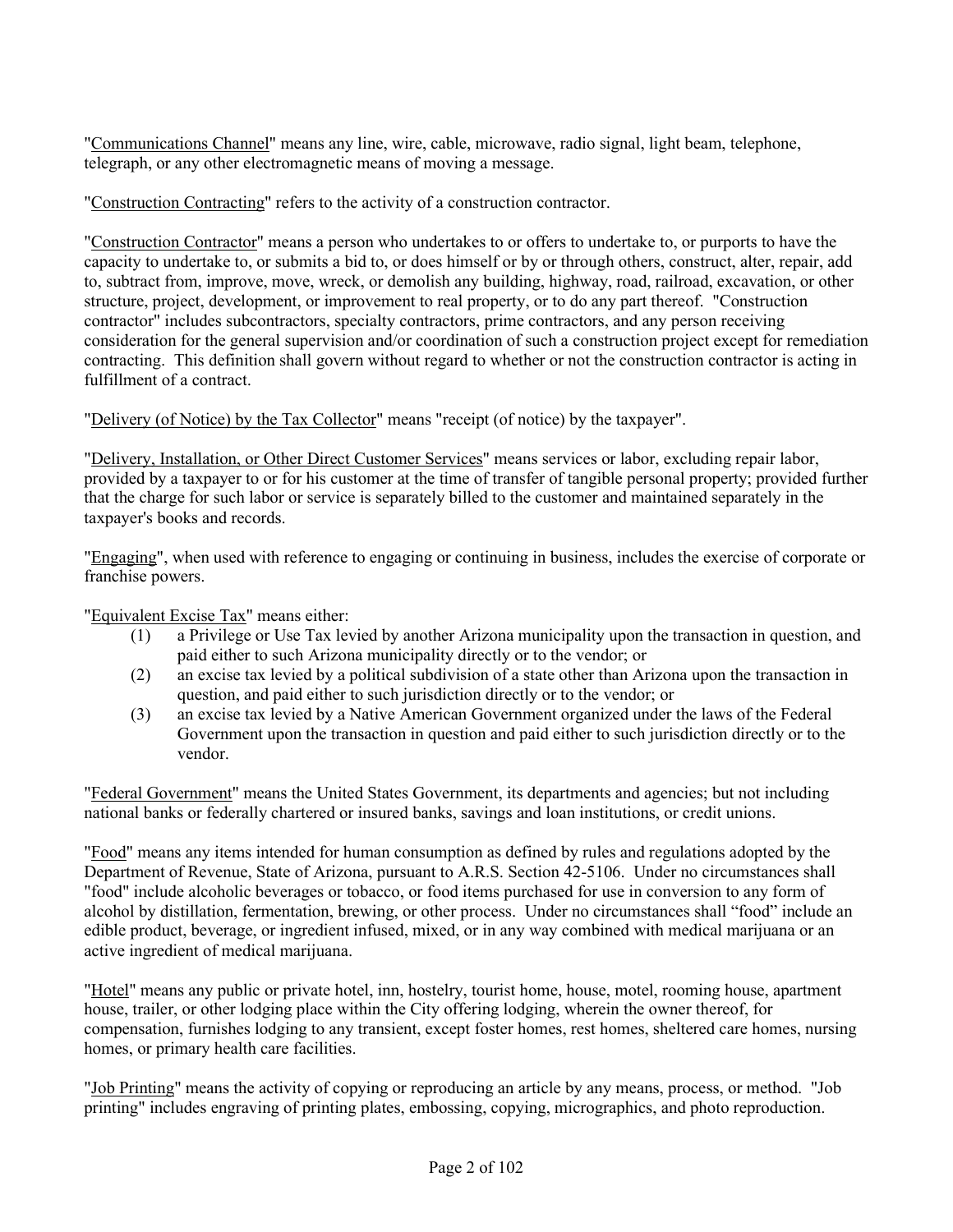"Lessee" includes the equivalent person in a rental or licensing agreement for all purposes of this Chapter.

"Lessor" includes the equivalent person in a rental or licensing agreement for all purposes of this Chapter.

"Licensing (for Use)" means any agreement between the user ("licensee") and the owner or the owner's agent ("licensor") for the use of the licensor's property whereby the licensor receives consideration, where such agreement does not qualify as a "sale" or "lease" or "rental" agreement.

"Lodging (Lodging Space)" means any room or apartment in a hotel or any other provider of rooms, trailer spaces, or other residential dwelling spaces; or the furnishings or services and accommodations accompanying the use and possession of said dwelling space, including storage or parking space for the property of said tenant.

"Manufactured Buildings" means a manufactured home, mobile home or factory built building, as defined in A.R.S. Section 41-2142.

"Manufacturer" means a person engaged or continuing in the business of fabricating, producing, or manufacturing products, wares, or articles for use from other forms of tangible personal property, imparting to such new forms, qualities, properties, and combinations.

"Medical Marijuana" means "marijuana" used for a "medical use" as those terms are defined in A.R.S. Section 36-2801.

"Mining and Metallurgical Supplies" means all tangible personal property acquired by persons engaged in activities defined in Section 8A-432 for such use. This definition shall not include:

- (1) janitorial equipment and supplies.
- (2) office equipment, office furniture, and office supplies.
- (3) motor vehicles licensed for use upon the highways of the State.

"Modifier" means a person who reworks, changes, or adds to products, wares, or articles of manufacture.

"Nonprofit Entity" means any entity organized and operated exclusively for charitable purposes, or operated by the Federal Government, the State, or any political subdivision of the State.

"Occupancy (of Real Property)" means any occupancy or use, or any right to occupy or use, real property including any improvements, rights, or interests in such property.

"Out-of-City Sale" means the sale of tangible personal property and job printing if all of the following occur:

- (1) transference of title and possession occur without the City; and
- (2) the stock from which such personal property was taken was not within the corporate limits of the City; and
- (3) the order is received at a permanent business location of the seller located outside the City; which location is used for the substantial and regular conduct of such business sales activity. In no event shall the place of business of the buyer be determinative of the situs of the receipt of the order.

For the purpose of this definition it does not matter that all other indicia of business occur within the City, including, but not limited to, accounting, invoicing, payments, centralized purchasing, and supply to out-of-City storehouses and out-of-City retail branch outlets from a primary storehouse within the City.

"Out-of-State Sale" means the sale of tangible personal property and job printing if all of the following occur:

- (1) The order is placed from without the State of Arizona; and
- (2) the property is delivered to the buyer at a location outside the State; and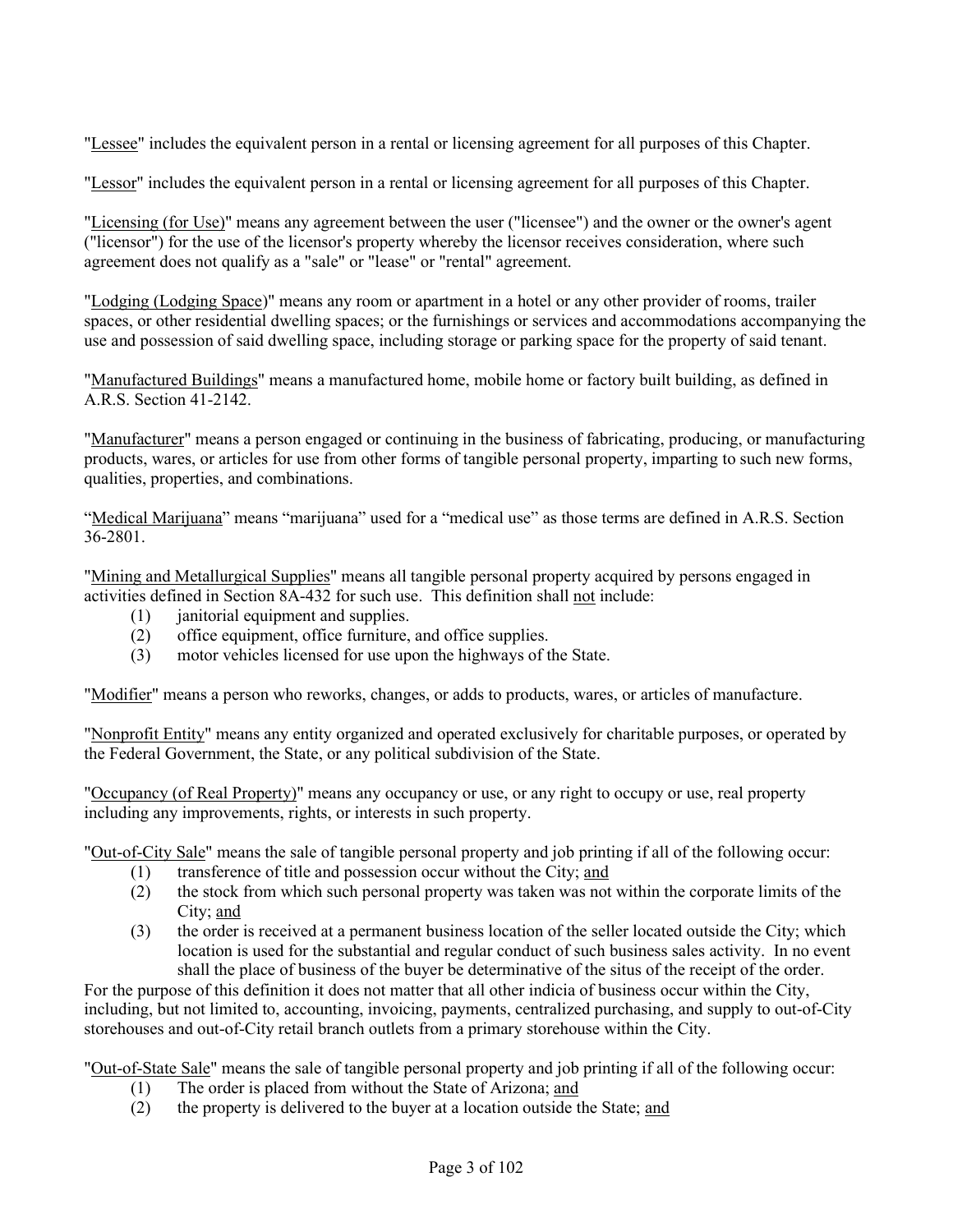(3) the property is purchased for use outside the State.

"Owner-Builder" means an owner or lessor of real property who, by himself or by or through others, constructs or has constructed or reconstructs or has reconstructed any improvement to real property.

"Person" means an individual, firm, partnership, joint venture, association, corporation, estate, trust, receiver, syndicate, broker, the Federal Government, this State, or any political subdivision or agency of this State. For the purposes of this Chapter, a person shall be considered a distinct and separate person from any general or limited partnership or joint venture or other association with which such person is affiliated. A subsidiary corporation shall be considered a separate person from its parent corporation for purposes of taxation of transactions with its parent corporation.

"Prosthetic" means any of the following tangible personal property if such items are prescribed or recommended by a licensed podiatrist, chiropractor, dentist, physician or surgeon, naturopath, optometrist, osteopathic physician or surgeon, psychologist, hearing aid dispenser, physician assistant, nurse practitioner or veterinarian:

- (1) any man-made device for support or replacement of a part of the body, or to increase acuity of one of the senses. Such items include: prescription eyeglasses; contact lenses; hearing aids; artificial limbs or teeth; neck, back, arm, leg, or similar braces.
- (2) insulin, insulin syringes, and glucose test strips sold with or without a prescription.
- (3) hospital beds, crutches, wheelchairs, similar home health aids, or corrective shoes.
- (4) drugs or medicine, including oxygen.
- (5) equipment used to generate, monitor, or provide health support systems, such as respiratory equipment, oxygen concentrator, dialysis machine.
- (6) durable medical equipment which has a federal health care financing administration common procedure code, is designated reimbursable by Medicare, can withstand repeated use, is primarily and customarily used to serve a medical purpose, is generally not useful to a person in the absence of illness or injury and is appropriate for use in the home.
- (7) orthodontic devices dispensed by a dental professional who is licensed under Title 32, Chapter 11 to a patient as part of the practice of dentistry.
- (8) under no circumstances shall "prosthetic" include medical marijuana regardless of whether it is sold or dispensed pursuant to a prescription, recommendation, or written certification by any authorized person.

Qualifying Community Health Center"

- (1) means an entity that is recognized as nonprofit under Section  $501(c)(3)$  of the United States Internal Revenue Code, that is a community-based, primary care clinic that has a community-based board of directors and that is either:
	- (a) the sole provider of primary care in the community.
	- (b) a nonhospital affiliated clinic that is located in a federally designated medically underserved area in this State.
- (2) includes clinics that are being constructed as qualifying community health centers.

"Qualifying Health Care Organization" means an entity that is recognized as nonprofit under Section 501(c) of the United States Internal Revenue Code and that uses, saves or invests at least eighty percent (80%) of all monies that it receives from all sources each year only for health and medical related educational and charitable services, as documented by annual financial audits prepared by an independent certified public accountant, performed according to generally accepted accounting standards and filed annually with the Arizona Department of Revenue. Monies that are used, saved or invested to lease, purchase or construct a facility for health and medical related education and charitable services are included in the eighty percent (80%) requirement.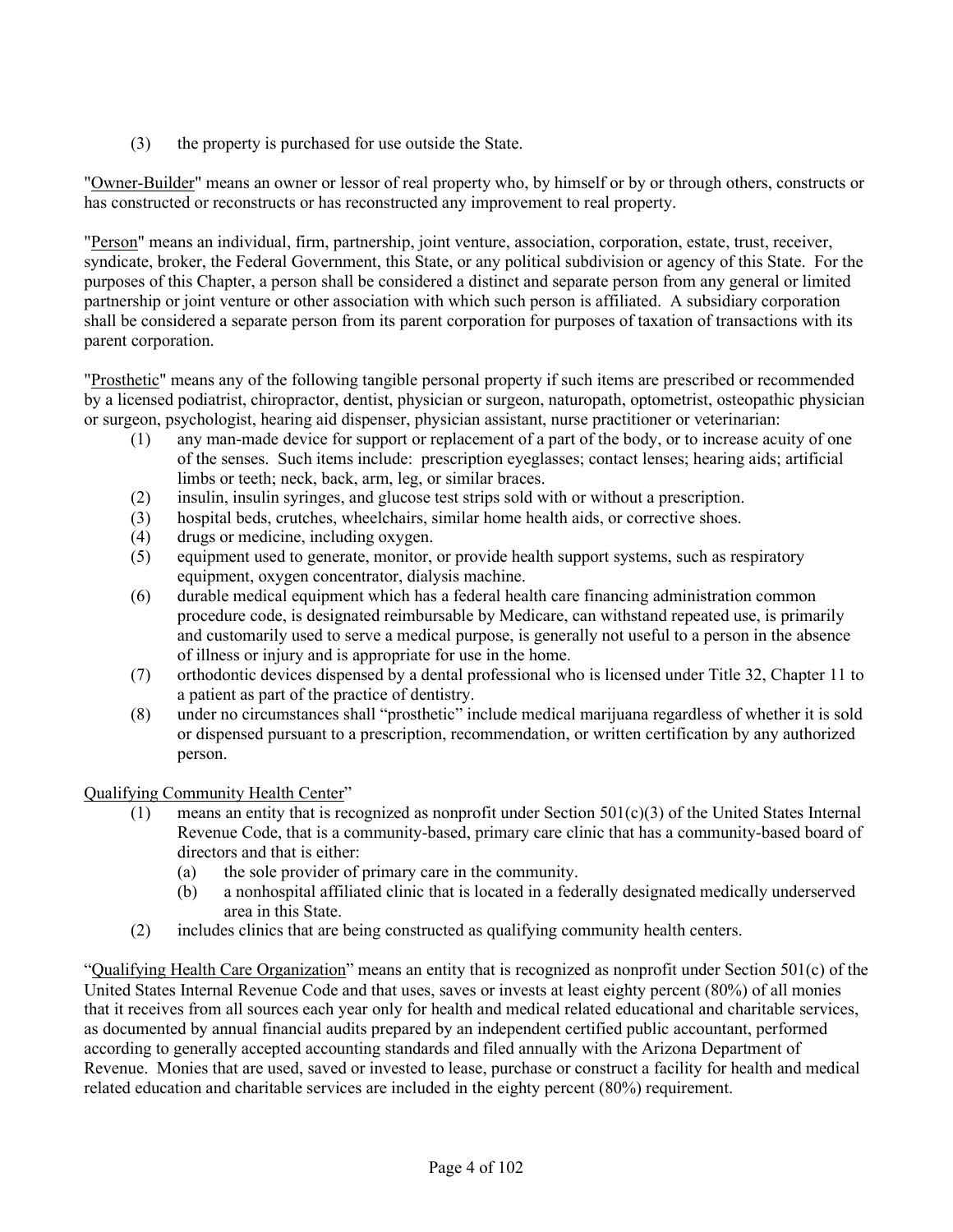"Qualifying Hospital" means any of the following:

- (1) a licensed hospital which is organized and operated exclusively for charitable purposes, no part of the net earnings of which inures to the benefit of any private shareholder or individual.
- (2) a licensed nursing care institution or a licensed residential care institution or a residential care facility operated in conjunction with a licensed nursing care institution or a licensed kidney dialysis center, which provides medical services, nursing services or health related services and is not used or held for profit.
- (3) a hospital, nursing care institution or residential care institution which is operated by the Federal Government, this State or a political subdivision of this State.
- (4) a facility that is under construction and that on completion will be a facility under subdivision (1), (2) or (3) of this paragraph.

"Receipt (of Notice) by the Taxpayer" means the earlier of actual receipt or the first attempted delivery by certified United States mail to the taxpayer's address of record with the Tax Collector.

"Remediation" means those actions that are reasonable, necessary, cost-effective and technically feasible in the event of the release or threat of release of hazardous substances into the environment such that the waters of the State are or may be affected, such actions as may be necessary to monitor, assess and evaluate such release or threat of release, actions of remediation, removal or disposal of hazardous substances or taking such other actions as may be necessary to prevent, minimize or mitigate damage to the public health or welfare or to the waters of the State which may otherwise result from a release or threat of release of a hazardous substance that will or may affect the waters of the State. Remediation activities include the use of biostimulation with indigenous microbes and bioaugmentation using microbes that are nonpathogenic, nonopportunistic and that are naturally occurring. Remediation activities may include community information and participation costs and providing an alternative drinking water supply.

"Rental Equipment" means tangible personal property sold, rented, leased, or licensed to customers to the extent that the item is actually used by the customer for rental, lease, or license to others; provided that:

- (1) the vendee is regularly engaged in the business of renting, leasing, or licensing such property for a consideration; and
- (2) the item so claimed as "rental equipment" is not used by the person claiming the exemption for any purpose other than rental, lease, or license for compensation, to an extent greater than fifteen percent (15%) of its actual use.

"Rental Supply" means an expendable or nonexpendable repair or replacement part sold to become part of "rental equipment", provided that:

- (1) the documentation relating to each purchased item so claimed specifically itemizes to the vendor the actual item of "rental equipment" to which the purchased item is intended to be attached as a repair or replacement part; and
- (2) the vendee is regularly engaged in the business of renting, leasing, or licensing such property for a consideration; and
- (3) the item so claimed as "rental equipment" is not used by the person claiming the exemption for any purpose other than rental, lease, or license for compensation, to an extent greater than fifteen percent (15%) of its actual use.

"Repairer" means a person who restores or renews products, wares, or articles of manufacture.

"Resides within the City" means in cases other than individuals, whose legal addresses are determinative of residence, the engaging, continuing, or conducting of regular business activity within the City.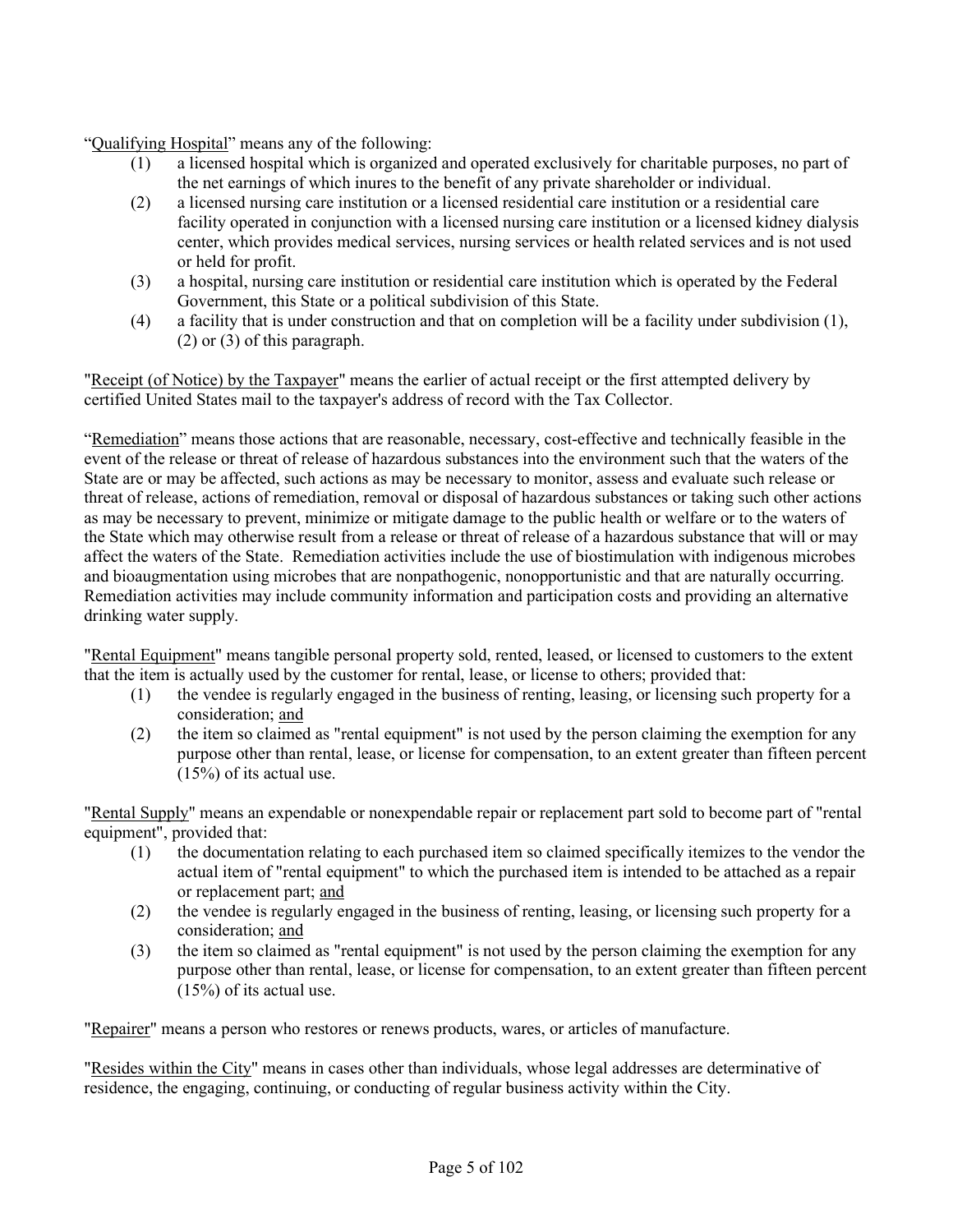"Restaurant" means any business activity where articles of food, drink, or condiment are customarily prepared or served to patrons for consumption on or off the premises, also including bars, cocktail lounges, the dining rooms of hotels, and all caterers. For the purposes of this Chapter, a "fast food" business, which includes street vendors and mobile vendors selling in public areas or at entertainment or sports or similar events, who prepares or sells food or drink for consumption on or off the premises is considered a "restaurant", and not a "retailer".

"Retail Sale (Sale at Retail)" means the sale of tangible personal property, except the sale of tangible personal property to a person regularly engaged in the business of selling such property.

"Retailer" means any person engaged or continuing in the business of sales of tangible personal property at retail.

"Sale" means any transfer of title or possession, or both, exchange, barter, conditional or otherwise, in any manner or by any means whatsoever, including consignment transactions and auctions, of property for a consideration. "Sale" includes any transaction whereby the possession of such property is transferred but the seller retains the title as security for the payment of the price. "Sale" also includes the fabrication of tangible personal property for consumers who, in whole or in part, furnish either directly or indirectly the materials used in such fabrication work.

"Solar Daylighting" means a device that is specifically designed to capture and redirect the visible portion of the solar beam, while controlling the infrared portion, for use in illuminating interior building spaces in lieu of artificial lighting.

"Solar Energy Device" means a system or series of mechanisms designed primarily to provide heating, to provide cooling, to produce electrical power, to produce mechanical power, to provide solar daylighting or to provide any combination of the foregoing by means of collecting and transferring solar generated energy into such uses either by active or passive means, including wind generator systems that produce electricity. Solar energy systems may also have the capability of storing solar energy for future use. Passive systems shall clearly be designed as a solar energy device, such as a trombe wall, and not merely as a part of a normal structure, such as a window.

"Speculative Builder" means either:

- (1) an owner-builder who sells or contracts to sell, at any time, improved real property (as provided in Section 8A-416) consisting of:
	- (a) custom, model, or inventory homes, regardless of the stage of completion of such homes; or
	- (b) improved residential or commercial lots without a structure; or
- (2) an owner-builder who sells or contracts to sell improved real property, other than improved real property specified in subsection (1) above:
	- (a) prior to completion; or
	- (b) before the expiration of twenty-four (24) months after the improvements of the real property sold are substantially complete.

"Substantially Complete" means the construction contracting or reconstruction contracting:

- (1) has passed final inspection or its equivalent; or
- (2) certificate of occupancy or its equivalent has been issued; or
- (3) is ready for immediate occupancy or use.

"Supplier" means any person who rents, leases, licenses, or makes sales of tangible personal property within the City, either directly to the consumer or customer or to wholesalers, jobbers, fabricators, manufacturers, modifiers, assemblers, repairers, or those engaged in the business of providing services which involve the use, sale, rental, lease, or license of tangible personal property.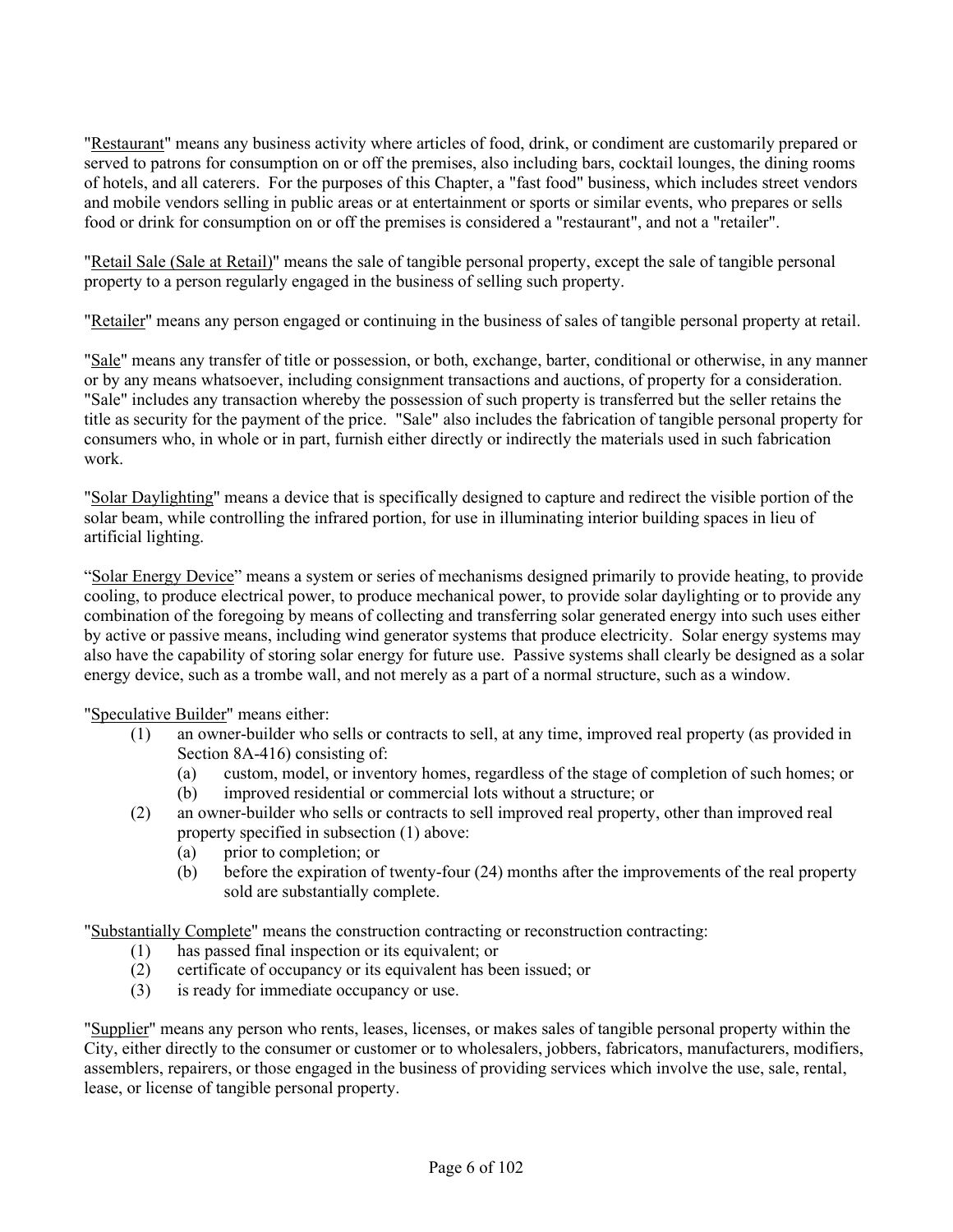"Tax Collector" means the City Council or their designee or agent for all purposes under this Chapter.

"Taxpayer" means any person liable for any tax under this Chapter.

"Taxpayer Problem Resolution Officer" means the individual designated by the City to perform the duties identified in Sections 8A-515 and 8A-516. In cities with a population of fifty thousand (50,000) or more, the Taxpayer Problem Resolution Officer shall be an employee of the City. In cities with a population of less than fifty thousand (50,000), the Taxpayer Problem Resolution Officer need not be an employee of the City. Regardless of whether the Taxpayer Problem Resolution Officer is or is not an employee of the City, the Taxpayer Problem Resolution Officer shall have substantive knowledge of taxation. The identity of, and telephone number for the Taxpayer Problem Resolution Officer can be obtained from the Tax Collector.

"Telecommunication Service" means any service or activity connected with the transmission or relay of sound, visual image, data, information, images, or material over a communications channel or any combination of communications channels.

"Transient" means any person who either at the person's own expense or at the expense of another obtains lodging space or the use of lodging space on a daily or weekly basis, or on any other basis for less than thirty (30) consecutive days.

"Utility Service" means the producing, providing, or furnishing of electricity, electric lights, current, power, gas (natural or artificial), or water to consumers or ratepayers.

#### **Sec. 8A-110. Definitions: Income-producing capital equipment.**

- (a) The following tangible personal property, other than items excluded in subsection (d) below, shall be deemed "income-producing capital equipment" for the purposes of this Chapter:
	- (1) machinery or equipment used directly in manufacturing, processing, fabricating, job printing, refining or metallurgical operations. The terms "manufacturing", "processing", "fabricating", "job printing", "refining", and "metallurgical" as used in this paragraph refer to and include those operations commonly understood within their ordinary meaning. "Metallurgical operations" includes leaching, milling, precipitating, smelting and refining.
	- (2) mining machinery, or equipment, used directly in the process of extracting ores or minerals from the earth for commercial purposes, including equipment required to prepare the materials for extraction and handling, loading or transporting such extracted material to the surface. "Mining" includes underground, surface and open pit operations for extracting ores and minerals.
	- (3) tangible personal property, sold to persons engaged in business classified under the telecommunications classification, consisting of central office switching equipment; switchboards; private branch exchange equipment; microwave radio equipment, and carrier equipment including optical fiber, coaxial cable, and other transmission media which are components of carrier systems.
	- (4) machinery, equipment, or transmission lines used directly in producing or transmitting electrical power, but not including distribution. Transformers and control equipment used at transmission substation sites constitute equipment used in producing or transmitting electrical power.
	- (5) pipes or valves four inches (4") in diameter or larger and related equipment, used to transport oil, natural gas, artificial gas, water, or coal slurry. For the purpose of this Section, related equipment includes: compressor units, regulators, machinery and equipment, fittings, seals and any other parts that are used in operating the pipes or valves.
	- (6) aircraft, navigational and communication instruments, and other accessories and related equipment sold to: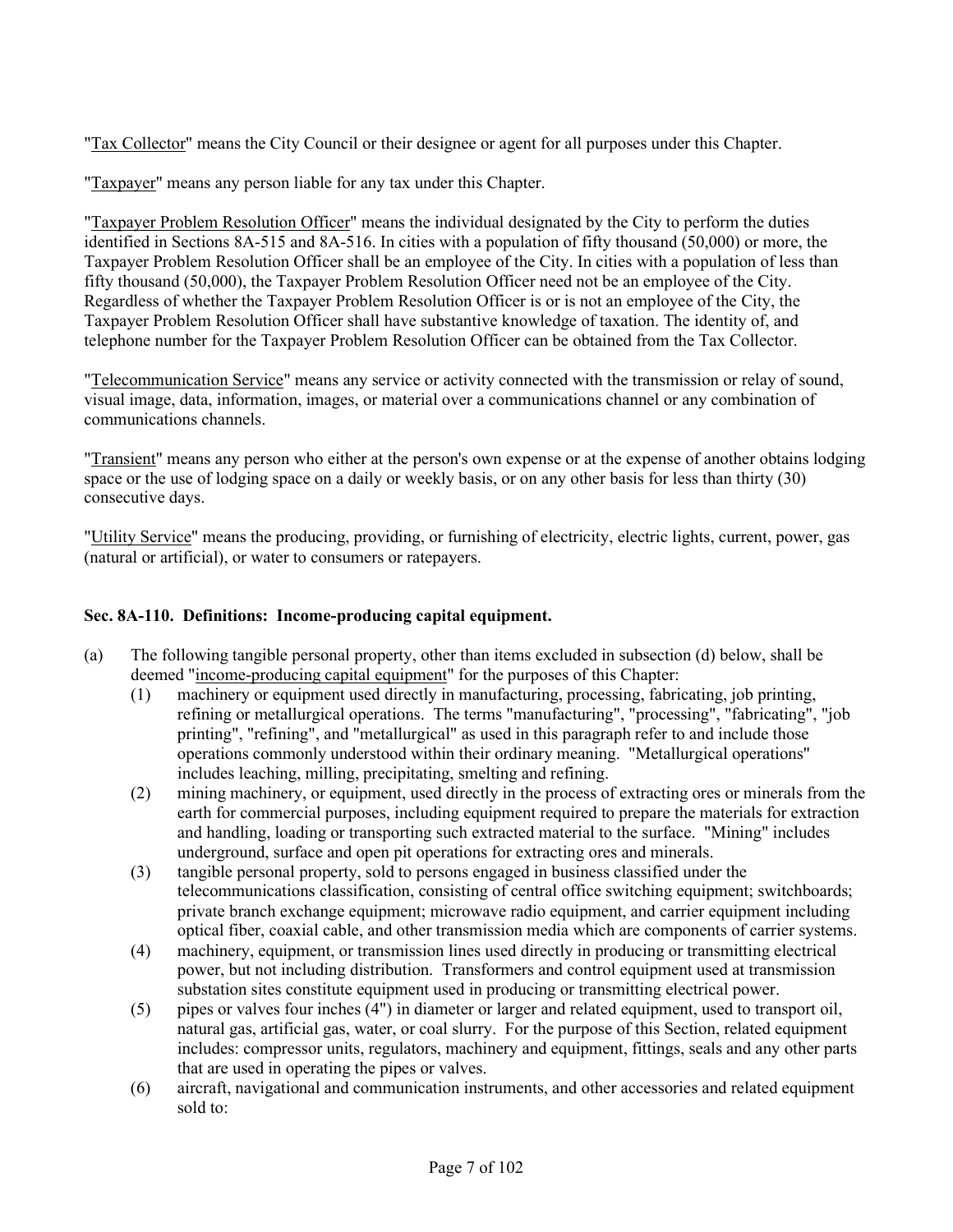- (A) a person holding a federal certificate of public convenience and necessity or foreign air carrier permit for air transportation for use as or in conjunction with or becoming a part of aircraft to be used to transport persons, property or united states mail in intrastate, interstate or foreign commerce.
- (B) any foreign government for use by such government outside of this State.
- (C) persons who are not residents of this State and who will not use such property in this State. other than in removing such property from this State. This subdivision also applies to corporations that are not incorporated in this State, regardless of maintaining a place of business in this State, if the principal corporate office is located outside this State and the property will not be used in this State other than in removing the property from this State.
- (7) machinery, tools, equipment and related supplies used or consumed directly in repairing, remodeling or maintaining aircraft, aircraft engines or aircraft component parts by or on behalf of a certificated or licensed carrier of persons or property.
- (8) railroad rolling stock, rails, ties and signal control equipment used directly to transport persons or property.
- (9) machinery or equipment used directly to drill for oil or gas or used directly in the process of extracting oil or gas from the earth for commercial purposes.
- (10) buses or other urban mass transit vehicles which are used directly to transport persons or property for hire or pursuant to a governmentally adopted and controlled urban mass transportation program and which are sold to bus companies holding a Federal certificate of convenience and necessity or operated by a city, town or other governmental entity or by any person contracting with such governmental entity as part of a governmentally adopted and controlled program to provide urban mass transportation.
- (11) metering, monitoring, receiving, and transmitting equipment acquired by persons engaged in the business of providing utility services or telecommunications services; but only to the extent that such equipment is to be used by the customers of such persons and such persons separately charge or bill their customers for use of such equipment.
- (12) groundwater measuring devices required under A.R.S. Section 45-604.
- (13) machinery or equipment used in research and development. In this paragraph, "research and development" means basic and applied research in the sciences and engineering, and designing, developing or testing prototypes, processes or new products, including research and development of computer software that is embedded in or an integral part of the prototype or new product or that is required for machinery or equipment otherwise exempt under this section to function effectively. Research and development do not include manufacturing quality control, routine consumer product testing, market research, sales promotion, sales service, research in social sciences or psychology, computer software research that is not included in the definition of research and development, or other nontechnological activities or technical services.
- (14) (Reserved)
- (15) included in income producing capital equipment are liquid, solid or gaseous chemicals used in manufacturing, processing, fabricating, mining, refining, metallurgical operations, research and development or job printing, if using or consuming the chemicals, alone or as part of an integrated system of chemicals, involving direct contact with the materials from which the product is produced for the purpose of causing or permitting a chemical or physical change to occur in the materials as part of the production process. This subsection does not include chemicals that are used or consumed in activities such as packaging, storage or transportation but does not affect any deduction for such chemicals that is otherwise provided by this Code. Chemicals meeting the requirements of this subsection are deemed not to be expendable under subsection (d) of this Section.
- (16) cleanrooms that are used for manufacturing, processing, fabrication or research and development, as defined in paragraph (13) of this subsection, of semiconductor products. For purposes of this paragraph, "cleanroom" means all property that comprises or creates an environment where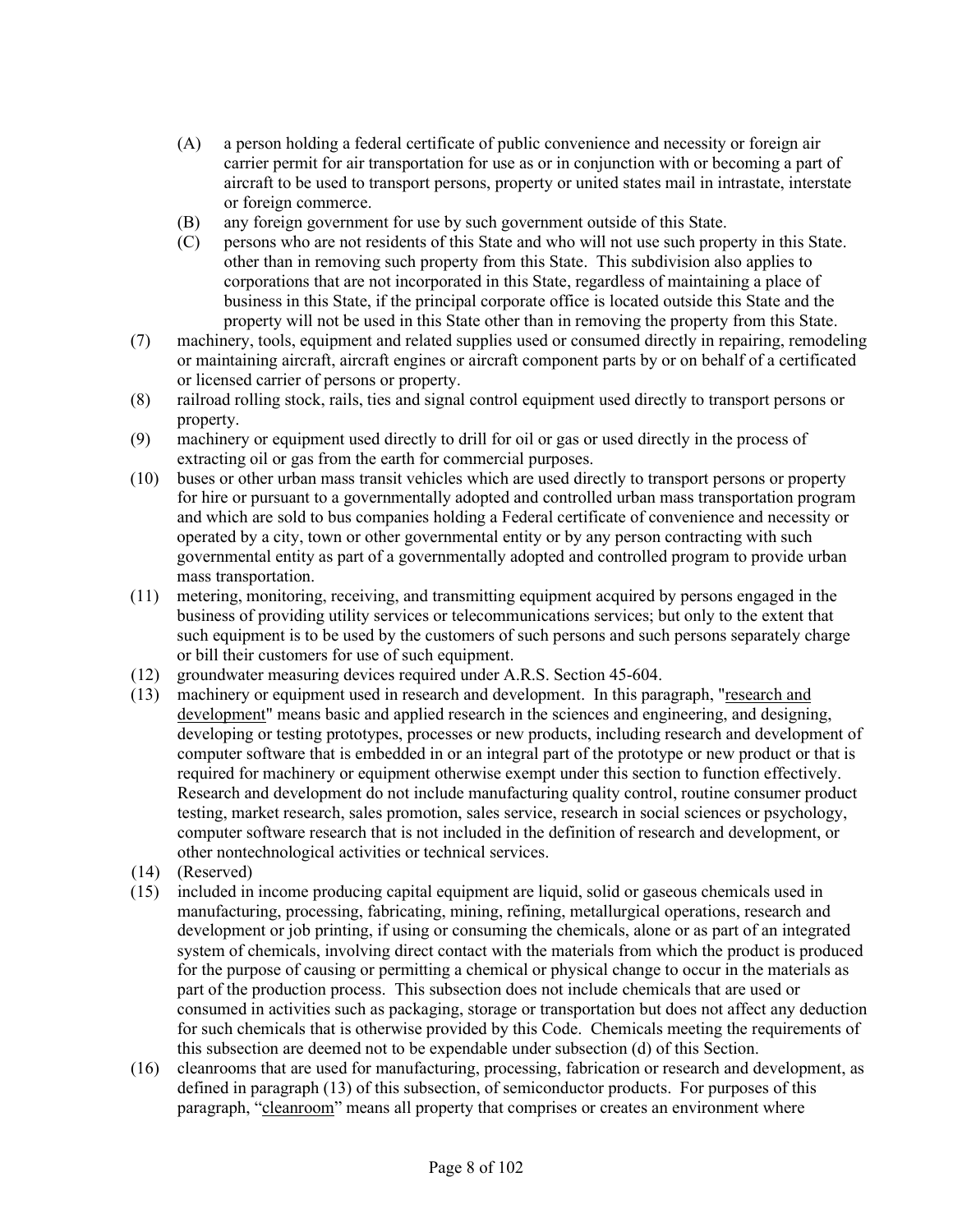humidity, temperature, particulate matter and contamination are precisely controlled within specified parameters, without regard to whether the property is actually contained within that environment or whether any of the property is affixed to or incorporated into real property. Cleanroom:

- (A) includes the integrated systems, fixtures, piping, movable partitions, lighting and all property that is necessary or adapted to reduce contamination or to control airflow, temperature, humidity, chemical purity or other environmental conditions or manufacturing tolerances, as well as the production machinery and equipment operating in conjunction with the cleanroom environment.
- (B) does not include the building or other permanent, nonremovable component of the building that houses the cleanroom environment.
- (17) machinery and equipment that are purchased by or on behalf of the owners of a soundstage complex and primarily used for motion picture, multimedia or interactive video production in the complex. This paragraph applies only if the initial construction of the soundstage complex begins after June 30, 1996 and before January 1, 2002 and the machinery and equipment are purchased before the expiration of five (5) years after the start of initial construction. For purposes of this paragraph:
	- (A) "motion picture, multimedia or interactive video production" includes products for theatrical and television release, educational presentations, electronic retailing, documentaries, music videos, industrial films, cd-rom, video game production, commercial advertising and television episode production and other genres that are introduced through developing technology.
	- (B) "soundstage complex" means a facility of multiple stages including production offices, construction shops and related areas, prop and costume shops, storage areas, parking for production vehicles and areas that are leased to businesses that complement the production needs and orientation of the overall facility.
- (18) tangible personal property that is used by either of the following to receive, store, convert, produce, generate, decode, encode, control or transmit telecommunications information:
	- (A) any direct broadcast satellite television or data transmission service that operates pursuant to 47 Code of Federal Regulations Parts 25 and 100.
	- (B) any satellite television or data transmission facility if both of the following conditions are met:
		- (i) over two-thirds of the transmissions, measured in megabytes, transmitted by the facility during the test period were transmitted to or on behalf of one or more direct broadcast satellite television or data transmission services that operate pursuant to 47 Code of Federal Regulations Parts 25 and 100.
		- (ii) over two-thirds of the transmissions, measured in megabytes, transmitted by or on behalf of those direct broadcast television or data transmission services during the test period were transmitted by the facility to or on behalf of those services.

For purposes of subdivision (B) of this paragraph, "test period" means the three hundred sixty-five (365) day period beginning on the later of the date on which the tangible personal property is purchased or the date on which the direct broadcast satellite television or data transmission service first transmits information to its customers.

- (19) machinery and equipment that is used directly in the feeding of poultry, the environmental control of housing for poultry, the movement of eggs within a production and packaging facility or the sorting or cooling of eggs. This exemption does not apply to vehicles used for transporting eggs.
- (20) machinery or equipment, including related structural components, that is employed in connection with manufacturing, processing, fabricating, job printing, refining, mining, natural gas pipelines, metallurgical operations, telecommunications, producing or transmitting electricity or research and development that is used directly to meet or exceed rules or regulations adopted by the Federal Energy Regulatory Commission, the United States Environmental Protection Agency, the United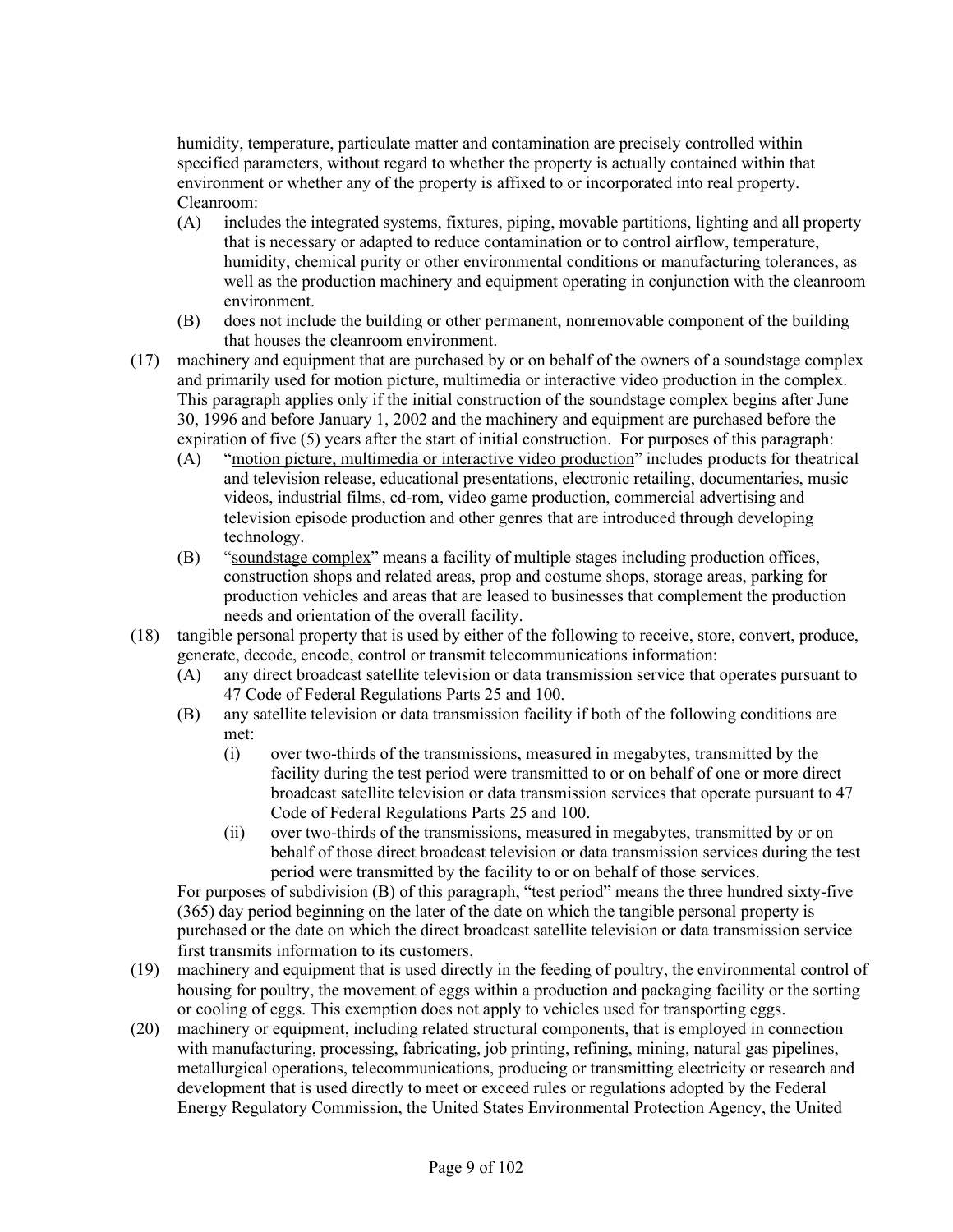States Nuclear Regulatory Commission, the Arizona Department of Environmental Quality or a political subdivision of this State to prevent, monitor, control or reduce land, water or air pollution.

- (21) machinery or equipment that enables a television station to originate and broadcast or to receive and broadcast digital television signals and that was purchased to facilitate compliance with the Telecommunications Act of 1996 (P.L. 104-104; 110 Stat. 56; 47 United States Code Section 336) and the Federal Communications Commission Order issued April 21, 1997, 47 Code of Federal Regulations Part 73. This paragraph does not exempt any of the following:
	- (A) repair or replacement parts purchased for the machinery or equipment described in this paragraph.
	- (B) machinery or equipment purchased to replace machinery or equipment for which an exemption was previously claimed and taken under this paragraph.
	- (C) any machinery or equipment purchased after the television station has ceased analog broadcasting, or purchased after November 1, 2009, whichever occurs first.
- (b) The term "income-producing capital equipment" shall further include ancillary machinery and equipment used for the treatment of waste products created by the business activities which are allowed to purchase "income-producing capital equipment" defined in subsection (a) above.
- (c) The term "income-producing capital equipment" shall further include repair and replacement parts, other than the items in subsection (d) below, where the property is acquired to become an integral part of another item itemized in subsections (a) or (b) above.
- (d) The tangible personal property defined as income-producing capital equipment in this Section shall not include:
	- (1) expendable materials. For purposes of this paragraph, expendable materials do not include any of the categories of tangible personal property specified in subsections (a), (b) or (c) of this Section regardless of the cost or useful life of that property.
	- (2) janitorial equipment and hand tools.
	- (3) office equipment, furniture, and supplies.
	- (4) tangible personal property used in selling or distributing activities.
	- (5) motor vehicles required to be licensed by the State of Arizona, except buses or other urban mass transit vehicles specifically exempted pursuant to subsection (a)(10) above without regard to the use of such motor vehicles.
	- (6) shops, buildings, docks, depots, and all other materials of whatever kind or character not specifically included as exempt.
	- (7) motors and pumps used in drip irrigation systems.
- (e) For the purposes of this Section:
	- (1) "aircraft" includes:
		- (A) an airplane flight simulator that is approved by the Federal Aviation Administration for use as a Phase II or higher flight simulator under Appendix H, 14 Code of Federal Regulations Part 121.
		- (B) tangible personal property that is permanently affixed or attached as a component part of an aircraft that is owned or operated by a certificated or licensed carrier of persons or property.
	- (2) "other accessories and related equipment" include aircraft accessories and equipment such as ground service equipment that physically contact aircraft at some point during the overall carrier operation.

#### **Sec. 8A-115. Definitions: computer software; custom computer programming.**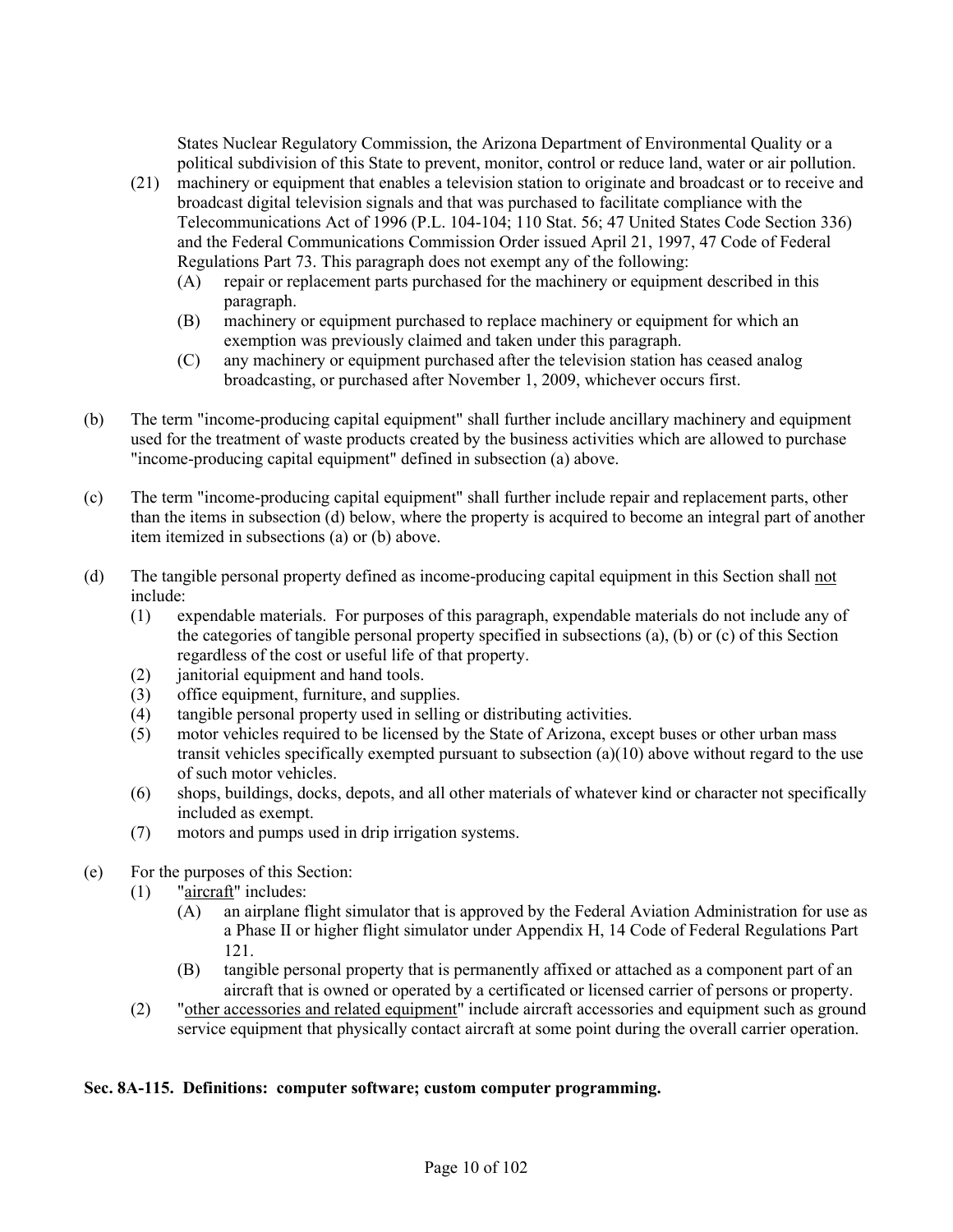- (a) "Computer Software" means any computer program, part of such a program, or any sequence of instructions for automatic data processing equipment. Computer software which is not "custom computer programming" is deemed to be tangible personal property for the purposes of this Chapter, regardless of the method by which title, possession, or right to use the software is transferred to the user.
- (b) "Custom Computer Programming" means any computer software which is written or prepared exclusively for a customer and includes those services represented by separately stated charges for the modification of existing prewritten programs when the modifications are written or prepared exclusively for a customer.
	- (1) The term does not include a prewritten program which is held or existing for general or repeated sale, lease, or license, even if the program was initially developed on a custom basis for in-house, or for a single customer's, use.
	- (2) Modification to an existing prewritten program to meet the customer's needs is custom computer programming only to the extent of the modification, and only to the extent that the actual amount charged for the modification is separately stated on invoices, statements, and other billing documents supplied to the customer.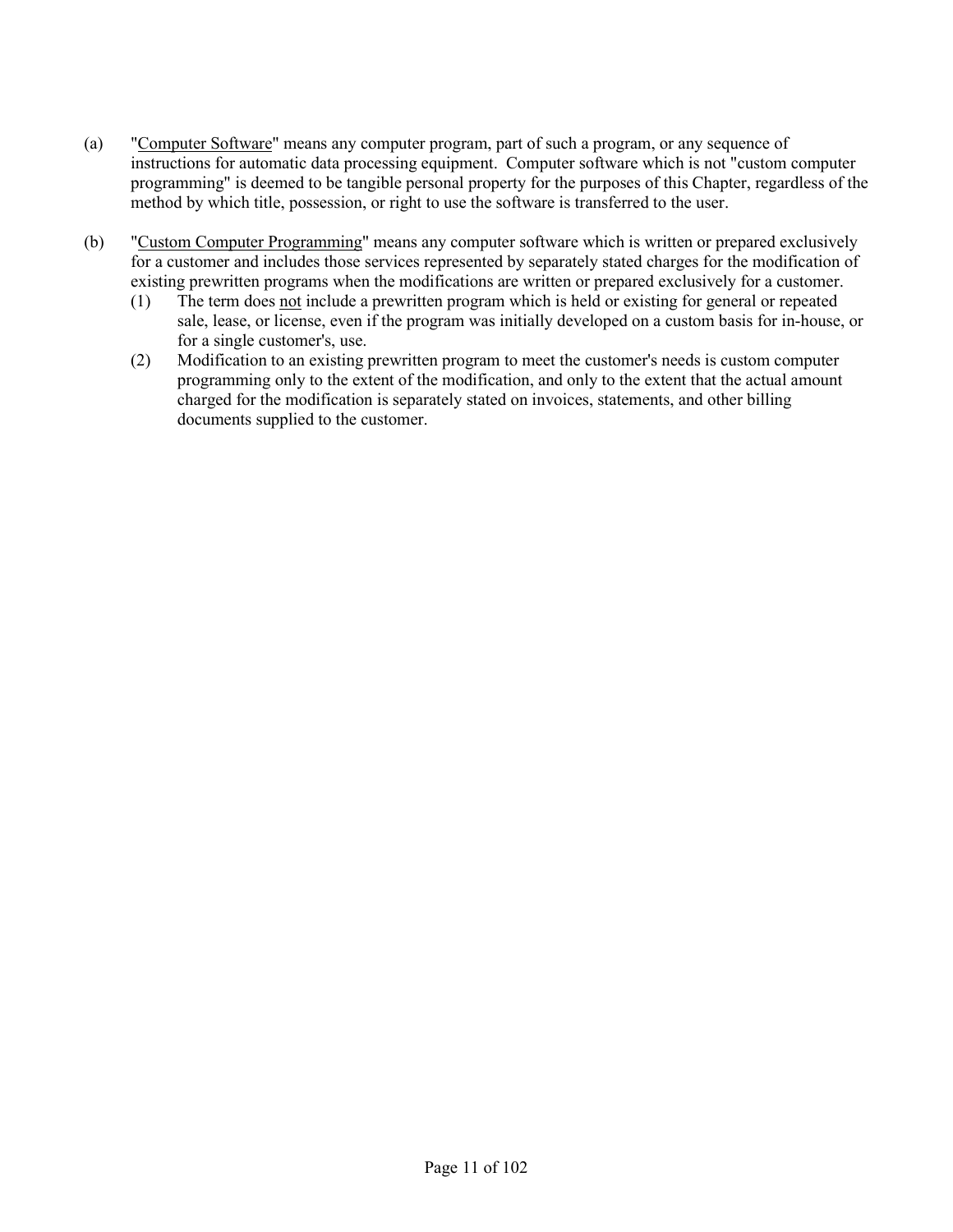#### **Article II - Determination of Gross Income**

#### **Sec. 8A-200. Determination of gross income: in general.**

- (a) Gross income includes:
	- (1) the value proceeding or accruing from the sale of property, the providing of service, or both.
	- (2) the total amount of the sale, lease, license for use, or rental price at the time of such sale, rental, lease, or license.
	- (3) all receipts, cash, credits, barter, exchange, reduction of or forgiveness of indebtedness, and property of every kind or nature derived from a sale, lease, license for use, rental, or other taxable activity.
	- (4) all other receipts whether payment is advanced prior to, contemporaneous with, or deferred in whole or in part subsequent to the activity or transaction.
- (b) Barter, exchange, trade-outs, or similar transactions are includable in gross income at the fair market value of the service rendered or property transferred, whichever is higher, as they represent consideration given for consideration received.
- (c) No deduction or exclusion is allowed from gross income on account of the cost of the property sold, the time value of money, expense of any kind or nature, losses, materials used, labor or service performed, interest paid, or credits granted.
- (d) For the purposes of this Chapter, the total amount of gross income, gross receipts or gross proceeds of sales for nuclear fuel shall be deemed to be the value of the purchase price of uranium oxide used in producing the fuel. The tax imposed by this Chapter may be imposed only once for any one quantity or batch of nuclear fuel regardless of the number of transactions or financing arrangements which may occur with respect to that nuclear fuel.

#### **Sec. 8A-210. Determination of gross income: transactions between affiliated companies or persons.**

In transactions between affiliated companies or persons, or in other circumstances where the relationship between the parties is such that the gross income from the transaction is not indicative of the market value of the subject matter of the transaction, the Tax Collector shall determine the "market value" upon which the City Privilege and Use Taxes shall be levied. "Market value" shall correspond as nearly as possible to the gross income from similar transactions of like quality or character by other taxpayers where no common interest exists between the parties, but otherwise under similar circumstances and conditions.

#### **Sec. 8A-220. Determination of gross income: artificially contrived transactions.**

The Tax Collector may examine any transaction, reported or unreported, if, in his opinion, there has been or may be an evasion of the taxes imposed by this Chapter and to estimate the amount subject to tax in cases where such evasion has occurred. The Tax Collector shall disregard any transaction which has been undertaken in an artificial manner in order to evade the taxes imposed by this Chapter.

#### **Sec. 8A-230. Determination of gross income based upon method of reporting.**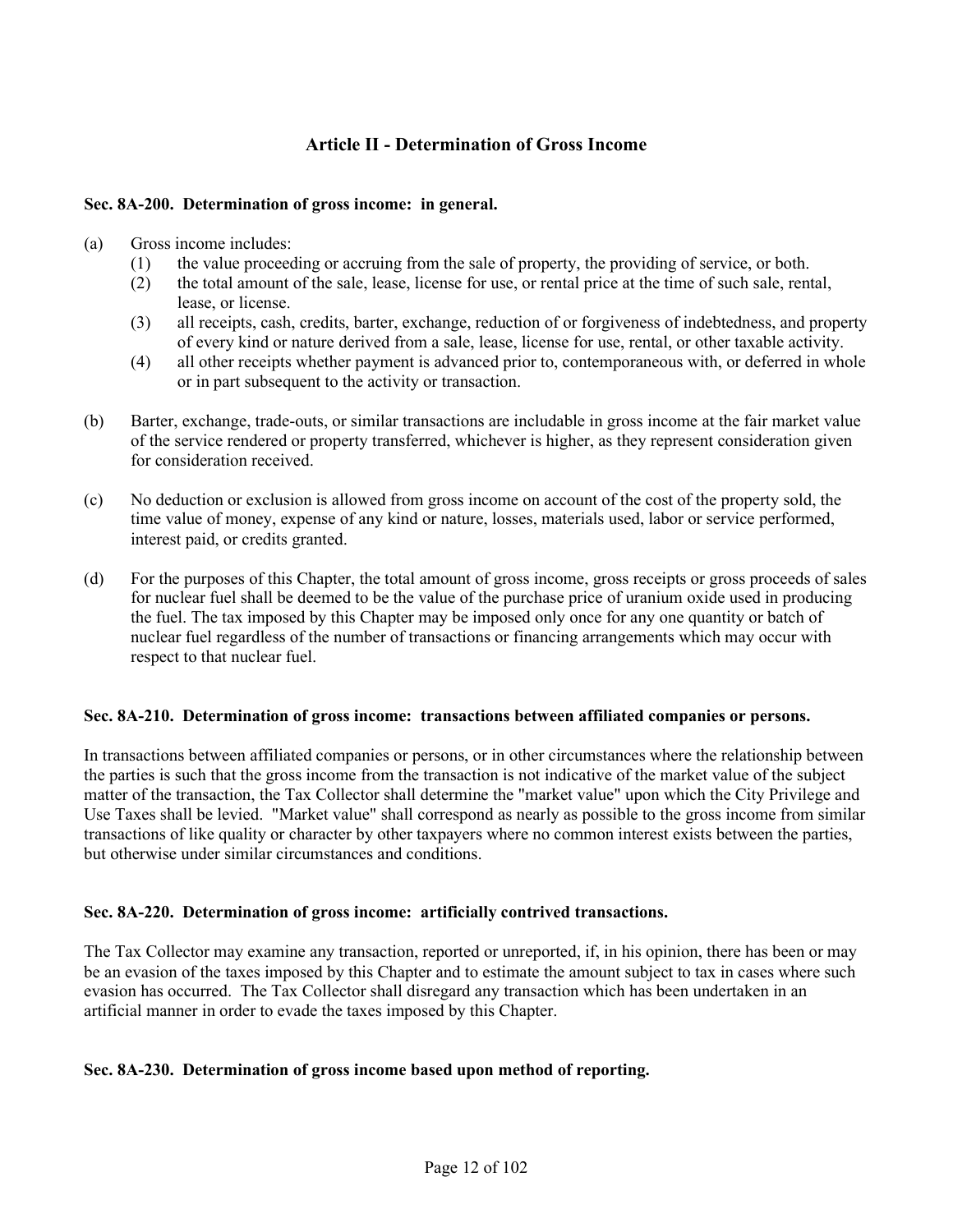The method of reporting chosen by a taxpayer, as provided in Section 8A-520, necessitates the following adjustments to gross income for all purposes under this Chapter:

- (a) Cash basis When a person elects to report and pay taxes on a cash basis, gross income for the reporting period shall include:
	- (1) the total amounts received on "paid in full" transactions, against which are allowed all applicable deductions and exclusions; and
	- (2) all amounts received on accounts receivable, conditional sales contract, or other similar transactions, against which no deductions and no exclusions from gross income are allowed. Interest on finance contracts may be deducted if separately itemized on all books and records.
- (b) Accrual basis When a person elects to report and pay taxes on an accrual basis, gross income shall include all gross income for the applicable period regardless of whether receipts are for cash, credit, conditional, or partially deferred transactions, and regardless of whether or not any security document or instrument is sold, assigned, or otherwise transferred to another. Persons reporting on the accrual basis may deduct bad debts, provided that:
	- (1) the amount deducted for the bad debt must be deducted from gross income of the month in which the actual charge-off was made, and only to the extent that such amount was actually charged-off, and also only to the extent that such amount is or was included as taxable gross income; and
	- (2) if any amount is subsequently collected on such charged-off account, it shall be included in gross income for the month in which it was collected, without deduction for expense of collection.

#### **Sec. 8A-240. Exclusion of cash discounts, returns, refunds, trade-in values, vendor-issued coupons, and rebates from gross income.**

- (a) The following items are not included in gross income:
	- (1) Cash discounts allowed by the vendor for timely payment, but only discounts allowed against taxable gross income.
	- (2) The value of property returned by customers to the extent of the amount actually refunded either in cash or by credit and the amount refunded was included in taxable gross income.
	- (3) The trade-in allowance for tangible personal property accepted as payment, not to exceed the full sales price for any tangible personal property sold, when the full sales price is included in taxable gross income. Trade-in allowances are not allowed for manufactured buildings taxable under Section 8A-427.
	- (4) When coupons issued by a vendor are later accepted by the vendor as a discount against the transaction, the discount may be excluded from gross income as a cash discount. Amounts credited or refunded by a vendor for redemption of coupons issued by any person other than the vendor may not be excluded from gross income.
	- (5) Rebates issued by the vendor to a customer as a discount against the transaction may be excluded from gross income as a cash discount. Rebates issued by a person other than the vendor may not be excluded from gross income, even when the vendee assigns his right to the rebate to the vendor.
	- (6) In computing the tax base, gross proceeds of sales or gross income does not include a manufacturer's cash rebate on the sales price of a motor vehicle if the buyer assigns the buyer's right in the rebate to the retailer.
- (b) If the amount specified in subsection (a) above is credited by a vendor subsequent to the reporting period in which the original transaction occurs, such amount may be excluded from the taxable gross income of that subsequent reporting period, but only to the extent that the excludable amount was reported as taxable gross income in that prior reporting period.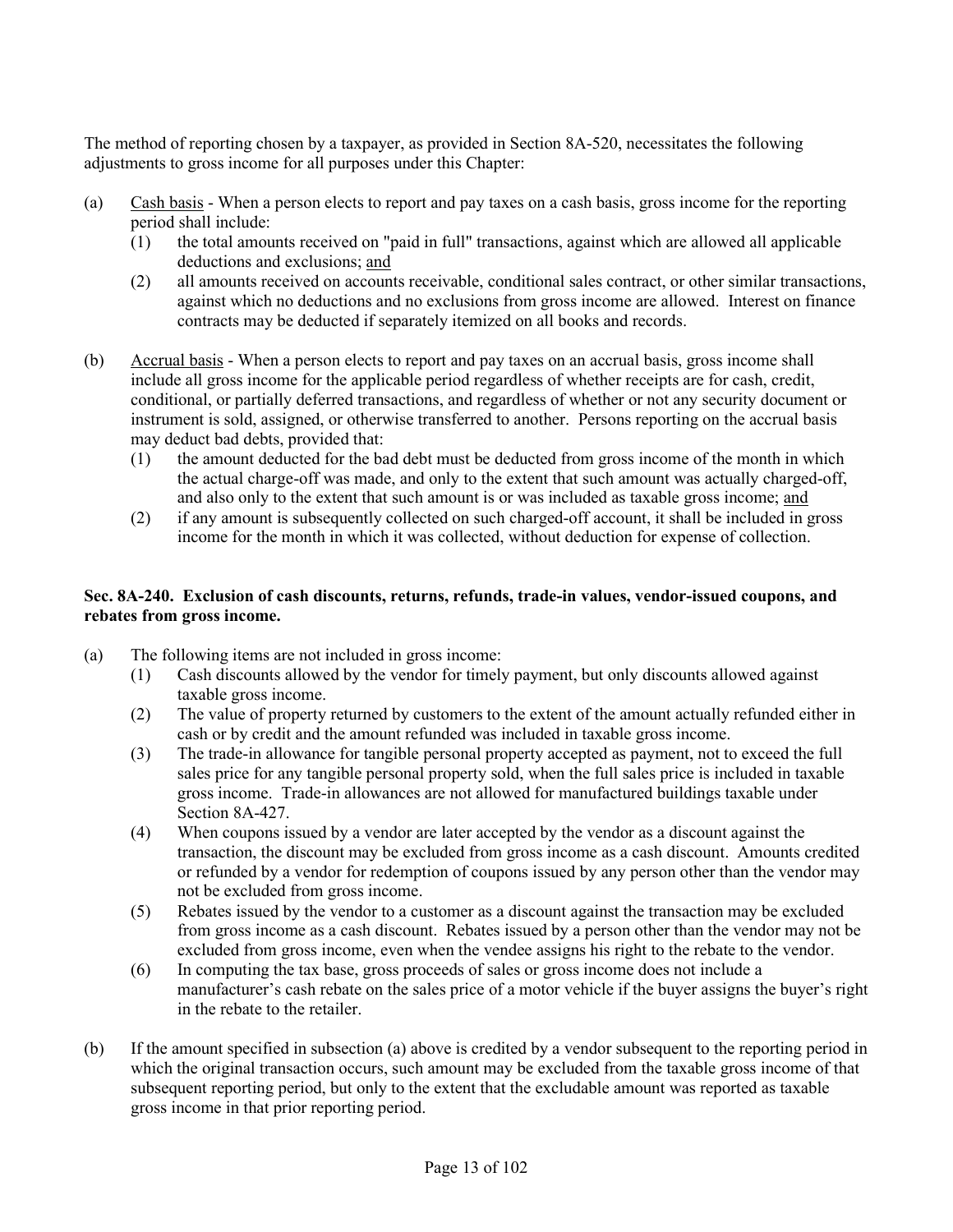#### **Sec. 8A-250. Exclusion of combined taxes from gross income; itemization; notice; limitations.**

- (a) When tax is separately charged and/or collected. The total amount of gross income shall be exclusive of combined taxes only when the person upon whom the tax is imposed shall establish to the satisfaction of the Tax Collector that such tax has been added to the total price of the transaction. The taxpayer must provide to his customer and also keep a reliable record of the actual tax charged or collected, shown by cash register tapes, sales tickets, or other accurate record, separating net transaction price and combined tax. If at any time the Tax Collector cannot ascertain from the records kept by the taxpayer the total or amounts billed or collected on account of combined taxes, the claimed taxes collected may not be excluded from gross income, unless such records are completed and/or clarified to the satisfaction of the Tax Collector.
	- (1) Remittance of all tax charged and/or collected. When an added charge is made to cover City (or combined) Privilege and Use Taxes, the person upon whom the tax is imposed shall pay the full amount of the City taxes due, whether collected by him or not, and in the event he collects more than the amount due he shall remit the excess to the Tax Collector. In the event the Tax Collector cannot ascertain from the records kept by the taxpayer the total or amounts of taxes collected by him, and the Tax Collector is satisfied that the taxpayer has collected taxes in an amount in excess of the tax assessed under this Chapter, the Tax Collector may determine the amount collected and collect the tax so determined in the manner provided in this Chapter.
	- (2) Itemization. A taxpayer, in order to be entitled to exclude from his gross income any amounts paid to him by customers for combined taxes passed on to the customer, must prove that he has provided his customer with a written record of the transaction showing at a minimum the price before the tax, the combined taxes, and the total cost. This shall be addition to the record required to be kept under subsection (a) above.
- (b) When tax has been neither separately charged nor separately collected. When the person upon whom the tax is imposed shall establish by means of invoices, sales tickets, or other reliable evidence, that no added charge was made to cover combined taxes, the taxpayer may exclude tax collected from such income by dividing such taxable gross income by 1.00 plus a decimal figure representing the effective combined tax rate expressed as a fraction of 1.00.

#### **Sec. 8A-260. Exclusion of fees and taxes from gross income; limitations.**

- (a) There shall be excluded from gross income of vendors of motor vehicles those motor vehicle registration fees, license fees and taxes, and lieu taxes imposed pursuant to Title 28, Arizona Revised Statutes in connection with the initial purchase of a motor vehicle, but only to the extent that such taxes or fees or both have been separately itemized and collected from the purchaser of the motor vehicle by the vendor, actually remitted to the proper registering, licensing, and taxing authorities, and the provisions of Article III, regarding recordkeeping, are met. For the purpose of the exclusion provided by this subsection only, the terms vendor and vendee shall also apply to a lessor and lessee respectively, of a motor vehicle if, in addition to all other requirements of this subsection, the lease agreement specifically requires the lessee to pay such fees or taxes, and such amounts are separately itemized in the documentation provided to the lessee.
- (b) There shall be excluded from gross income of vendors at retail of heavy trucks and trailers, the amount attributable to Federal Excise Taxes imposed by 26 U.S.C. Section 4051, but only to the extent that the provisions of Article III, relating to recordkeeping, have been met.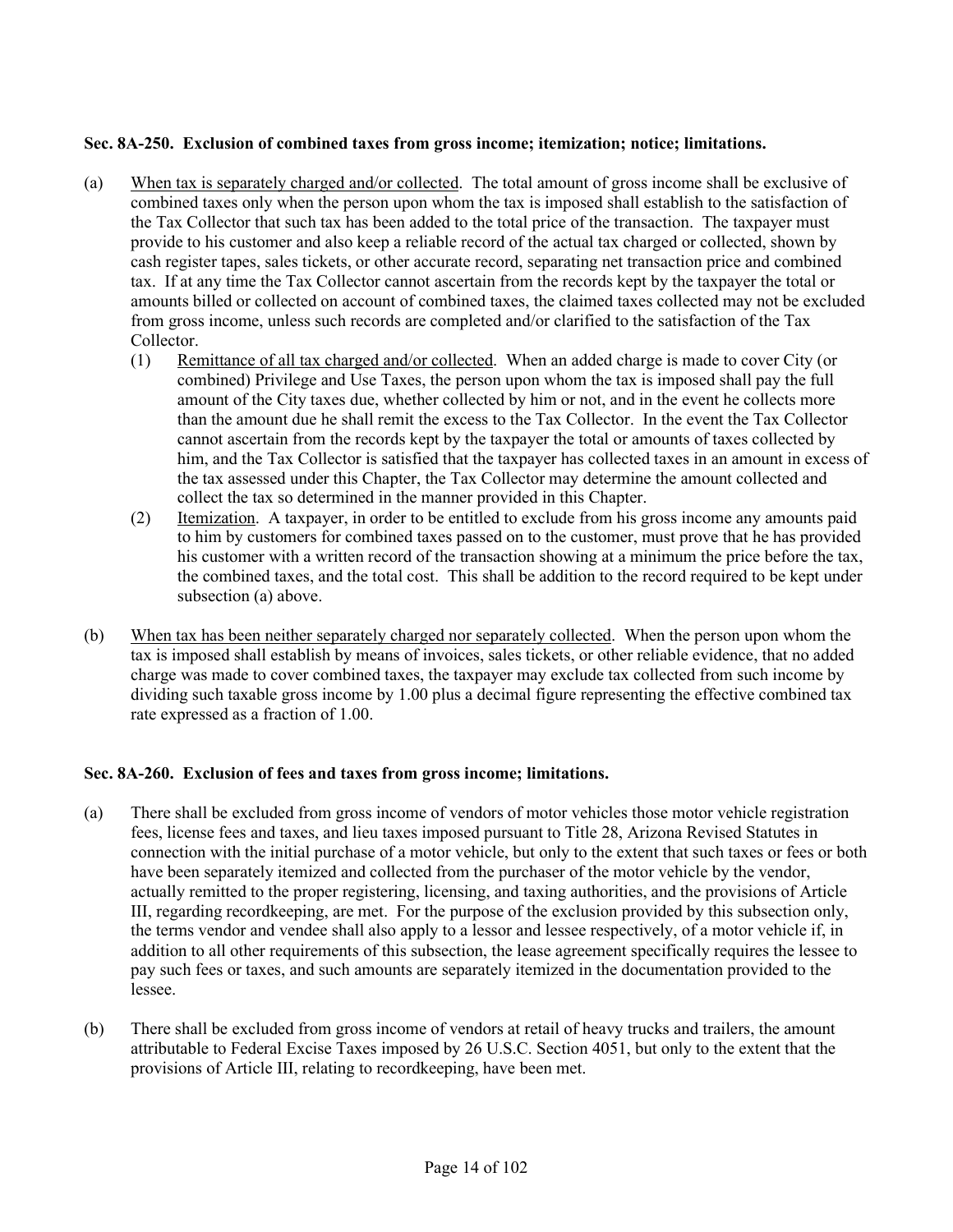- (c) There shall be excluded from gross income the following fees, taxes, and lieu taxes, but only to the extent that such taxes or fees or both have been separately itemized and collected from the purchaser by the vendor, actually remitted to the proper registering, licensing, and taxing authorities, and the provisions of Article III, regarding recordkeeping, are met:
	- (1) emergency telecommunication services excise tax imposed pursuant to A.R.S. Section 42-5252. "Emergency telecommunication services" means telecommunication services or systems that use number 911 or a similarly designated telephone number for emergency calls;
	- (2) the telecommunication devices for the deaf and the severely hearing and speech impaired excise tax imposed pursuant to A.R.S. Section 42-5252;
	- (3) federal excise taxes on communications services as imposed by 26 U.S.C. Section 4251;
	- (4) car rental surcharge imposed pursuant to A.R.S. Section 48-4234;
	- (5) federal excise taxes on passenger vehicles as imposed by 26 U.S.C. Section 4001(.01);
	- (6) waste tire disposal fees imposed pursuant to A.R.S. Section 44-1302.
- (d) There shall be excluded from gross income of vendors of motor vehicles dealer documentation fees, but only to the extent that such fees have been separately itemized and collected from the purchaser of the motor vehicle by the vendor.

#### **Sec. 8A-265. (Reserved)**

#### **Sec. 8A-266. Exclusion of motor carrier revenues from gross income.**

There shall be excluded from gross income the gross proceeds of sale or gross income derived from any of the following:

- (a) a motor carrier's use on the public highways in this State if the motor carrier is subject to a fee prescribed in A.R.S. Title 28, Chapter 15, Article 4 or A.R.S. Title 28, Chapter 16, Article 4.
- (b) Leasing, renting or licensing a motor vehicle subject to and upon which the fee has been paid under A.R.S. Title 28, Chapter 16.
- (c) The sale of a motor vehicle and any repair and replacement parts and tangible personal property becoming a part of such motor vehicle, to a motor carrier who is subject to a fee prescribed in A.R.S. Title 28, Chapter 16 and who is engaged in the business of leasing, renting or licensing such property.
- (d) for the purposes of these exclusions, "motor carrier" includes a motor vehicle weighing 26,000 pounds or more, a lightweight motor vehicle which weighs 12,001 pounds to 26,000 pounds and a light motor vehicle weighing 12,000 pounds or less, which pay the fee prescribed in A.R.S. Title 28, Chapter 15 or A.R.S. Title 28, Chapter 16.

#### **Sec. 8A-270. Exclusion of gross income of persons deemed not engaged in business.**

- (a) For the purposes of this Section, the following definitions shall apply:
	- (1) "Federally Exempt Organization" means an organization which has received a determination of exemption, or qualifies for such exemption, under 26 U.S.C. Section 501(c) and rules and regulations of the Commissioner of Internal Revenue pertaining to same, but not including a "governmental entity", "non-licensed business", or "public educational entity".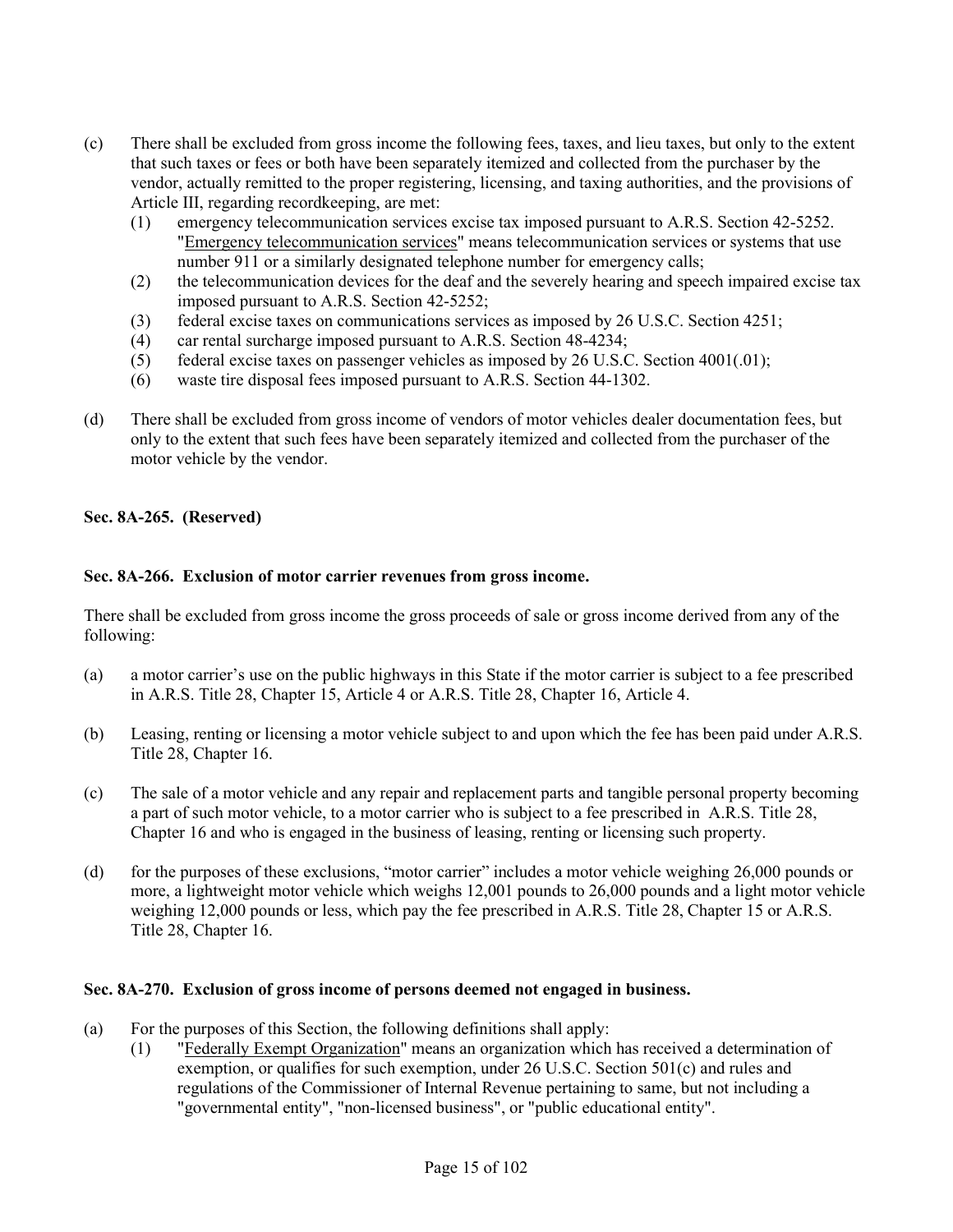- (2) "Governmental Entity" means the Federal Government, the State of Arizona, any other state, or any political subdivision, department, or agency of any of the foregoing; provided further that persons contracting with such a governmental entity to operate any part of a governmentally adopted and controlled program to provide urban mass transportation shall be deemed a governmental entity in all activities such person performs when engaged in said contract.
- (3) "Non-Licensed Business" means any person conducting any business activity for gain or profit, whether or not actually realized, which person is not required to be licensed for the conduct or transaction of activities subject to the tax imposed under this Chapter.
- (4) "Proprietary Club" means any club which has qualified or would otherwise qualify as an exempt club under the provisions of 26 U.S.C. Section  $501(c)(7)$ , (8), and (9), notwithstanding the fact that some or all of the members may own a proprietary interest in the property and assets of the club.
- (5) "Public Educational Entity" means any educational entity operated pursuant to any provisions of Title 15, Arizona Revised Statutes.
- (b) Transactions which, if conducted by any other person, would produce gross income subject to tax under this Chapter shall not be subject to the imposition of such tax if conducted entirely by a public educational entity; governmental entity, except "proprietary activities" of municipalities as provided by Regulation; or non-licensed business.
- (c) Transactions which, if conducted by any other person, would produce gross income subject to the tax under this Chapter shall not be subject to the imposition of such tax if conducted entirely by a federally exempt organization or proprietary club with the following exceptions:
	- (1) Transactions involving proprietary clubs and organizations exempt under 26 U.S.C. Section  $501(c)(7)$ ,  $(8)$ , and  $(9)$ , where the gross revenue of the activity received from persons other than members and bona fide guests of members is in an amount in excess of fifteen percent (15%) of total gross revenue, as prescribed by Regulation. In the event this fifteen percent (15%) limit is exceeded, the entire gross income of such entity shall be subject to the applicable tax.
	- (2) Gross income from unrelated business income as that term is defined in 26 U.S.C. Section 512, including all statutory definitions and determinations, the rules and regulations of the Commissioner of Internal Revenue, and his administrative interpretations and guidelines.
	- (3) (Reserved)
- (d) Except as may be provided elsewhere in this Chapter, transactions where customers are exempt organizations, proprietary clubs, public educational entities, governmental entities, or non-licensed businesses shall be deemed taxable transactions for the purpose of the imposition of taxes under this Chapter, notwithstanding that property so acquired may in fact be resold or leased by the acquiring person to others. In the case of sales, rentals, leases, or licenses to proprietary clubs or exempt organizations, the vendor may be relieved from the responsibility for reporting and paying tax on such income only by obtaining from its vendee a verified statement that includes:
	- (1) a statement that when the property so acquired is resold, rented, leased, or licensed, that the otherwise exempt vendee chooses, or is required, to pay City Privilege Tax or an equivalent excise tax on its gross income from such transactions and does in fact file returns on same; and
	- (2) the Privilege License number of the otherwise exempt vendee; and
	- (3) such other information as the Tax Collector may require.
- (e) Franchisees or concessionaires operating businesses for or on behalf of any exempt organization, governmental entity, public educational entity, proprietary club, or non-licensed business shall not be considered to be such an exempt organization, club, entity, or non-licensed business, but shall be deemed to be a taxpayer subject to the provisions of this Chapter, except as provided in the definition of governmental entity, regarding urban mass transit.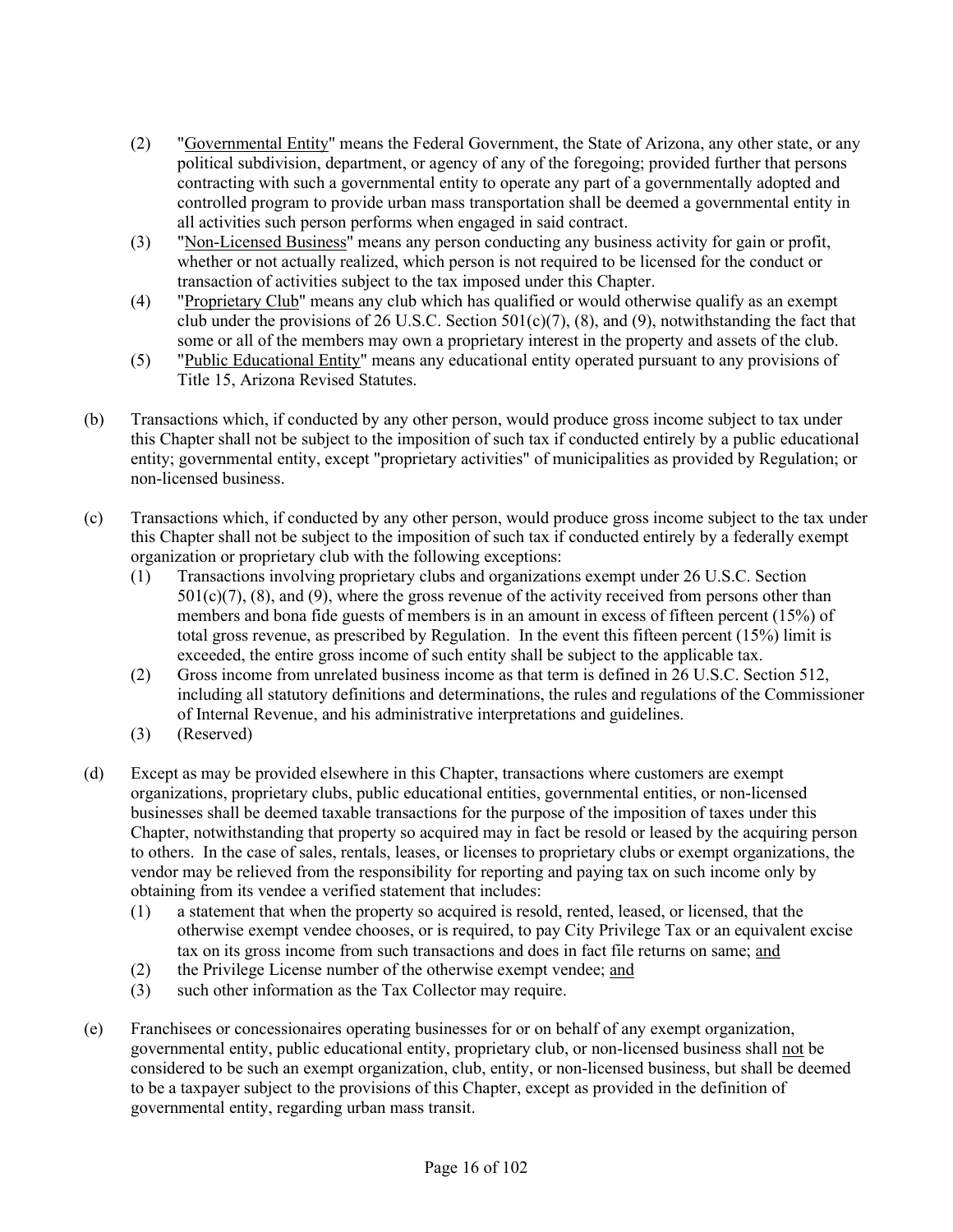(f) In any case, if a federally exempt organization, proprietary club, or non-licensed business rents, leases, licenses, or purchases any tangible personal property for its own storage or use, and no City Privilege or Use Tax or equivalent excise tax has been paid on such transaction, said organization, club, or business shall be liable for the Use Tax upon such acquisitions or use of such property.

**Sec. 8A-280. (Reserved)**

**Sec. 8A-285. (Reserved)**

**Sec. 8A-290. (Reserved)**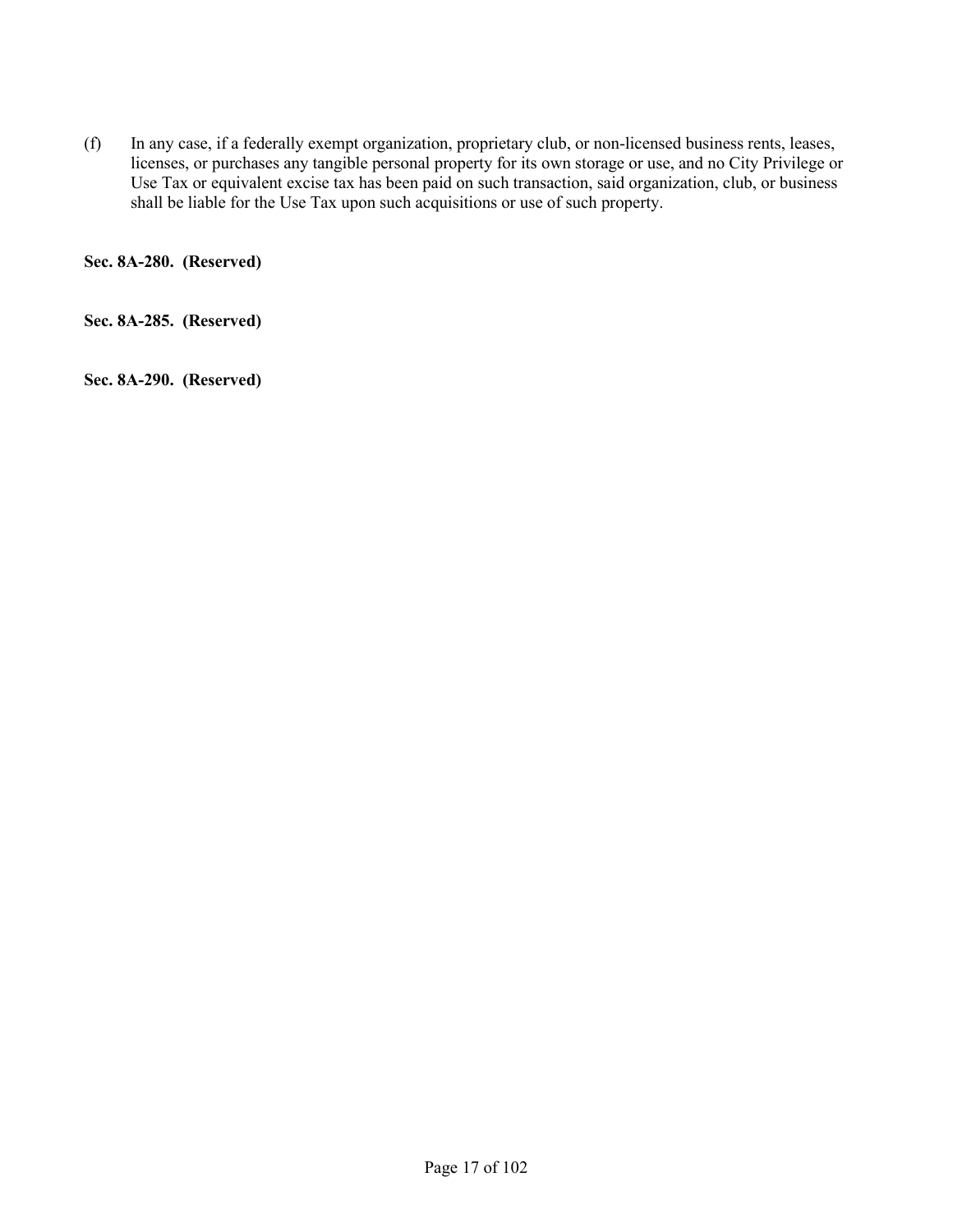#### **Article III - Licensing and Recordkeeping**

#### **Sec. 8A-300. Licensing requirements.**

- (a) The following persons shall make application to the Tax Collector for a Transaction Privilege and Use Tax License and no person shall engage or continue in business or engage in such activities until he shall have such a license:
	- (1) Every person engaging or continuing in business activities within the City upon which a Transaction Privilege Tax is imposed by this Chapter.
	- (2) Every person engaging or continuing in business within the City and storing or using tangible personal property in this municipality upon which a Use Tax is imposed by this Chapter.
	- (3) (Reserved)
- (b) For the purpose of determining whether a Transaction Privilege and Use Tax License is required, a person shall be deemed to be "engaging or continuing in business" within the City if:
	- (1) engaging in any activity as a principal or broker, the gross receipts of which may be subject to Transaction Privilege Tax under Article IV of this Chapter, or
	- (2) maintaining within the City directly, or if a corporation by a subsidiary, an office, distribution house, sales house, warehouse or other place of business; maintaining within the City directly, or if a corporation by a subsidiary, any real or tangible personal property; or having any agent or other representative operating within the City under the authority of such person, or if a corporation by a subsidiary, irrespective of whether such place of business, property, or agent or other representative is located here permanently or temporarily, or
	- (3) soliciting sales, orders, contracts, leases, and other similar forms of business relationships, within the City from customers, consumers, or users located within the City, by means of salesmen, solicitors, agents, representatives, brokers, and other similar agents or by means of catalogs or other advertising, whether such orders are received or accepted within or without this City.
	- (4) A person shall also be deemed to be "engaging or continuing in business" if engaging in any activity subject to Use Tax under Article VI of this Chapter for business purposes. Individuals who acquire items subject to Use Tax for their own personal use or their family's personal use are not required to obtain a license.
	- (5) (Reserved)
- (c) A person engaging in more than one activity subject to Transaction Privilege Tax at any one business location is not required to obtain a separate license for each activity, provided that, at the time such person makes application for a license, he shall list on such application each category of activity in which he is engaged.
- (d) The licensee shall inform the Tax Collector of any changes in his business activities, location, or mailing address within thirty (30) days.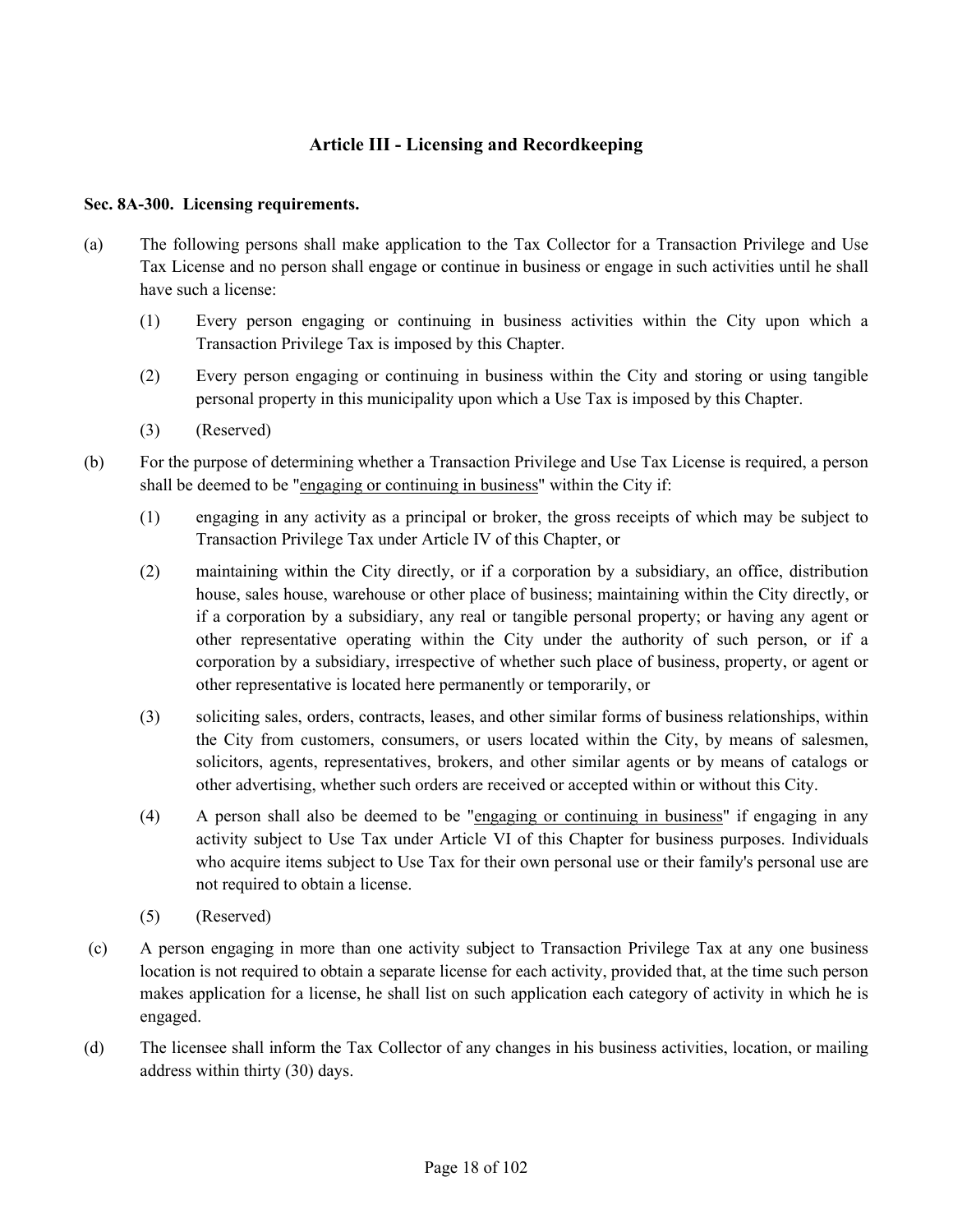- (e) Limitation. The issuance of a Transaction Privilege and Use Tax License by the Tax Collector shall in no way be construed as permission to operate a business activity in violation of any other law or regulation to which such activity may be subject.
- (f) Casual activity. For the purposes of this Chapter, individuals engaging in a "casual activity or sale" are not subject to the license requirements imposed under this Article provided that they are only engaged in private sales activities, such as the sale of a personal automobile or garage sale, on no more than three (3) separate occasions during any calendar year.

#### **Sec. 8A-310. Licensing: special requirements.**

- (a) Partnerships. Application for a Transaction Privilege and Use Tax License for a partnership engaging or continuing in business shall provide, as a minimum, the names and addresses of all general partners. Licenses issued to persons engaging in business as partners, limited or general, shall be in the name of the partnership.
- (b) Limited Liability Companies. Application for a Transaction Privilege and Use Tax License for a Limited Liability Company (LLC) engaging or continuing in business shall provide, as a minimum, the names and addresses of all members and the manager. Licenses issued to persons engaging in business as Limited Liability Companies, shall be in the name of the LLC.
- (c) Corporations. Application for a Transaction Privilege and Use Tax License for a corporation engaging or continuing in business shall provide, as a minimum, the names and addresses of both the Chief Executive Officer and Chief Financial Officer of the corporation. Licenses issued to persons engaging in business as corporations shall be in the name of the corporation.
- (d) Multiple Locations or Multiple Business Names. A person engaging or continuing in one or more businesses at two (2) or more locations or under two (2) or more business names shall procure a license for each such location or business name. A "location" is a place of a separate business establishment.
- (e) Real Property Rental, Leasing, and Licensing for Use. In all cases the Transaction Privilege and Use Tax License shall be issued only to the owner of the real property regardless of the owner engaging a property manager or other broker to oversee the owner's business activity including filing tax returns on behalf of the owner. Each rental property that can be independently sold or transferred is deemed to be a separate business establishment. Each platted parcel of real property subject to the tax imposed by this Chapter is deemed to be a separate business establishment and requires a separate license, regardless of the number of rental units located on that platted parcel. If one structure is located on multiple parcels in a manner such that ownership of an individual parcel cannot be sold or transferred without requiring alteration to divide the structure, one license shall be required for all affected parcels.

#### **Sec. 8A-320. License fees; annual renewal; renewal fees.**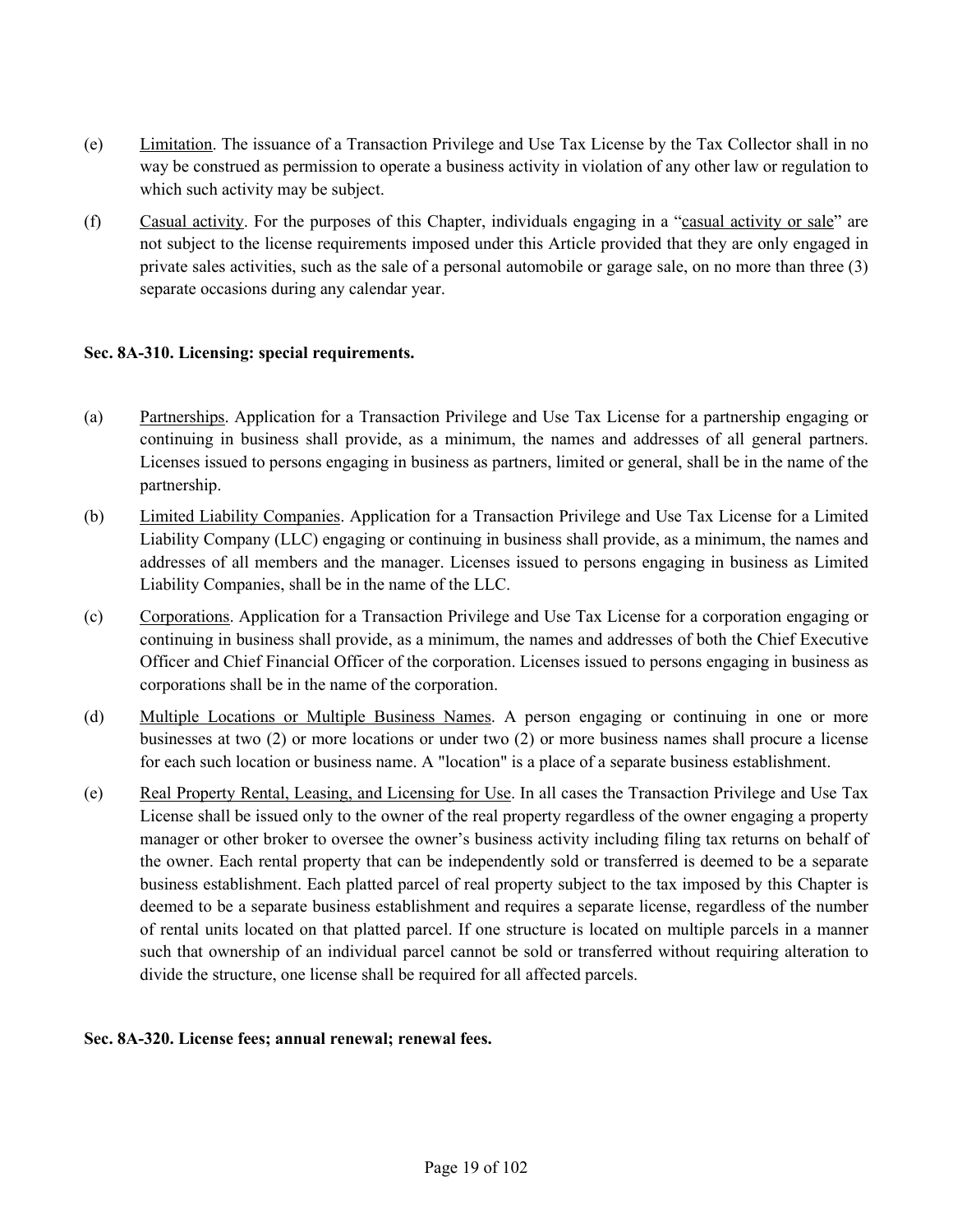- (a) The Transaction Privilege and Use Tax License shall be valid upon receipt of a non-refundable license fee of two dollars (\$2.00), except for a license to engage in the business activity of residential or commercial real property rental, leasing, and licensing for use as separately identified in this Section. The Transaction Privilege and Use Tax License shall be valid only for the calendar year in which it is issued unless renewed each year by filing the appropriate application for license renewal and paying an annual license renewal fee of zero dollars (\$0.00) for each license, subject to the limitations in A.R.S. Section 42-5005. Such annual renewal fee shall be due and payable on January 1 of each year and shall be considered delinquent if not paid and received on or before the last business day of January.
- (b) The Transaction Privilege and Use Tax License to engage in the business activity of residential real property rental, leasing, and licensing for use shall be valid only upon receipt of a non-refundable license fee of two dollars (\$2.00). The Transaction Privilege and Use Tax License shall be valid only for the calendar year in which it is issued unless renewed each year by filing the appropriate application for license renewal and paying an annual license renewal fee of zero dollars (\$0.00) for each license, subject to the limitations in A.R.S. Section 42-5005. Such fee shall be due and payable on January 1 of each year and shall be considered delinquent if not paid and received on or before the last business day of January.
- (c) The Transaction Privilege and Use Tax License to engage in the business activity of commercial real property rental, leasing, and licensing for use shall be valid only upon receipt of a non-refundable license fee of two dollars (\$2.00). The Transaction Privilege and Use Tax License shall be valid only for the calendar year in which it is issued unless renewed each year by filing the appropriate application for license renewal and paying an annual license renewal fee of zero dollars (\$0.00) for each license, subject to the limitations in A.R.S. Section 42-5005. Such fee shall be due and payable on January 1 of each year and shall be considered delinquent if not paid and received on or before the last business day of January.

#### **Sec. 8A-330. Licensing: duration; transferability; display; penalties; penalty waiver; relicensing; fees collectible as if taxes.**

- (a) The Transaction Privilege and Use Tax License shall be valid only for the calendar year in which it is issued unless renewed each year by filing the appropriate application for license renewal and paying the applicable license renewal fee for each license, subject to the limitations in A.R.S. Section 42-5005. Such fee shall be due and payable on January 1 of each year and shall be considered delinquent if not paid and received on or before the last business day of January. Application and payment of the annual fee must be received in the Tax Collector's office to be deemed paid and received.
- (b) The Transaction Privilege and Use Tax License shall be nontransferable between owners or locations, and shall be on display to the public in the licensee's place of business.
- (c) Any person required to be licensed under this Chapter who fails to obtain a license on or before conducting any business activity requiring such license shall be subject to the license fees due for each year in business plus a penalty in the amount of fifty percent (50%) of the applicable fee for each period of time for which such fee would have been imposed, from and after the date on which such activity commenced until paid. This penalty shall be in addition to any other penalty imposed under this Chapter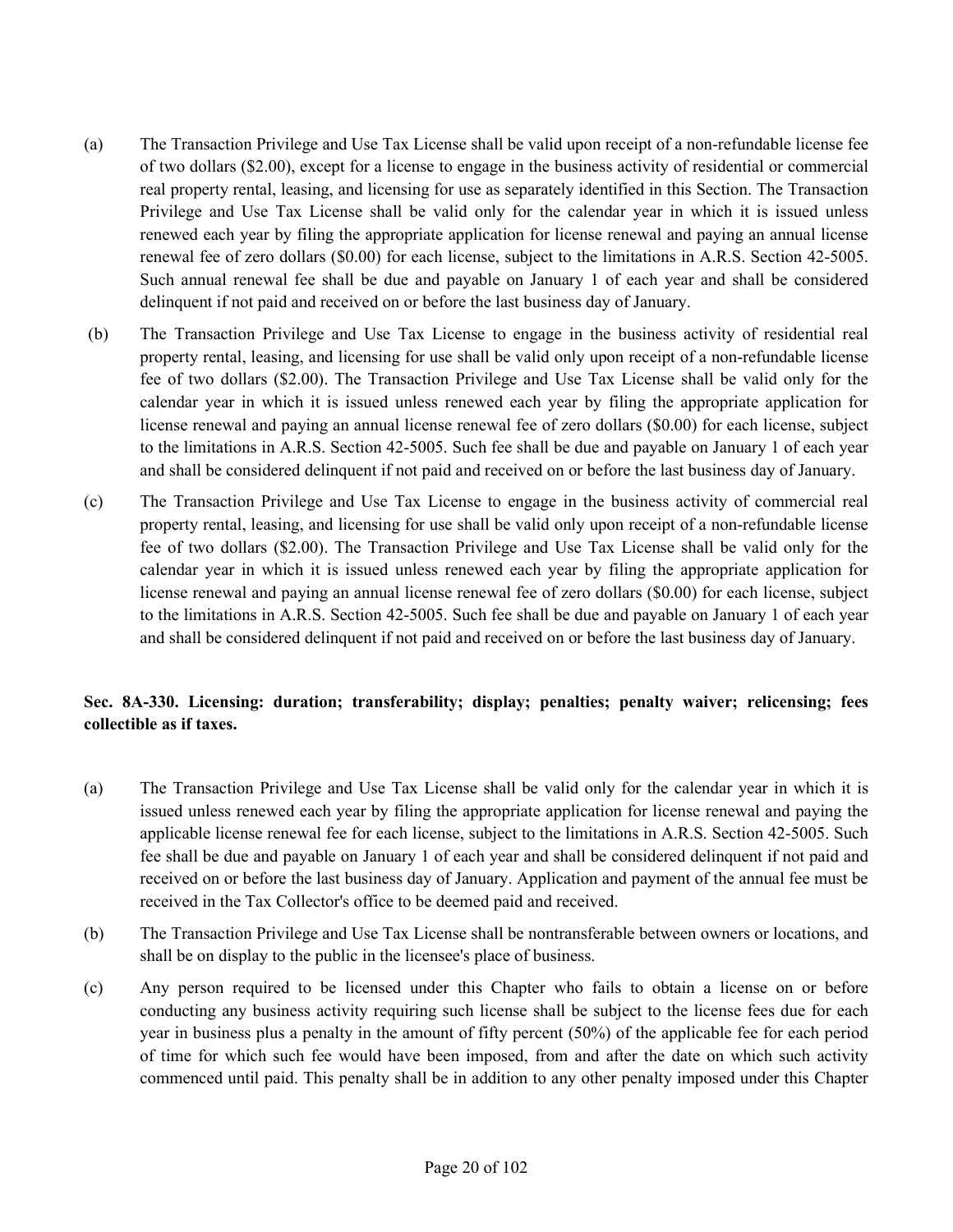and must be paid prior to the issuance of any license. License fee penalties may be waived by the Tax Collector subject to the same terms as the waiver of tax penalties as provided for in Section 8A-540.

- (d) Any licensee who fails to renew his license on or before the due date shall be deemed to be operating without a license following such due date, and shall be subject to all penalties imposed under this Chapter against persons required to be licensed and operating without a license. The non-licensed status may be removed by payment of the annual license fee for each year or portion of a year he operated without a license, plus a license fee penalty of fifty percent (50%) of the license fee due for each year. License fee penalties may be waived by the Tax Collector subject to the same terms as the waiver of tax penalties as provided for in Section 8A-540.
- (e) Any licensee who permits his license to expire through cancellation as provided in Section 8A-340, by his request for cancellation, by surrender of the license, or by the cessation of the business activity for which the license was issued, and who thereafter applies for a license, shall be granted a new license as a new applicant and shall pay the current license fee imposed under Section 8A-320.
- (f) Any licensee who needs a copy of his Transaction Privilege and Use Tax License which is still in effect shall be charged the current license fee for each reissuance of a license.
- (g) Any person conducting a business activity subject to licensing without obtaining a Transaction Privilege and Use Tax License shall be liable to the City for all applicable fees and penalties and shall be subject to the provisions of Sections 8A-580 and 8A-590, to the same extent as if such fees and penalties were taxes and penalties under such Sections.

#### **Sec. 8A-340. Licensing: cancellation; revocation.**

- (a) Cancellation. The Tax Collector may cancel the Transaction Privilege and Use Tax License of any licensee as "inactive" if the taxpayer, required to report monthly, has neither filed any return nor remitted any taxes imposed by this Chapter for a period of six (6) consecutive months; or, if required to report quarterly, has neither filed any return nor remitted any taxes imposed by this Chapter for two (2) consecutive quarters; or, if required to report annually, has neither filed any return nor remitted any taxes imposed by this Chapter when such annual report and tax are due to be filed with and remitted to the Tax Collector.
- (b) Revocation. If any licensee fails to pay any tax, interest, penalty, fee, or sum required to be paid under this Chapter, or if such licensee fails to comply with any other provisions of this Chapter, the Tax Collector may revoke the Transaction Privilege and Use Tax License of said licensee.
- (c) Notice and Hearing. The Tax Collector shall deliver notice to such licensee of cancellation or revocation of the Transaction Privilege and Use Tax License. If the licensee requests a hearing within twenty (20) days of receipt of such notice, he shall be granted a hearing before the Tax Collector.
- (d) After cancellation or revocation of a taxpayer's license, the taxpayer shall not be issued a new license until all reports have been filed; all fees, taxes, interest, and penalties due have been paid; and he is in compliance with all provisions of this Chapter.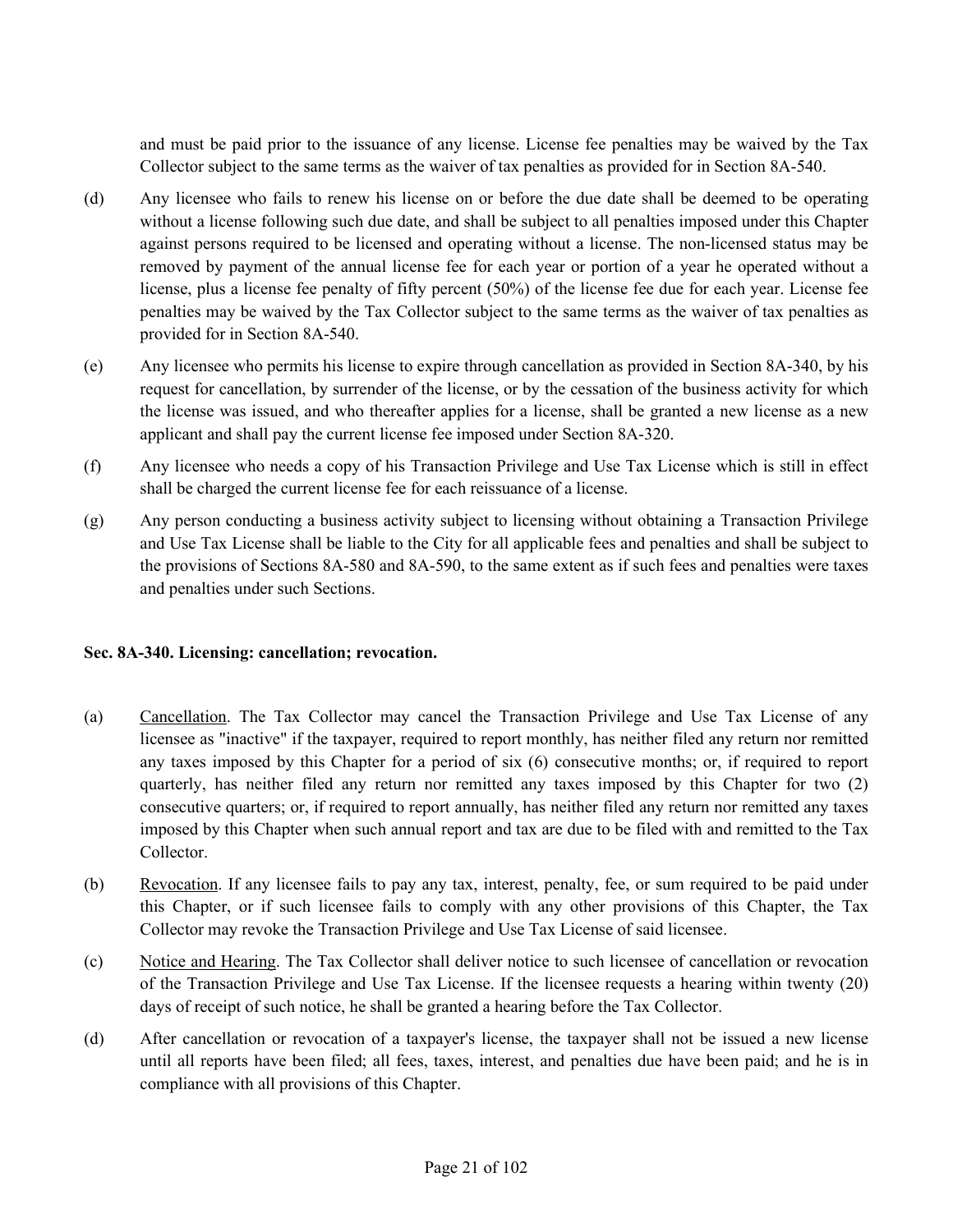#### **Sec. 8A-350. Operating without a license.**

It shall be unlawful for any person who is required by this Chapter to obtain a Transaction Privilege and Use Tax License to engage in or continue in business without a license. The Tax Collector shall assess any delinquencies in tax, interest, and penalties which may apply against such person upon any transactions subject to the taxes imposed by this Chapter.

#### **Sec. 8A-360. Recordkeeping requirements.**

- (a) It shall be the duty of every person subject to the tax imposed by this Chapter to keep and preserve suitable records and such other books and accounts as may be necessary to determine the amount of tax for which he is liable under this Chapter. The books and records must contain, at a minimum, such detail and summary information as may be required by this Article; Or when records are maintained within an electronic data processing (EDP) system, the requirements established by the Arizona Department of Revenue for Privilege Tax filings will be accepted. It shall be the duty of every person to keep and preserve such books and records for a period equal to the applicable limitation period for assessment of tax, and all such books and records shall be open for inspection by the Tax Collector during any business day.
- (b) The Tax Collector may direct, by letter, a specific taxpayer to keep specific other books, records, and documents. Such letter directive shall apply:
	- (1) only for future reporting periods, and
	- (2) only by express determination of the Tax Collector that such specific recordkeeping is necessary due to the inability of the taxing jurisdiction to conduct an adequate examination of the past activities of the taxpayer, which inability resulted from inaccurate or inadequate books, records, or documentation maintained by the taxpayer.

#### **Sec. 8A-362. Recordkeeping: income.**

The minimum records required for persons having gross income subject to, or exempt or excluded from tax by this Chapter must show:

- (a) The gross income of the taxpayer attributable to any activity occurring in whole or in part in the City.
- (b) The gross income taxable under this Chapter, divided into categories as stated in the official City tax return.
- (c) The gross income subject to Arizona Transaction Privilege Taxes, divided into categories as stated in the official State tax return.
- (d) The gross income claimed to be exempt, and with respect to each activity or transaction so claimed: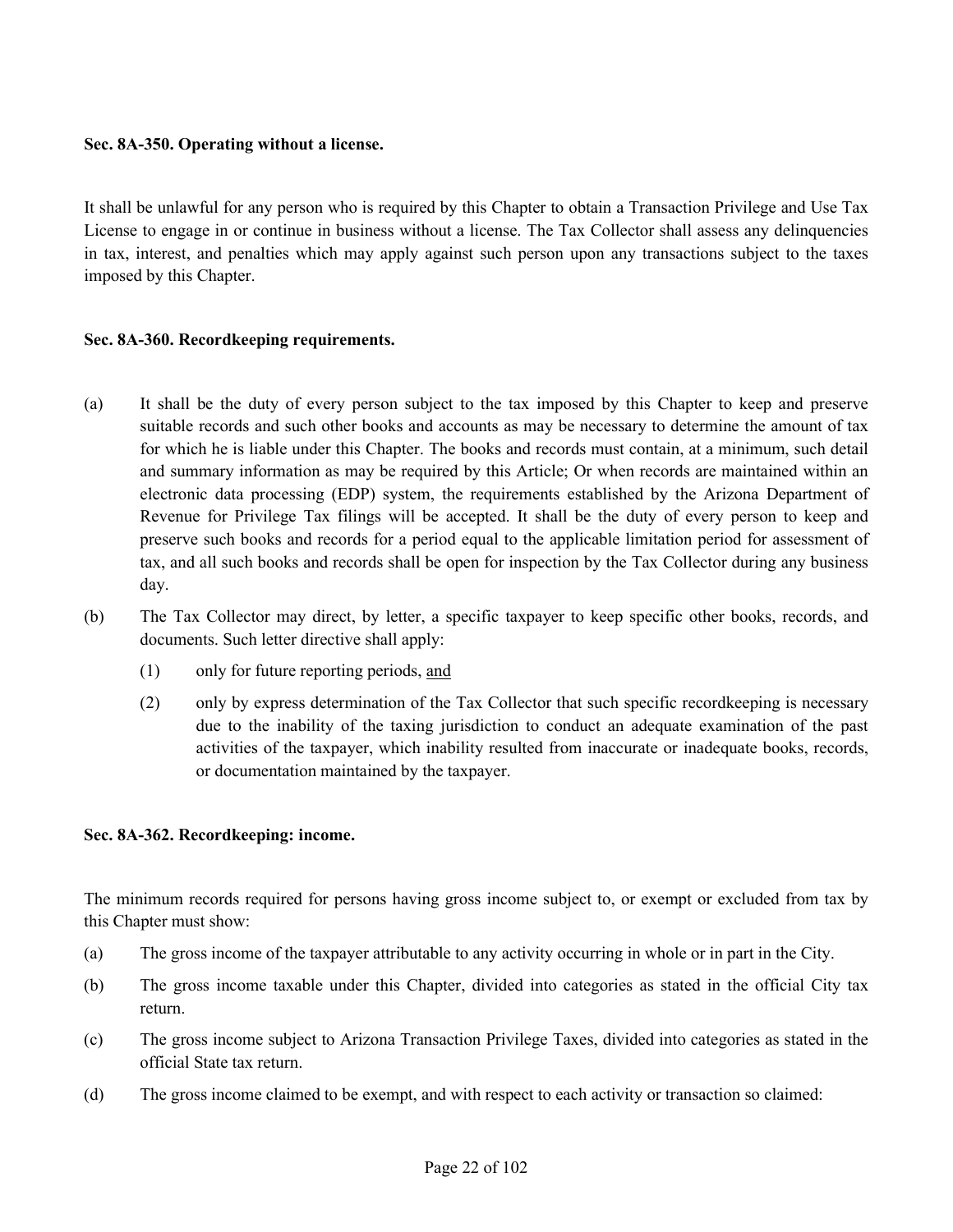- (1) If the transaction is claimed to be exempt as a sale for resale or as a sale, rental, lease, or license for use of rental equipment:
	- (A) The City Privilege License number and State Transaction Privilege Tax License number of the customer (or the equivalent city, if applicable, and state tax numbers of the municipality and state where the customer resides), and
	- (B) The name, business address, and business activity of the customer, and
	- (C) Evidence sufficient to persuade a reasonably prudent businessman that the transaction is believed to be in good faith a purchase for resale, or a purchase, rental, lease, or license for use of rental equipment, by the vendee in the ordinary and regular course of his business activity, as provided by Regulation.
- (2) If the transaction is claimed to be exempt for any other reason:
	- (A) The name, business address, and business activity of the customer, and
	- (B) Evidence which would establish the applicability of the exemption to a reasonably prudent businessman acting in good faith. Ordinary business documentation which would reasonably indicate the applicability of an exemption shall be sufficient to relieve the person on whom the tax would otherwise be imposed from liability therein, if he acts in good faith as provided by Regulation.
- (e) With respect to those allowed deductions or exclusions for tax collected or charges for delivery or other direct customer services, where applicable, evidence that the deductible income has been separately stated and shown on the records of the taxpayer and on invoices or receipts provided to the customer. All other deductions, exemptions, and exclusions shall be separately shown and substantiated.
- (f) With respect to special classes and activities, such other books, records, and documentation as the Tax Collector, by Regulation, shall deem necessary for specific classes of taxpayer by reason of the specialized business activity of any such class.
- (g) In all cases, the books and records of the taxpayer shall indicate both individual transaction amounts and totals for each reporting period for each category of taxable, exempt, and excluded income defined by this Chapter.

#### **Sec. 8A-364. Recordkeeping: expenditures.**

The minimum records required for persons having expenditures, costs, purchases and rental or lease or license expenses subject to, or exempt or excluded from, tax by this Chapter are:

- (a) The total price of all goods acquired for use or storage in the City.
- (b) The date of acquisition and the name and business address of the seller or lessor of all goods acquired for use or storage in the City.
- (c) Documentation of taxes, freight, and direct customer service labor separately charged and paid for each purchase, rental, lease, or license.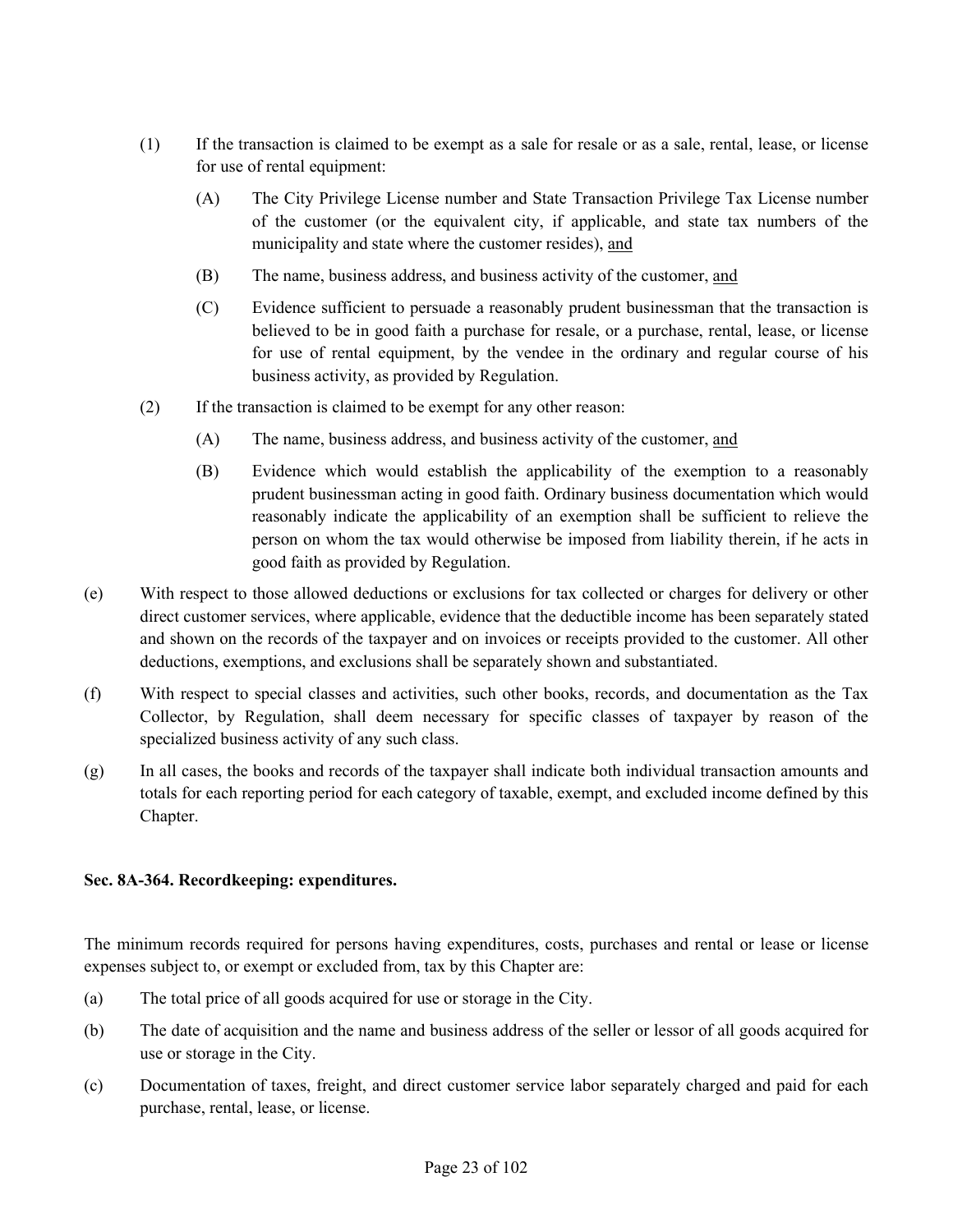- (d) The gross price of each acquisition claimed as exempt from tax, and with respect to each transaction so claimed, sufficient evidence to satisfy the Tax Collector that the exemption claimed is applicable.
- (e) As applicable to each taxpayer, documentation sufficient to the Tax Collector, so that he may ascertain:
	- (1) All construction expenditures and all Privilege and Use Taxes claimed paid, relating to ownerbuilders and speculative builders.
	- (2) Disbursement of collected gratuities and related payroll information required of restaurants.
	- (3) Franchise and license fee payments and computations thereto which relate to:
		- (A) Utility service.
		- (B) Telecommunication service.
	- (4) The validity of any claims of proof of exemption.
	- (5) A claimed alternative prior value for reconstruction.
	- (6) All claimed exemptions to the Use Tax imposed by Article VI of this Chapter.
	- (7) (Reserved)
	- (8) Payments of tax to the Arizona Department of Transportation and computations therefore, when a motor-vehicle transporter claims such the exemption.
	- (9) (Reserved)
- (f) Any additional documentation as the Tax Collector, by Regulation, shall deem necessary for any specific class of taxpayer by reason of the specialized business activity of specific exemptions afforded to that class of taxpayer.
- (g) In all cases, the books and records of the taxpayer shall indicate both individual transaction amounts and totals for each reporting period for each category of taxable, exempt, and excluded expenditures as defined by this Chapter.

#### **Sec. 8A-366. Recordkeeping: out-of-City and out-of-State sales.**

- (a) Out-of-City Sales. Any person engaging or continuing in a business who claims out-of-City sales shall maintain and keep accounting records or books indicating separately the gross income from the sales of tangible personal property from such out-of-City branches or locations.
- (b) Out-of-State Sales. Persons engaged in a business claiming out-of-State sales shall maintain accounting records or books indicating for each out-of-State sale the following documentation:
	- (1) documentation of location of the buyer at the time of order placement; and
	- (2) shipping, delivery, or freight documents showing where the buyer took delivery; and
	- (3) documentation of intended location of use or storage of the tangible personal property sold to such buyer.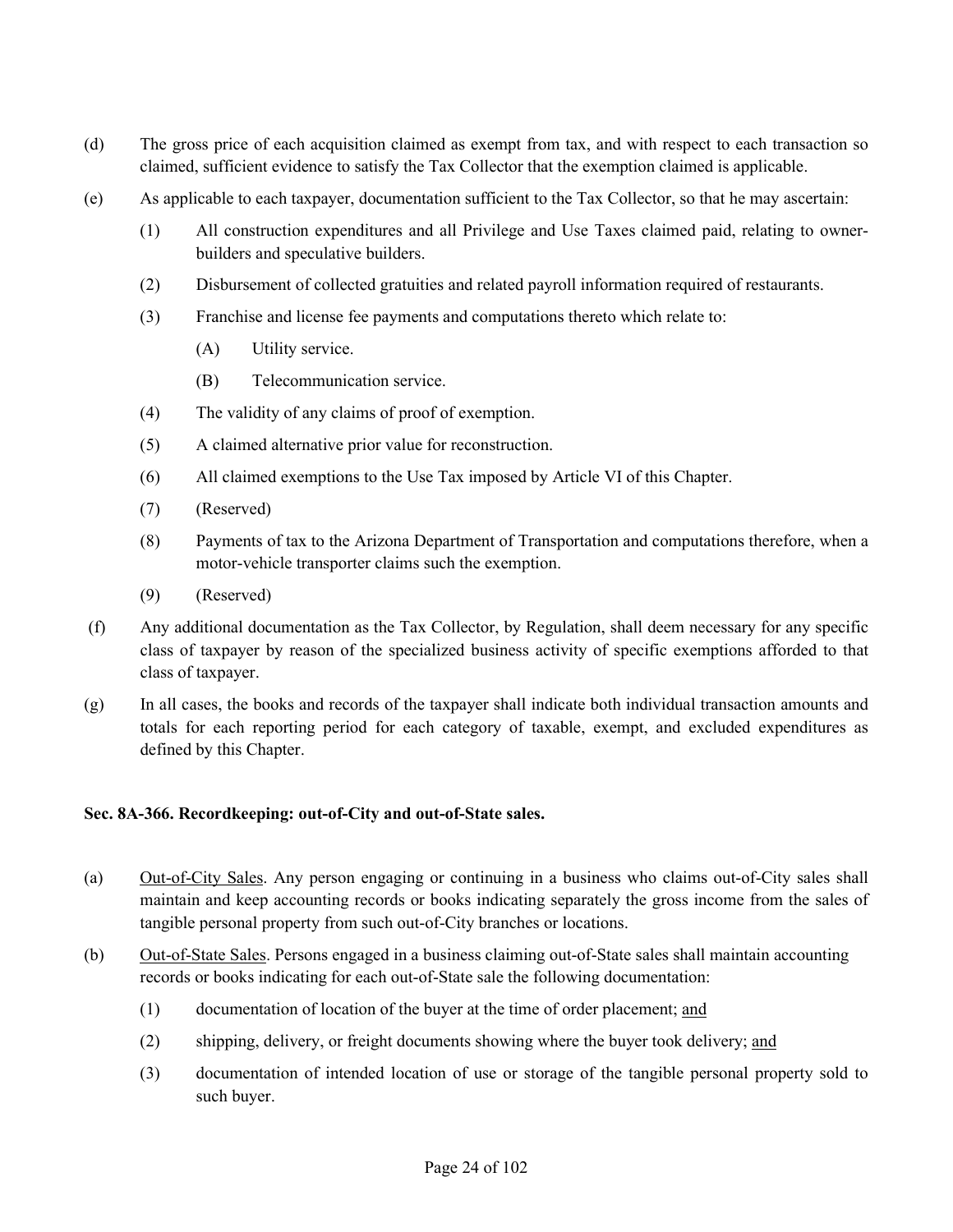#### **Sec. 8A-370. Recordkeeping: claim of exclusion, exemption, deduction, or credit; documentation; liability.**

- (a) All deductions, exclusions, exemptions and credits provided in this Chapter are conditional upon adequate proof and documentation of such as may be required under A.R.S. Section 42-5022 or by this Chapter or Regulation.
- (b) Any person who claims and receives an exemption, deduction, exclusion, or credit to which he is not entitled under this Chapter, shall be subject to, liable for, and pay the tax on the transaction as if the vendor subject to the tax had passed the burden of the payment of the tax to the person wrongfully claiming the exemption. A person who wrongfully claimed such exemption shall be treated as if he is delinquent in the payment of the tax and shall be subject to interest and penalties upon such delinquency. However, if the tax is collected from the vendor on such transaction it shall not again be collected from the person claiming the exemption, or if collected from the person claiming the exemption it shall not also be collected from the vendor.

#### **Sec. 8A-372. Proof of exemption: sale for resale; sale, rental, lease, or license of rental equipment.**

A claim of purchase for resale or of purchase, rental, lease, or license for rent, lease, or license is valid only if the evidence is sufficient to persuade a reasonably prudent businessman that the particular item is being acquired for resale or for rental, lease, or license in the ordinary course of business. The fact that the acquiring person possesses a Privilege License number, and makes a verbal claim of "sale for resale or lease" or "lease for re-lease" does not meet this burden and is insufficient to justify an exemption. The "reasonable evidence" must be evidence which exists objectively, and not merely in the mind of the vendor, that the property being acquired is normally sold, rented, leased, or licensed by the acquiring person in the ordinary course of business. Failure to obtain such reasonable evidence at the time of the transaction will be a basis for disallowance of any claimed deduction on returns filed for such transactions.

#### **Sec. 8A-380. Inadequate or unsuitable records.**

In the event the records provided by the taxpayer are considered by the Tax Collector to be inadequate or unsuitable to determine the amount of the tax for which such taxpayer is liable under the provisions of this Chapter, it is the responsibility of the taxpayer either:

- (a) to provide such other records required by this Chapter or Regulation; or
- (b) to correct or to reconstruct his records, to the satisfaction of the Tax Collector.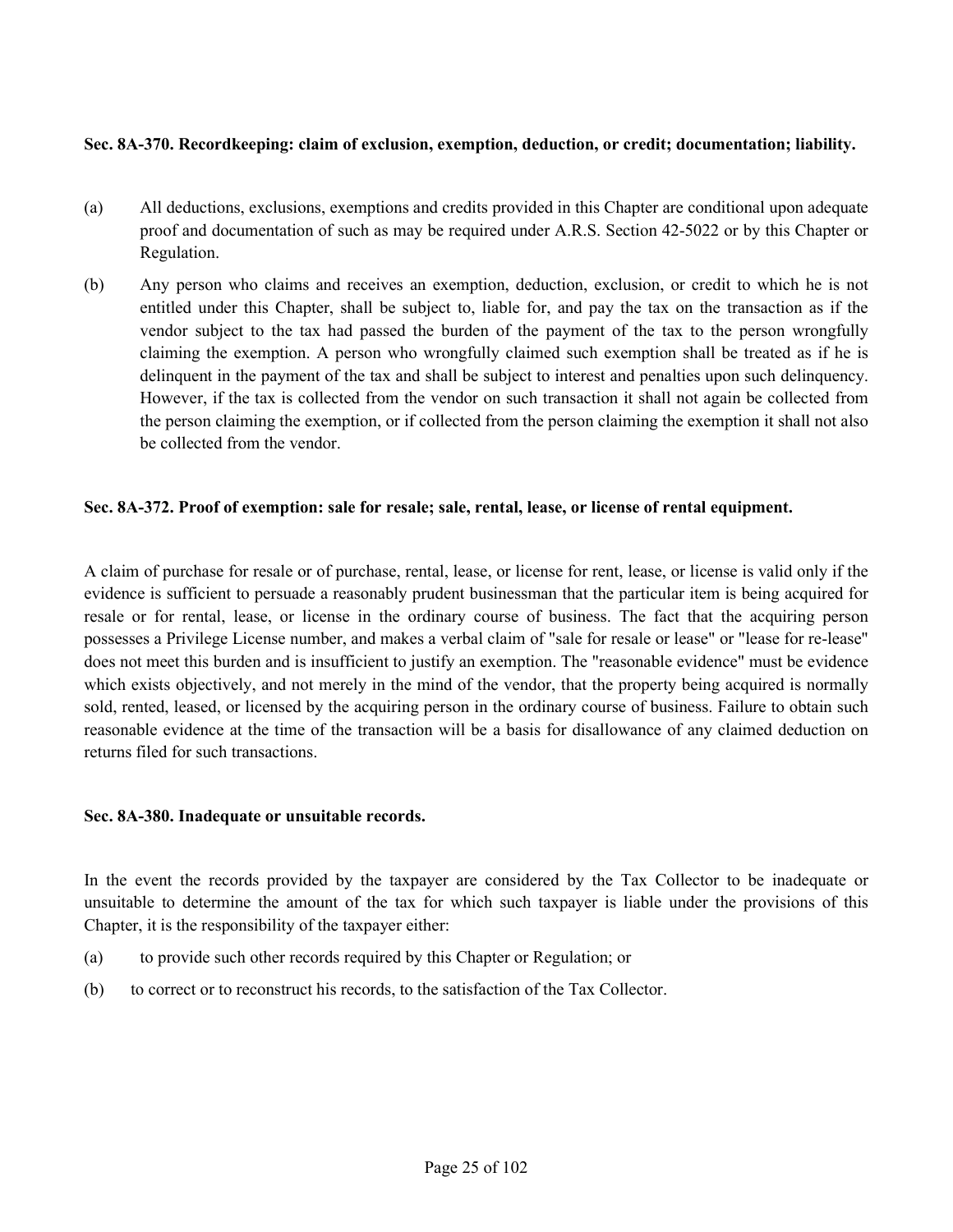# **Article IV - Privilege Taxes**

## **Sec. 8A-400. Imposition of Privilege Taxes; presumption.**

- (a) There are hereby levied and imposed, subject to all other provisions of this Chapter, the following Privilege Taxes for the purpose of raising revenue to be used in defraying the necessary expenses of the City, such taxes to be collected by the Tax Collector:
	- (1) a Privilege Tax upon persons on account of their business activities, to the extent provided elsewhere in this Article, to be measured by the gross income of persons, whether derived from residents of the City or not, or whether derived from within the City or from without.
	- (2) (Reserved)
- (b) Taxes imposed by this Chapter are in addition to others. Except as specifically designated elsewhere in this Chapter, each of the taxes imposed by this Chapter shall be in addition to all other licenses, fees, and taxes levied by law, including other taxes imposed by this Chapter.
- (c) Presumption. For the purpose of proper administration of this Chapter and to prevent evasion of the taxes imposed by this Chapter, it shall be presumed that all gross income is subject to the tax until the contrary is established by the taxpayer.
- (d) Limitation of exemptions, deductions, and credits allowed against the measure of taxes imposed by this Chapter. All exemptions, deductions, and credits set forth in this Chapter shall be limited to the specific activity or transaction described and not extended to include any other activity or transaction subject to the tax.

## **Sec. 8A-405. Advertising.**

- (a) The tax rate shall be at an amount equal to two and eight-tenths percent (2.8%) of the gross income from the business activity upon every person engaging or continuing in the business of "local advertising" by billboards, direct mail, radio, television, or by any other means. However, commission and fees retained by an advertising agency shall not be includable in gross income from "local advertising". All delivery or disseminating of information directly to the public or any portion thereof for a consideration shall be considered "Local Advertising", except the following:
	- (1) the advertising of a product or service which is sold or provided both within and without the State by more than one "commonly designated business entity" within the State, and in which the advertisement names either no "commonly designated business entity" within the State or more than one "commonly designated business entity". "Commonly Designated Business Entity" means any person selling or providing any product or service to its customers under a common business name or style, even though there may be more than one legal entity conducting business functions using the same or substantially the same business name or style by virtue of a franchise, license, or similar agreement.
	- (2) the advertising of a facility or of a service or activity in which neither the facility nor a business site carrying on such service or activity is located within the State.
	- (3) the advertising of a product which may only be purchased from an out-of-State supplier.
	- (4) political advertising for United States Presidential and Vice-Presidential candidates only.
	- (5) advertising by means of product purchase coupons redeemable at any retail establishment carrying such product but not product coupons redeemable only at a single commonly designated business entity.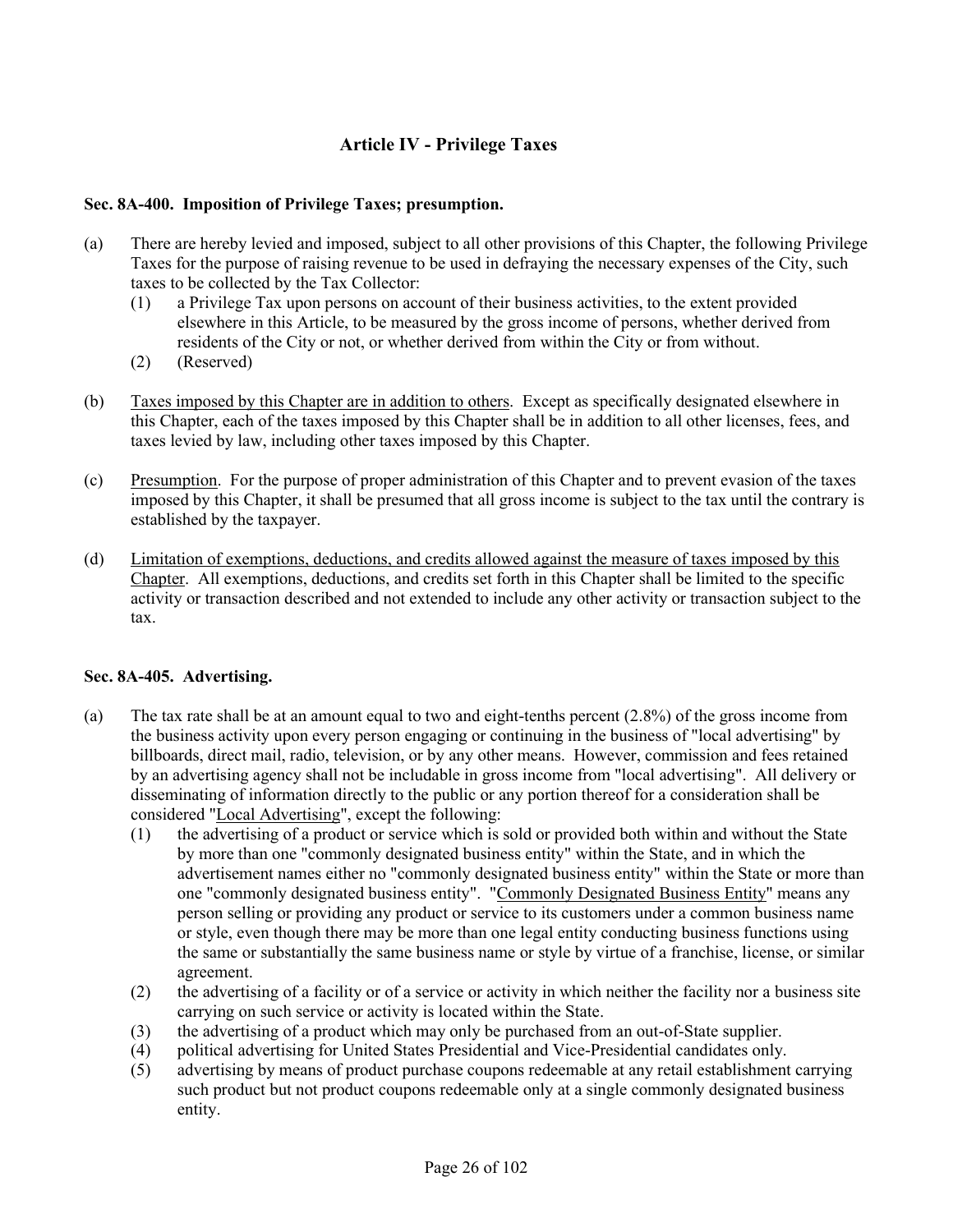- (6) advertising transportation services where a substantial portion of the transportation activity of the business entity advertised involves interstate or foreign carriage.
- (b) (Reserved)

## **Sec. 8A-407. (Reserved)**

## **Sec. 8A-410. Amusements, exhibitions, and similar activities.**

- (a) The tax rate shall be at an amount equal to two and eight-tenths percent (2.8%) of the gross income from the business activity upon every person engaging or continuing in the business of providing amusement that begins in the city or takes place entirely within the City, which includes the following type or nature of businesses:
	- (1) operating or conducting theaters, movies, operas, shows of any type or nature, exhibitions, concerts, carnivals, circuses, amusement parks, menageries, fairs, races, contests, games, billiard or pool parlors, bowling alleys, skating rinks, tennis courts, golf courses, video games, pinball machines, public dances, dance halls, sports events, jukeboxes, batting and driving ranges, animal rides, or any other business charging admission for exhibition, amusement, or entertainment.
	- (2) (Reserved)
- (b) Deductions or exemptions. The gross proceeds of sales or gross income derived from the following sources is exempt from the tax imposed by this Section:
	- (1) (Reserved)
	- (2) Amounts retained by the Arizona Exposition and State Fair Board from ride ticket sales at the annual Arizona State Fair.
	- (3) Income received from a hotel business subject to tax under Section 8A-444, if all of the following apply:
		- (A) The hotel business receives gross income from a customer for the specific business activity otherwise subject to amusement tax.
		- (B) The consideration received by the hotel business is equal to or greater than the amount to be deducted under this subsection.
		- (C) The hotel business has provided an exemption certificate to the person engaging in business under this Section.
	- (4) Income that is specifically included as the gross income of a business activity upon which another Section of this Article imposes a tax, that is separately stated to the customer and is taxable to the person engaged in that classification not to exceed consideration paid to the person conducting the activity.
	- (5) Income from arranging transportation connected to amusement activity that is separately stated to the customer, not to exceed consideration paid to the transportation business.
- (c) The tax imposed by this Section shall not include arranging an amusement activity as a service to a person's customers if that person is not otherwise engaged in the business of operating or conducting an amusement themselves or through others. This exception does not apply to businesses that operate or conduct amusements pursuant to customer orders and send the billings and receive the payments associated with that activity, including when the amusement is performed by third party independent contractors. For the purposes of this paragraph, "arranging" includes billing for or collecting amusement charges from a person's customers on behalf of the persons providing the amusement.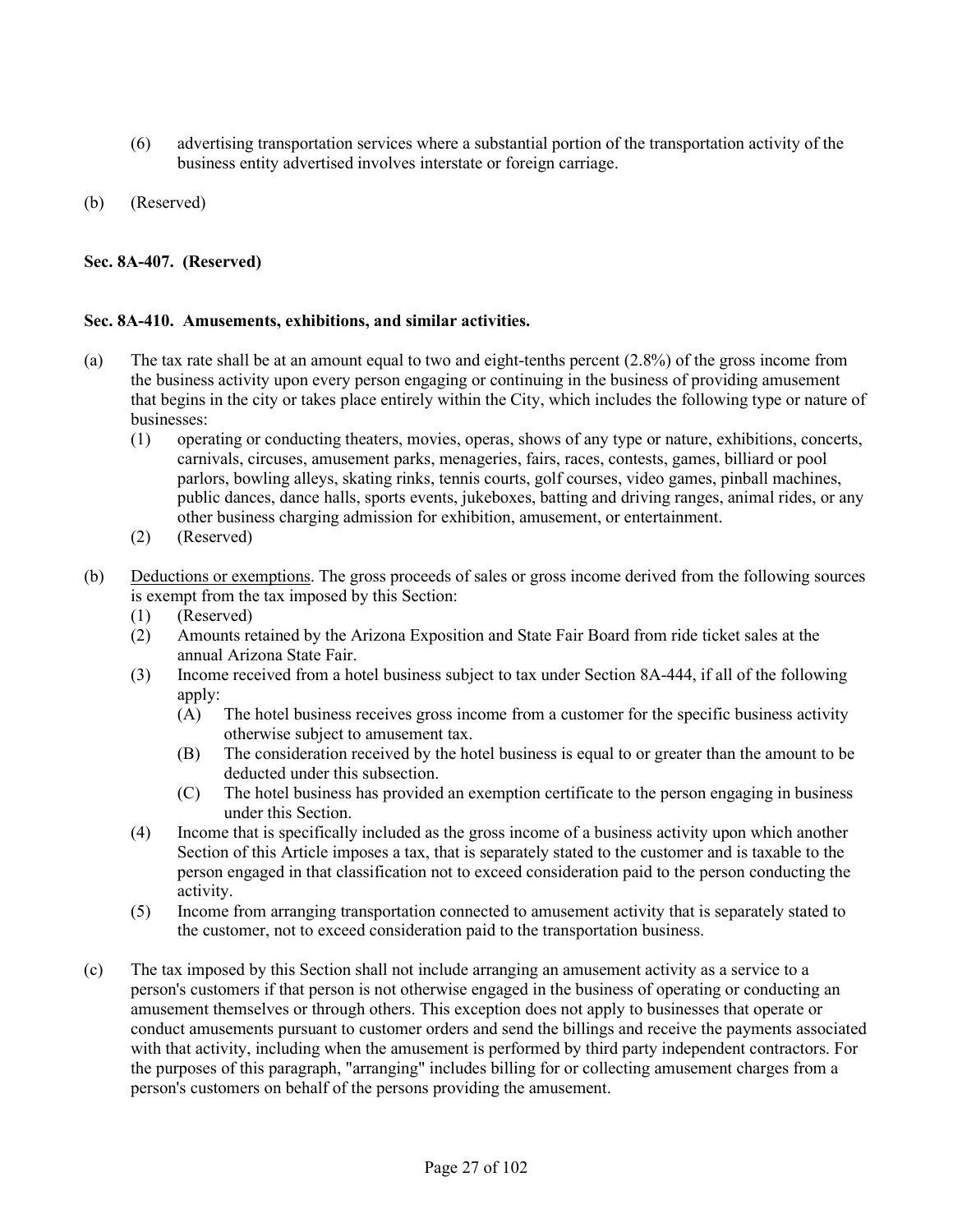## **Sec. 8A-415. Construction contracting: construction contractors.**

- (a) The tax rate shall be at an amount equal to four and eight-tenths percent (4.8%) of the gross income from the business upon every construction contractor engaging or continuing in the business activity of construction contracting within the City.
	- (1) However, gross income from construction contracting shall not include charges related to groundwater measuring devices required by A.R.S. Section 45-604.
	- (2) (Reserved)
	- (3) gross income from construction contracting shall not include gross income from the sale of manufactured buildings taxable under Section 8A-427.
	- (4) For taxable periods beginning from and after July 1, 2008, the portion of gross proceeds of sales or gross income attributable to the actual direct costs of providing architectural or engineering services that are incorporated in a contract is not subject to tax under this Section. For the purposes of this subsection, "direct costs" means the portion of the actual costs that are directly expended in providing architectural or engineering services.
- (b) Deductions and exemptions.
	- (1) Gross income derived from acting as a "subcontractor" shall be exempt from the tax imposed by this Section.
	- (2) All construction contracting gross income subject to the tax and not deductible herein shall be allowed a deduction of thirty-five percent (35%).
	- (3) The gross proceeds of sales or gross income attributable to the purchase of machinery, equipment or other tangible personal property that is exempt from or deductible from Privilege or Use Tax under:
		- (A) Section 8A-465, subsections  $(g)$  and  $(p)$
		- (B) Section 8A-660, subsections (g) and (p)
		- shall be exempt or deductible, respectively, from the tax imposed by this Section.
	- (4) The gross proceeds of sales or gross income that is derived from a contract entered into for the installation, assembly, repair or maintenance of income-producing capital equipment, as defined in Section 8A-110, that is deducted from the retail classification pursuant to Section 8A-465(g) that does not become a permanent attachment to a building, highway, road, railroad, excavation or manufactured building or other structure, project, development or improvement shall be exempt from the tax imposed by this Section. If the ownership of the realty is separate from the ownership of the income-producing capital equipment, the determination as to permanent attachment shall be made as if the ownership was the same. The deduction provided in this paragraph does not include gross proceeds of sales or gross income from that portion of any contracting activity which consists of the development of, or modification to, real property in order to facilitate the installation, assembly, repair, maintenance or removal of the income-producing capital equipment. For purposes of this paragraph, "permanent attachment" means at least one of the following:
		- (A) to be incorporated into real property.
		- (B) to become so affixed to real property that it becomes part of the real property.
		- (C) to be so attached to real property that removal would cause substantial damage to the real property from which it is removed.
	- (5) The gross proceeds of sales or gross income received from a contract for the construction of an environmentally controlled facility for the raising of poultry for the production of eggs and the sorting, or cooling and packaging of eggs shall be exempt from the tax imposed under this Section.
	- (6) The gross proceeds of sales or gross income that is derived from the installation, assembly, repair or maintenance of cleanrooms that are deducted from the tax base of the retail classification pursuant to Section 8A-465, subsection  $(g)$  shall be exempt from the tax imposed under this Section.
	- (7) The gross proceeds of sales or gross income that is derived from a contract entered into with a person who is engaged in the commercial production of livestock, livestock products or agricultural,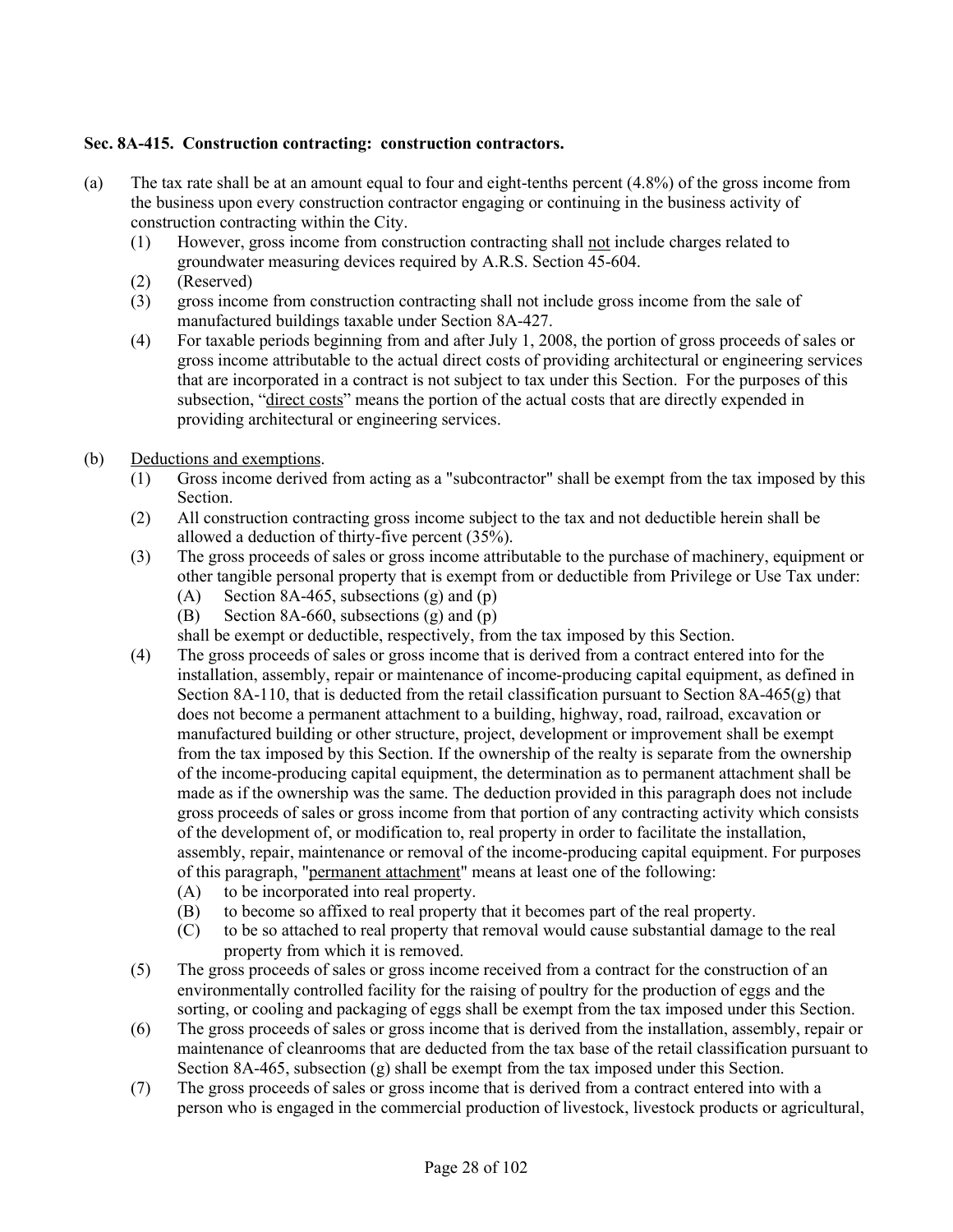horticultural, viticultural or floricultural crops or products in this State for the construction, alteration, repair, improvement, movement, wrecking or demolition or addition to or subtraction from any building, highway, road, excavation, manufactured building or other structure, project, development or improvement used directly and primarily to prevent, monitor, control or reduce air, water or land pollution shall be exempt from the tax imposed under this Section.

- (8) The gross proceeds of sales or gross income received from a post construction contract to perform post-construction treatment of real property for termite and general pest control, including wood destroying organisms, shall be exempt from tax imposed under this Section.
- (9) Through December 31, 2009, the gross proceeds of sales or gross income received from a contract for constructing any lake facility development in a commercial enhancement reuse district that is designated pursuant to A.R.S. Section 9-499.08 if the contractor maintains the following records in a form satisfactory to the Arizona Department of Revenue and to the City:
	- (A) The certificate of qualification of the lake facility development issued by the City pursuant to A.R.S. Section 9-499.08, subsection D.
	- (B) All State and local Transaction Privilege Tax returns for the period of time during which the contractor received gross proceeds of sales or gross income from a contract to construct a lake facility development in a designated commercial enhancement reuse district, showing the amount exempted from State and local taxation.
	- (C) Any other information considered to be necessary.
- (10) Any amount attributable to development fees that are incurred in relation to the construction, development or improvement of real property and paid by the taxpayer as defined in the Model City Tax Code or by a contractor providing services to the taxpayer. For the purposes of this paragraph:
	- (A) the attributable amount shall not exceed the value of the development fees actually imposed.
	- (B) the attributable amount is equal to the total amount of development fees paid by the taxpayer or by a contractor providing services to the taxpayer and the total development fees credited in exchange for the construction of, contribution to or dedication of real property for providing public infrastructure, public safety or other public services necessary to the development. The real property must be the subject of the development fees.
	- (C) "development fees" means fees imposed to offset capital costs of providing public infrastructure, public safety or other public services to a development and authorized pursuant to A.R.S. Sections 9-463.05 and 11-1102 or A.R.S. Title 48 regardless of the jurisdiction to which the fees are paid.
- (11) For taxable periods beginning from and after July 1, 2008 and ending before January 1, 2017, the gross proceeds of sales or gross income derived from a contract to provide and install a solar energy device. The contractor shall register with the Department of Revenue as a solar energy contractor. By registering, the contractor acknowledges that it will make its books and records relating to sales of solar energy devices available to the Department of Revenue and the City, as applicable, for examination.
- (c) Subcontractor means a construction contractor performing work for either:
	- (1) a construction contractor who has provided the subcontractor with a written declaration that he is liable for the tax for the project and has provided the subcontractor his City Privilege License number.
	- (2) an owner-builder who has provided the subcontractor with a written declaration that:
		- (A) the owner-builder is improving the property for sale; and
		- (B) the owner-builder is liable for the tax for such construction contracting activity; and
		- (C) the owner-builder has provided the contractor his City Privilege License number.
	- (3) a person selling new manufactured buildings who has provided the subcontractor with a written declaration that he is liable for the tax for the site preparation and set-up; and provided the subcontractor his City Privilege License number.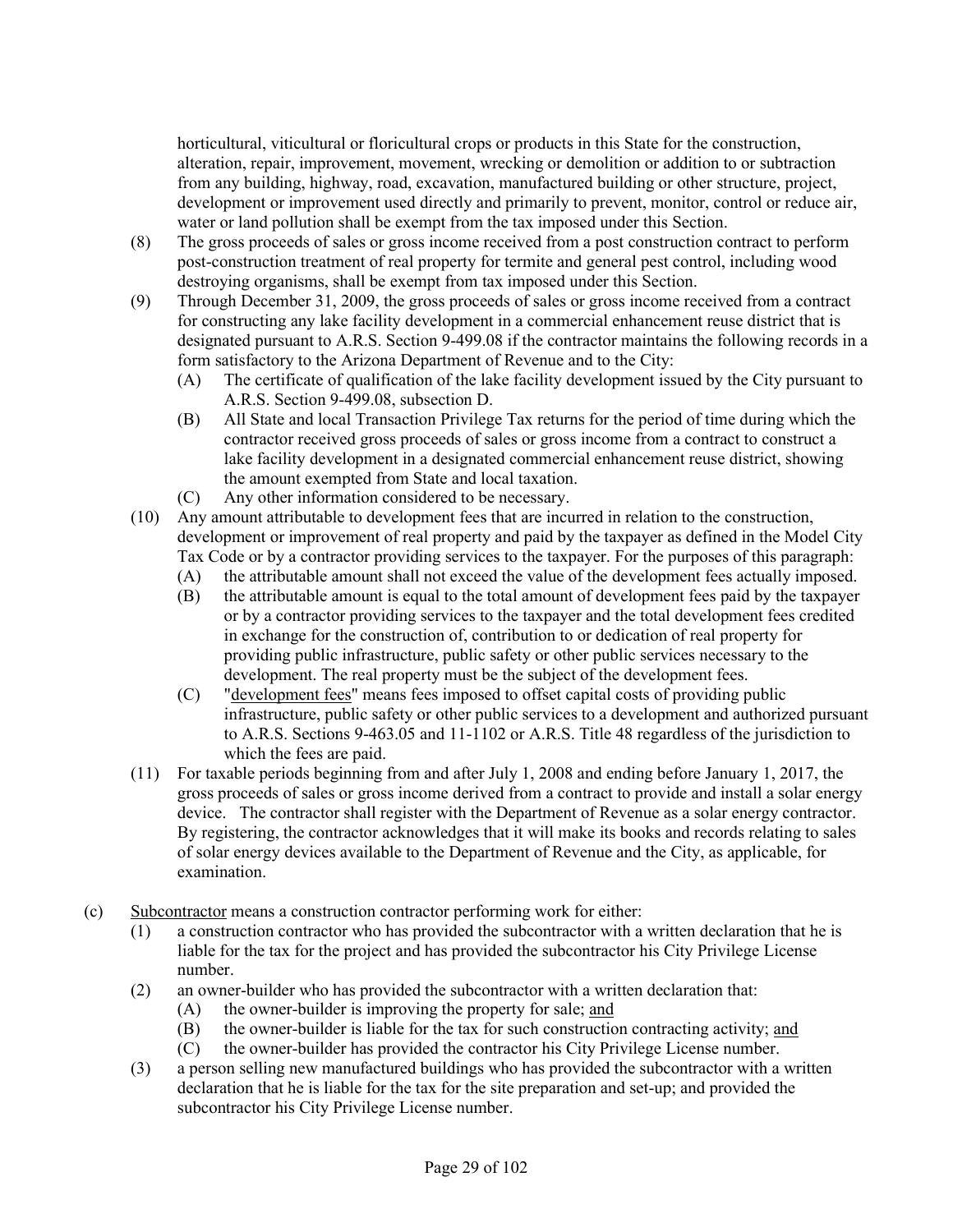Subcontractor also includes a construction contractor performing work for another subcontractor as defined above.

## **Sec. 8A-416. Construction contracting: speculative builders.**

- (a) The tax shall be equal to four and eight-tenths percent (4.8%) of the gross income from the business activity upon every person engaging or continuing in business as a speculative builder within the City.
	- (1) The gross income of a speculative builder considered taxable shall include the total selling price from the sale of improved real property at the time of closing of escrow or transfer of title.
	- (2) "Improved Real Property" means any real property:
		- (A) upon which a structure has been constructed; or
		- (B) where improvements have been made to land containing no structure (such as paving or landscaping); or
		- (C) which has been reconstructed as provided by Regulation; or
		- (D) where water, power, and streets have been constructed to the property line.
	- (3) "Sale of Improved Real Property" includes any form of transaction, whether characterized as a lease or otherwise, which in substance is a transfer of title of, or equitable ownership in, improved real property and includes any lease of the property for a term of thirty (30) years or more (with all options for renewal being included as a part of the term). In the case of multiple unit projects, "sale" refers to the sale of the entire project or to the sale of any individual parcel or unit.
	- (4) "Partially Improved Residential Real Property," as used in this Section, means any improved real property, as defined in subsection (a)(2) above, being developed for sale to individual homeowners, where the construction of the residence upon such property is not substantially complete at the time of the sale.

## (b) Exclusions.

- (1) In cases involving reconstruction contracting, the speculative builder may exclude from gross income the prior value allowed for reconstruction contracting in determining his taxable gross income, as provided by Regulation.
- (2) Neither the cost nor the fair market value of the land which constitutes part of the improved real property sold may be excluded or deducted from gross income subject to the tax imposed by this Section.
- (3) (Reserved)
- (4) A speculative builder may exclude gross income from the sale of partially improved residential real property as defined in  $(a)(4)$  above to another speculative builder only if all of the following conditions are satisfied:
	- (A) The speculative builder purchasing the partially improved residential real property has a valid City Privilege License for construction contracting as a speculative builder; and
	- (B) At the time of the transaction, the purchaser provides the seller with a properly completed written declaration that the purchaser assumes liability for and will pay all Privilege Taxes which would otherwise be due the City at the time of sale of the partially improved residential real property; and
	- (C) The seller also:
		- (i) maintains proper records of such transactions in a manner similar to the requirements provided in this Chapter relating to sales for resale; and
		- (ii) retains a copy of the written declaration provided by the buyer for the transaction; and
		- (iii) is properly licensed with the City as a speculative builder and provides the City with the written declaration attached to the City Privilege Tax return where he claims the exclusion.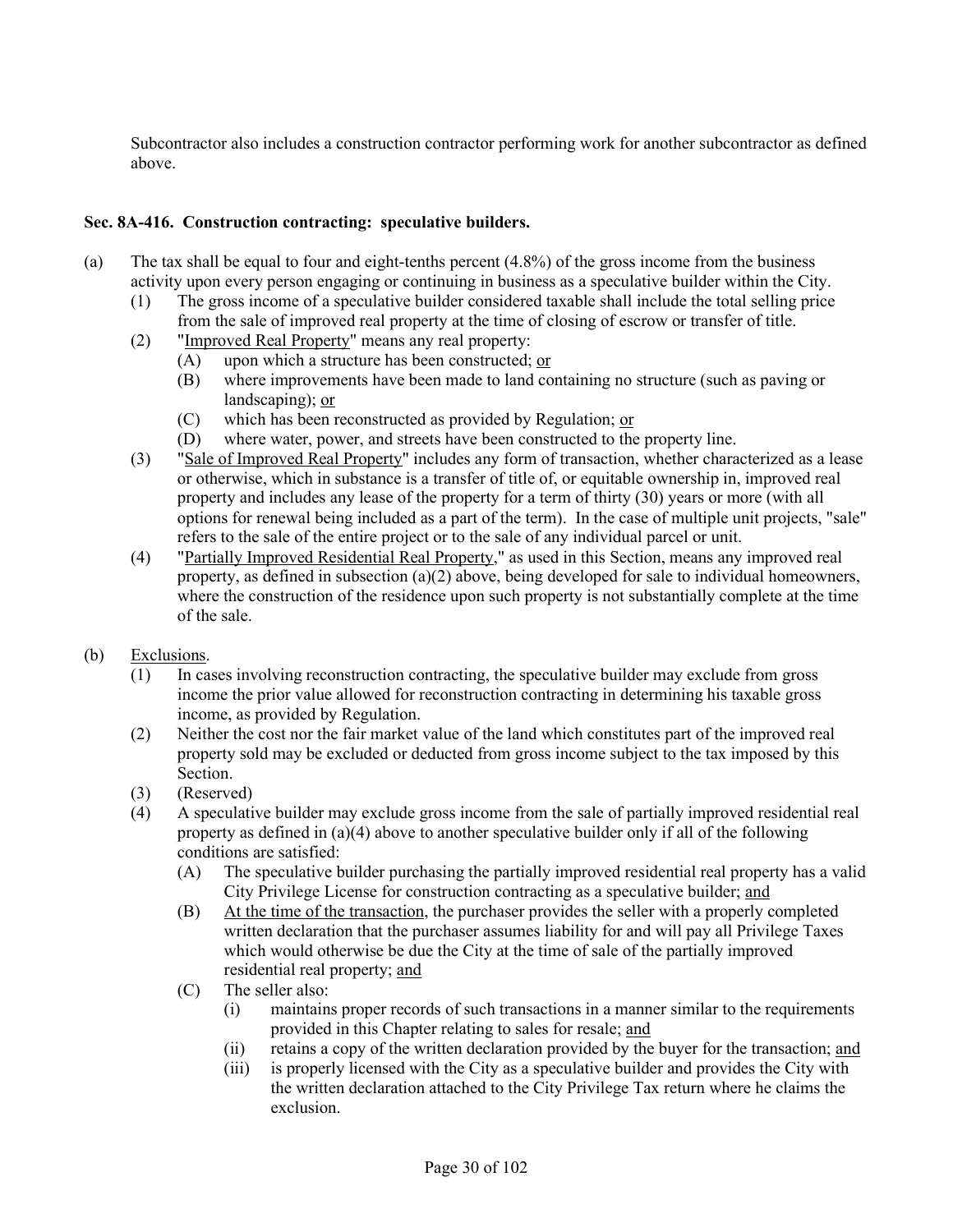- (5) For taxable periods beginning from and after July 1, 2008, the portion of gross proceeds of sales or gross income attributable to the actual direct costs of providing architectural or engineering services that are incorporated in a contract is not subject to tax under this Section. For the purposes of this subsection, "direct costs" means the portion of the actual costs that are directly expended in providing architectural or engineering services.
- (c) Tax liability for speculative builders occurs at close of escrow or transfer of title, whichever occurs earlier, and is subject to the following provisions, relating to exemptions, deductions and tax credits:
	- (1) Exemptions.
		- (A) The gross proceeds of sales or gross income attributable to the purchase of machinery, equipment or other tangible personal property that is exempt from or deductible from Privilege or Use Tax under:
			- (i) Section 8A-465, subsections  $(g)$  and  $(p)$
			- (ii) Section 8A-660, subsections  $(g)$  and  $(p)$
			- shall be exempt or deductible, respectively, from the tax imposed by this Section.
		- (B) The gross proceeds of sales or gross income received from a contract for the construction of an environmentally controlled facility for the raising of poultry for the production of eggs and the sorting, or cooling and packaging of eggs shall be exempt from the tax imposed under this Section.
		- (C) The gross proceeds of sales or gross income that is derived from the installation, assembly, repair or maintenance of cleanrooms that are deducted from the tax base of the retail classification pursuant to Section 8A-465, subsection (g) shall be exempt from the tax imposed under this Section.
		- (D) The gross proceeds of sales or gross income that is derived from a contract entered into with a person who is engaged in the commercial production of livestock, livestock products or agricultural, horticultural, viticultural or floricultural crops or products in this State for the construction, alteration, repair, improvement, movement, wrecking or demolition or addition to or subtraction from any building, highway, road, excavation, manufactured building or other structure, project, development or improvement used directly and primarily to prevent, monitor, control or reduce air, water or land pollution shall be exempt from the tax imposed under this Section.
		- (E) Any amount attributable to development fees that are incurred in relation to the construction, development or improvement of real property and paid by the taxpayer as defined in the Model City Tax Code or by a contractor providing services to the taxpayer shall be exempt from the tax imposed under this Section. For the purposes of this paragraph:
			- (i) the attributable amount shall not exceed the value of the development fees actually imposed.
			- (ii) the attributable amount is equal to the total amount of development fees paid by the taxpayer or by a contractor providing services to the taxpayer and the total development fees credited in exchange for the construction of, contribution to or dedication of real property for providing public infrastructure, public safety or other public services necessary to the development. The real property must be the subject of the development fees.
			- (iii) "development fees" means fees imposed to offset capital costs of providing public infrastructure, public safety or other public services to a development and authorized pursuant to A.R.S. Sections 9-463.05 and 11-1102 or A.R.S. Title 48 regardless of the jurisdiction to which the fees are paid.
	- (2) Deductions.
		- (A) All amounts subject to the tax shall be allowed a deduction in the amount of thirty-five percent (35%).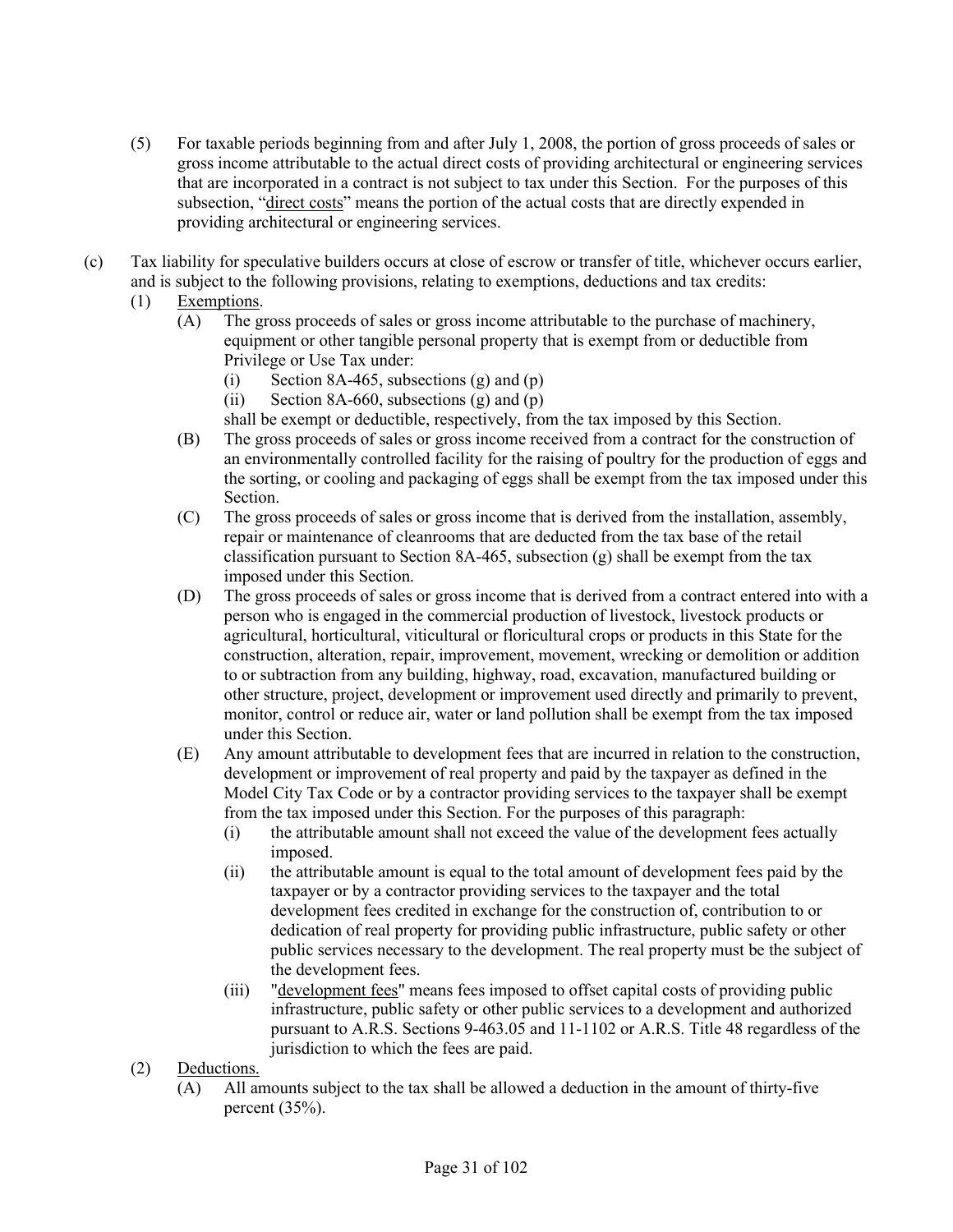- (B) The gross proceeds of sales or gross income that is derived from a contract entered into for the installation, assembly, repair or maintenance of income-producing capital equipment, as defined in Section 8A-110, that is deducted from the retail classification pursuant to Section 8A-465(g), that does not become a permanent attachment to a building, highway, road, railroad, excavation or manufactured building or other structure, project, development or improvement shall be exempt from the tax imposed by this Section. If the ownership of the realty is separate from the ownership of the income-producing capital equipment, the determination as to permanent attachment shall be made as if the ownership was the same. The deduction provided in this paragraph does not include gross proceeds of sales or gross income from that portion of any contracting activity which consists of the development of, or modification to, real property in order to facilitate the installation, assembly, repair, maintenance or removal of the income-producing capital equipment. For purposes of this paragraph, "permanent attachment" means at least one of the following:
	- (i) to be incorporated into real property.
	- (ii) to become so affixed to real property that it becomes part of the real property.
	- (iii) to be so attached to real property that removal would cause substantial damage to the real property from which it is removed.
- (C) For taxable periods beginning from and after July 1, 2008 and ending before January 1, 2017, the gross proceeds of sales or gross income derived from a contract to provide and install a solar energy device. The contractor shall register with the Department of Revenue as a solar energy contractor. By registering, the contractor acknowledges that it will make its books and records relating to sales of solar energy devices available to the Department of Revenue and the City, as applicable, for examination.
- (3) Tax credits.

The following tax credits are available to owner-builders or speculative builders, not to exceed the tax liability against which such credits apply, provided such credits are documented to the satisfaction of the Tax Collector:

- (A) A tax credit equal to the amount of City Privilege or Use Tax, or the equivalent excise tax, paid directly to a taxing jurisdiction or as a separately itemized charge paid directly to the vendor with respect to the tangible personal property incorporated into the said structure or improvement to real property undertaken by the owner-builder or speculative builder.
- (B) A tax credit equal to the amount of Privilege Taxes paid to this City, or charged separately to the speculative builder, by a construction contractor, on the gross income derived by said person from the construction of any improvement to the real property.
- (C) No credits provided herein may be claimed until such time that the gross income against which said credits apply is reported.

## **Sec. 8A-417. Construction contracting: owner-builders who are not speculative builders.**

- (a) At the expiration of twenty-four (24) months after improvement to the property is substantially complete, the tax liability for an owner-builder who is not a speculative builder shall be at an amount equal to four and eight-tenths percent (4.8%) of:
	- (1) the gross income from the activity of construction contracting upon the real property in question which was realized by those construction contractors to whom the owner-builder provided written declaration that they were not responsible for the taxes as prescribed in subsection  $8A-415(c)(2)$ ; and
	- (2) the purchase of tangible personal property for incorporation into any improvement to real property, computed on the sales price.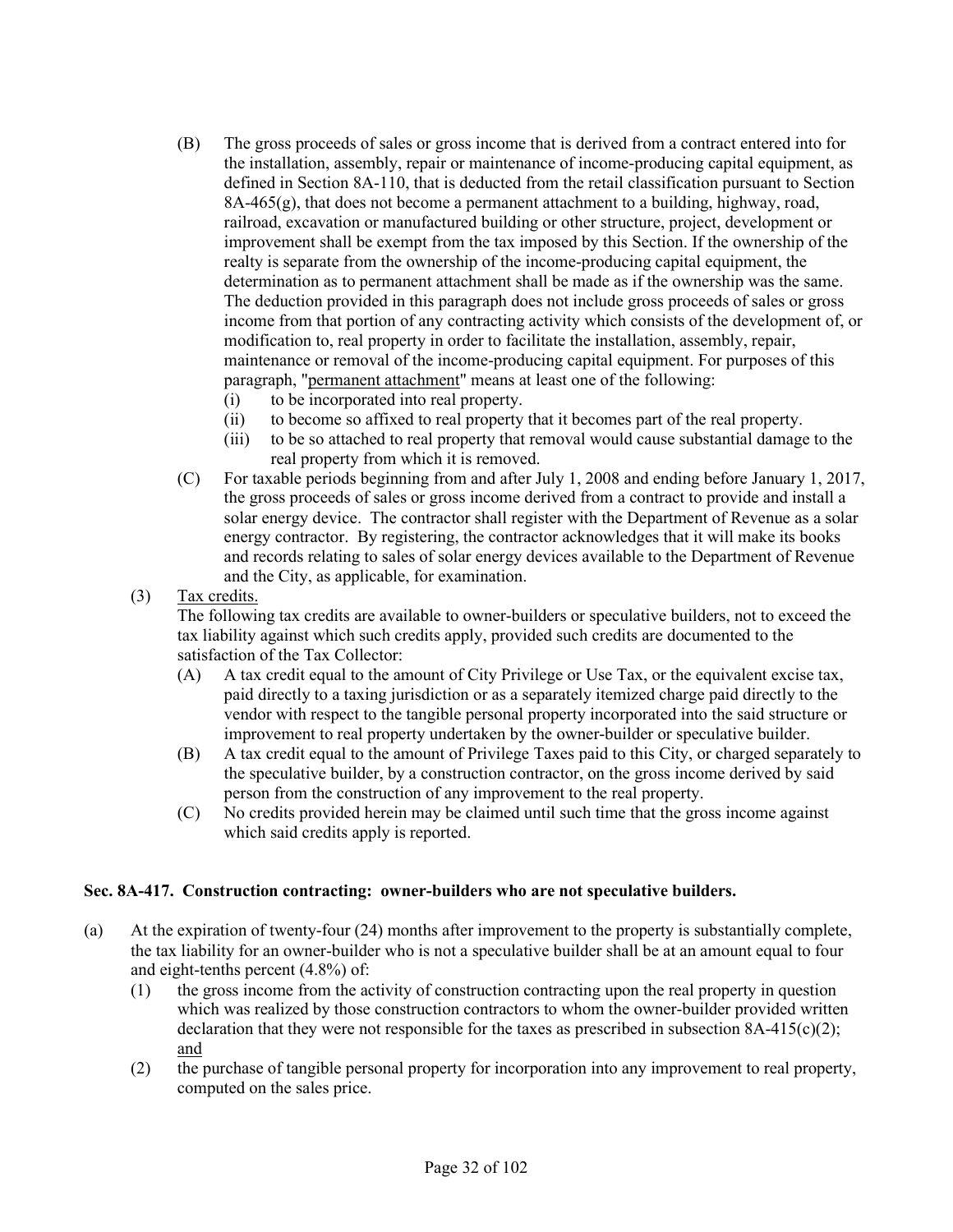- (b) For taxable periods beginning from and after July 1, 2008, the portion of gross proceeds of sales or gross income attributable to the actual direct costs of providing architectural or engineering services that are incorporated in a contract is not subject to tax under this Section. For the purposes of this subsection, "direct costs" means the portion of the actual costs that are directly expended in providing architectural or engineering services.
- (c) The tax liability of this Section is subject to the following provisions, relating to exemptions, deductions and tax credits:
	- (1) Exemptions.
		- (A) The gross proceeds of sales or gross income attributable to the purchase of machinery, equipment or other tangible personal property that is exempt from or deductible from Privilege or Use Tax under:
			- (i) Section 8A-465, subsections  $(g)$  and  $(p)$
			- (ii) Section 8A-660, subsections  $(g)$  and  $(p)$
			- shall be exempt or deductible, respectively, from the tax imposed by this Section.
		- (B) The gross proceeds of sales or gross income received from a contract for the construction of an environmentally controlled facility for the raising of poultry for the production of eggs and the sorting, or cooling and packaging of eggs shall be exempt from the tax imposed under this Section.
		- (C) The gross proceeds of sales or gross income that is derived from the installation, assembly, repair or maintenance of cleanrooms that are deducted from the tax base of the retail classification pursuant to Section 8A-465, subsection (g) shall be exempt from the tax imposed under this Section.
		- (D) The gross proceeds of sales or gross income that is derived from a contract entered into with a person who is engaged in the commercial production of livestock, livestock products or agricultural, horticultural, viticultural or floricultural crops or products in this State for the construction, alteration, repair, improvement, movement, wrecking or demolition or addition to or subtraction from any building, highway, road, excavation, manufactured building or other structure, project, development or improvement used directly and primarily to prevent, monitor, control or reduce air, water or land pollution shall be exempt from the tax imposed under this Section.
		- (E) Any amount attributable to development fees that are incurred in relation to the construction, development or improvement of real property and paid by the taxpayer as defined in the Model City Tax Code or by a contractor providing services to the taxpayer shall be exempt from the tax imposed under this Section. For the purposes of this paragraph:
			- (i) the attributable amount shall not exceed the value of the development fees actually imposed.
			- (ii) the attributable amount is equal to the total amount of development fees paid by the taxpayer or by a contractor providing services to the taxpayer and the total development fees credited in exchange for the construction of, contribution to or dedication of real property for providing public infrastructure, public safety or other public services necessary to the development. The real property must be the subject of the development fees.
			- (iii) "development fees" means fees imposed to offset capital costs of providing public infrastructure, public safety or other public services to a development and authorized pursuant to A.R.S. Sections 9-463.05 and 11-1102 or A.R.S. Title 48 regardless of the jurisdiction to which the fees are paid
	- (2) Deductions.
		- (A) All amounts subject to the tax shall be allowed a deduction in the amount of thirty-five percent (35%).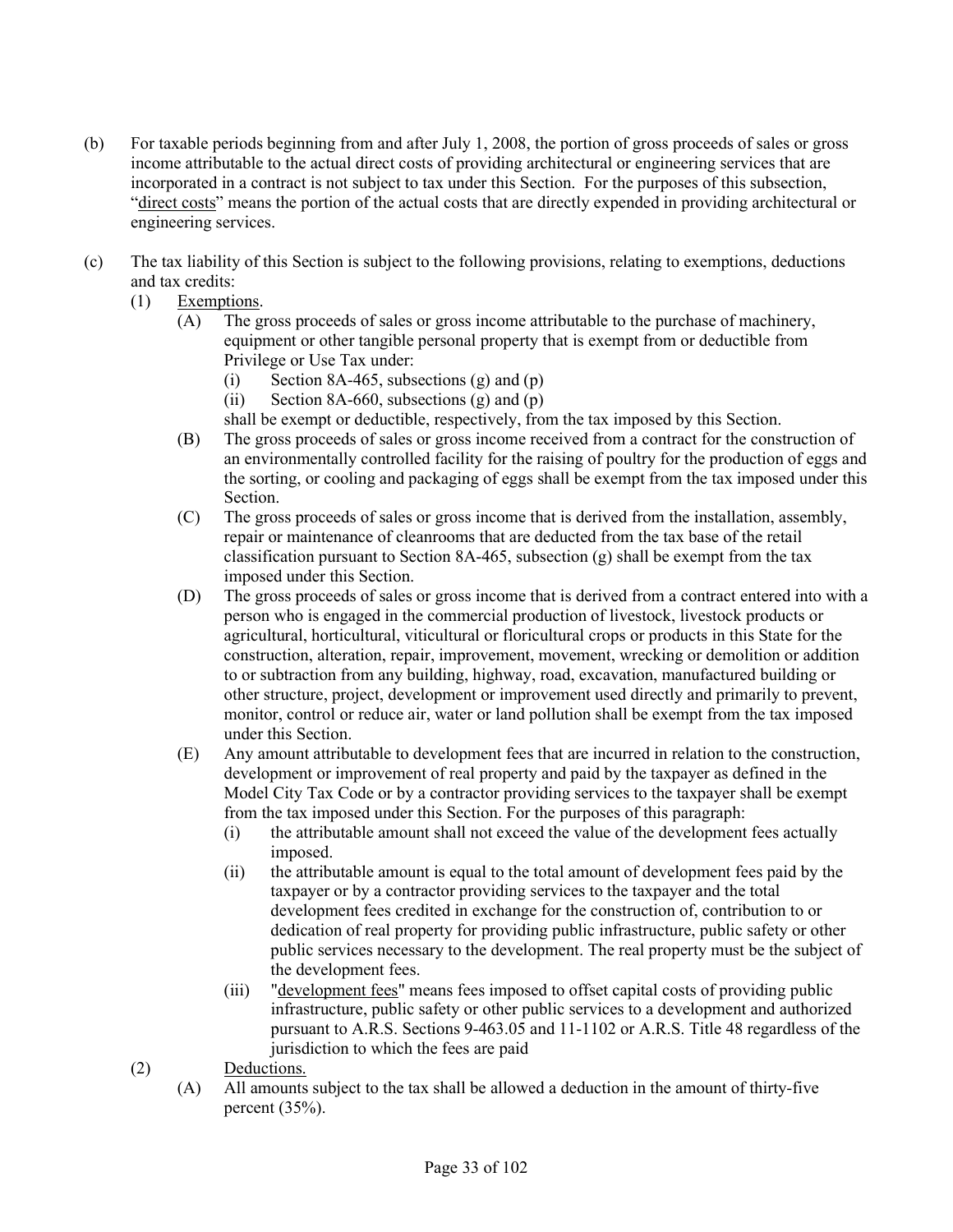- (B) The gross proceeds of sales or gross income that is derived from a contract entered into for the installation, assembly, repair or maintenance of income-producing capital equipment, as defined in Section 8A-110, that is deducted from the retail classification pursuant to Section 8A-465(g), that does not become a permanent attachment to a building, highway, road, railroad, excavation or manufactured building or other structure, project, development or improvement shall be exempt from the tax imposed by this Section. If the ownership of the realty is separate from the ownership of the income-producing capital equipment, the determination as to permanent attachment shall be made as if the ownership was the same. The deduction provided in this paragraph does not include gross proceeds of sales or gross income from that portion of any contracting activity which consists of the development of, or modification to, real property in order to facilitate the installation, assembly, repair, maintenance or removal of the income-producing capital equipment. For purposes of this paragraph, "permanent attachment" means at least one of the following:
	- (i) to be incorporated into real property.
	- (ii) to become so affixed to real property that it becomes part of the real property.
	- (iii) to be so attached to real property that removal would cause substantial damage to the real property from which it is removed.
- (C) For taxable periods beginning from and after July 1, 2008 and ending before January 1, 2017, the gross proceeds of sales or gross income derived from a contract to provide and install a solar energy device. The contractor shall register with the Department of Revenue as a solar energy contractor. By registering, the contractor acknowledges that it will make its books and records relating to sales of solar energy devices available to the Department of Revenue and the City, as applicable, for examination.
- (3) Tax credits.

The following tax credits are available to owner-builders and speculative builders, not to exceed the tax liability against which such credits apply, provided such credits are documented to the satisfaction of the Tax Collector:

- (A) A tax credit equal to the amount of City Privilege or Use Tax, or the equivalent excise tax, paid directly to a taxing jurisdiction or as a separately itemized charge paid directly to the vendor with respect to the tangible personal property incorporated into the said structure or improvement to real property undertaken by the owner-builder or speculative builder.
- (B) A tax credit equal to the amount of Privilege Taxes paid to this City, or charged separately to the speculative builder, by a construction contractor, on the gross income derived by said person from the construction of any improvement to the real property.
- (C) No credits provided herein may be claimed until such time that the gross income against which said credits apply is reported.
- (d) The limitation period for the assessment of taxes imposed by this Section is measured based upon when such liability is reportable, that is, in the reporting period that encompasses the twenty-fifth (25th) month after said unit or project was substantially complete. Interest and penalties, as provided in Section 8A-540, will be based on reportable date.
- (e) (Reserved)

## **Sec. 8A-418. (Reserved)**

## **Sec. 8A-420. (Reserved)**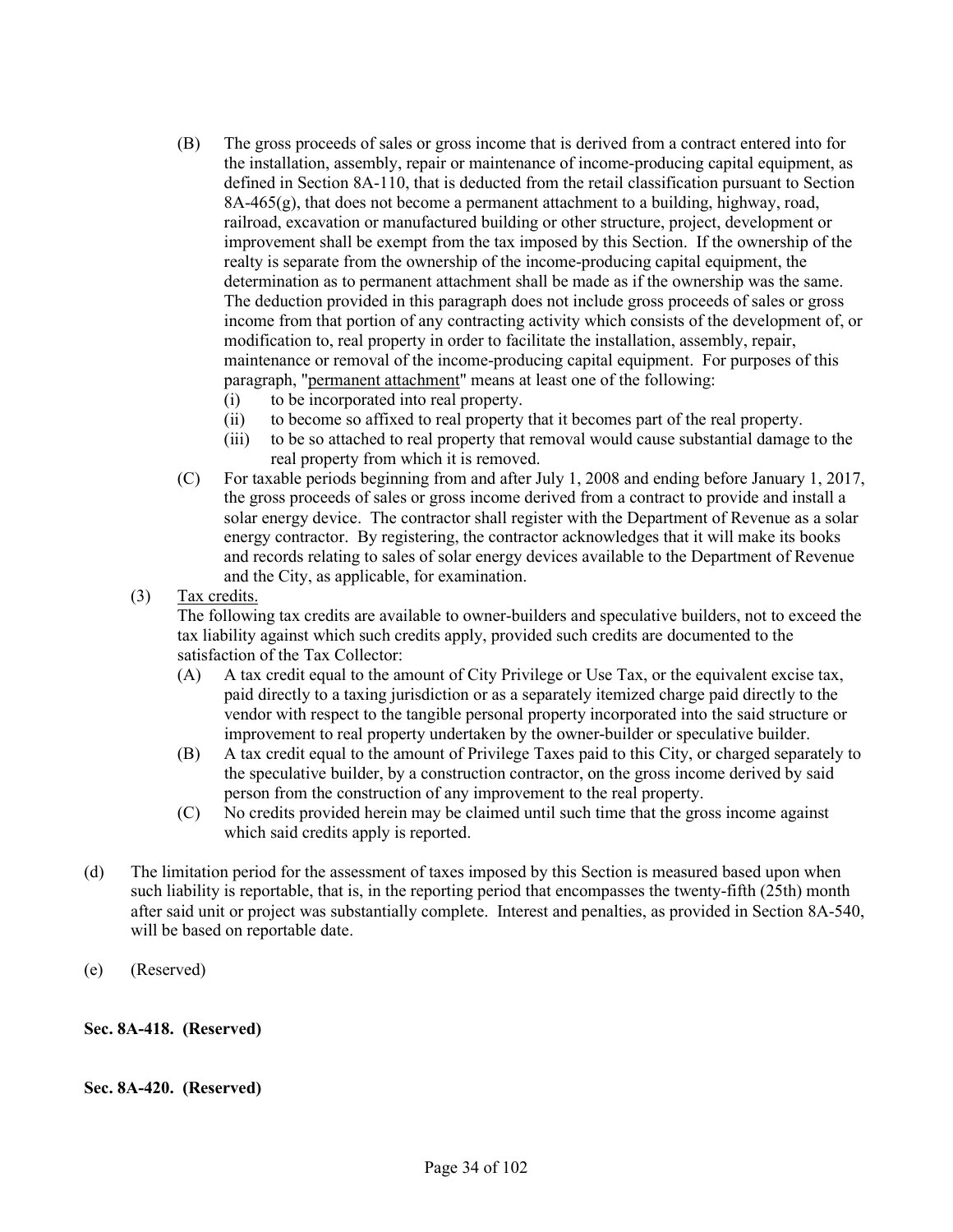## **Sec. 8A-422. (Reserved)**

#### **Sec. 8A-425. Job printing.**

- (a) The tax rate shall be at an amount equal to two and eight-tenths percent (2.8%) of the gross income from the business activity upon every person engaging or continuing in the business of job printing, which includes engraving of printing plates, embossing, copying, micrographics, and photo reproduction.
- (b) The tax imposed by this Section shall not apply to:
	- (1) job printing purchased for the purpose of resale by the purchaser in the form supplied by the job printer.
	- (2) out-of-City sales.
	- (3) out-of-State sales.
	- (4) (Reserved)
	- (5) sales of job printing to a qualifying hospital, qualifying community health center or a qualifying health care organization, except when the property sold is for use in activities resulting in gross income from unrelated business income as that term is defined in 26 U.S.C. Section 512.
	- (6) (Reserved)
	- (7) Sales of postage and freight except that the amount deducted shall not exceed the actual postage and freight expense that is paid to the United States Postal Service or a commercial delivery service and that is separately itemized by the taxpayer on the customer's invoice and in the taxpayer's records.

#### **Sec. 8A-427. Manufactured buildings.**

- (a) The tax rate shall be at an amount equal to two and eight-tenths percent (2.8%) of the gross income, including site preparation, moving to the site, and/or set-up, upon every person engaging or continuing in the business activity of selling manufactured buildings within the City. Such business activity is deemed to occur at the business location of the seller where the purchaser first entered into the contract to purchase the manufactured building.
- (b) Sales of used manufactured buildings are not taxable.
- (c) The sale prices of furniture, furnishings, fixtures, appliances, and attachments that are not incorporated as component parts of or attached to a manufactured building are exempt from the tax imposed by this Section. Sales of such items are subject to the tax under Section 8A-460.
- (d) Under this Section, a trade-in will not be allowed for the purpose of reducing the tax liability.

## **Sec. 8A-430. Timbering and other extraction.**

- (a) The tax rate shall be at an amount equal to two and eight-tenths percent (2.8%) of the gross income from the business activity upon every person engaging or continuing in the following businesses:
	- (1) felling, producing, or preparing timber or any product of the forest for sale, profit, or commercial use.
	- (2) extracting, refining, or producing any oil or natural gas for sale, profit, or commercial use.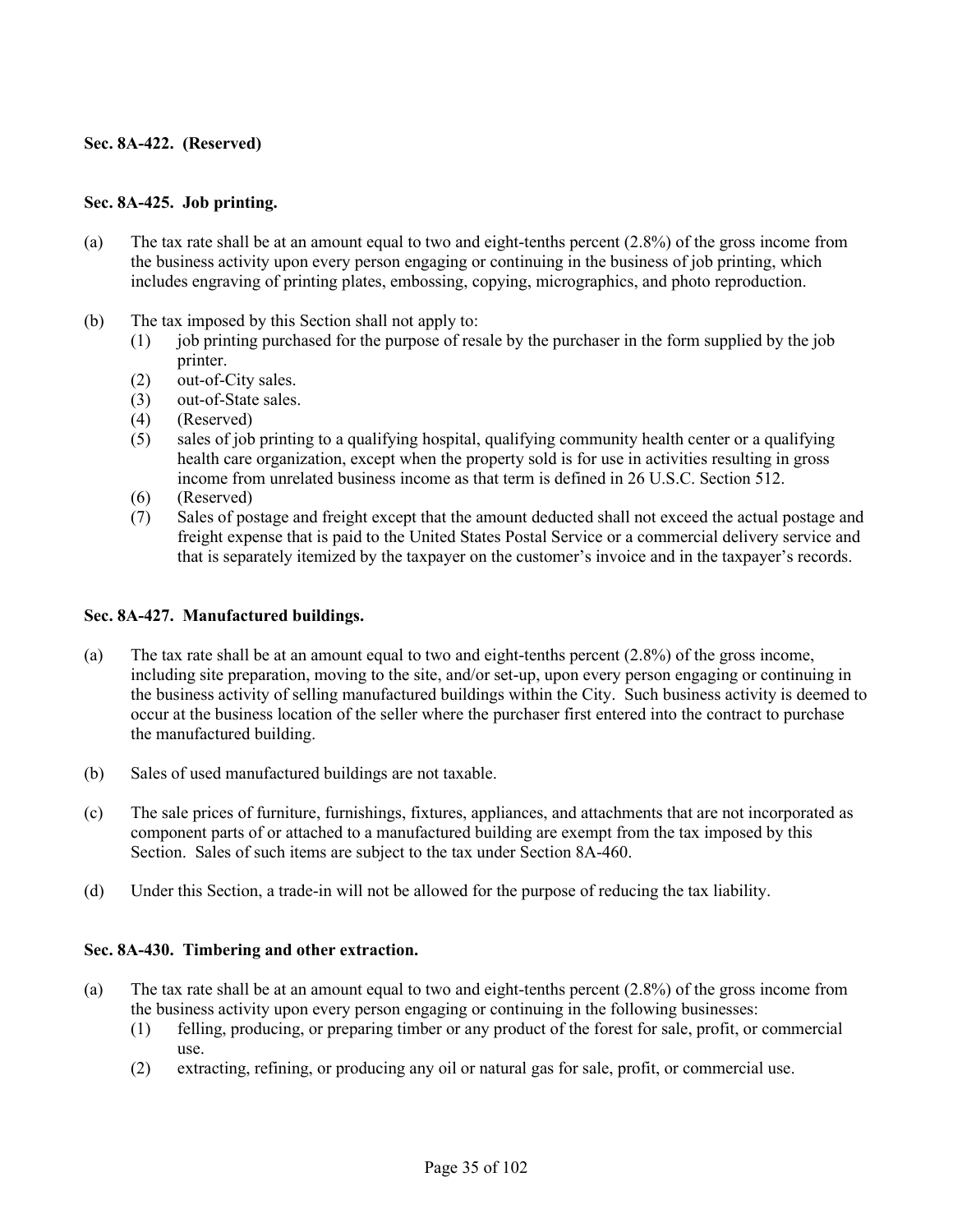- (b) The rate specified in subsection (a) above shall be applied to the value of the entire product extracted, refined, produced, or prepared for sale, profit, or commercial use, when such activity occurs within the City, regardless of the place of sale of the product or the fact that delivery may be made to a point without the City or without the State.
- (c) If any person engaging in any business classified in this Section ships or transports products, or any part thereof, out of the State without making sale of such products, or ships his products outside of the State in an unfinished condition, the value of the products or articles in the condition or form in which they existed when transported out-of-State and before they enter interstate commerce shall be the basis for assessment of the tax imposed by this Section.
- (d) (Reserved)

## **Sec. 8A-432. Mining.**

- (a) The tax rate shall be at an amount equal to one-tenth of one percent (.1%), not to exceed one-tenth of one percent (.1%), of the gross income from the business activity upon every person engaging or continuing in the business of mining, smelting, or producing for sale, profit, or commercial use any copper, gold, silver, or other mineral product, compound, or combination of mineral products; but not including the extraction, removal, or production of sand, gravel, or rock from the ground for sale, profit, or commercial use.
- (b) The rate specified in subsection (a) above shall be applied to the value of the entire product mined, smelted or produced for sale, profit, or commercial use, when such activity occurs within the City, regardless of the place of sale of the product or the fact that delivery may be made to a point without the City or without the State.
- (c) If any person engaging in any business classified in this Section ships or transports products, or any part thereof, out of the State without making sale of such products, or ships his products outside of the State in an unfinished condition, the value of the products or articles in the condition or form in which they existed when transported out-of-State and before they enter interstate commerce shall be the basis for assessment of the tax imposed by this Section.

## **Sec. 8A-435. Publishing and periodicals distribution.**

- (a) The tax rate shall be at an amount equal to two and eight-tenths percent (2.8%) of the gross income from the business activity upon every person engaging or continuing in the business activity of:
	- (1) publication of newspapers, magazines, or other periodicals when published within the City, measured by the gross income derived from notices, subscriptions, and local advertising as defined in Section 8A-405. In cases where the location of publication is both within and without this State, gross income subject to the tax shall refer only to gross income derived from residents of this State or generated by permanent business locations within this State.
	- (2) distribution or delivery within the City of newspapers, magazines, or other periodicals not published within the City, measured by the gross income derived from subscriptions.
- (b) "Location of Publication" is determined by:
	- (1) location of the editorial offices of the publisher, when the physical printing is not performed by the publisher; or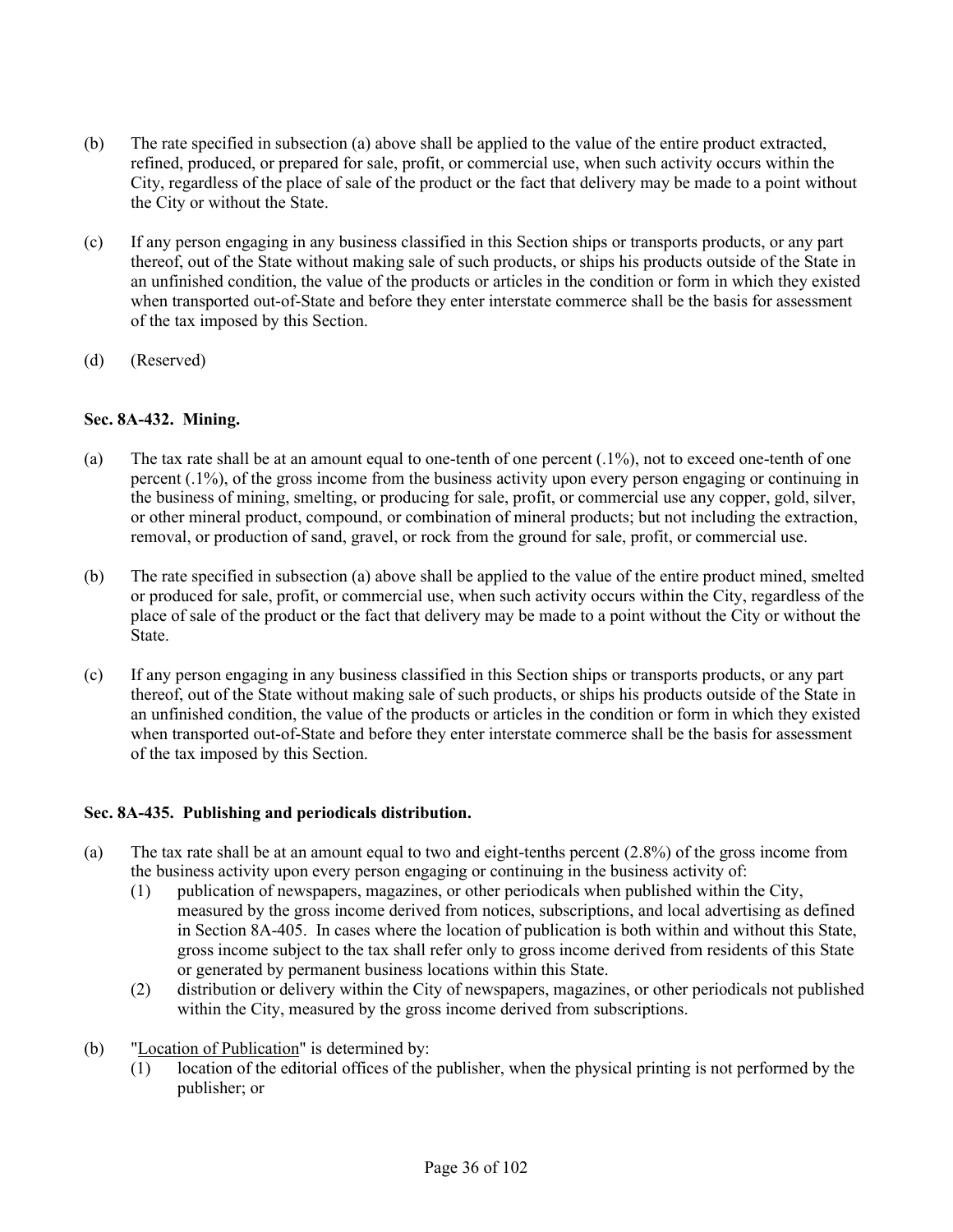- (2) location of either the editorial offices or the printing facilities if the publisher performs his own physical printing.
- (c) "Subscription income" shall include all circulation revenue of the publisher except amounts retained by or credited to carriers or other vendors as compensation for delivery within the State by such carriers or vendors, and further except sales of published items, directly or through distributors, for the purpose of resale, to retailers subject to the Privilege Tax on such resale.
- (d) "Circulation," for the purpose of measurement of gross income subject to the tax, shall be considered to occur at the place of delivery of the published items to the subscriber or intended reader irrespective of the location of the physical facilities or personnel of the publisher. However, delivery by the United States mails shall be considered to have occurred at the location of publication.
- (e) Allocation of taxes between cities and towns. In cases where publication or distribution occurs in more than one city or town, the measurement of gross income subject to tax by the City shall include:
	- (1) that portion of the gross income from publication which reflects the ratio of circulation within this City to circulation in all incorporated cities and towns in this State having substantially similar provisions; plus
	- (2) only when publication occurs within the City, that portion of the remaining gross income from publication which reflects the ratio of circulation within this City to the total circulation of all incorporated cities or towns in this State within which cities the taxpayer maintains a location of publication.
- (f) The tax imposed by this Section shall not apply to sales of newspapers, magazines or other periodicals to a qualifying hospital, qualifying community health center or a qualifying health care organization, except when the property sold is for use in activities resulting in gross income from unrelated business income as that term is defined in 26 U.S.C. Section 512.

## **Sec. 8A-440. (Reserved)**

## **Sec. 8A-444. Hotels.**

The tax rate shall be at an amount equal to two and eight-tenths percent (2.8%) of the gross income from the business activity upon every person engaging or continuing in the business of operating a hotel charging for lodging and/or lodging space furnished to any:

- (a) Person.
- (b) Exclusions. The tax imposed by this Section shall not include:
	- (1) Income derived from incarcerating or detaining prisoners who are under the jurisdiction of the United States, this State or any other state or a political subdivision of this State or of any other state in a privately operated prison, jail or detention facility.
	- (2) Gross proceeds of sales or gross income that is properly included in another business activity under this Article and that is taxable to the person engaged in that business activity, but the gross proceeds of sales or gross income to be deducted shall not exceed the consideration paid to the person conducting the activity.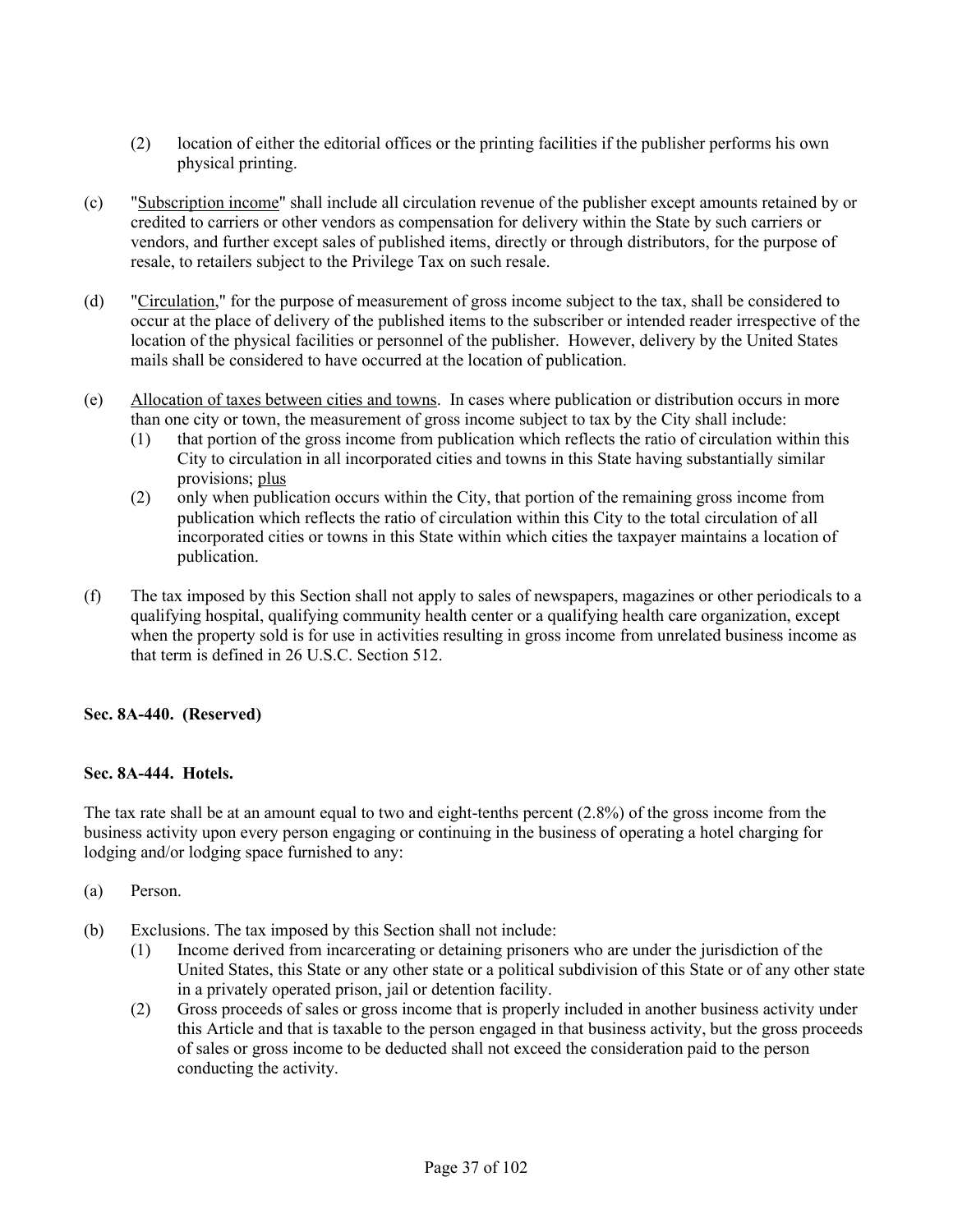- (3) Gross proceeds of sales or gross income from transactions or activities that are not limited to transients and that would not be taxable if engaged in by a person not subject to tax under this Article.
- (4) Gross proceeds of sales or gross income from transactions or activities that are not limited to transients and that would not be taxable if engaged in by a person subject to taxation under Sections 8A-410 or 8A-475 due to an exclusion, exemption or deduction.
- (5) Gross proceeds of sales or gross income from commissions received from a person providing services or property to the customers of the hotel. However, such commissions may be subject to tax under Sections 8A-445 or 8A-450 as rental, leasing or licensing for use of real or tangible personal property.
- (6) Income from providing telephone, fax or internet services to customers at an additional charge that is separately stated to the customer and is separately maintained in the hotel's books and records. However, such gross proceeds of sales or gross income may be subject to tax under Section 8A-470 as telecommunication services.

## **Sec. 8A-445. Rental, leasing, and licensing for use of real property.**

- (a) The tax rate shall be at an amount equal to two and eight-tenths percent (2.8%) of the gross income from the business activity upon every person engaging or continuing in the business of leasing or renting real property located within the City for a consideration, to the tenant in actual possession, or the licensing for use of real property to the final licensee located within the City for a consideration including any improvements, rights, or interest in such property; provided further that:
	- (1) Payments made by the lessee to, or on behalf of, the lessor for property taxes, repairs, or improvements are considered to be part of the taxable gross income.
	- (2) Charges for such items as telecommunications, utilities, pet fees, or maintenance are considered to be part of the taxable gross income.
	- (3) However, if the lessor engages in telecommunication activity, as evidenced by installing individual metering equipment and by billing each tenant based upon actual usage, such activity is taxable under Section 8A-470.
- (b) If individual utility meters have been installed for each tenant and the lessor separately charges each single tenant for the exact billing from the utility company, such charges are exempt.
- (c) Charges by a qualifying hospital, qualifying community health center or a qualifying health care organization to patients of such facilities for use of rooms or other real property during the course of their treatment by such facilities are exempt.
- (d) Charges for joint pole usage by a person engaged in the business of providing or furnishing utility or telecommunication services to another person engaged in the business of providing or furnishing utility or telecommunication services are exempt from the tax imposed by this Section.
- (e) (Reserved)
- (f) A person who has less than three (3) apartments, houses, trailer spaces, or other lodging spaces rented, leased or licensed or available for rent, lease, or license within the State and no units of commercial property for rent, lease, or license within the State, is not deemed to be in the rental business, and is therefore exempt from the tax imposed by this Section on such income. However, a person who has one (1) or more units of commercial property is subject to the tax imposed by this Section on rental, lease and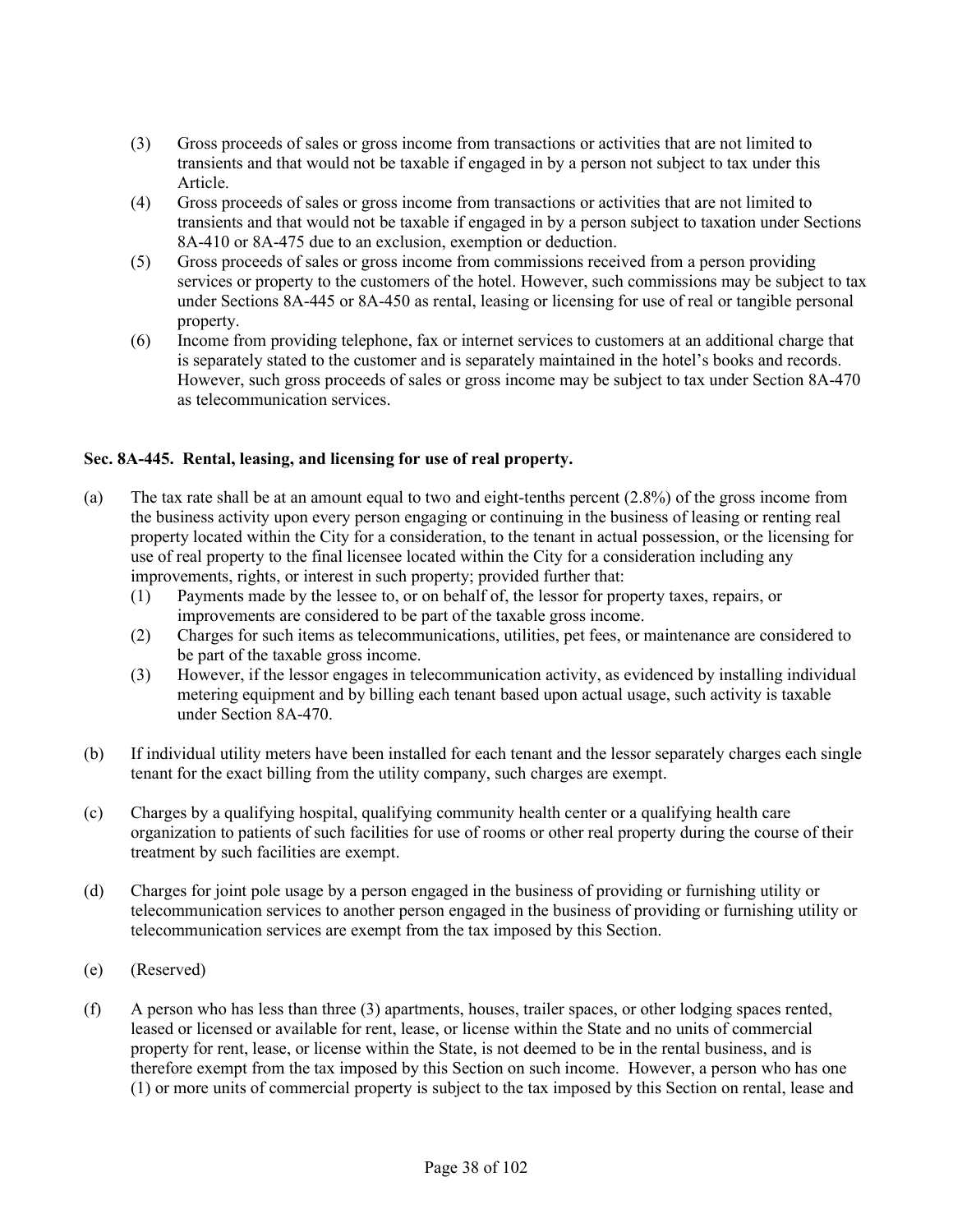license income from all such lodging spaces and commercial units of real estate even though said person may have fewer than three (3) lodging spaces.

- (g) (Reserved)
- (h) (Reserved)
- (i) (Reserved)
- (j) Exempt from the tax imposed by this Section is gross income derived from the activities taxable under Section 8A-444 of this Code.
- (k) (Reserved)
- (l) (Reserved)
- (m) (Reserved)
- (n) Notwithstanding the provisions of Section 8A-200(b), the fair market value of one (1) apartment, in an apartment complex provided rent free to an employee of the apartment complex is not subject to the tax imposed by this Section. For an apartment complex with more than fifty (50) units, an additional apartment provided rent free to an employee for every additional fifty (50) units is not subject to the tax imposed by this Section.
- (o) Income derived from incarcerating or detaining prisoners who are under the jurisdiction of the United States, this State or any other state or a political subdivision of this State or of any other state in a privately operated prison, jail or detention facility is exempt from the tax imposed by this Section.
- (p) Charges by any hospital, any licensed nursing care institution, or any kidney dialysis facility to patients of such facilities for the use of rooms or other real property during the course of their treatment by such facilities are exempt.
- (q) Charges to patients receiving "personal care" or "directed care", by any licensed assisted living facility, licensed assisted living center or licensed assisted living home as defined and licensed pursuant to Chapter 4 Title 36 Arizona Revised Statutes and Title 9 of the Arizona Administrative Code are exempt.
- (r) Income received from the rental of any "low-income unit" as established under Section 42 of the Internal Revenue Code, including the low-income housing credit provided by IRC Section 42, to the extent that the collection of tax on rental income causes the "gross rent" defined by IRC Section 42 to exceed the income limitation for the low-income unit is exempt. This exemption also applies to income received from the rental of individual rental units subject to statutory or regulatory "low-income unit" rent restrictions similar to IRC Section 42 to the extent that the collection of tax from the tenant causes the rental receipts to exceed a rent restriction for the low-income unit. This subsection also applies to rent received by a person other than the owner or lessor of the low-income unit, including a broker. This subsection does not apply unless a taxpayer maintains the documentation to support the qualification of a unit as a low-income unit, the "gross rent" limitation for the unit and the rent received from that unit.
- (s) The gross proceeds of a commercial lease of real property between affiliated companies, businesses, persons, or reciprocal insurers are exempt. For the purposes of this paragraph:
	- (1) "Affiliated companies, business, persons or reciprocal insurers" means the lessor holds a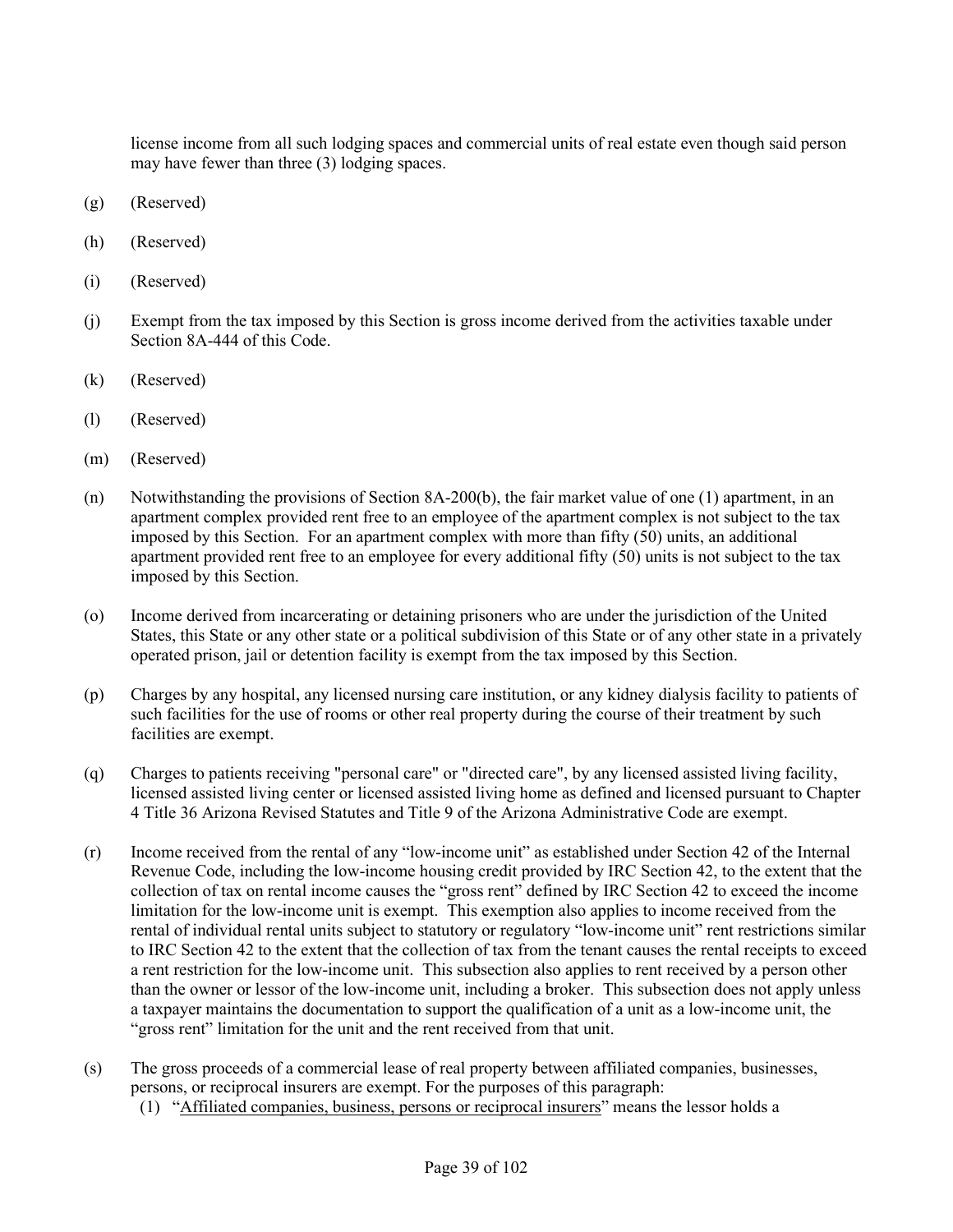controlling interest in the lessee, the lessee hold a controlling interest in the lessor, an affiliated entity holds a controlling interest in both the lessor and the lessee or an unrelated person holds a controlling interest in both the lessor and lessee:

- (2) "Controlling interest" means direct or indirect ownership of at least eighty percent (80%) of the voting shares of a corporation or of the interests in a company, business or person other than a corporation.
- (3) "Reciprocal insurer" has the same meaning as prescribed in A.R.S. Section 20-762.

## **Sec. 8A-446. (Reserved)**

## **Sec. 8A-447. Rental, leasing, and licensing for use of real property: additional tax upon transient lodging.**

In addition to the taxes levied as provided in Section 8A-444, there is hereby levied and shall be collected an additional tax in an amount equal to one percent  $(1\%)$  of the gross income from the business activity of any hotel engaging or continuing within the City in the business of charging for lodging and/or lodging space furnished to any transient.

## **Sec. 8A-450. Rental, leasing, and licensing for use of tangible personal property.**

- (a) The tax rate shall be at an amount equal to two and eight-tenths percent (2.8%) of the gross income from the business activity upon every person engaging or continuing in the business of leasing, licensing for use, or renting tangible personal property for a consideration, including that which is semi-permanently or permanently installed within the City as provided by Regulation.
- (b) Special provisions relating to long-term motor vehicle leases. A lease transaction involving a motor vehicle for a minimum period of twenty-four (24) months shall be considered to have occurred at the location of the motor vehicle dealership, rather than the location of the place of business of the lessor, even if the lessor's interest in the lease and its proceeds are sold, transferred, or otherwise assigned to a lease financing institution; provided further that the city or town where such motor vehicle dealership is located levies a Privilege Tax or an equivalent excise tax upon the transaction.
- (c) Gross income derived from the following transactions shall be exempt from Privilege Taxes imposed by this Section:
	- (1) rental, leasing, or licensing for use of tangible personal property to persons engaged or continuing in the business of leasing, licensing for use, or rental of such property.
	- (2) rental, leasing, or licensing for use of tangible personal property that is semi-permanently or permanently installed within another city or town that levies an equivalent excise tax on the transaction.
	- (3) rental, leasing, or licensing for use of film, tape, or slides to a theater or other person taxed under Section 8A-410, or to a radio station, television station, or subscription television system.
	- (4) rental, leasing, or licensing for use of the following:
		- (A) prosthetics.
		- (B) income-producing capital equipment.
		- (C) mining and metallurgical supplies.

These exemptions include the rental, leasing, or licensing for use of tangible personal property which, if it had been purchased instead of leased, rented, or licensed by the lessee or licensee, would qualify as income-producing capital equipment or mining and metallurgical supplies.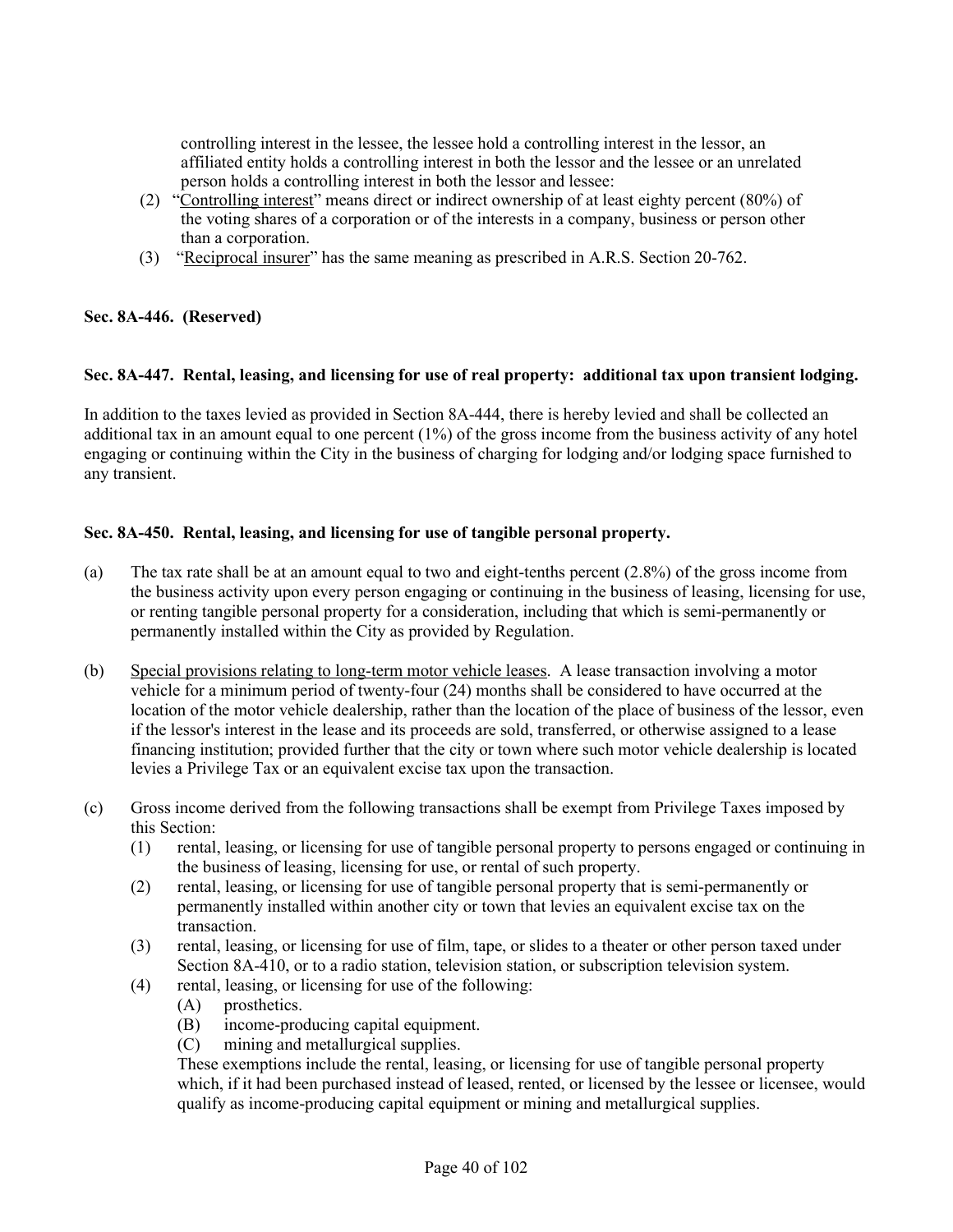- (5) rental, leasing, or licensing for use of tangible personal property to a qualifying hospital, qualifying community health center or a qualifying health care organization, except when the property so rented, leased, or licensed is for use in activities resulting in gross income from unrelated business income as that term is defined in 26 U.S.C. Section 512 or rental, leasing, or licensing for use of tangible personal property in this State by a nonprofit charitable organization that has qualified under Section  $501(c)(3)$  of the United States Internal Revenue Code and that engages in and uses such property exclusively for training, job placement or rehabilitation programs or testing for mentally or physically handicapped persons.
- (6) separately billed charges for delivery, installation, repair, and/or maintenance as provided by Regulation.
- (7) charges for joint pole usage by a person engaged in the business of providing or furnishing utility or telecommunication services to another person engaged in the business of providing or furnishing utility or telecommunication services.
- (8) (Reserved)
- (9) rental, leasing, or licensing of aircraft that would qualify as aircraft acquired for use outside the State, as prescribed by Regulation, if such rental, leasing, or licensing had been a sale.
- (10) rental, leasing and licensing for use of an alternative fuel vehicle if such vehicle was manufactured as a diesel fuel vehicle and converted to operate on alternative fuel and equipment that is installed in a conventional diesel fuel motor vehicle to convert the vehicle to operate on an alternative fuel, as defined in A.R.S. Section 1-215.
- (11) rental, leasing, and licensing for use of solar energy devices, for taxable periods beginning from and after July 1, 2008. The lessor shall register with the Department of Revenue as a solar energy retailer. By registering, the lessor acknowledges that it will make its books and records relating to leases of solar energy devices available to the Department of Revenue and City, as applicable, for examination.
- (12) leasing or renting certified ignition interlock devices installed pursuant to the requirements prescribed by A.R.S. Section 28-1461. For the purposes of this paragraph, "certified ignition interlock device" has the same meaning prescribed in A.R.S. 28-1301.

## **Sec. 8A-452. (Reserved)**

## **Sec. 8A-455. Restaurants and Bars.**

- (a) The tax rate shall be at an amount equal to two and eight-tenths percent (2.8%) of the gross income from the business activity upon every person engaging or continuing in the business of preparing or serving food or beverage in a bar, cocktail lounge, restaurant, or similar establishment where articles of food or drink are prepared or served for consumption on or off the premises, including also the activity of catering. Cover charges and minimum charges must be included in the gross income of this business activity.
- (b) Caterers and other taxpayers subject to the tax who deliver food and/or serve such food off premises shall also be allowed to exclude separately charged delivery, set-up, and clean-up charges, provided that the charges are also maintained separately in the books and records. When a taxpayer delivers food and/or serves such food off premises, his regular business location shall still be deemed the location of the transaction for the purposes of the tax imposed by this Section.
- (c) The tax imposed by this Section shall not apply to sales to a qualifying hospital, qualifying community health center or a qualifying health care organization, except when sold for use in activities resulting in gross income from unrelated business income as that term is defined in 26 U.S.C. Section 512.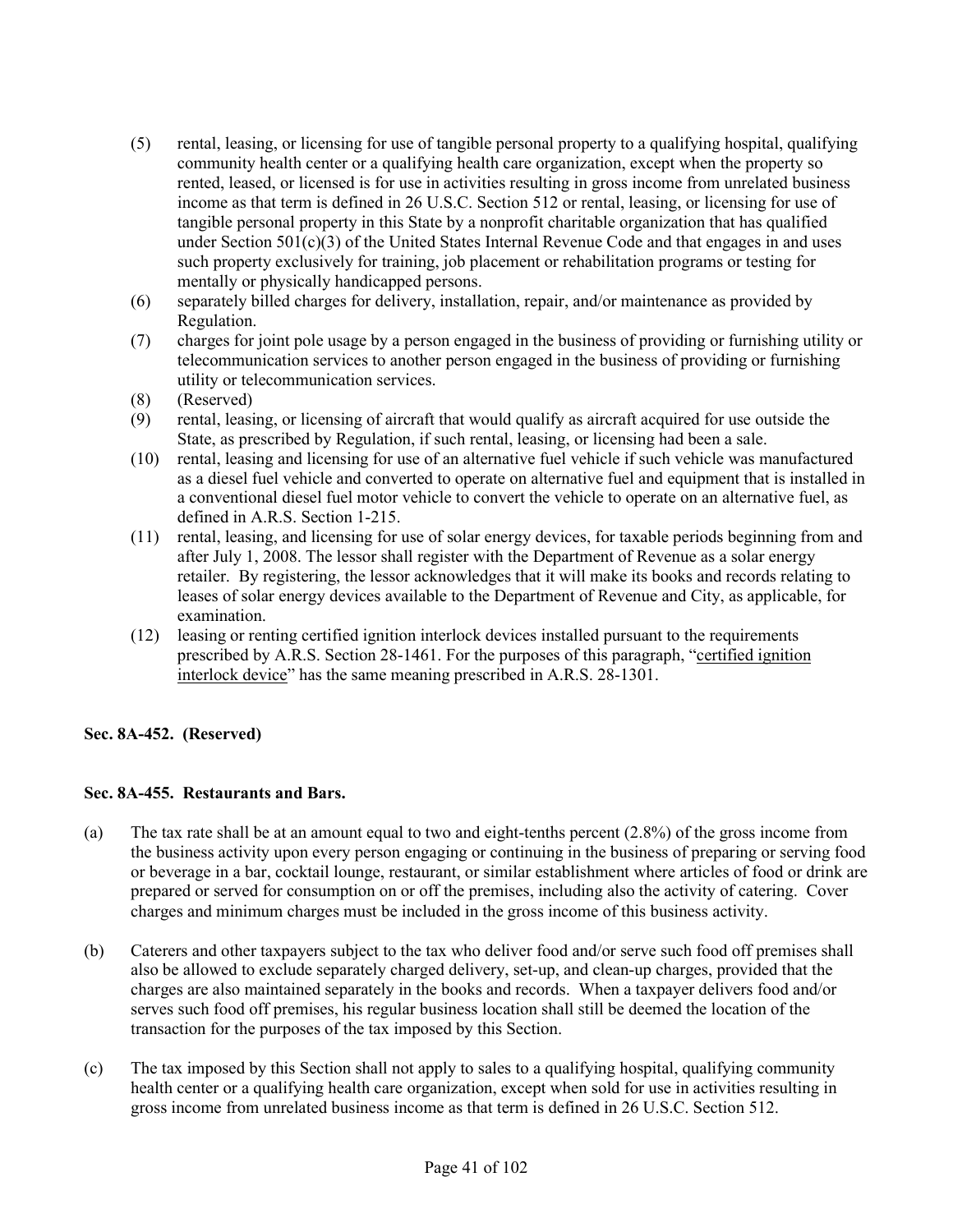- (d) The tax imposed by this Section shall not apply to sales of food, beverages, condiments and accessories used for serving food and beverages to a commercial airline, as defined in A.R.S. Section 42- 5061(A)49, that serves the food and beverages to its passengers, without additional charge, for consumption in flight.
- (e) The tax imposed by this Section shall not apply to sales of prepared food, beverages, condiments or accessories to a public educational entity, pursuant to any of the provisions of Title 15, Arizona Revised Statutes, to the extent such items are to be prepared or served to individuals for consumption on the premises of a public educational entity during school hours.
- (f) For the purposes of this Section, "accessories" means paper plates, plastic eating utensils, napkins, paper cups, drinking straws, paper sacks or other disposable containers, or other items which facilitate the consumption of the food.

## **Sec. 8A-460. Retail sales: measure of tax; burden of proof; exclusions.**

- (a) The tax rate shall be at an amount equal to two and eight-tenths percent (2.8%) of the gross income from the business activity upon every person engaging or continuing in the business of selling tangible personal property at retail.
- (b) The burden of proving that a sale of tangible personal property is not a taxable retail sale shall be upon the person who made the sale.
- (c) Exclusions. For the purposes of this Chapter, sales of tangible personal property shall not include:
	- (1) sales of stocks, bonds, options, or other similar materials.
	- (2) sales of lottery tickets or shares pursuant to Article I, Chapter 5, Title 5, Arizona Revised Statutes.
	- (3) sales of platinum, bullion, or monetized bullion, except minted or manufactured coins transferred or acquired primarily for their numismatic value as prescribed by Regulation.
	- (4) gross income derived from the transfer of tangible personal property which is specifically included as the gross income of a business activity upon which another Section of this Article imposes a tax, shall be considered gross income of that business activity, and are not includable as gross income subject to the tax imposed by this Section.
	- (5) sales by professional or personal service occupations where such sales are inconsequential elements of the service provided.
	- (6) sales of cash equivalents. The gross proceeds of sales or gross income derived from the redemption of any cash equivalent by the holder as a means of payment for goods or services that are taxable under this Article is subject to the tax. "Cash equivalents" means items or intangibles, whether or not negotiable, that are sold to one or more persons, through which a value denominated in money is purchased in advance and may be redeemed in full or in part for tangible personal property, intangibles or services. Cash equivalents include gift cards, stored value cards, gift certificates, vouchers, traveler's checks, money orders or other instruments, orders or electronic mechanisms, such as an electronic code, personal identification number or digital payment mechanism, or any other prepaid intangible right to acquire tangible personal property, intangibles or services in the future, whether from the seller of the cash equivalent or from another person. Cash equivalents do not include either of the following:
		- (A) Items or intangibles that are sold to one or more persons, through which a value is not denominated in money.
		- (B) Prepaid calling cards or prepaid authorization numbers for telecommunications services made taxable by subsection (g) of this Section.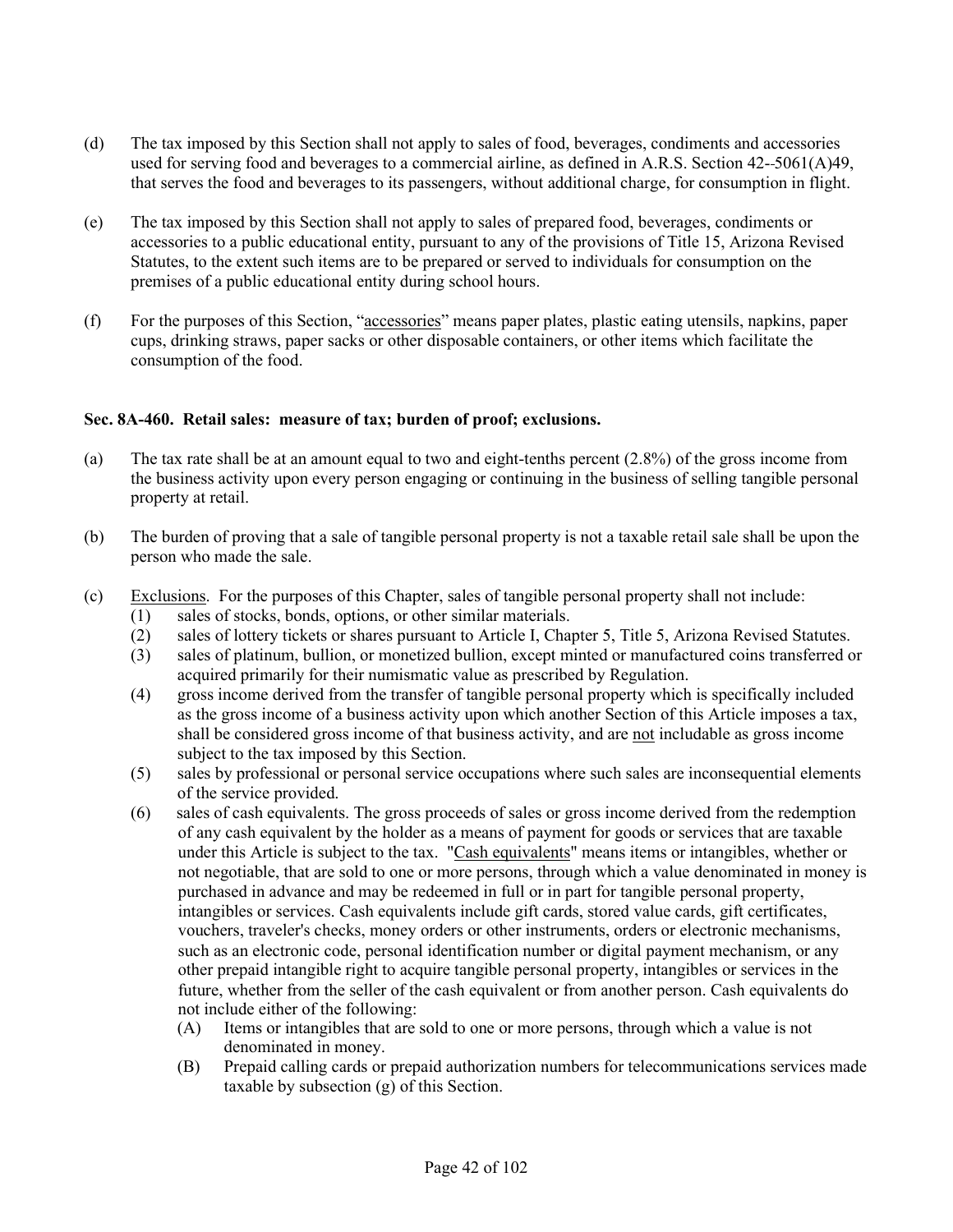- (d) (Reserved)
- (e) When this City and another Arizona city or town with an equivalent excise tax could claim nexus for taxing a retail sale, the city or town where the permanent business location of the seller at which the order was received shall be deemed to have precedence, and for the purposes of this Chapter such city or town has sole and exclusive right to such tax.
- (f) The appropriate tax liability for any retail sale where the order is received at a permanent business location of the seller located in this City or in an Arizona city or town that levies an equivalent excise tax shall be at the tax rate of the city or town of such seller's location.
- (g) Retail sales of prepaid calling cards or prepaid authorization numbers for telecommunications services, including sales of reauthorization of a prepaid card or authorization number, are subject to tax under this Section.

## **Sec. 8A-462. Retail sales: food for home consumption.**

- (a) Tax rate shall be at an amount equal to two and eight-tenths percent (2.8%) of the gross income from the business activity upon every person engaging or continuing in the business of selling food for home consumption at retail.
- (b) For the purposes of this Section only, the following definitions shall be applicable:
	- (1) "Eligible grocery business" means an establishment whose sales of food are such that it is eligible to participate in the food stamp program established by the Food Stamp Act of 1977 (P.L. 95-113; 91 stat. 958; 7 U.S.C. Section 2011 et seq.), according to regulations in effect on January 1, 1979. An establishment is deemed eligible to participate in the food stamp program if it is authorized to participate in the program by the United States Department of Agriculture, Food and Nutrition Service field office on the effective date of this Section, or if, prior to a reporting period for which the return is filed, such retailer proves to the satisfaction of the Tax Collector that the establishment, based on the nature of the retailer's food sales, could be eligible to participate in the food stamp program established by the Food Stamp Act of 1977 according to regulations in effect on January 1, 1979.
	- (2) "Facilities for the consumption of food" means tables, chairs, benches, booths, stools, counters, and similar conveniences, trays, glasses, dishes, or other tableware and parking areas for the convenience of in car consumption of food in or on the premises on which the retailer conducts business.
	- (3) "Food for consumption on the premises" means any of the following:
		- (A) "Hot prepared food" as defined below.
		- (B) Hot or cold sandwiches.
		- (C) Food served by an attendant to be eaten at tables, chairs, benches, booths, stools, counters, and similar conveniences and within parking areas for the convenience of in-car consumption of food.
		- (D) Food served with trays, glasses, dishes, or other tableware.
		- (E) Beverages sold in cups, glasses, or open containers.
		- (F) Food sold by caterers.
		- (G) Food sold within the premises of theatres, movies, operas, shows of any type or nature, exhibitions, concerts, carnivals, circuses, amusement parks, fairs, races, contests, games, athletic events, rodeos, billiard and pool parlors, bowling alleys, public dances, dance halls, boxing, wrestling and other matches, and any business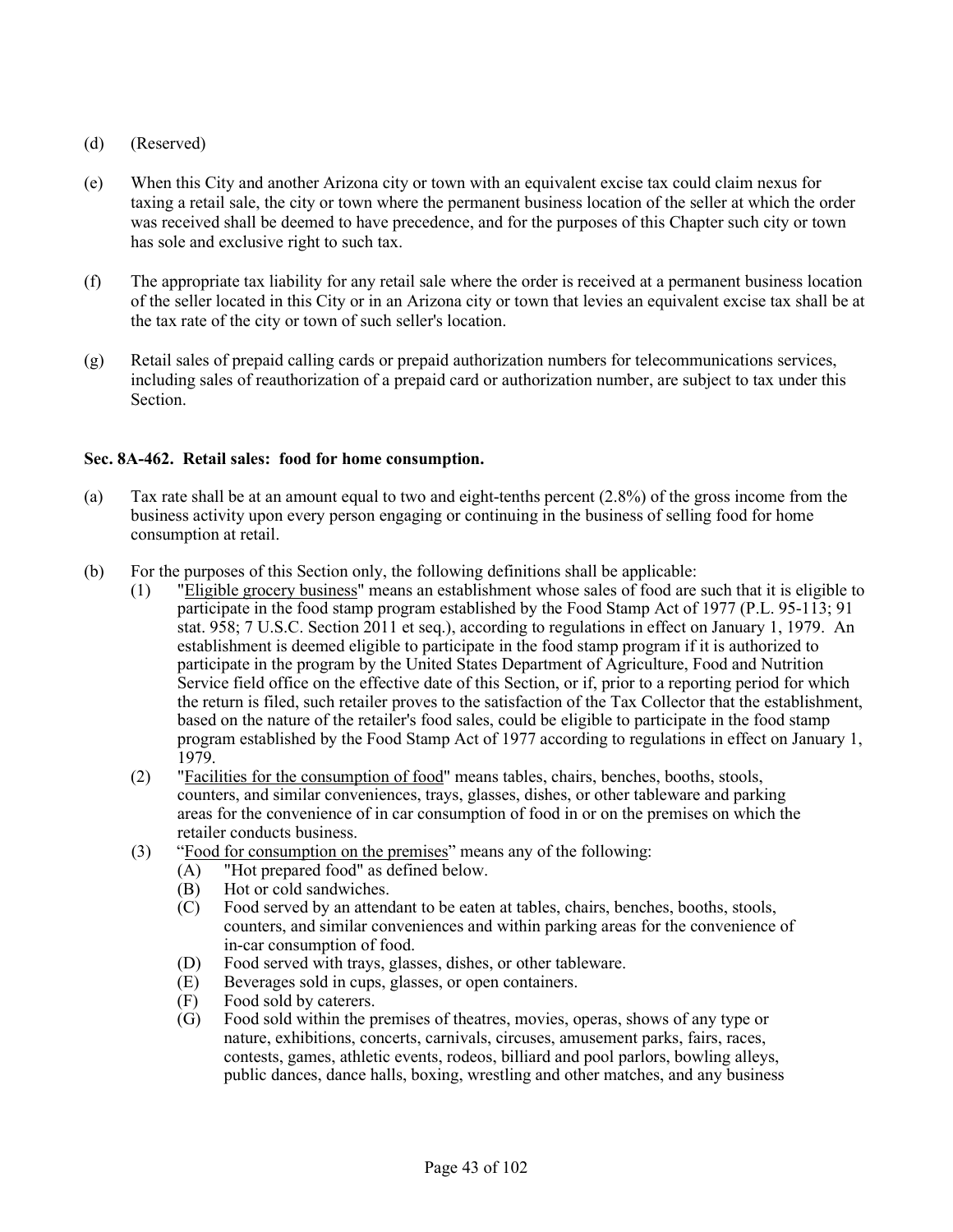which charges admission, entrance, or cover fees for exhibition, amusement, entertainment, or instruction.

- (H) Any items contained in subsections  $(b)(3)(A)$  through (G) above even though they are sold on a "take-out" or "to go" basis, and whether or not the item is packaged, wrapped, or is actually taken from the premises.
- (4) "Hot prepared food" means those products, items, or ingredients of food which are prepared and intended for consumption in a heated condition. "Hot prepared food" includes a combination of hot and cold food items or ingredients if a single price has been established.
- (5) "Premises" means the total space and facilities in or on which a vendor conducts business and which are owned or controlled, in whole or in part, by a vendor or which are made available for the use of customers of the vendor or group of vendors, including any building or part of a building, parking lot, or grounds.
- (6) "Food for home consumption" means all food, except food for consumption on the premises, if sold by any of the following:
	- (A) An eligible grocery business.
	- (B) A person who conducts a business whose primary business is not the sale of food but who sells food which is displayed, packaged, and sold in a similar manner as an eligible grocery business.
	- (C) A person who sells food and does not provide or make available any facilities for the consumption of food on the premises.
	- (D) A person who conducts a delicatessen business either from a counter which is separate from the place and cash register where taxable sales are made or from a counter which has two cash registers and which are used to record taxable and tax exempt sales, or a retailer who conducts a delicatessen business who uses a cash register which has at least two tax computing keys which are used to record taxable and tax exempt sales.
	- (E) Vending machines and other types of automatic retailers.
	- (F) A person's sales of food, drink and condiment for consumption within the premises of any prison, jail or other institution under the jurisdiction of the State Department of Corrections, the Department of Public Safety, the Department of Juvenile Corrections or a county sheriff.
- (c) Income derived from the following sources is exempt from the tax imposed by this Section:
	- (1) Sales of food for home consumption to a person regularly engaged in the business of selling such property.
	- (2) Out-of-City sales or out-of-State sales.
	- (3) Charges for delivery or other "direct customer services" as prescribed by Regulation.
	- (4) Food purchased with food stamps provided through the food stamp program established by the Food Stamp Act of 1977 (P.L. 95-113; 91 stat. 958; 7 U.S.C. Section 2011 et seq.) or purchased with food instruments issued under Section 17 of the Child Nutrition Act (P.L. 95-627; 92 stat. 3603; and P.L. 99-669 Section 4302; 42 U.S.C. Sec. 1786) but only to the extent that food stamps or food instruments were actually used to purchase such food.
	- (5) Sales of food products by producers as provided for by A.R.S. Sections 3-561, 3-562 and 3- 563.
	- (6) Sales of food, beverages, condiments and accessories to a public educational entity, pursuant to any of the provisions of Title 15, Arizona Revised Statutes, including a regularly organized private or parochial school that offers an educational program for grade twelve (12) or under which may be attended in substitution for a public school pursuant to A.R.S. Section 15-802; to the extent such items are to be prepared or served to individuals for consumption on the premises of a public educational entity during school hours. For the purposes of this subsection, "accessories" means paper plates, plastic eating utensils, napkins, paper cups, drinking straws, paper sacks or other disposable containers, or other items which facilitate the consumption of the food.
	- (7) Sales of food, beverages, condiments and accessories to a nonprofit charitable organization that has qualified as an exempt organization under 26 U.S.C. Section  $501(c)(3)$  and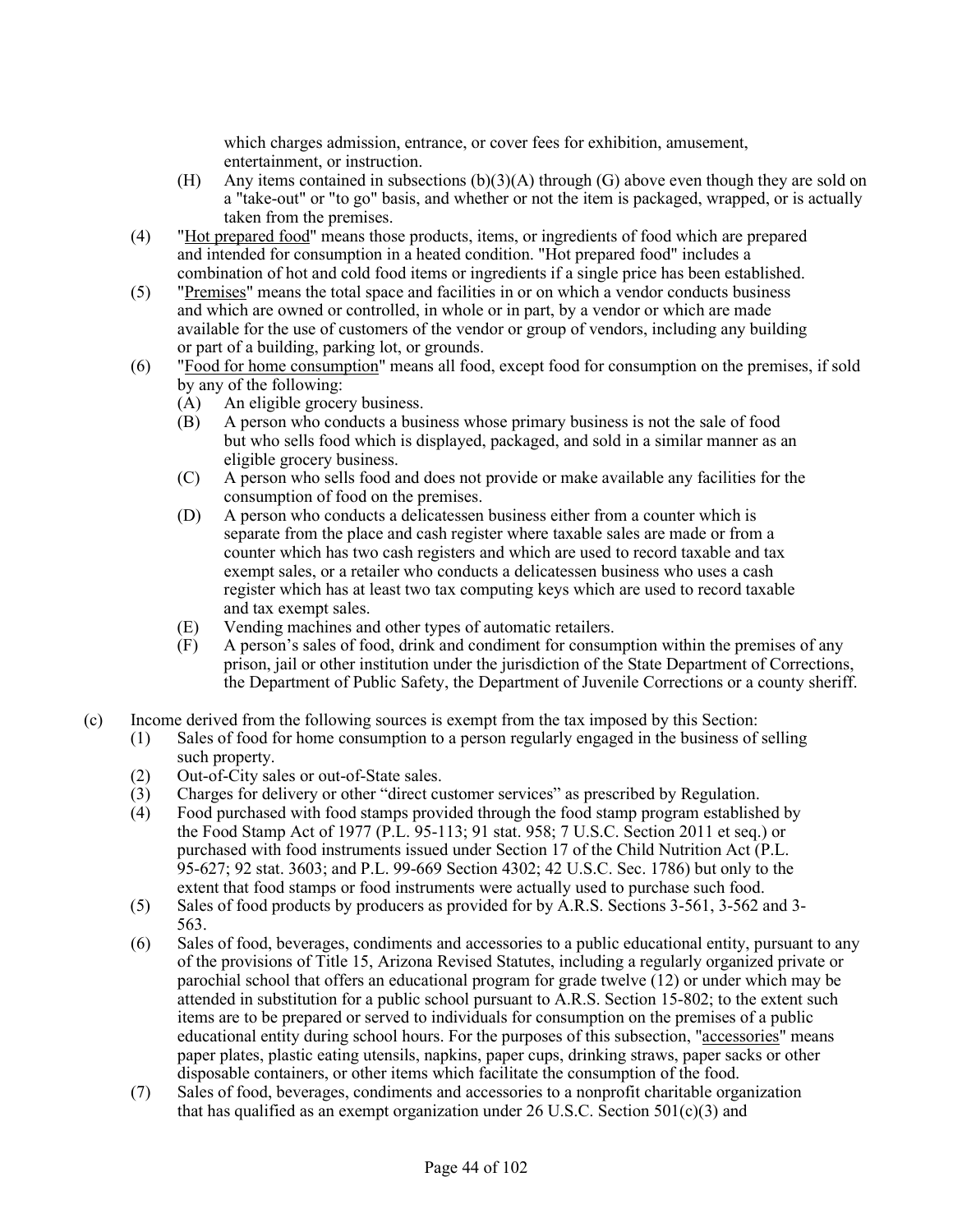regularly serves meals to the needy and indigent on a continuing basis at no cost. For the purposes of this subsection, "accessories" means paper plates, plastic eating utensils, napkins, paper cups, drinking straws, paper sacks or other disposable containers, or other items which facilitate the consumption of the food.

- (d) Reporting. Such persons who sell food for home consumption shall, in conjunction with the return required pursuant to Section 8A-520, report to the Tax Collector in a manner prescribed by the Tax Collector all sales of food for home consumption exempted from taxes imposed by this Chapter.
- (e) Recordkeeping.
	- (1) Retailers shall maintain accurate, verifiable, and complete records of all purchases and sales of tangible personal property in order to verify exemptions from taxes imposed by this Chapter. A retailer may use any method of reporting that properly reflects all purchases and sales of food for home consumption, as well as all purchases and sales of items subject to taxes imposed by this Chapter, provided that such records are maintained in accordance with Article III, and Regulations of the Tax Collector.
	- (2) Any person who fails to maintain records as provided herein shall be deemed to have had no sales of food for home consumption, and if upon request by the Tax Collector, a person cannot demonstrate to the Tax Collector that such records and reports do properly reflect all sales of food for home consumption, the Tax Collector may recompute the amount of tax to be paid as provided in Sections 8A-370 and 8A-545(b).

## **Sec. 8A-465. Retail sales: exemptions.**

Income derived from the following sources is exempt from the tax imposed by Section 8A-460:

- (a) sales of tangible personal property to a person regularly engaged in the business of selling such property.
- (b) out-of-City sales or out-of-State sales.
- (c) charges for delivery, installation, or other direct customer services as prescribed by Regulation.
- (d) charges for repair services as prescribed by Regulation, when separately charged and separately maintained in the books and records of the taxpayer.
- (e) sales of warranty, maintenance, and service contracts, when separately charged and separately maintained in the books and records of the taxpayer.
- (f) sales of prosthetics.
- (g) sales of income-producing capital equipment.
- (h) sales of rental equipment and rental supplies.
- (i) sales of mining and metallurgical supplies.
- (j) sales of motor vehicle fuel and use fuel which are subject to a tax imposed under the provisions of Article I or II, Chapter 16, Title 28, Arizona Revised Statutes; or sales of use fuel to a holder of a valid single trip use fuel tax permit issued under A.R.S. Section 28-5739, or sales of natural gas or liquefied petroleum gas used to propel a motor vehicle.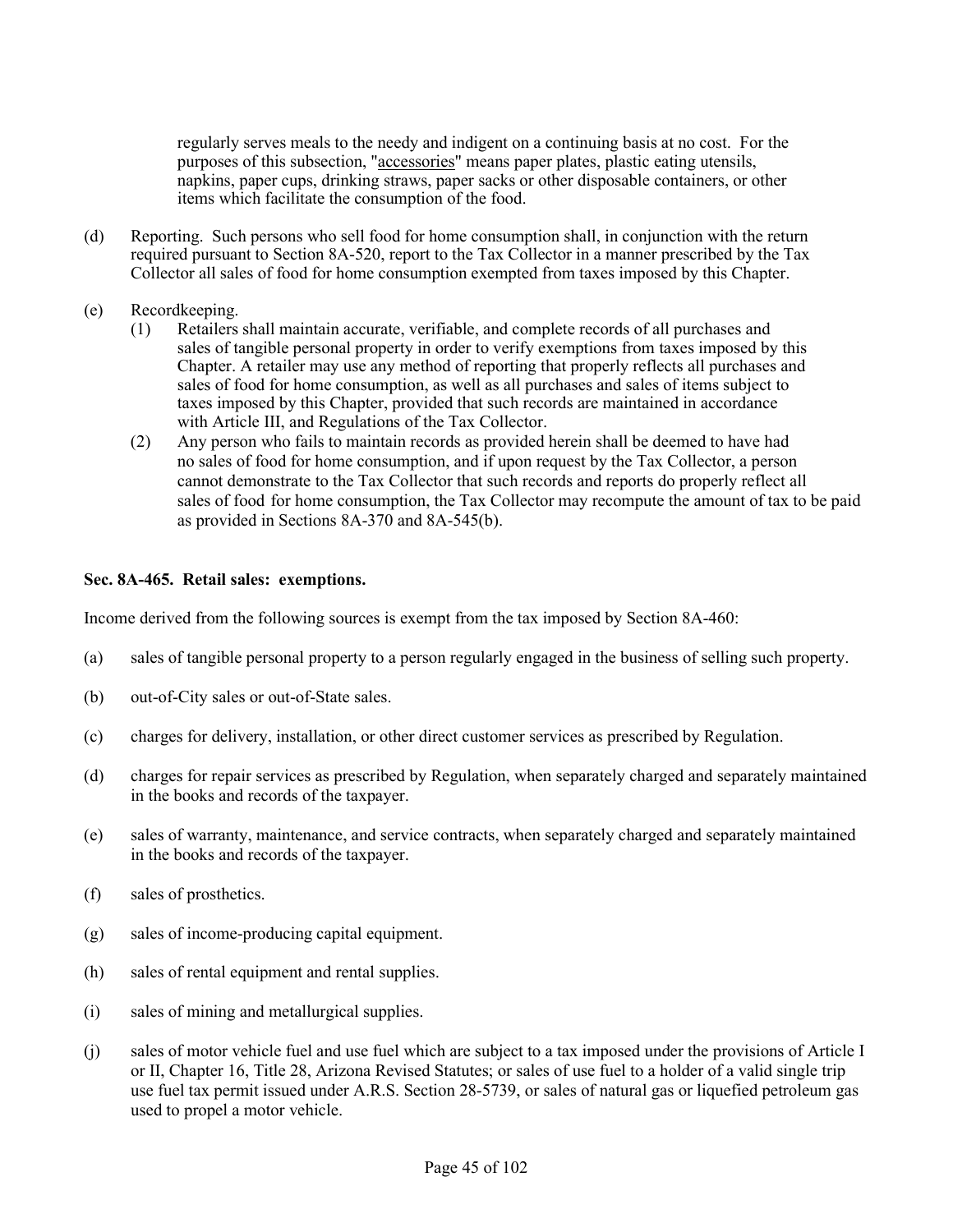- (k) sales of tangible personal property to a construction contractor who holds a valid Privilege Tax License for engaging or continuing in the business of construction contracting where the tangible personal property sold is incorporated into any structure or improvement to real property as part of construction contracting activity.
- (l) sales of motor vehicles to nonresidents of this State for use outside this State if the vendor ships or delivers the motor vehicle to a destination outside this State.
- (m) sales of tangible personal property which directly enters into and becomes an ingredient or component part of a product sold in the regular course of the business of job printing, manufacturing, or publication of newspapers, magazines, or other periodicals. Tangible personal property which is consumed or used up in a manufacturing, job printing, publishing, or production process is not an ingredient nor component part of a product.
- (n) (Reserved)
	- (1) (Reserved)
	- (2) (Reserved)
- (o) sales to hotels, bars, restaurants, dining cars, lunchrooms, boarding houses, or similar establishments of articles consumed as food, drink, or condiment, whether simple, mixed, or compounded, where such articles are customarily prepared or served to patrons for consumption on or off the premises, where the purchaser is properly licensed and paying a tax under Section 8A-455 or the equivalent excise tax upon such income.
- (p) sales of tangible personal property to a qualifying hospital, qualifying community health center or a qualifying health care organization, except when the property sold is for use in activities resulting in gross income from unrelated business income as that term is defined in 26 U.S.C. Section 512 or sales of tangible personal property purchased in this State by a nonprofit charitable organization that has qualified under Section  $501(c)(3)$  of the United States Internal Revenue Code and that engages in and uses such property exclusively for training, job placement or rehabilitation programs or testing for mentally or physically handicapped persons.
- (q) (Reserved)
- (r) (Reserved)
	- (1) (Reserved)
	- (2) (Reserved)
	- (3) (Reserved)
	- (4) (Reserved)
- (s) sales of groundwater measuring devices required by A.R.S. Section 45-604.
- (t) sales of paintings, sculptures or similar works of fine art, provided that such works of fine art are sold by the original artist; and provided further that sales of "art creations", such as jewelry, macramé, glasswork, pottery, woodwork, metalwork, furniture, and clothing, when such "art creations" have a dual purpose, both aesthetic and utilitarian, are not exempt, whether sold by the artist or by another.
- (u) sales of aircraft acquired for use outside the State, as prescribed by Regulation.
- (v) sales of food products by producers as provided for by A.R.S. Sections 3-561, 3-562 and 3-563.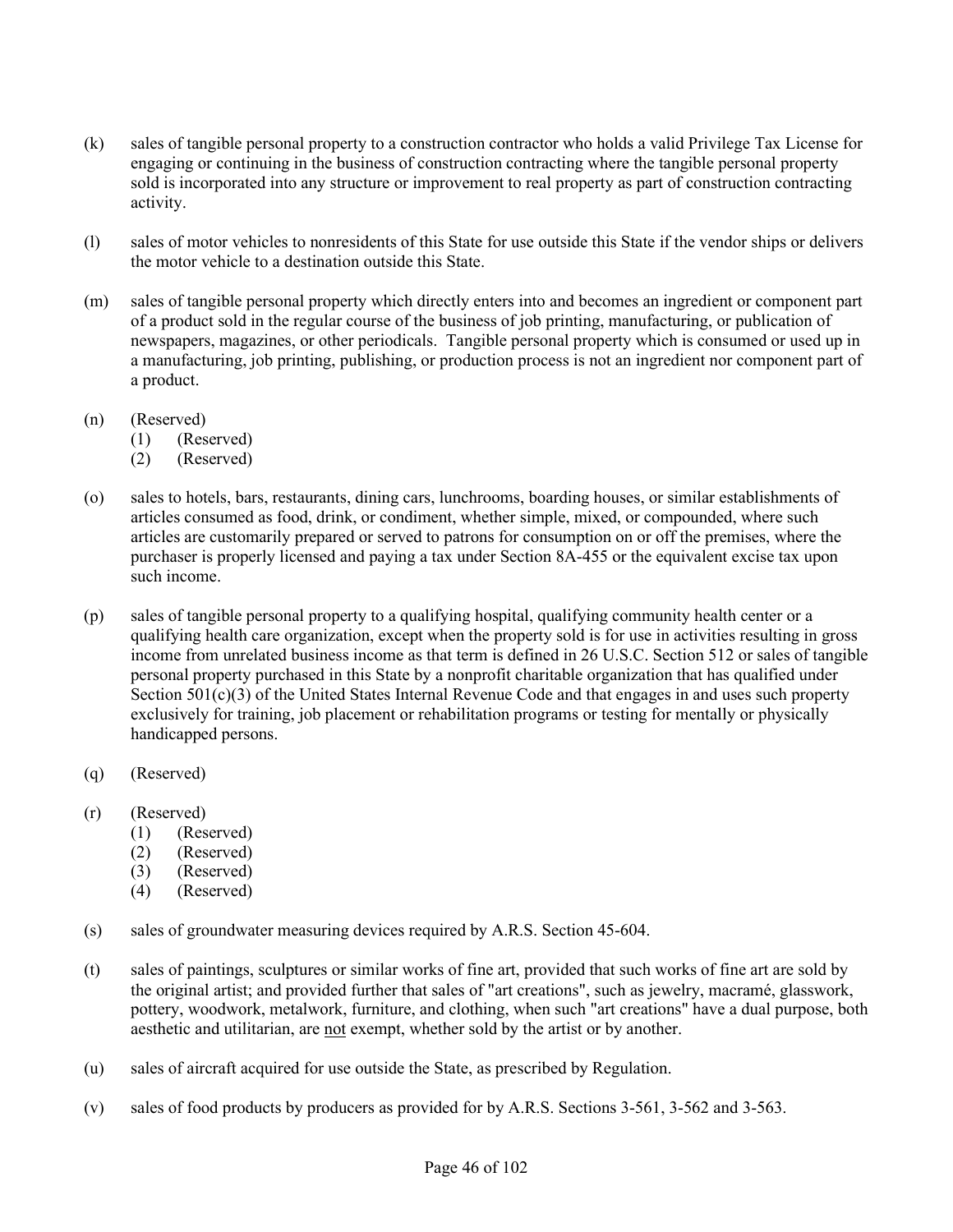- (w) (Reserved)
- (x) sales of food and drink to a person who is engaged in business that is classified under the restaurant classification and that provides such food and drink without monetary charge to its employees for their own consumption on the premises during such employees' hours of employment.
- (y) (Reserved)
- (z) (Reserved)
- (aa) the sale of tangible personal property used in remediation contracting as defined in Section 8A-100 and Regulation 8A-100.5.
- (bb) sales of materials that are purchased by or for publicly funded libraries including school district libraries, charter school libraries, community college libraries, state university libraries or federal, state, county or municipal libraries for use by the public as follows:
	- (1) printed or photographic materials.
	- (2) electronic or digital media materials.
- (cc) sales of food, beverages, condiments and accessories used for serving food and beverages to a commercial airline, as defined in A.R.S. Section 42-5061(A)(49), that serves the food and beverages to its passengers, without additional charge, for consumption in flight. For the purposes of this subsection, "accessories" means paper plates, plastic eating utensils, napkins, paper cups, drinking straws, paper sacks or other disposable containers, or other items which facilitate the consumption of the food.
- (dd) in computing the tax base in the case of the sale or transfer of wireless telecommunication equipment as an inducement to a customer to enter into or continue a contract for telecommunication services that are taxable under Section 8A-470, gross proceeds of sales or gross income does not include any sales commissions or other compensation received by the retailer as a result of the customer entering into or continuing a contract for the telecommunications services.
- (ee) for the purposes of this Section, a sale of wireless telecommunication equipment to a person who holds the equipment for sale or transfer to a customer as an inducement to enter into or continue a contract for telecommunication services that are taxable under Section 8A-470 is considered to be a sale for resale in the regular course of business.
- (ff) sales of alternative fuel as defined in A.R.S. Section 1-215, to a used oil fuel burner who has received a Department of Environmental Quality permit to burn used oil or used oil fuel under A.R.S. Sections 49-426 or 49-480.
- (gg) sales of food, beverages, condiments and accessories to a public educational entity, pursuant to any of the provisions of Title 15, Arizona Revised Statutes, including a regularly organized private or parochial school that offers an educational program for grade twelve (12) or under which may be attended in substitution for a public school pursuant to A.R.S. Section 15-802; to the extent such items are to be prepared or served to individuals for consumption on the premises of a public educational entity during school hours. For the purposes of this subsection, "accessories" means paper plates, plastic eating utensils, napkins, paper cups, drinking straws, paper sacks or other disposable containers, or other items which facilitate the consumption of the food.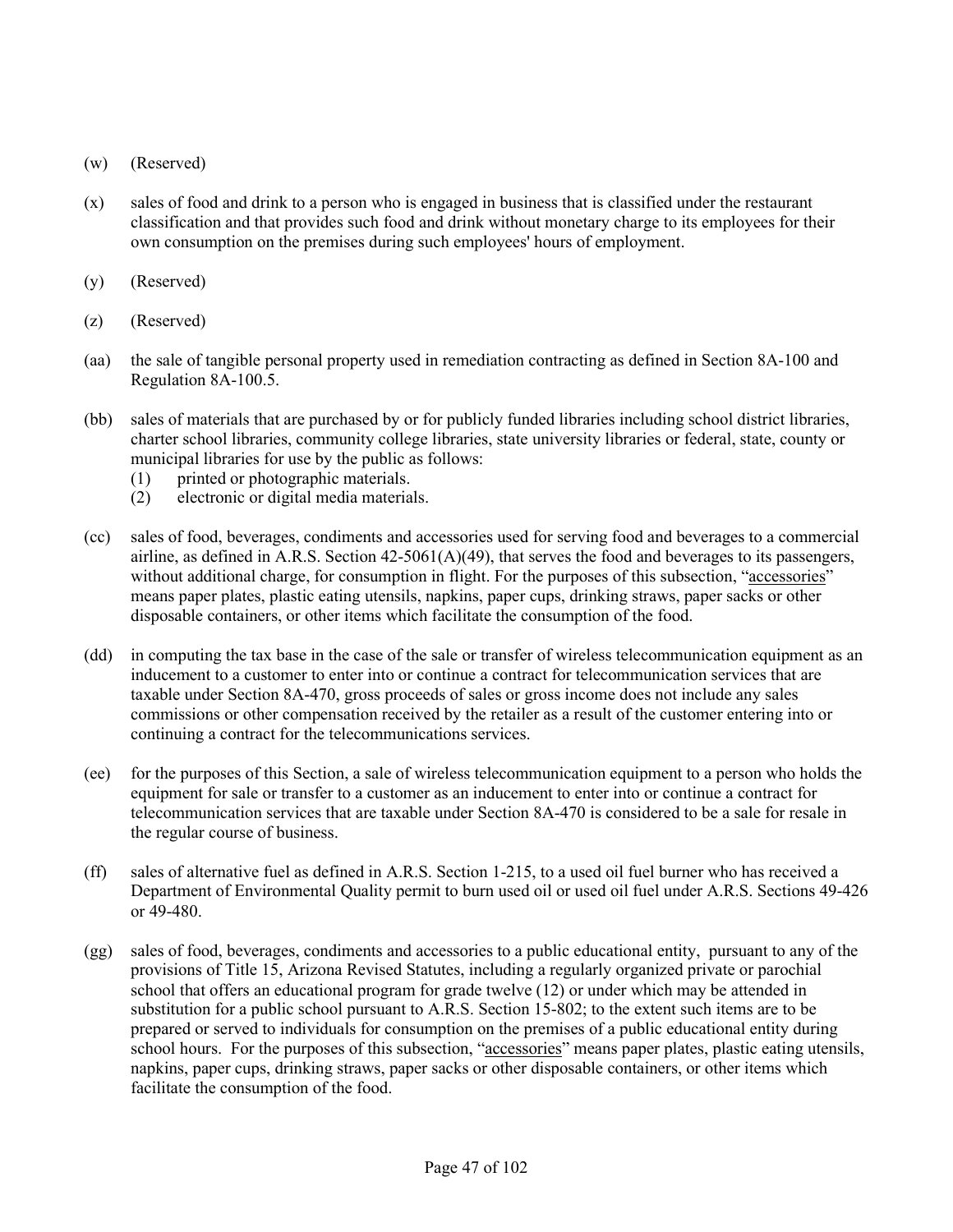- (hh) sales of personal hygiene items to a person engaged in the business of and subject to tax under Section 8A-444 of this Code if the tangible personal property is furnished without additional charge to and intended to be consumed by the person during his occupancy.
- (ii) For the purposes of this Section, the diversion of gas from a pipeline by a person engaged in the business of operating a natural or artificial gas pipeline, for the sole purpose of fueling compressor equipment to pressurize the pipeline, is not a sale of the gas to the operator of the pipeline.
- (jj) Sales of food, beverages, condiments and accessories to a nonprofit charitable organization that has qualified as an exempt organization under 26 U.S.C Section  $501(c)(3)$  and regularly serves meals to the needy and indigent on a continuing basis at no cost. For the purposes of this subsection, "accessories" means paper plates, plastic eating utensils, napkins, paper cups, drinking straws, paper sacks or other disposable containers, or other items which facilitate the consumption of the food.
- (kk) sales of motor vehicles that use alternative fuel was manufactured as a diesel fuel vehicle and converted to operate on alternative fuel and sales of equipment that is installed in a conventional diesel fuel motor vehicle to convert the vehicle to operate on an alternative fuel, as defined in A.R.S. Section 1-215.
- (ll) Sales of solar energy devices, for taxable periods beginning from and after July 1, 2008. The retailer shall register with the Department of Revenue as a solar energy retailer. By registering, the retailer acknowledges that it will make its books and records relating to sales of solar energy devices available to the Department of Revenue and City, as applicable, for examination.
- (mm) sales or other transfers of renewable energy credits or any other unit created to track energy derived from renewable energy resources. For the purposes of this paragraph, "renewable energy credit" means a unit created administratively by the Corporation Commission or governing body of a public power utility to track kilowatt hours of electricity derived from a renewable energy resource or the kilowatt hour equivalent of conventional energy resources displaced by distributed renewable energy resources.
- (nn) sales of magazines or other periodicals or other publications by this State to encourage tourist travel.
- (oo) sales of paper machine clothing, such as forming fabrics and dryer felts, sold to a paper manufacturer and directly used or consumed in paper manufacturing.
- (pp) sales of overhead materials or other tangible personal property that is used in performing a contract between the United States Government and a manufacturer, modifier, assembler or repairer, including property used in performing a subcontract with a Government contractor who is a manufacturer, modifier, assembler or repairer, to which title passes to the Government under the terms of the contract or subcontract.
- (qq) sales of coal, petroleum, coke, natural gas, virgin fuel oil and electricity sold to a qualified environmental technology manufacturer, producer or processor as defined in A.R.S. Section 41-1514.02 and directly used or consumed in the generation or provision of on-site power or energy solely for environmental technology manufacturing, producing or processing or environmental protection. This paragraph shall apply for twenty (20), full consecutive calendar or fiscal years from the date the first paper manufacturing machine is placed in service. In the case of an environmental technology manufacturer, producer or processor who does not manufacture paper, the time period shall begin with the date the first manufacturing, processing or production equipment is placed in service.
- (rr) sales or gross income derived from sales of machinery, equipment, materials and other tangible personal property used directly and predominantly to construct a qualified environmental technology manufacturing,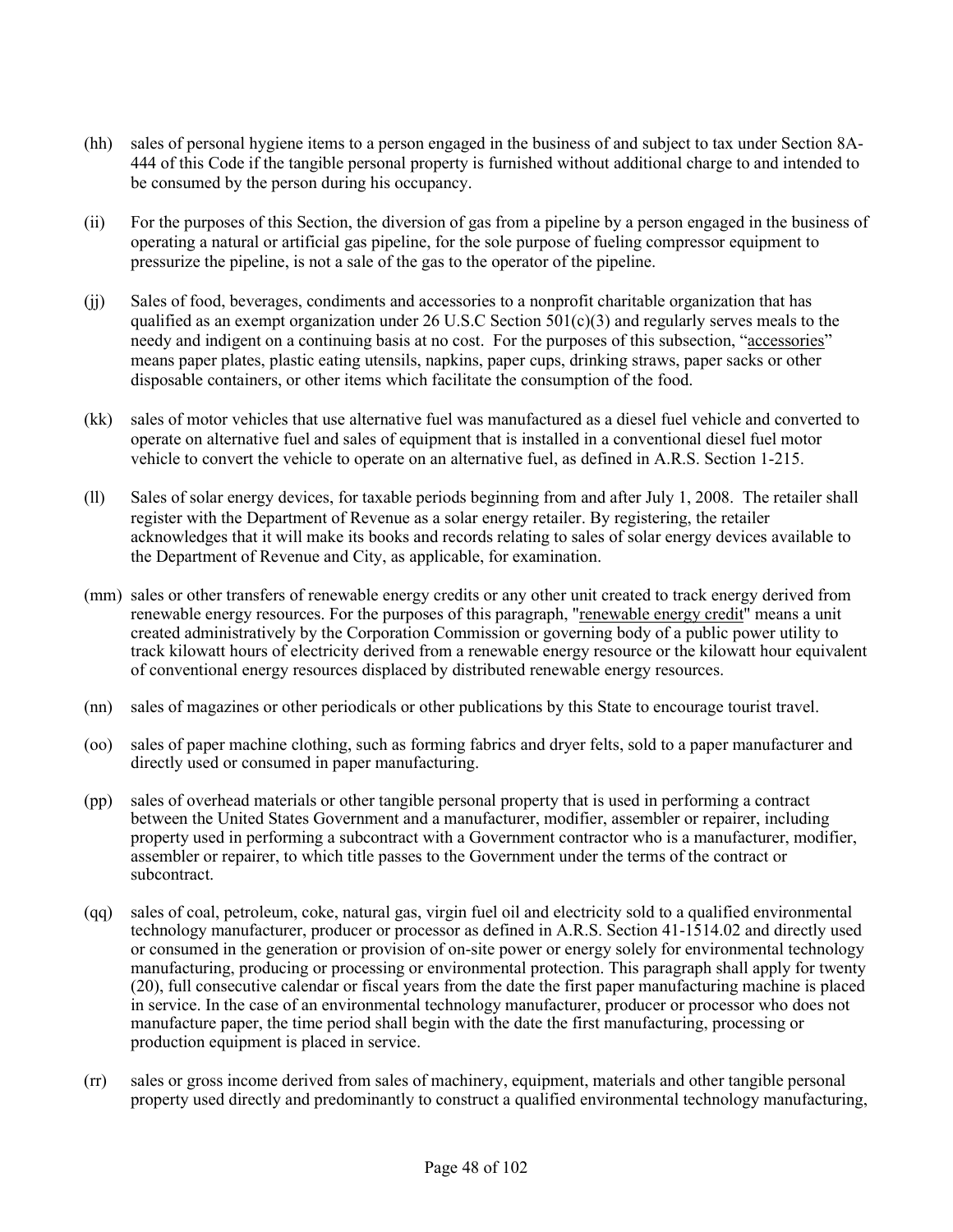producing or processing facility as described in A.R.S. Section 41-1514.02. This subsection applies for ten (10), full consecutive calendar or fiscal years after the start of initial construction.

## **Sec. 8A-470. Telecommunication services.**

- (a) The tax rate shall be at an amount equal to two and eight-tenths percent (2.8%) of the gross income from the business activity upon every person engaging or continuing in the business of providing telecommunication services to consumers within this City.
	- (1) Telecommunication services shall include:
		- (A) two-way voice, sound, and/or video communication over a communications channel.
		- (B) one-way voice, sound, and/or video transmission or relay over a communications channel.
		- (C) facsimile transmissions.
		- (D) providing relay or repeater service.
		- (E) providing computer interface services over a communications channel.
		- (F) time-sharing activities with a computer accomplished through the use of a communications channel.
	- (2) Gross income from the business activity of providing telecommunication services to consumers within this City shall include:
		- (A) all fees for connection to a telecommunication system.
		- (B) toll charges, charges for transmissions, and charges for other telecommunications services; provided that such charges relate to transmissions originating in the City and terminating in this State.
		- (C) fees charged for access to or subscription to or membership in a telecommunication system or network.
		- (D) charges for monitoring services relating to a security or burglar alarm system located within the City where such system transmits or receives signals or data over a communications channel.
		- (E) charges for telephone, fax or internet access services provided at an additional charge by a hotel business subject to taxation under Section 8A-444.
- (b) Resale telecommunication services. Gross income from sales of telecommunication services to another provider of telecommunication services for the purpose of providing the purchaser's customers with such service shall be exempt from the tax imposed by this Section; provided, however, that such purchaser is properly licensed by the City to engage in such business.
- (c) Interstate transmissions. Charges by a provider of telecommunication services for transmissions originating in the City and terminating outside the State are exempt from the tax imposed by this Section.
- (d) Tax credit offset for franchise fees. There shall be allowed as an offset, up to the amount of tax due, any amounts paid to the City for license fees or franchise fees, but such offset shall not be allowed against taxes imposed by any other Section of this Chapter. Such offset shall not be deemed in conflict with or violation of subsection 8A-400(b).
- (e) (Reserved)
- (f) Prepaid calling cards. Telecommunications services purchased with a prepaid calling card that are taxable under Section 8A-460 are exempt from the tax imposed under this Section.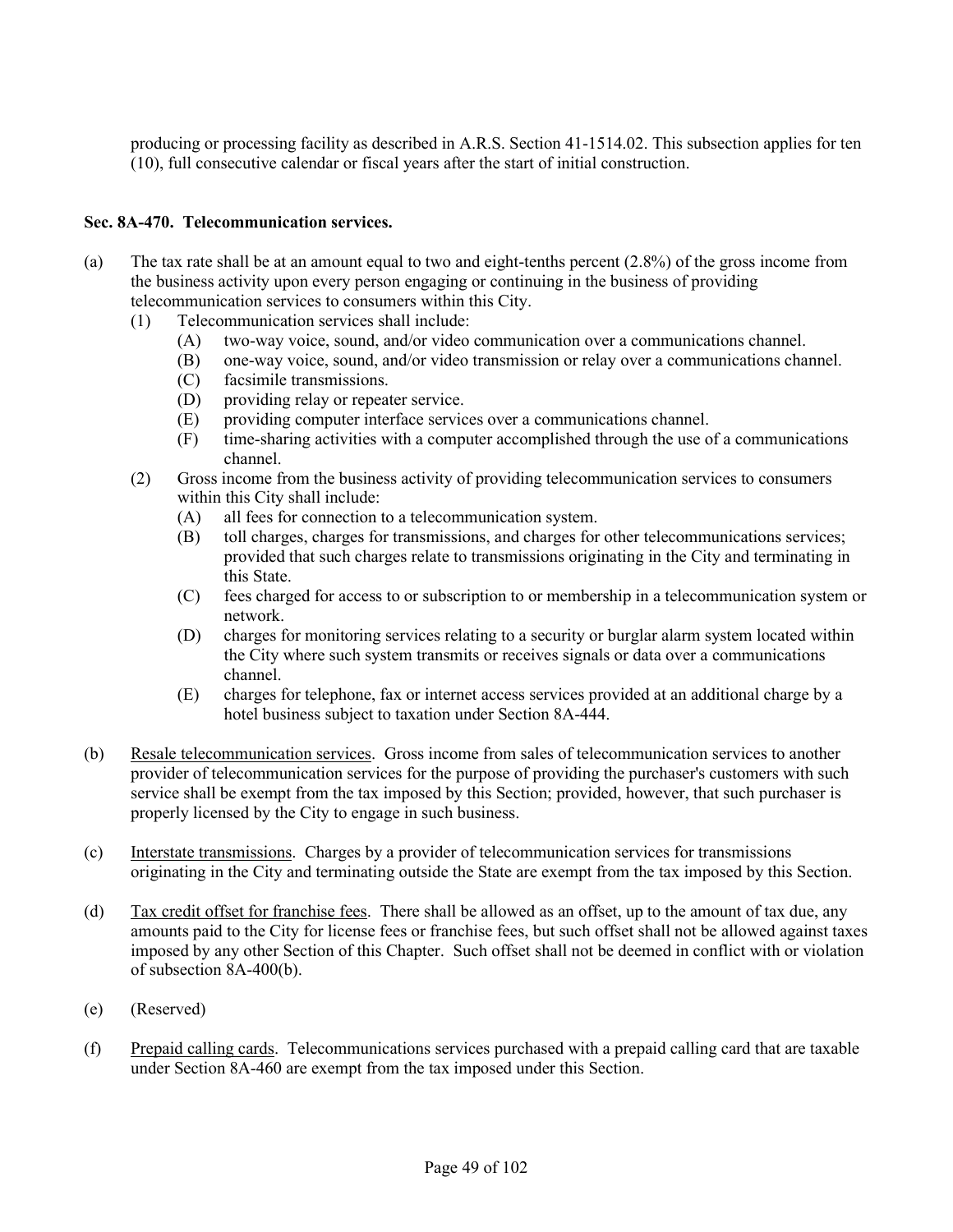- (g) Internet Access Services the gross income subject to tax under this Section shall not include sales of internet access services to the person's subscribers and customers. For the purposes of this subsection:
	- (1) "Internet" means the computer and telecommunications facilities that comprise the interconnected worldwide network of networks that employ the transmission control protocol or internet protocol, or any predecessor or successor protocol, to communicate information of all kinds by wire or radio.
	- (2) "Internet Access" means a service that enables users to access content, information, electronic mail or other services over the internet. Internet access does not include telecommunication services provided by a common carrier.

## **Sec. 8A-475. Transporting for hire.**

The tax rate shall be at an amount equal to two and eight-tenths percent (2.8%) of the gross income from the business activity upon every person engaging or continuing in the business of providing the following forms of transportation for hire from this City to another point within the State:

- (a) transporting of persons or property by railroad; provided, however, that the tax imposed by this subsection shall not apply to transporting freight or property for hire by a railroad operating exclusively in this State if the transportation comprises a portion of a single shipment of freight or property, involving more than one railroad, either from a point in this State to a point outside this State or from a point outside this State to a point in this State. For purposes of this paragraph, "a single shipment" means the transportation that begins at the point at which one of the railroads first takes possession of the freight or property and continues until the point at which one of the railroads relinquishes possession of the freight or property to a party other than one of the railroads.
- (b) transporting of oil or natural or artificial gas through pipe or conduit.
- (c) transporting of property by aircraft.
- (d) transporting of persons or property by motor vehicle, including towing and the operation of private car lines, as such are defined in Article VII, Chapter 14, Title 42, Arizona Revised Statutes; provided, however, that the tax imposed by this subsection shall not apply to:
	- (1) gross income subject to the tax imposed by Article IV, Chapter 16, Title 28, Arizona Revised Statutes.
	- (2) gross income derived from the operation of a governmentally adopted and controlled program to provide urban mass transportation.
	- (3) (Reserved)
	- (4) (Reserved)
- (e) (Reserved)
- (f) Deductions or exemptions. The gross proceeds of sales or gross income derived from the following sources is exempt from the tax imposed by this Section:
	- (1) income that is specifically included as the gross income of a business activity upon which another Section of Article IV imposes a tax, that is separately stated to the customer and is taxable to the person engaged in that classification not to exceed consideration paid to the person conducting the activity.
	- (2) income from arranging amusement or transportation when the amusement or transportation is conducted by another person not to exceed consideration paid to the amusement or transportation business.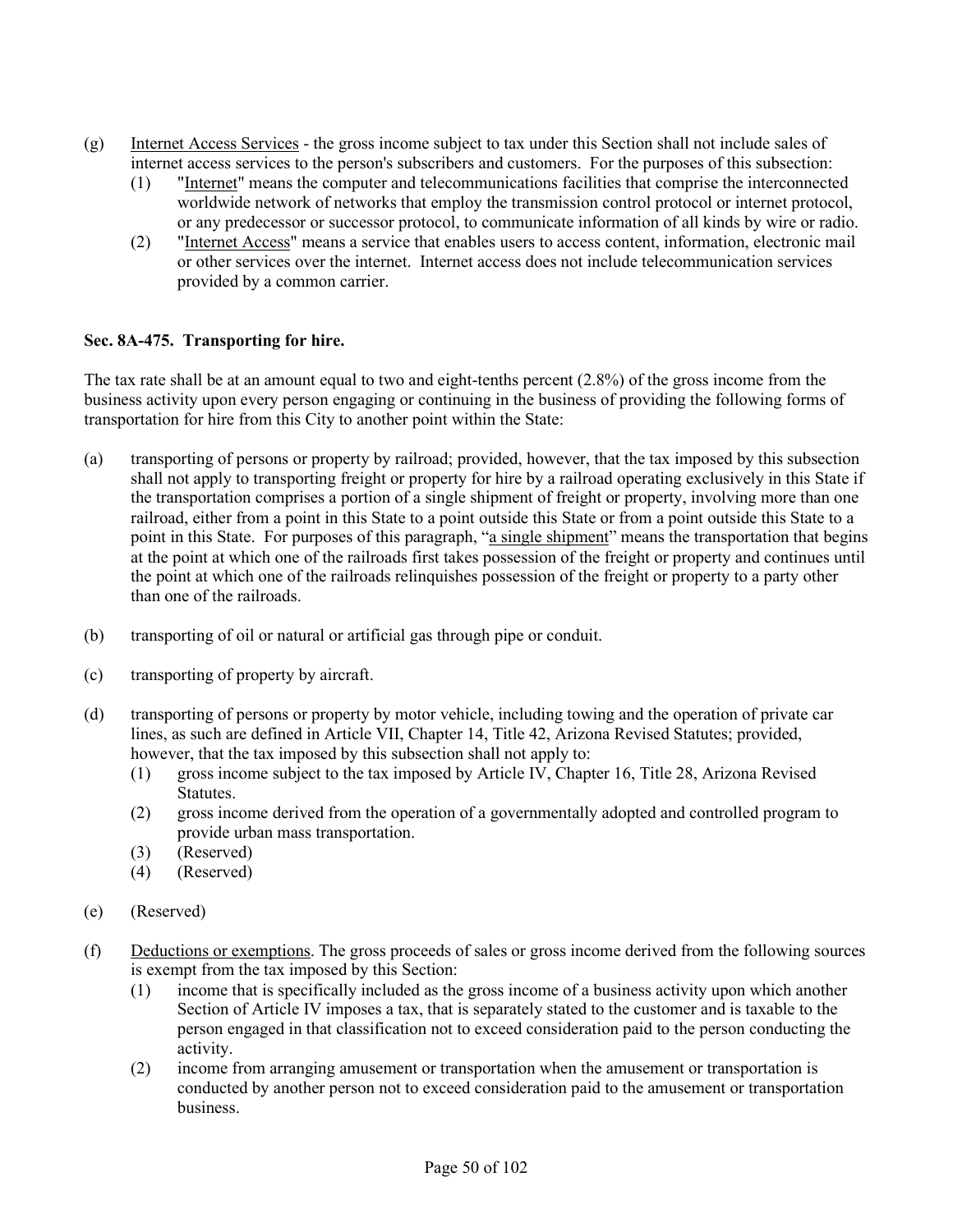(g) The tax imposed by this Section shall not include arranging transportation as a convenience to a person's customers if that person is not otherwise engaged in the business of transporting persons, freight or property for hire. This exception does not apply to businesses that dispatch vehicles pursuant to customer orders and send the billings and receive the payments associated with that activity, including when the transportation is performed by third party independent contractors. For the purposes of this paragraph, "arranging" includes billing for or collecting transportation charges from a person's customers on behalf of the persons providing the transportation.

## **Sec. 8A-480. Utility services.**

- (a) The tax rate shall be at an amount equal to two and eight-tenths percent (2.8%) of the gross income from the business activity upon every person engaging or continuing in the business of producing, providing, or furnishing utility services, including electricity, electric lights, current, power, gas (natural or artificial), or water to:
	- (1) consumers or ratepayers who reside within the City.
	- (2) (Reserved)
- (b) Exclusion of certain sales of natural gas to a public utility. Notwithstanding the provisions of subsection (a) above, the gross income derived from the sale of natural gas to a public utility for the purpose of generation of power to be transferred by the utility to its ratepayers shall be considered a retail sale of tangible personal property subject to Sections 8A-460 and 8A-465, and not considered gross income taxable under this Section.
- (c) Resale utility services. Sales of utility services to another provider of the same utility services for the purpose of providing such utility services either to another properly licensed utility provider or directly to such purchaser's customers or ratepayers shall be exempt and deductible from the gross income subject to the tax imposed by this Section, provided that the purchaser is properly licensed by all applicable taxing jurisdictions to engage or continue in the business of providing utility services, and further provided that the seller maintains proper documentation, in a manner similar to that for sales for resale, of such transactions.
- (d) Tax credit offset for franchise fees. There shall be allowed as an offset any franchise fees paid to the City pursuant to the terms of a franchise agreement. However, such offset shall not be allowed against taxes imposed by any other Section of this Chapter. Such offsets shall not be deemed in conflict with or violation of subsection 8A-400(b).
- (e) The tax imposed by this Section shall not apply to sales of utility services to a qualifying hospital, qualifying community health center or a qualifying health care organization, except when sold for use in activities resulting in gross income from unrelated business income as that term is defined in 26 U.S.C. Section 512.
- (f) The tax imposed by this Section shall not apply to sales of natural gas or liquefied petroleum gas used to propel a motor vehicle.
- (g) The tax imposed by this Section shall not apply to:
	- (1) revenues received by a municipally owned utility in the form of fees charged to persons constructing residential, commercial or industrial developments or connecting residential, commercial or industrial developments to a municipal utility system or systems if the fees are segregated and used only for capital expansion, system enlargement or debt service of the utility system or systems.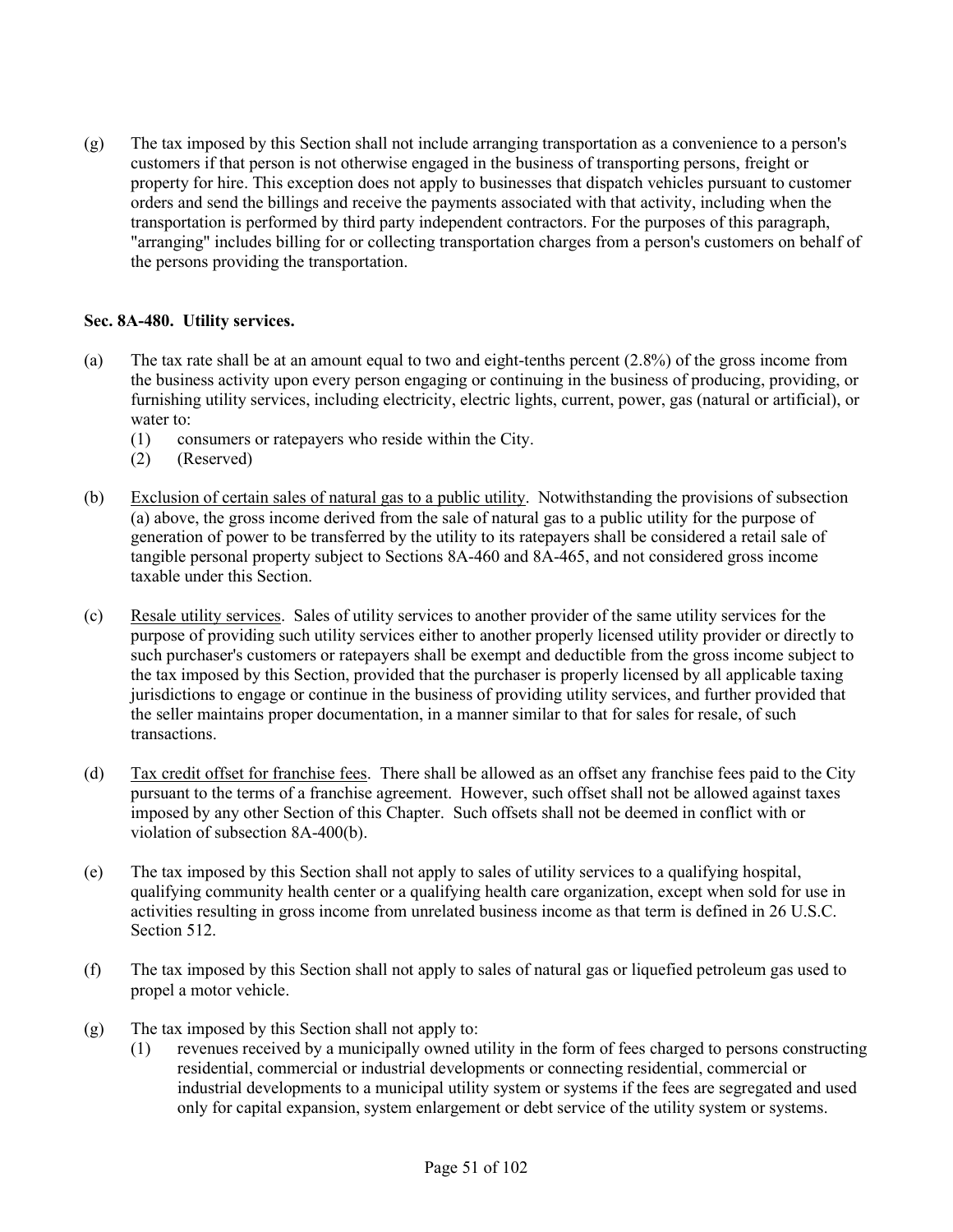- (2) revenues received by any person or persons owning a utility system in the form of reimbursement or contribution compensation for property and equipment installed to provide utility access to, on or across the land of an actual utility consumer if the property and equipment become the property of the utility. This exclusion shall not exceed the value of such property and equipment.
- (h) The tax imposed by this Section shall not apply to sales of alternative fuel as defined in A.R.S. Section 1- 215, to a used oil fuel burner who has received a Department of Environmental Quality permit to burn used oil or used oil fuel under A.R.S. Sections 49-426 or 49-480.
- (i) the tax imposed by this Section shall not apply to sales or other transfers of renewable energy credits or any other unit created to track energy derived from renewable energy resources. For the purposes of this paragraph, "renewable energy credit" means a unit created administratively by the Corporation Commission or governing body of a public power utility to track kilowatt hours of electricity derived from a renewable energy resource or the kilowatt hour equivalent of conventional energy resources displaced by distributed renewable energy resources.
- (j) the tax imposed by this Section shall not apply to the portion of gross proceeds of sales or gross income attributable to transfers of electricity by any retail electric customer owning a solar photovoltaic energy generating system to an electric distribution system, if the electricity transferred is generated by the customer's system.
- (k) (Reserved)

## **Sec. 8A-485. Wastewater removal services.**

- (a) The tax rate shall be an amount equal to zero percent (0%) of the gross income from the business activity upon every person engaging or continuing in the business of providing wastewater removal services by means of sewer lines or similar pipelines to:
	- (1) Consumers or rate payers who reside within the City.
	- (2) Consumers or ratepayers of this City, whether within the City or without, to the extent that this City provides such persons wastewater removal services, excluding consumers or ratepayers who are residents of another city or town which levies an equivalent excise tax upon this City for providing such wastewater removal services to such persons.
- (b) The tax imposed by this Section shall not apply to gross income relating to the providing of wastewater removal services from a qualifying hospital, qualifying community health center or a qualifying health care organization.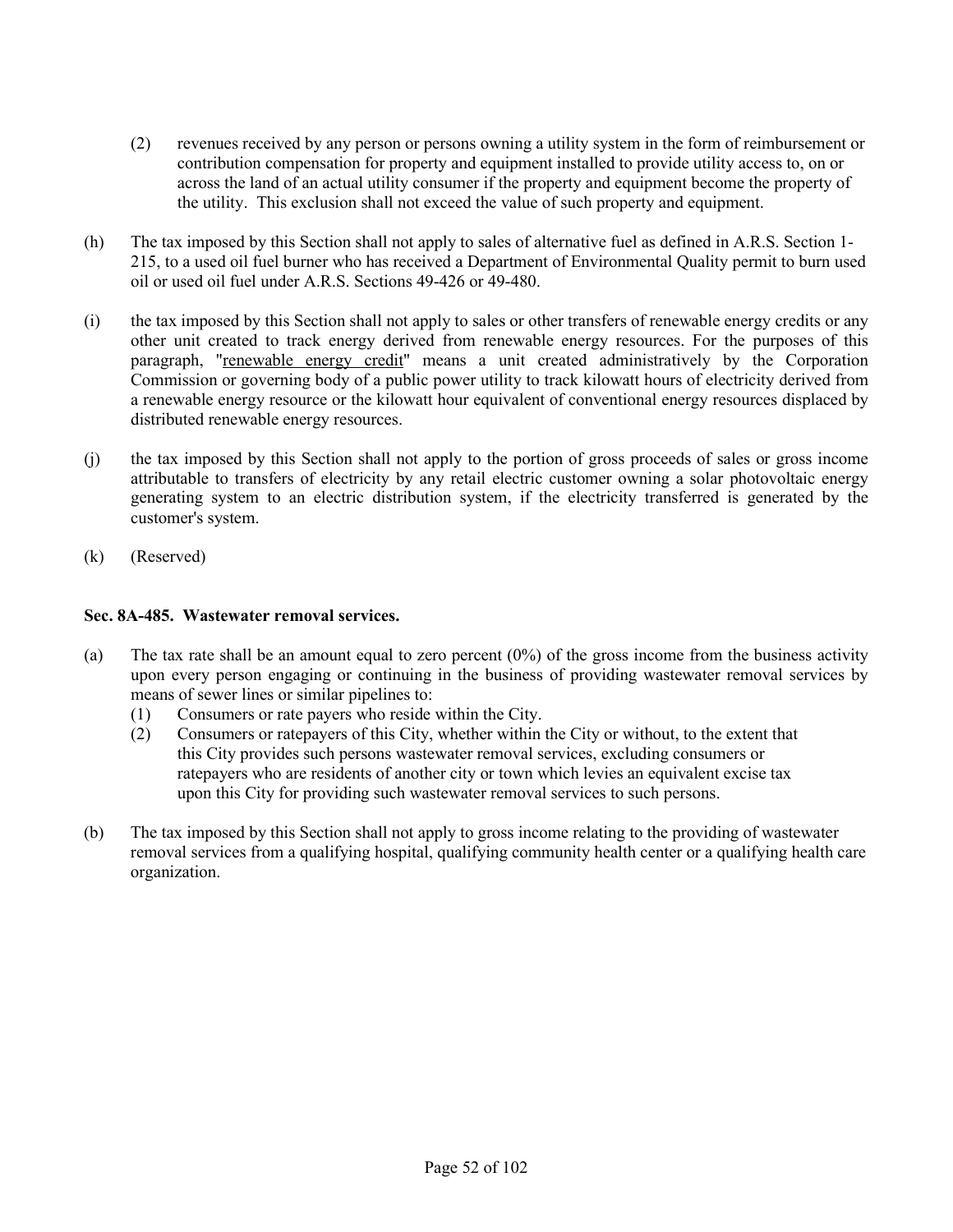# **Article V - Administration**

(Notice: Both the Department of Revenue and the City of Litchfield Park may perform audits of local taxpayers. Although many of the administrative procedures are the same, regardless of which entity is performing the audit, some differences will apply. To identify those differences, the words "State Administration and Audits" or "Local Audits" appear following the title of the Section. If the Section applies to audits performed by both the State and the City, no notation appears.)

## **Sec. 8A-500. Administration of this Chapter; Rule Making. (State Administration and Audits)**

- (a) The administration of this Chapter is vested in and exercised by the City of Litchfield Park, and except as otherwise provided, and all payments shall be made to the City of Litchfield Park. The City may, pursuant to an intergovernmental agreement, contract with the State of Arizona Department of Revenue for the administration of the tax. In such cases, "Tax Collector" shall also mean the Arizona Department of Revenue, when acting as agent in administering this tax.
- (b) The Tax Collector shall prescribe the forms and procedures necessary for the administration of the taxes imposed by this Chapter.
- (c) Except where such Regulations would conflict with administrative regulations adopted by the City Council or with provisions of this Chapter, all regulations on the Transaction Privilege Tax adopted by the Arizona Department of Revenue under the authority of A.R.S. Section 42-1005 shall be considered Regulations of this Chapter and enforceable as such.
- (d) Taxpayers shall be subject to the State Taxpayer Bill of Rights (A.R.S. Section 42-2051 et. seq.).
- (e) The Unified Audit Committee shall publish uniform guidelines that interpret the Model City Tax Code and that apply to all cities and towns that have adopted the Model City Tax Code as provided by A.R.S. Section 42-6005.
	- (1) Prior to finalization of uniform guidelines that interpret the Model City Tax Code, the Unified Audit Committee shall disseminate draft guidelines for public comment.
	- (2) Pursuant to A.R.S. Section 42-6005(D), when the State statutes and the Model City Tax Code are the same and where the Arizona Department of Revenue has issued written guidance, the Department's interpretation is binding on cities and towns.

## **Sec. 8A-500. Administration of this Chapter; Rule Making. (Local Audits)**

- (a) The administration of this Chapter is vested in and exercised by the City of Litchfield Park, and except as otherwise provided, all payments shall be made to the City of Litchfield Park. The City may, pursuant to an intergovernmental agreement, contract with the State of Arizona Department of Revenue for the administration of the tax. In such cases, "Tax Collector" shall also mean the Arizona Department of Revenue, when acting as agent in administering this tax.
- (b) The Tax Collector shall prescribe the forms and procedures necessary for the administration of the taxes imposed by this Chapter.
- (c) Except where such regulations would conflict with administrative regulations adopted by the City Council or with provisions of this Chapter, all regulations on the Transaction Privilege Tax adopted by the Arizona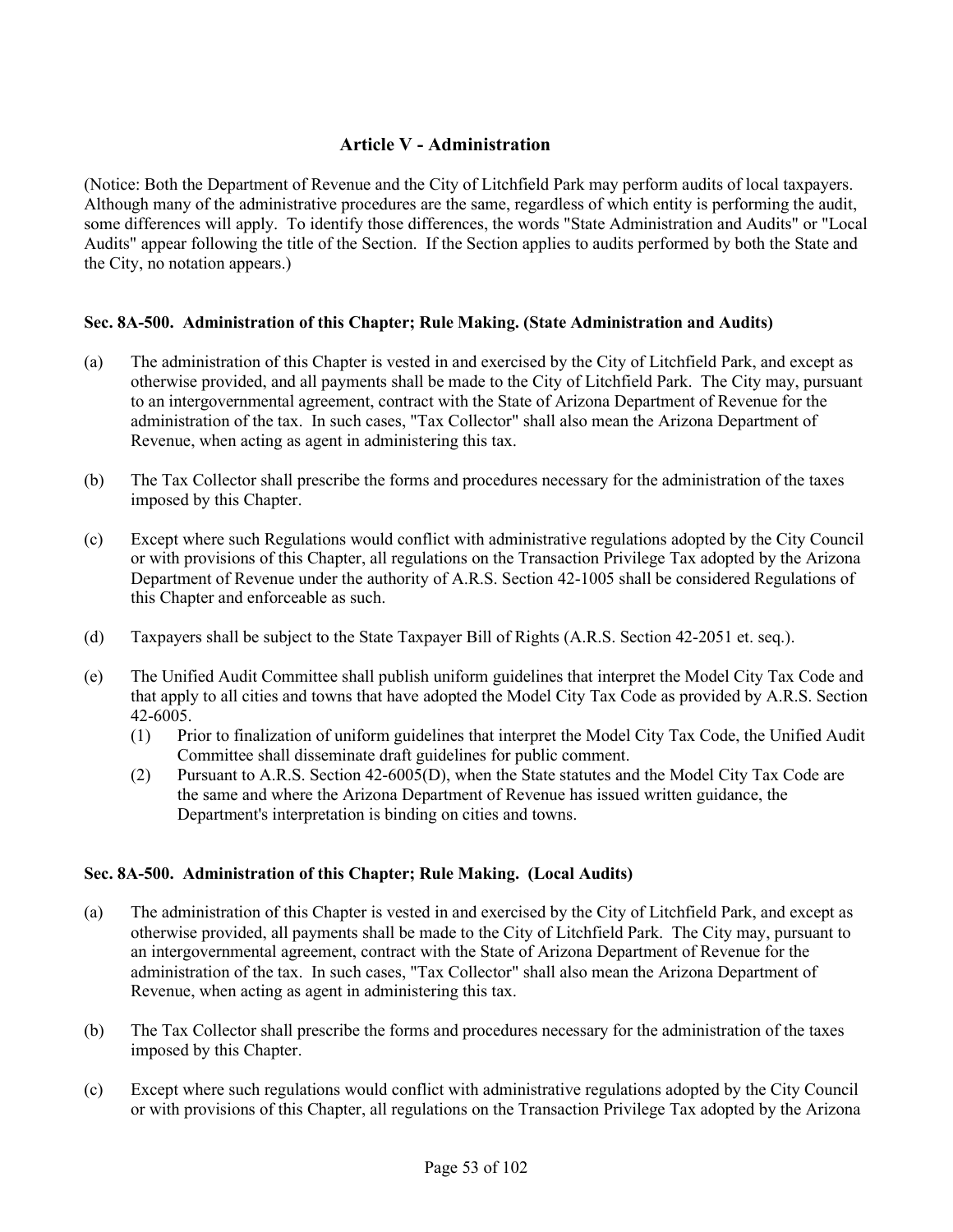Department of Revenue under the authority of A.R.S. Section 42-1005 shall be considered regulations of this Chapter and enforceable as such.

- (d) (Reserved)
- (e) The Unified Audit Committee shall publish uniform guidelines that interpret the Model City Tax Code and that apply to all cities and towns that have adopted the Model City Tax Code as provided by A.R.S. Section 42-6005.
	- (1) prior to finalization of uniform guidelines that interpret the Model City Tax Code, the Unified Audit Committee shall disseminate draft guidelines for public comment.
	- (2) pursuant to A.R.S. Section 42-6005(d), when the State statutes and the Model City Tax Code are the same and where the Arizona Department of Revenue has issued written guidance, the Department's interpretation is binding on cities and towns.

## **Sec. 8A-510. Divulging of information prohibited; exceptions allowing disclosure.**

- (a) Except as specifically provided, it shall be unlawful for any official or employee of the City to make known information obtained pursuant to this Chapter concerning the business financial affairs or operations of any person.
- (b) The City Council may authorize an examination of any return or audit of a specific taxpayer made pursuant to this Chapter by authorized agents of the Federal Government, the State of Arizona, or any political subdivisions.
- (c) The Tax Collector may provide to an Arizona county, city, or town any information concerning any taxes imposed in this Chapter relative to the taxing ordinances of that county, city, or town.
- (d) Successors, receivers, trustees, personal representatives, executors, guardians, administrators, and assignees, if directly interested, may be given information by the Tax Collector as to the items included in the measure and amounts of any unpaid tax, interest, and penalties required to be paid.
- (e) Upon a written direction by the City Attorney or other legal advisor to the City designated by the City Council, officials or employees of the City may divulge the amount and source of income, profits, leases, or expenditures disclosed in any return or report, and the amount of such delinquent and unpaid tax, penalty, or interest, to a private collection agency having a written collection agreement with the City.
- (f) The Tax Collector shall provide information to appropriate representatives of any Arizona city or town to comply with the provisions of A.R.S. Sections 42-6003, 42-6005, and 42-6056.
- (g) The Tax Collector may provide information to authorized agents of any other Arizona governmental agency involving the allocation of taxes imposed by Section 8A-435 upon publishing and distribution of periodicals.
- (h) The Tax Collector may provide information regarding the enforcement and collection of taxes imposed by this Chapter to any governmental agency with which the City has an agreement.

## **Sec. 8A-515. (Reserved) (State Administration and Audits)**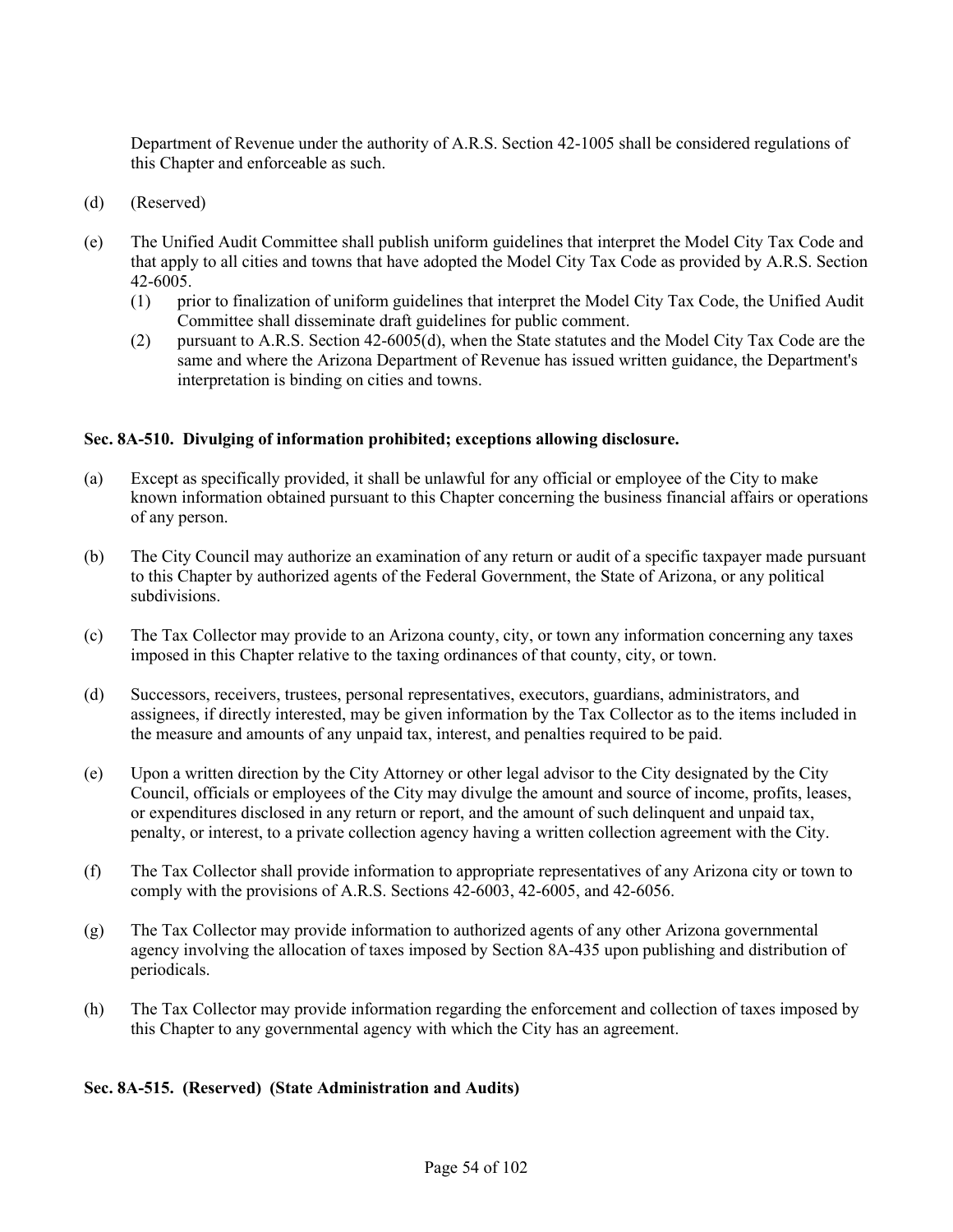## **Sec. 8A-515. Duties of the Taxpayer Problem Resolution Officer. (Local Audits)**

- (a) The Taxpayer Problem Resolution Officer shall assist taxpayers in:
	- (1) obtaining easily understandable tax information and information on audits, corrections and appeals procedures of the City.
	- (2) answering questions regarding preparing and filing the returns required under this Chapter.
	- (3) locating documents filed with or payments submitted to the Tax Collector by the taxpayer.
- (b) The Taxpayer Problem Resolution Officer shall also:
	- (1) receive and evaluate complaints of improper, abusive or inefficient service by the Tax Collector or any of his designees, employees, or agents and recommend to the City Manager or, for a city without a City Manager, the Chief Administrative Officer appropriate action to correct such service.
	- (2) identify policies and practices of the Tax Collector or any of his designees, employees, or agents that might be barriers to the equitable treatment of taxpayers and recommend alternatives to the City Manager or, for a city without a City Manager, the Chief Administrative Officer.
	- (3) provide expeditious service to taxpayers whose problems are not resolved through normal channels.
	- (4) negotiate with the Tax Collector, his designees, employees, or agents to resolve the most complex and sensitive taxpayer problems.
	- (5) take action to stop or prohibit the Tax Collector from taking an action against a taxpayer.
	- (6) participate and present taxpayers' interests and concerns in meetings formulating the City's policies and procedures under and interpretation of this Chapter.
	- (7) compile data each year on the number and type of taxpayer complaints and evaluate the actions taken to resolve those complaints.
	- (8) survey taxpayers each year to obtain their evaluation of the quality of service provided by the Tax Collector, his designees, employees, and agents.
	- (9) perform other functions which relate to taxpayer assistance as prescribed by the City Manager or, for a city without a City Manager, the Chief Administrative Officer.
- (c) Actions taken by the Taxpayer Problem Resolution Officer may be reviewed and/or modified only by the City Manager or, for a city without a City Manager, the Chief Administrative Officer upon request of the Tax Collector or a taxpayer.
- (d) The Mayor and Council of the City shall be provided with a report quarterly which identifies:
	- (1) any complaints of improper, abusive or inefficient service received by the Taxpayer Problem Resolution Officer since the date of the last report.
	- (2) any recommendations made, action taken or surveys obtained by the Taxpayer Problem Resolution Officer pursuant to subsection  $(b)(1)-(9)$ , above, since the date of the last report.

## **Sec. 8A-516. (Reserved) (State Administration and Audits)**

#### **Sec. 8A-516. Taxpayer Assistance Orders. (Local Audits)**

(a) The Taxpayer Problem Resolution Officer, with or without a formal written request from a taxpayer, may issue a taxpayer assistance order that suspends or stays an action or proposed action by the Tax Collector if,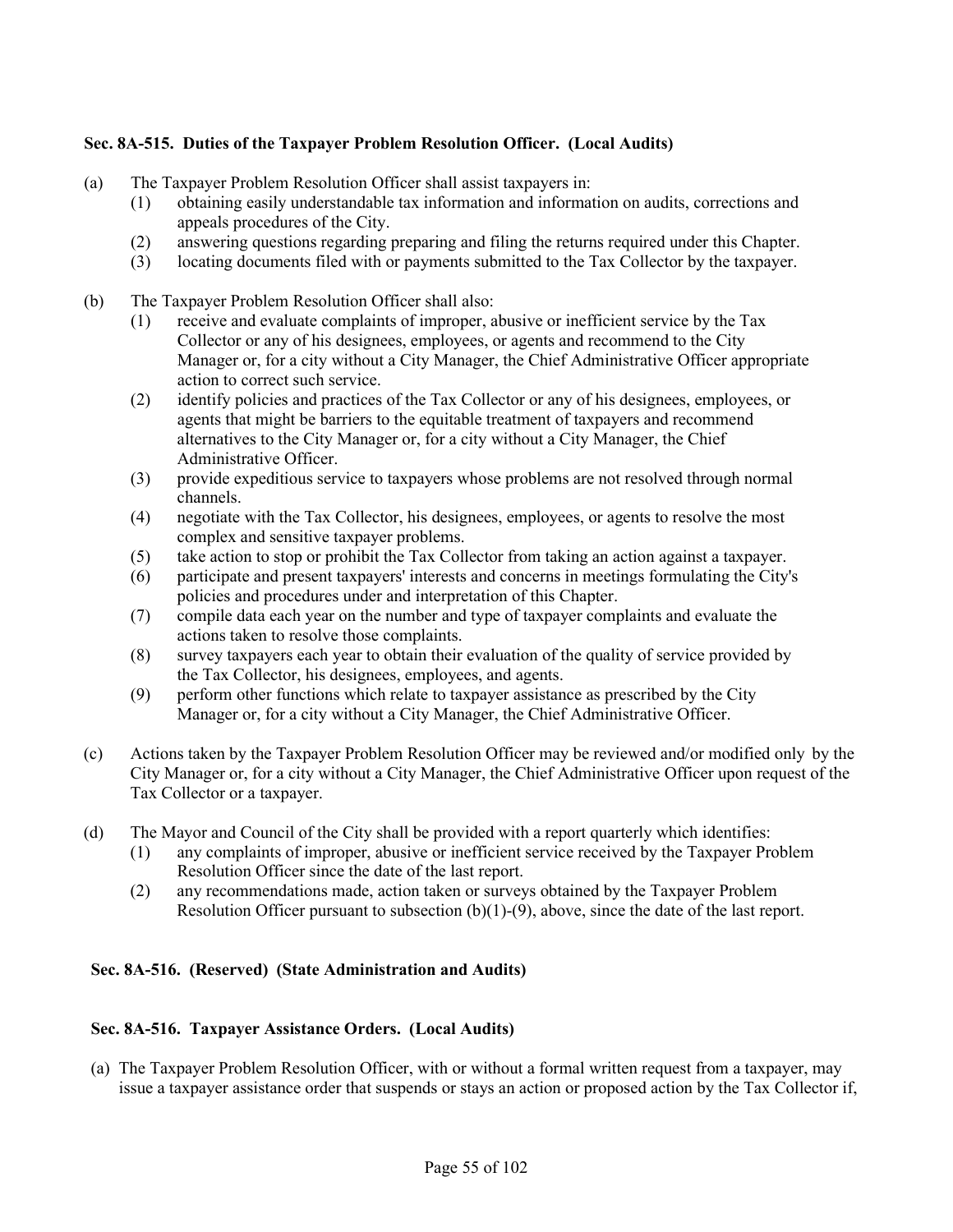in the problem resolution officer's determination, a taxpayer is suffering or will suffer a significant hardship due to the manner in which the Tax Collector is administering the tax laws.

- (b) A taxpayer assistance order may require the Tax Collector to release any lien perfected under this Chapter, or cease any action or refrain from taking any action to enforce against the taxpayer any Section of this Chapter pending resolution of the issue giving rise to the taxpayer assistance order.
- (c) The Taxpayer Problem Resolution Officer, City Manager or, for a city without a City Manager, the Chief Administrative Officer may modify, reverse or rescind a taxpayer assistance order. A taxpayer assistance order is binding on the Tax Collector until it is reversed or rescinded.
- (d) The running of the applicable statute of limitations for any action that is the subject of a taxpayer assistance order is suspended from the date the taxpayer applies for the order or the date the order is issued, whichever is earlier, until the order's expiration date, modification date or decision date, if any. Interest that would otherwise accrue on an outstanding tax obligation is not affected by the issuance of a taxpayer assistance order.
- (e) A taxpayer assistance order may not be used:
	- (1) to contest the merits of a tax liability.
	- (2) to substitute for informal protest procedures or administrative or judicial proceedings to review a deficiency assessment, collection action or denial of a refund claim.

#### **Sec. 8A-517. (Reserved) (State Administration and Audits)**

#### **Sec. 8A-517. Basis for Evaluating Employee Performance. (Local Audits)**

- (a) The Tax Collector shall solicit evaluations from taxpayers and include such evaluations in the performance appraisals of his employees, where applicable.
- (b) The Tax Collector shall not evaluate an employee on the basis of taxes assessed or collected by that employee.

#### **Sec. 8A-520. Reporting and payment of tax.**

- (a) The taxpayer shall be required to use the report form authorized by the Tax Collector and shall mail or deliver the same, together with remittance for the amount of tax due, payable to the City of Litchfield Park, to the Tax Collector or any City representative or agent authorized to receive such payment. The tax return shall be signed by the taxpayer or his authorized agent, and such signature shall be evidence that the person signing the return verifies the accuracy of the information supplied in the return.
- (b) Payment. If payment is made in any form other than United States legal tender, the tax obligation shall not be satisfied until the payment has been honored in funds.
- (c) Requirement of Security. If a taxpayer has remitted payment in the form of a check or other form of draw upon a bank or third party and such remittance has not been honored in funds, the Tax Collector may demand security for future payments.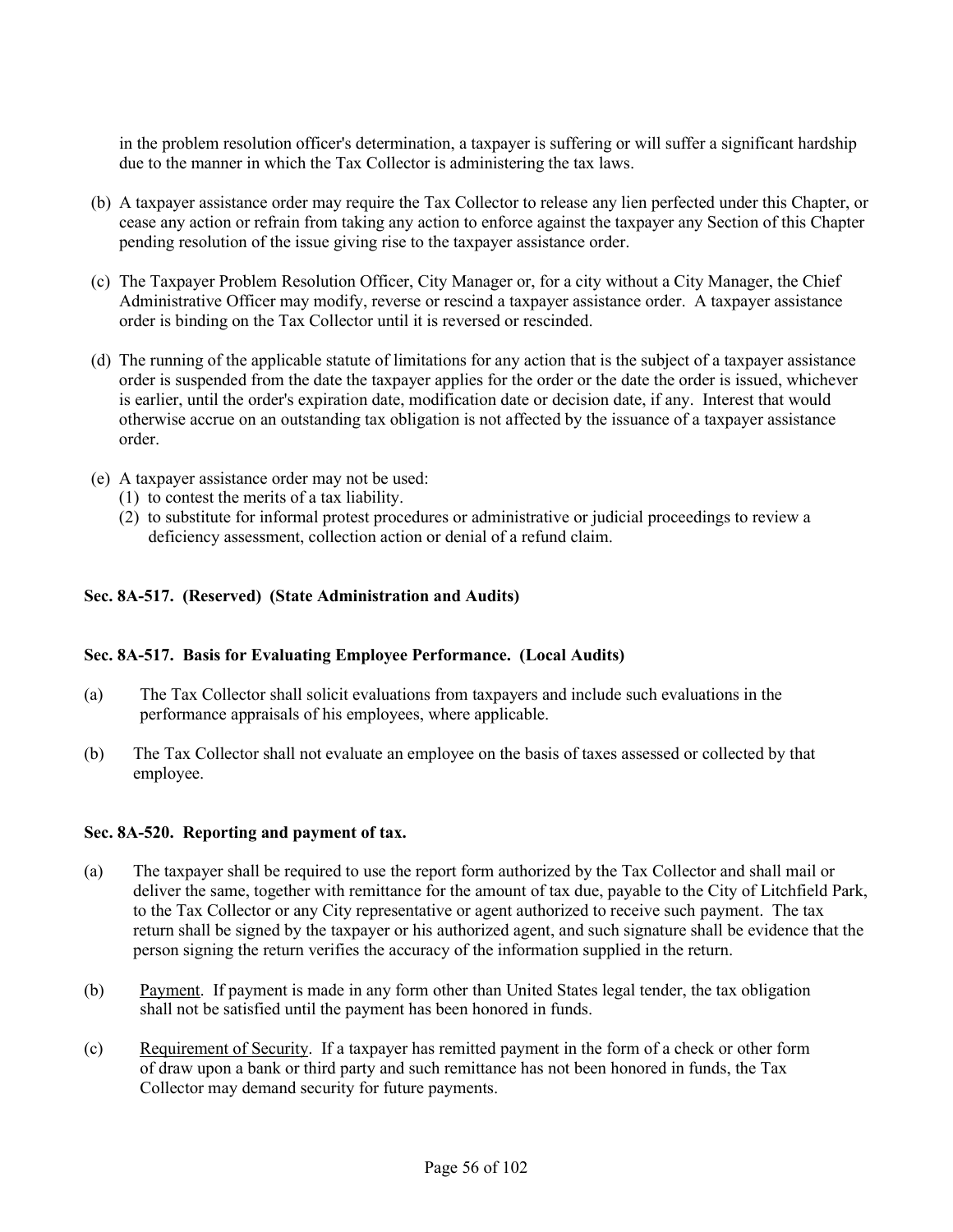- (d) Method of Reporting. Each taxpayer shall elect to report on either a cash receipts basis or an accrual basis and shall indicate the choice on the Privilege License application. A taxpayer shall not change his reporting method without receiving prior written approval by the Tax Collector.
	- (1) Taxpayers must report all gross income subject to the tax using the same basis of reporting.
	- (2) Taxes imposed upon construction contracting shall be reported as follows:
		- (A) Construction contractors shall report on either a progressive billing ("accrual") basis or cash receipts basis.
		- (B) Speculative builders shall report the gross income derived from sale of improved real property at close of escrow or at transfer of title or possession, whichever occurs earlier.
		- (C) Owner-builders who are not speculative builders shall report taxable amounts as provided in Section 8A-417.

## **Sec. 8A-530. When tax due; when delinquent; verification of return; extensions.**

- (a) Except as otherwise specified in this Section, the taxes levied under this Chapter shall be due, payable, and delinquent on the dates specified for the State Transaction Privilege Taxes in A.R.S. Section 42-5014. The taxpayer shall report on the taxes imposed by this Chapter at such frequency to be identical to the taxpayer's reporting frequency for the reporting of State Transaction Privilege Taxes.
- (b) (Reserved)
- (c) (Reserved)
- (d) (Reserved)
- (e) The Tax Collector may for good cause extend the date for making any return required under the provisions of this Section as prescribed by A.R.S. Section 42-1107.

## **Sec. 8A-540. Interest and civil penalties.**

Any taxpayer who shall have failed to timely pay any taxes imposed by this Chapter, or file a report for the same in a timely manner, or fail or refuse to allow examination of records by the Tax Collector, shall be subject to any interest or civil penalties on such tax in like manner as such interest and penalties are provided in A.R.S. Sections 42-1123 and 42-1125 for the State Transaction Privilege Tax.

- (a) (Reserved)
- (b) (Reserved)
- (c) (Reserved)
- (d) (Reserved)
- (e) (Reserved)
- (f) (Reserved)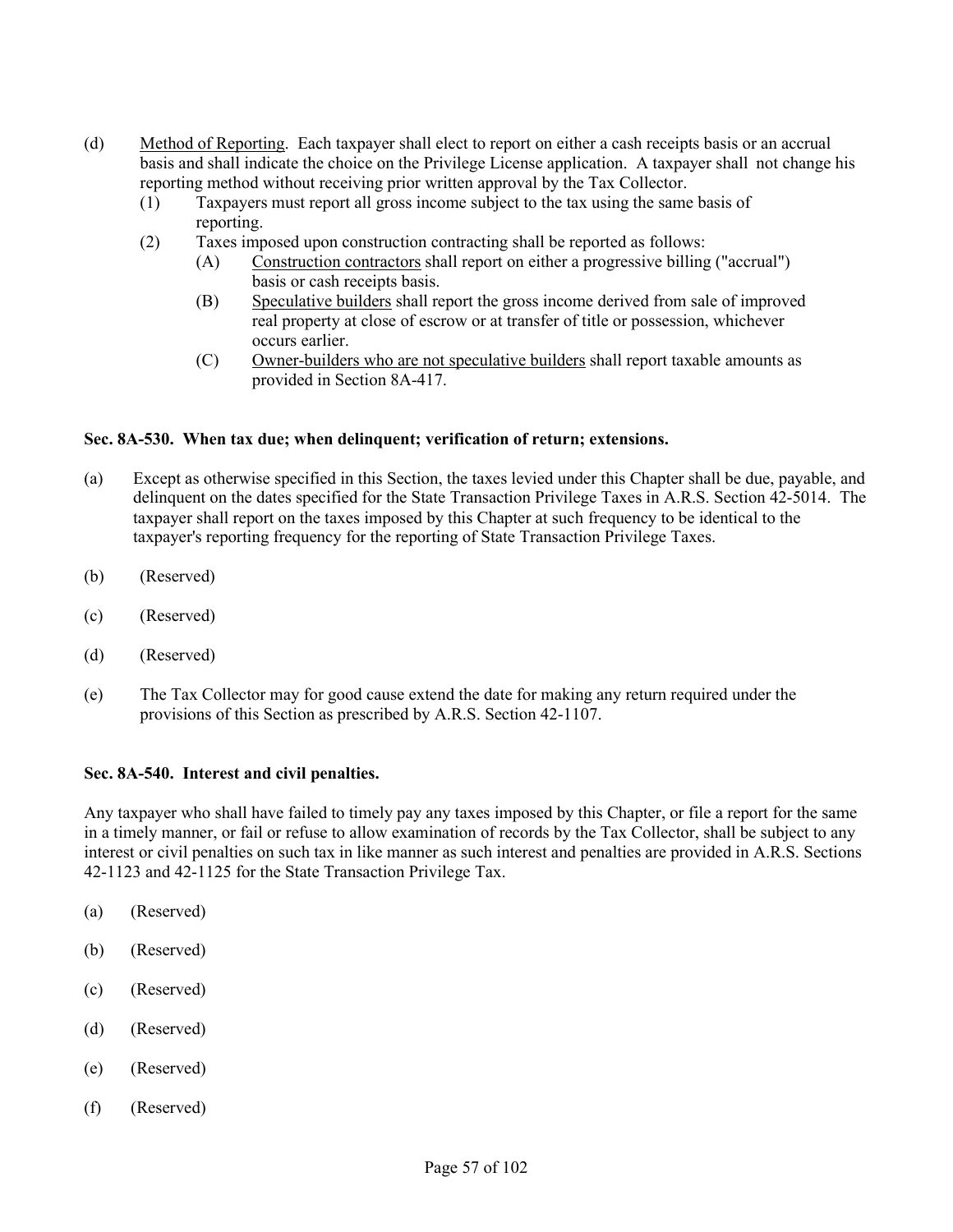- (g) (Reserved)
- (h) (Reserved)
- (i) (Reserved)

## **Sec. 8A-541. (Reserved) (State Administration and Audits)**

## **Sec. 8A-541. Erroneous Advice or Misleading Statements by the Tax Collector; Abatement of Penalties and Interest; Definition. (Local Audits)**

- (a) Notwithstanding Section 8A-540(a), no interest or penalty may be assessed on an amount assessed as a deficiency if either:
	- (1) the deficiency assessed is directly attributable to erroneous written advice furnished to the taxpayer by an employee of the City acting in an official capacity in response to a specific request from the taxpayer and not from the taxpayer's failure to provide adequate or accurate information.
	- (2) all of the following are true:
		- (A) a tax return form prepared by the Tax Collector contains a statement that, if followed by a taxpayer, would cause the taxpayer to misapply this Chapter.
		- (B) the taxpayer reasonably relies on the statement.
		- (C) the taxpayer's underpayment directly results from this reliance.
- (b) each employee of the Tax Collector, at the time any oral advice is given to any person, shall inform the person that the Tax Collector is not bound by such oral advice.
- (c) for purposes of this Section "tax return form" includes the instructions that the Tax Collector prepares for use with the tax return form.

## **Sec. 8A-542. Prospective application of new law or interpretation or application of law.**

- (a) Unless expressly authorized by law, the Tax Collector shall not apply any newly enacted legislation retroactively or in a manner that will penalize a taxpayer for complying with prior law.
- (b) If the Tax Collector adopts a new interpretation or application of any provision of this Chapter or determines that any provision applies to a new or additional category or type of business and the change in interpretation or application is not due to a change in the law:
	- (1) the change in interpretation or application applies prospectively only unless it is favorable to taxpayers.
	- (2) the Tax Collector shall not assess any tax, penalty or interest retroactively based on the change in interpretation or application.
- (c) For purposes of subsection (b), "new interpretation or application" includes policies and procedures which differ from established interpretations of this Chapter.
- (d) (Reserved)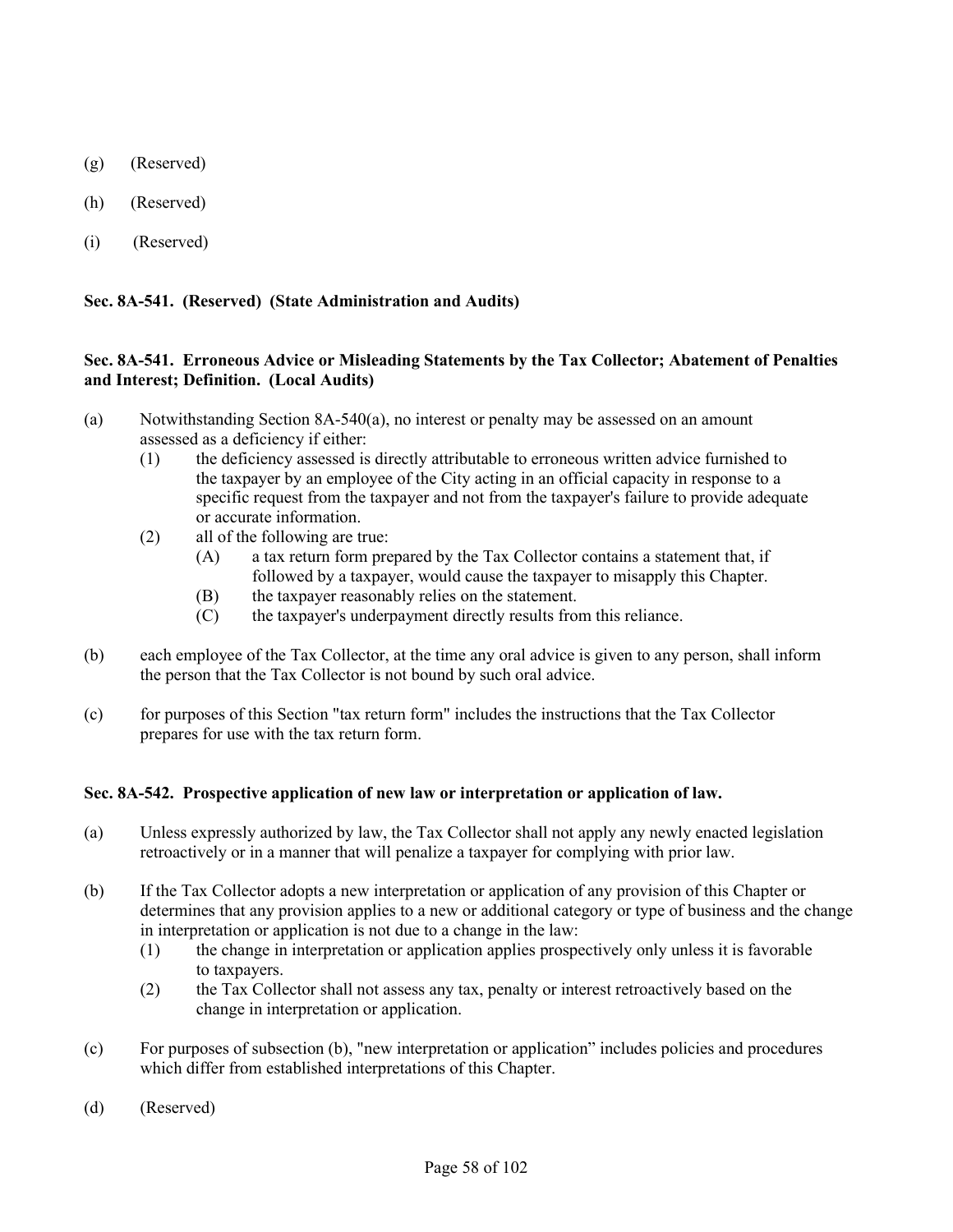## **Sec. 8A-545. Deficiencies; when inaccurate return is filed; when no return is filed; estimates.**

- (a) If a taxpayer has failed to file a return or if the Tax Collector is not satisfied with the return or payment of tax required, the Tax Collector may redetermine the tax due, plus penalties and interest, and notify the taxpayer, as provided and prescribed by A.R.S. Sections 42-1108 and 42-1109.
	- (1) (Reserved)
	- (2) (Reserved)
- (b) Estimates by the Tax Collector. Any estimate made by the Tax Collector is to be made on a reasonable basis. The existence of another reasonable basis of estimation does not, in any way, invalidate the Tax Collector's estimate. It is the responsibility of the taxpayer to prove that the Tax Collector's estimate is not reasonable and correct, by providing sufficient documentation of the type and form required by this Chapter or satisfactory to the Tax Collector.

## **Sec. 8A-546. (Reserved) (State Administration and Audits)**

## **Sec. 8A-546. Closing Agreements in Cases of Extensive Taxpayer Misunderstanding or Misapplication; Approval; Rules. (Local Audits)**

- (a) If the Tax Collector determines that noncompliance with tax obligations results from extensive misunderstanding or misapplication of provisions of this Chapter it may enter into closing agreements with those taxpayers under the following terms and conditions:
	- (1) extensive misunderstanding or misapplication of the tax laws occurs if the Tax Collector determines that more than sixty percent (60%) of the persons in the affected class have failed to properly account for their taxes owing to the same misunderstanding or misapplication of the tax laws.
	- (2) the Tax Collector shall publicly declare the nature of the possible misapplication and the proposed definition of the class of affected taxpayers and shall conduct a public hearing to hear testimony regarding the extent of the misapplication and the definition of the affected class.
	- (3) if, after the public hearing, the Tax Collector determines that a class of affected taxpayers has failed to comply with their tax obligations because of extensive misunderstanding or misapplication of the tax laws it shall issue a tax ruling announcing that finding and publish the ruling in a newspaper of general circulation in the City and through the next two (2) Model City Tax Code updates.
	- (4) a closing agreement under this Section may abate some or all of the penalties, interest and tax that taxpayers have failed to remit, or the agreement may provide for the prospective treatment of the matter as to the class of affected taxpayers. All taxpayers in the class shall be offered the opportunity to enter into a similar agreement for the same tax periods.
	- (5) taxpayers in the affected class who have properly accounted for their tax obligations for these tax periods shall be offered the opportunity to enter into an equivalent closing agreement providing for a pro rata credit or refund of their taxes previously paid.
	- (6) the closing agreement shall require the taxpayers to properly account for and pay such taxes in the future. If a taxpayer fails to adhere to such a requirement, the closing agreement is voidable by the tax collector and he may assess the taxpayer for the delinquent taxes. The Tax Collector may issue such a proposed assessment within  $s$ ix  $(6)$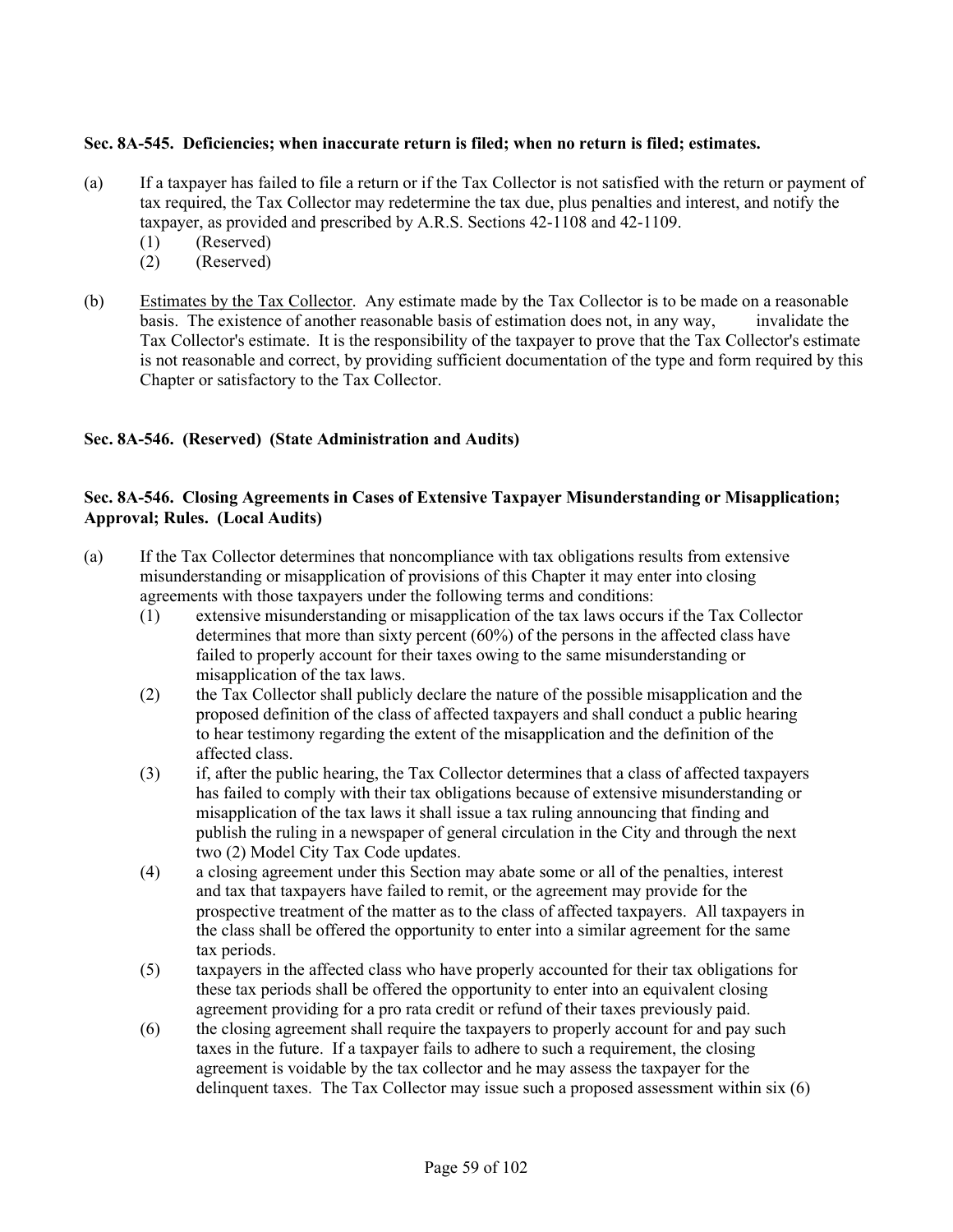months after the date that he declares that closing agreement void or within the period prescribed by Section 8A-550 of this Chapter.

- (b) Before entering into closing agreements pursuant to this Section, the Tax Collector shall secure such approval as required by charter, ordinance or administrative regulation.
- (c) After a closing agreement has been signed pursuant to this Section, it is final and conclusive except on a showing of fraud, malfeasance or misrepresentation of a material fact. The case shall not be reopened as to the matters agreed upon or the agreement shall not be modified by any officer, employee or agent of the City. The agreement or any determination, assessment, collection, payment abatement, refund or credit made pursuant to the agreement shall not be annulled, modified, set aside or disregarded in any suit, action or proceeding.
- (d) The Tax Collector shall report in writing its activities under this Section to the Mayor and City Council on or before February 1 of each year.

## **Sec. 8A-550. Limitation periods.**

- (a) Except as provided elsewhere in this Chapter, deficiency assessments for the taxes imposed by this Chapter must be issued within the limitation periods prescribed in A.R.S. Section 42-1104, and must meet the provisions of A.R.S. Section 42-1108.
- (b) (Reserved)
- (c) In cases of failure to file a return or a false or fraudulent return, the limitation period shall be as prescribed in A.R.S. Section 42-1109.
- (d) Special provisions relating to owner-builders. The limitation for an owner-builder subject to the tax as prescribed in Section 8A-417 shall be based upon the date such tax liability is reportable or was reported, as provided in Section 8A-417.

## **Sec. 8A-553. (Reserved) (State Administration and Audits)**

## **Sec. 8A-553. Examination of Taxpayer Records; Joint Audits. (Local Audits)**

- (a) Waiver of joint audit. A taxpayer that does not authorize a joint audit to be conducted for a tax jurisdiction is subject to audit by that tax jurisdiction at any time subject to the limitation provisions provided in Section 8A-550.
- (b) Tax jurisdiction acceptance of joint audit. If the Arizona Department of Revenue intends to conduct an audit of a taxpayer, the cities or towns for whom a joint audit is being conducted may accept the audit by the Arizona Department of Revenue or may elect to have a representative participate, provided that no more than two (2) city or town representatives in total may participate.
	- (1) If a city or town does not accept the audit as a joint audit, the city or town may not conduct an audit of the taxpayer for forty-two (42) months from the close of the last tax period covered by the audit unless an exception applies to that taxpayer pursuant to A.R.S. Section 42-2059.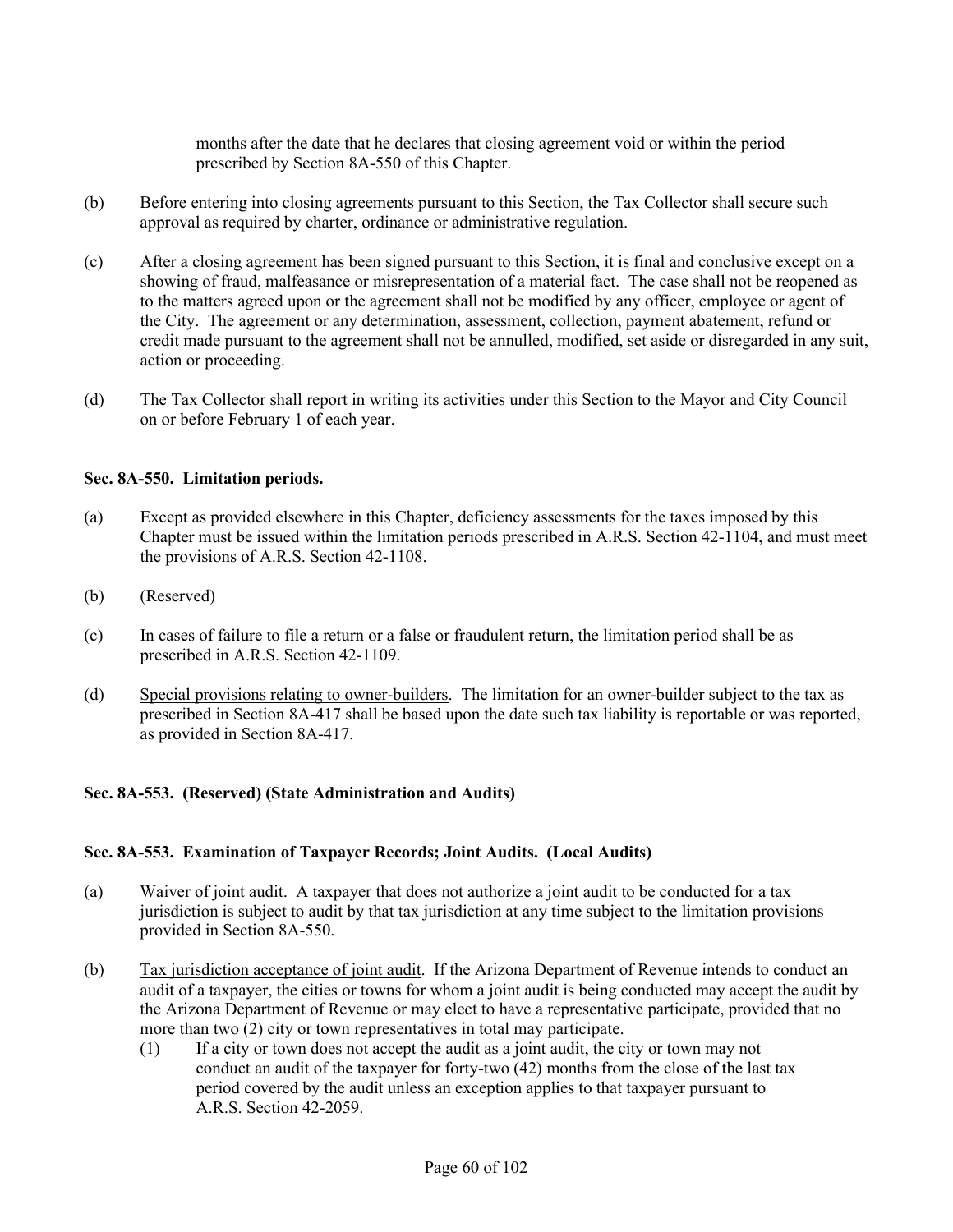(2) If a joint audit is performed by a city or town, the Arizona Department of Revenue is not prohibited from conducting an audit that does not violate the provisions of A.R.S. Section 42-2059.

## **Sec. 8A-555. Tax Collector may examine books and other records; failure to provide records.**

- (a) The Tax Collector may require the taxpayer to provide and may examine any books, records, or other documents of any person who, in the opinion of the Tax Collector, might be liable for any tax under this Chapter, for any periods available to him under Section 8A-550.
- (b) (Reserved)
- (c) (Reserved)
- (d) The Tax Collector may use any generally accepted auditing procedures, including sampling techniques, to determine the correct tax liability of any taxpayer. The Tax Collector shall ensure that the procedures used are in accordance with generally accepted auditing standards.
- (e) The fact that the taxpayer has not maintained or provided such books and records which the Tax Collector considers necessary to determine the tax liability of any person does not preclude the Tax Collector from making any assessment. In such cases, the Tax Collector is authorized to use estimates, projections, or samplings, to determine the correct tax. The provisions of Section 8A-545(b), concerning estimates, shall apply.
- (f) (Reserved)

## **Sec. 8A-556. (Reserved) (State Administration and Audits)**

## **Sec. 8A-556. No Additional Audits or Proposed Assessments; Exceptions. (Local Audits)**

- (a) once the Tax Collector completes an examination authorized by Section 8A-555 and a written notice of the determination of a deficiency has been issued to the taxpayer pursuant to Sections 8A-545(a) or 8A-555(f), the taxpayer's liability for the time period subjected to the examination is fixed and determined, and no additional audit or examination may be conducted by the Tax Collector with respect to such time period except under the following circumstances.
	- (1) if a taxpayer files a claim for refund under Section 8A-560, the Tax Collector may conduct an examination limited to the issues presented in the refund claim.
	- (2) if the taxpayer failed to disclose material information during the initial examination, falsified books or records, or otherwise engaged in conduct which prevented the Tax Collector from conducting an accurate examination. The applicability of this subsection, and the Tax Collector's right to proceed thereunder, may be raised and contested by the taxpayer in a subsequent administrative review brought pursuant to Section 8A-570.
- (b) an audit or examination conducted by any other taxing jurisdiction will not preclude the Tax Collector from conducting an audit or examination for the same time period.
- (c) if the Tax Collector issues a notice of deficiency pursuant to either Sections  $8A-545(a)$  or  $8A-555(f)$ , the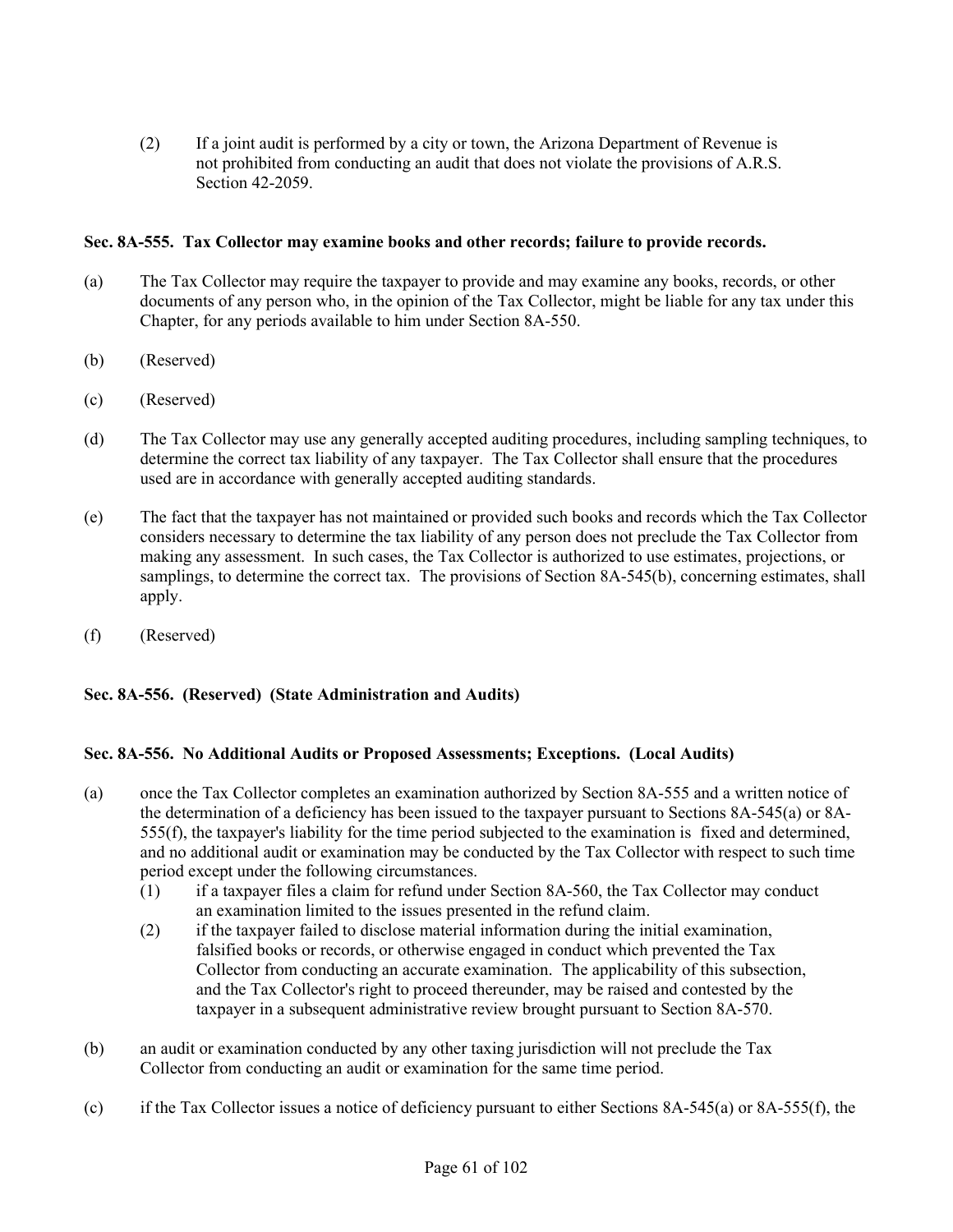Tax Collector may not increase the proposed deficiency except in one or more of the following circumstances:

- (1) the taxpayer made a material misrepresentation of fact.
- (2) the taxpayer failed to disclose a material fact.
- (3) the Tax Collector submitted a written request for information and the taxpayer, despite possessing or having access to such information, failed to provide it within sixty (60) days as required by Section 8A-555(c).
- (4) after issuing the notice of determination of deficiency but before the deficiency became final, the Arizona Tax Court, Court of Appeals or Supreme Court issued a decision, the applicability of which causes the deficiency initially proposed to increase.

### **Sec. 8A-560. Erroneous payment of tax; credits and refunds; limitations.**

- (a) Except as provided in Section 8A-565, the period within which a claim, meeting the requirements of subsection (c) of this Section, for credit may be filed, or refund allowed or made if no claim is filed, shall be as provided in A.R.S. Sections 42-1106 and 42-1118. For purposes of this Section, "claimant" means a taxpayer that has paid a tax imposed under this article and has submitted a credit or refund claim under this Section. Except where the taxpayer has granted a customer a power of attorney to pursue a credit or refund claim on the taxpayer's behalf, claimant does not include any customer of such taxpayer, whether or not the claimant collected the tax from customers by separately stated itemization.
- (b) (Reserved)
- (c) A credit or refund claim submitted by a claimant for credit or refund of any taxes, penalties, or interest paid must be in writing and:
	- (1) Identify the name, address and City tax identification number of the taxpayer; and
	- (2) Identify the dollar amount of the credit or refund requested; and
	- (3) Identify the specific tax period involved; and
	- (4) Identify the specific grounds upon which the claim is based.
- (d) (Reserved)
- (e) (Reserved)
- (f) Interest shall be allowed on the overpayment of tax for any credit or refund authorized pursuant to this Section at the rate and in the manner set forth in Section 8A-540(a). Interest shall be calculated from the date the Tax Collector receives the claimant's written claim meeting the requirements of subsection (c) of this Section.
- (g) The denial of a refund by the Tax Collector is subject to the provisions of A.R.S. Section 42-1119.
- (h) Claimants shall be subject to the State Taxpayer Bill of Rights (A.R.S. Section 42-2051 et. seq.), except that reasonable fees and other costs may be awarded and are not subject to the monetary limitations of A.R.S. Section 42-2064 if the Tax Collector's position was not substantially justified or was brought for the purpose of harassing the claimant, frustrating the credit or refund process or delaying the credit or refund. For the purposes of this Section, "reasonable fees and other costs" means fees and other costs that are based on prevailing market rates for the kind and quality of the furnished services, not to exceed the amounts actually paid for expert witnesses, the cost of any study, analysis, report, test, project or computer program that is found to be necessary to prepare the claimant's case and necessary fees for attorneys or other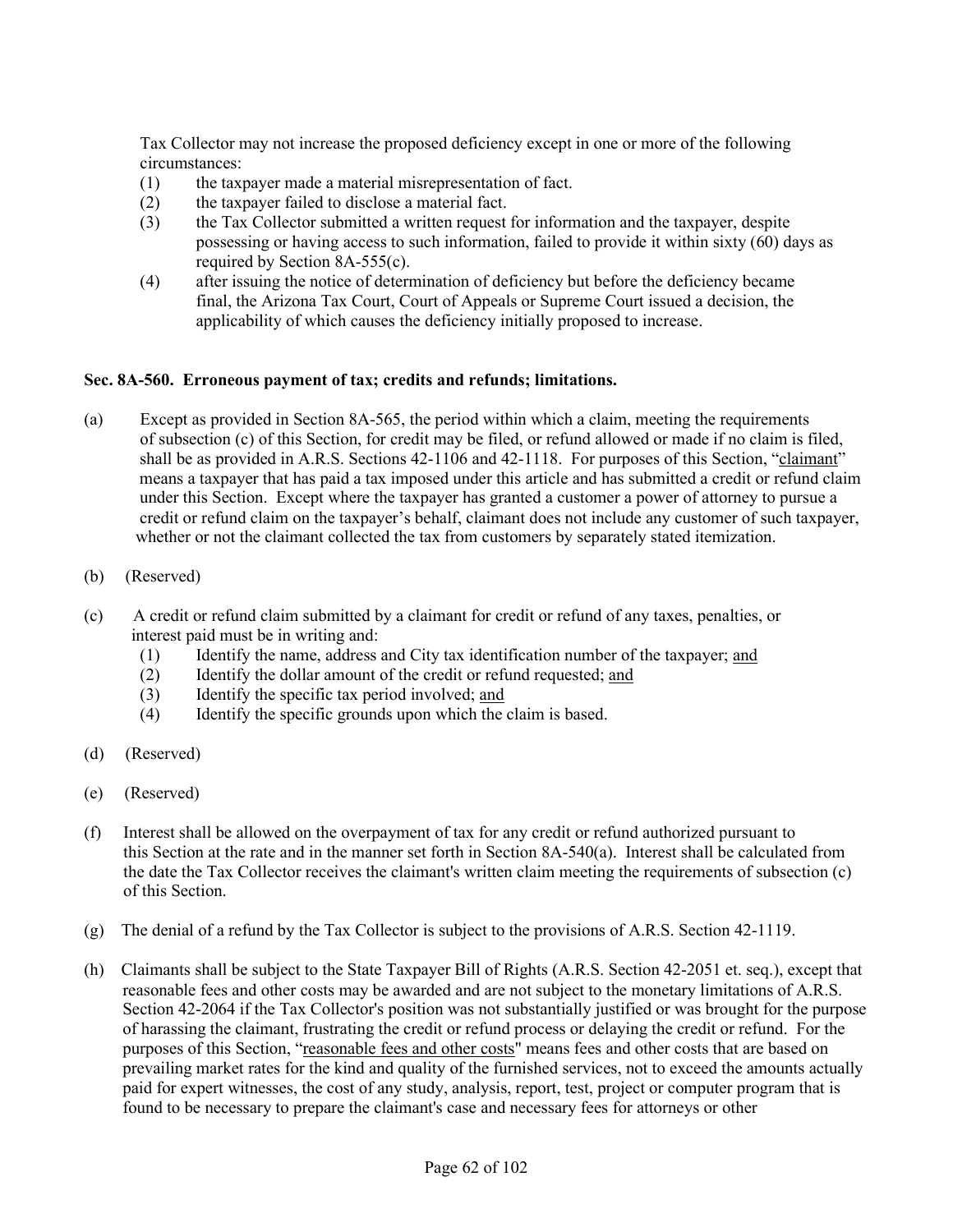representatives.

- (i) (Reserved)
- (j) Any refund paid under the provisions of this Section shall be paid from the Privilege Tax revenue accounts.

### **Sec. 8A-565. Payment of tax by the incorrect taxpayer or to the incorrect Arizona city or town.**

- (a) When it is determined that taxes have been reported and paid to the City by the wrong taxpayer, any taxes erroneously paid shall be transferred by the City to the Privilege Tax account of the person who actually owes and should have paid such taxes, provided that the City receives an assignment and waiver signed by both the person who actually paid the tax and the person who should have paid the tax.
- (b) An assignment and waiver provided under this Section must:
	- (1) identify the name and City Privilege License number of the person who erroneously paid the tax and the person who should have paid the tax.
	- (2) provide that the person who erroneously paid the tax waives any right such person may have to a refund of the taxes erroneously paid.
	- (3) authorize the City Treasurer to transfer the erroneously paid tax to the Privilege Tax account of the person who should have paid the tax.
- (c) When it is determined that taxes have been reported and paid to the wrong Arizona city or town, such taxes shall be remitted to the correct city or town, provided that the city or town to whom the taxes were erroneously paid receives an assignment and waiver signed by both the person who actually paid the tax and the person who should have paid the tax. Where the person who actually paid the tax and the person who should have paid the tax are one and the same, no assignment and waiver need be provided. The City shall neither pay nor charge any interest or penalty on any overpayment or underpayment except such interest and penalty actually paid by the taxpayer relating to such tax.
- (d) This Section in no way limits or restricts the applicability of any remedies which may otherwise be available under A.R.S. Section 42-6003. The limitations and procedures set forth in A.R.S. Section 42- 6003 shall apply to all payments under this Section.
- (e) When reference is made in this Section to this City or an Arizona city or town, and payments made to or requested from this City or an Arizona city or town, the provisions shall be applicable to the Arizona Department of Revenue when it is acting for or on behalf of this City or an Arizona city or town.

**Sec. 8A-567. (Reserved)**

### **Sec. 8A-570. Administrative review; petition for hearing or for redetermination; finality of order. (State Administration and Audits)**

- (a) Closing agreements between the Tax Collector and a taxpayer have no force of law unless made in accordance with the provisions of A.R.S. Section 42-1113.
- (b) Administrative review.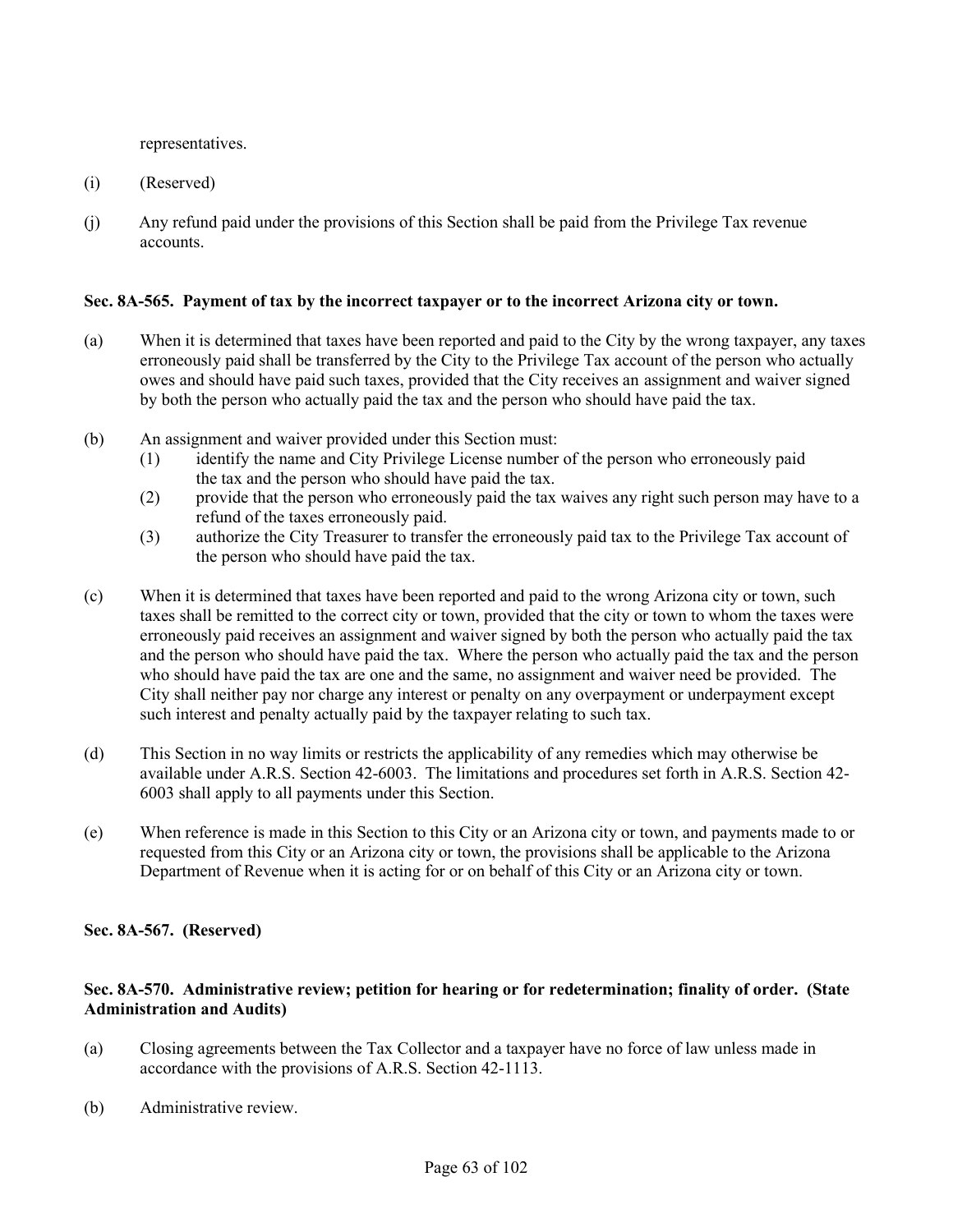- (1) Petitions of appeal shall be made to, and hearings shall be conducted by, the Arizona Department of Revenue, in accordance with the provisions of A.R.S. Section 42-1251, as modified by Section 8A-571.
- (2) (Reserved)
- (3) (Reserved)
- (4) (Reserved)
- (5) Hearings shall be held by the Arizona Department of Revenue in accordance with the provisions of A.R.S. Section 42-1251. The Department's decision may be appealed to the State Board of Tax Appeals, in accordance with the provisions of A.R.S. Section 42- 1253.
- (6) (Reserved)
- (7) (Reserved)
- (8) (Reserved)
- (c) (Reserved)
- (d) (Reserved)
- (e) Taxpayers shall be subject to the State Taxpayer Bill of Rights (A.R.S. Section 42-2051 et. seq.).

# **Sec. 8A-570. Administrative Review; Petition for Hearing or for Redetermination; Finality of Order. (Local Audits)**

For the purposes of this Section, "Municipal Tax Hearing Office" means the administrative offices of the Municipal Tax Hearing Officer.

- (a) Informal Conference. A taxpayer shall have the right to discuss any proposed assessment with the auditor prior to the issuance of any assessment, but any such informal conference is not required for the taxpayer to file a petition for administrative review.
- (b) Administrative Review.
	- (1) Filing a petition. Other than in the case of a jeopardy assessment, a taxpayer may contest the applicability or amount of tax, penalty, or interest imposed upon or paid by him pursuant to this Chapter by filing a petition for a hearing or for redetermination with the Tax Collector as set forth below:
		- (A) within forty-five (45) days of receipt by the taxpayer of notice of a determination by the Tax Collector that a tax, penalty, or interest amount is due, or that a request for refund or credit has been denied; or
		- (B) by voluntary payment of any contested amount when accompanied by a timely filed return and a petition requesting a refund of the protested portion of said payment; or
		- (C) by petition accompanying a timely filed return contesting an amount reported but not paid; or
		- (D) by petition requesting review of denial of waiver of penalty as provided in subsection  $8A-540(g)$ .
	- (2) Extension to file a petition. In all cases, the taxpayer may request an extension from the Tax Collector. Such request must be in writing, state the reasons for the requested delay, and must be filed with the Tax Collector within the period allowed above for originally filing a petition. The Tax Collector shall allow a forty-five (45) day extension to file a petition, when such written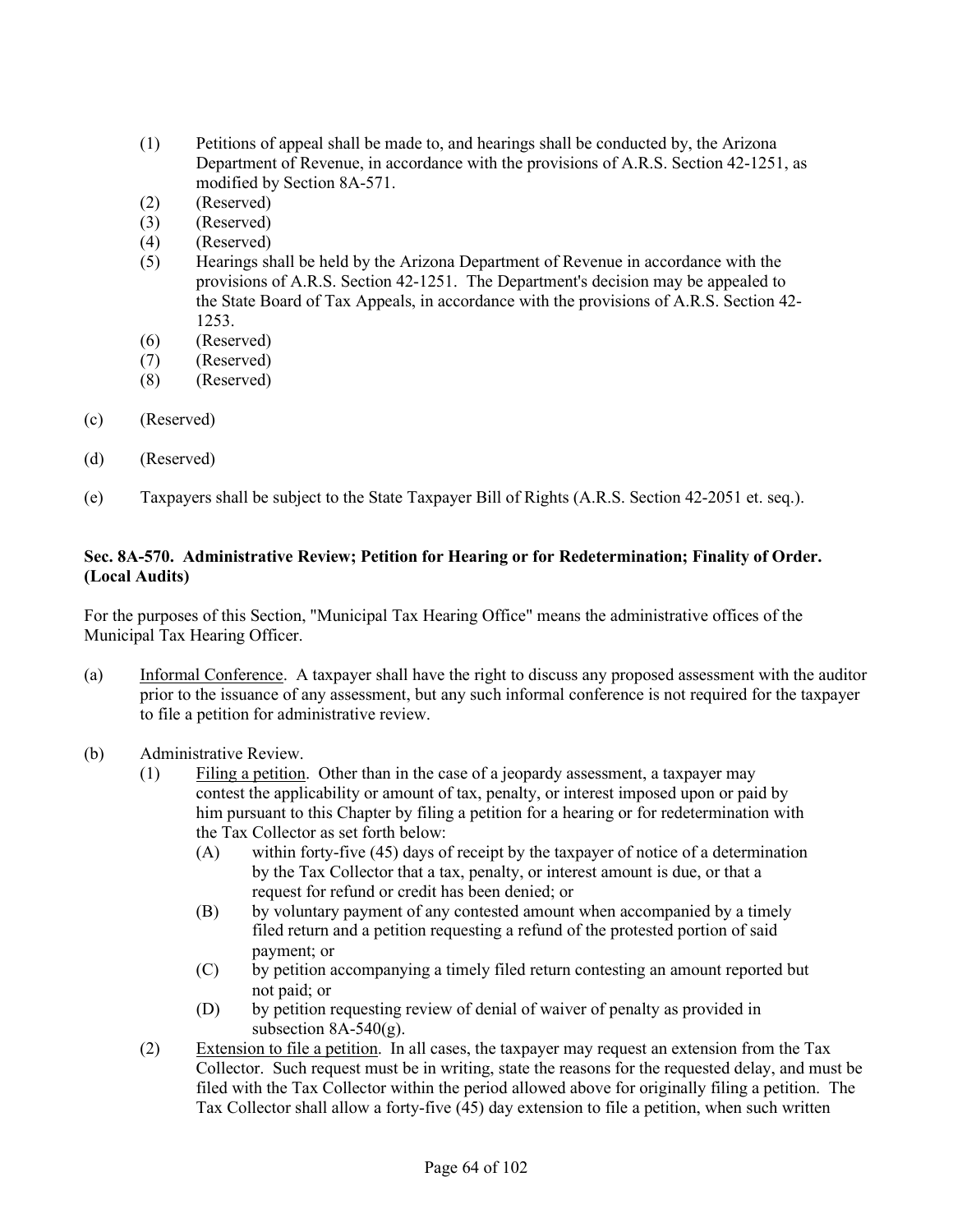request has been properly and timely made by the taxpayer. The Tax Collector may grant an additional extension and may determine the corresponding time of any such extension at his sole discretion.

- (3) Requirements for petition.
	- (A) The petition shall be in writing and shall set forth the reasons why any correction, abatement, or refund should be granted, and the amount of reduction or refund requested. The petition may be amended at any time prior to the time the taxpayer rests his case at the hearing or such time as the hearing officer allows for submitting of amendments in cases of redeterminations without hearings. The hearing officer may require that amendments be in writing, and in that case, he shall provide a reasonable period of time to file the amendment. The hearing officer shall provide a reasonable period of time for the Tax Collector to review and respond to the petition and to any written amendments.
	- (B) The taxpayer, as part of the petition, may request a hearing which shall be granted by the hearing officer. If no request for hearing is made the petition shall be considered to be submitted for decision by the hearing officer on the matters contained in the petition and in any reply made by the Tax Collector.
	- (C) The provisions of this Section are exclusive, and no petition seeking any correction, abatement, or refund shall be considered unless the petition is timely and properly filed under the Section.
- (4) Transmittal to hearing officer. The City shall designate a hearing officer, who may be other than an employee of the City. The Tax Collector, if designated to receive petitions, shall forward any petition to the Municipal Tax Hearing Officer (MTHO) within twenty (20) days after receipt, accompanied by documentation as to timeliness. In cases where the hearing officer determines that the petition is not timely or not in proper form, he shall notify both the taxpayer and the Tax Collector; and in cases of petitions not in proper form only, the hearing officer shall provide the taxpayer with an extension up to forty-five (45) days to correct the petition.
- (5) Hearings shall be conducted by a hearing officer and shall be continuous until the hearing officer closes the record. The taxpayer may be heard in person or by his authorized representative at such hearing. Hearings shall be conducted informally as to the order of proceeding and presentation of evidence. The hearing officer shall admit evidence over hearsay objections where the offered evidence has substantial probative value and reliability. Further, copies of records and documents prepared in the ordinary course of business may be admitted, without objection as to foundation, but subject to argument as to weight, admissibility, and authenticity. Summary accounting records may be admitted subject to satisfactory proof of the reliability of the summaries. In all cases, the decision of the hearing officer shall be made solely upon substantial and reliable evidence. All expenses incurred in the hearing shall be paid by the party incurring the same.
- (6) Redeterminations upon a "petition for redetermination" shall follow the same conditions, except that no oral hearing shall be held.
- (7) Hearing ruling. In either case, the hearing officer shall issue his ruling not later than fortyfive (45) days after the close of the record by the hearing officer.
- (8) Notice of refund or adjusted assessment. Within sixty (60) days of the issuance of the hearing officer's decision, the tax collector shall issue to the taxpayer either a notice of refund or an adjusted assessment recalculated to conform to the hearing officer's decision.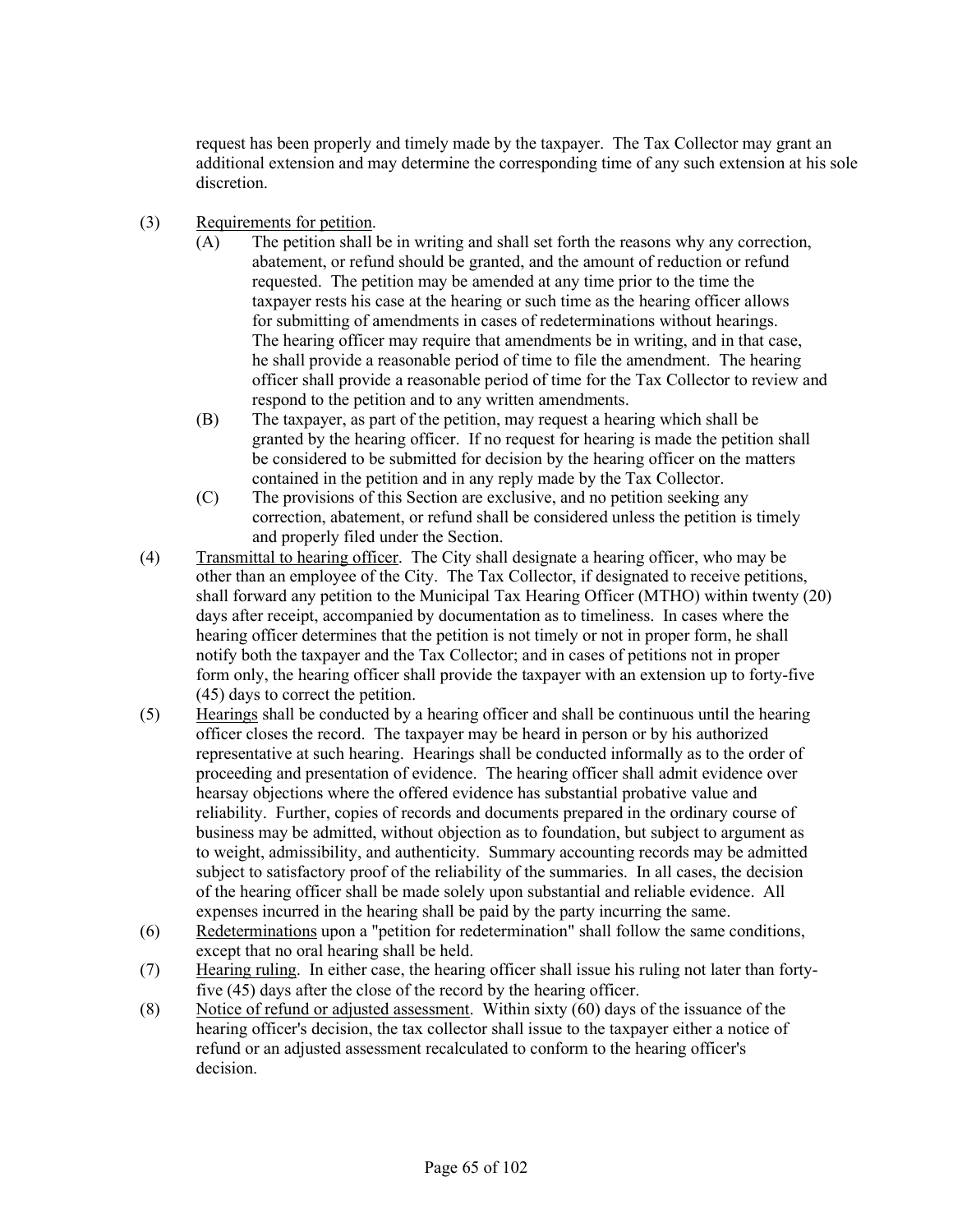(c) Stipulations that future tax is also protested. A taxpayer may enter into a stipulation with the Tax Collector that future taxes of similar nature are also at issue in any protest or appeal. However, unless such stipulation is made, it is presumed that the protest or appeal deals solely and exclusively with the tax specifically protested and no other. When a taxpayer enters into such a stipulation with the Tax Collector that future taxes of similar nature will be included in any redetermination, hearing, or court case, it is the burden of that taxpayer to identify, segregate, and keep record of such income or protested taxable amount in his books and records in the same manner as the taxpayer is required to segregate exempt income.

# (d) When an assessment is final.

- (1) if a request for administrative review and petition for hearing or redetermination of an assessment made by the Tax Collector is not filed within the period required by subsection (b) above, such person shall be deemed to have waived and abandoned the right to question the amount determined to be due and any tax, interest, or penalty determined to be due shall be final as provided in subsections 8A-545(a) and 8A-555(f).
- (2) The decision made by the hearing officer upon administrative review by hearing or redetermination shall become final thirty (30) days after the taxpayer receives the notice of refund or adjusted assessment required by subsection (b)(8) above, unless the taxpayer appeals the order or decision in the manner provided in Section 8A-575.
- (e) The provisions of the State Taxpayer Bill of Rights (A.R.S. Section 42-2051 et. Seq.) shall not apply.

### **Sec. 8A-571. Jeopardy assessments. (State Administration and Audits)**

- (a) If the Tax Collector believes that collection of any amounts imposed by this Chapter will be jeopardized by delay, he shall issue notice to the taxpayer in accordance with the provisions of A.R.S. Section 42- 1111.
- (b) In cases where such jeopardy notice has been issued, the taxpayer must meet the provisions of A.R.S. Section 42-1111, concerning appeals of jeopardy assessments, before any request for administrative review shall be honored. Any bond or collateral that may be required shall meet the provisions of A.R.S. Section 42-1102.
- (c) (Reserved)
- (d) (Reserved)
- (e) (Reserved)

### **Sec. 8A-571. Jeopardy Assessments. (Local Audits)**

- (a) If the Tax Collector believes that the collection of any assessment or deficiency of any amounts imposed by this Chapter will be jeopardized by delay, he shall deliver to the taxpayer a notice of such finding and demand immediate payment of the tax or deficiency declared to be in jeopardy, including interest, penalties, and additions.
- (b) Jeopardy assessments are immediately due and payable, and the Tax Collector may immediately begin proceedings for collection. The taxpayer, however, may stay collection by filing, within ten (10) days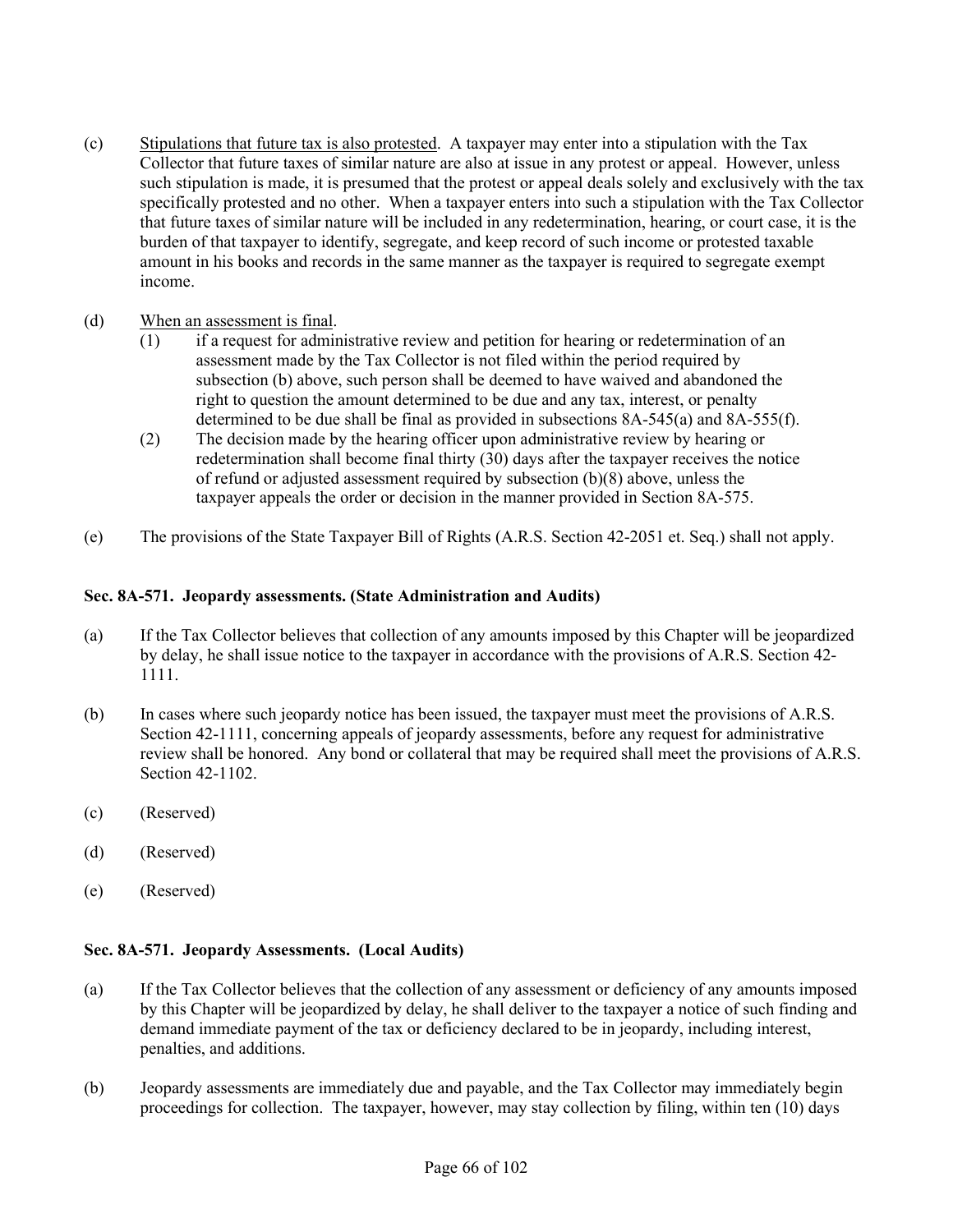after receipt of notice of jeopardy assessment, or within such additional time as the Tax Collector may allow, by bond or collateral in favor of the City in the amount Tax Collector declared to be in jeopardy in his notice.

- (c) "Bond or Collateral", as required by this Section,
	- (1) shall mean either:
		- (A) a bond issued in favor of the City by a surety company authorized to transact business in this State and approved by the Director of Insurance as to solvency and responsibility, or
		- (B) collateral composed of securities or cash which are deposited with, and kept in the custody of, the Tax Collector.
	- (2) shall be of such form that it may, at any time without notice, be applied to any tax, penalties, or interest due and payable for the purposes of this Chapter. Securities held as collateral by the Tax Collector must be of a nature that they may be sold at public or private sale without notice to the taxpayer.
- (d) If bond or collateral is not filed within the period prescribed by subsection (b) above, the Tax Collector may treat the assessment as final for purposes of any collection proceedings. The taxpayer nevertheless shall be afforded the appeal rights provided in Sections 8A-570 and 8A-575. The filing of a petition by the taxpayer under Section 8A-570, however, shall not stay the Tax Collector's rights to pursue any collection proceedings.
- (e) If the taxpayer timely files sufficient bond or collateral, the jeopardy requirements are deemed satisfied, and the taxpayer may avail himself of the provisions of Section 8A-570, including requests for additional time to file a petition.

# **Sec. 8A-572. (Reserved) (State Administration and Audits)**

### **Sec. 8A-572. Expedited review of jeopardy assessments. (Local audits)**

- (a) Within thirty (30) days after the day on which the Tax Collector furnishes the written notice required by Section 8A-571(a), the taxpayer, pursuant to Section 8A-570, may request the Tax Collector to review the action taken. Within fifteen (15) days after the request for review, the Tax Collector shall determine whether both the jeopardy determination and the amount assessed are reasonable.
- (b) Within thirty (30) days after the Tax Collector notifies the taxpayer of the determination he reached pursuant to subsection (a) above, the taxpayer may bring a civil action in the appropriate court. If the taxpayer so requests, the city shall stipulate to an accelerated and expedited resolution of the civil action. If the court determines that either the jeopardy determination or the amount assessed is unreasonable, the court may order the Tax Collector to abate the assessment, to redetermine any part of the amount assessed or to take such other action as the court finds to be appropriate. A determination made by the court under this subsection is final except as provided in A.R.S. Section 12-170.

### **Sec. 8A-575. Judicial review. (State Administration and Audits)**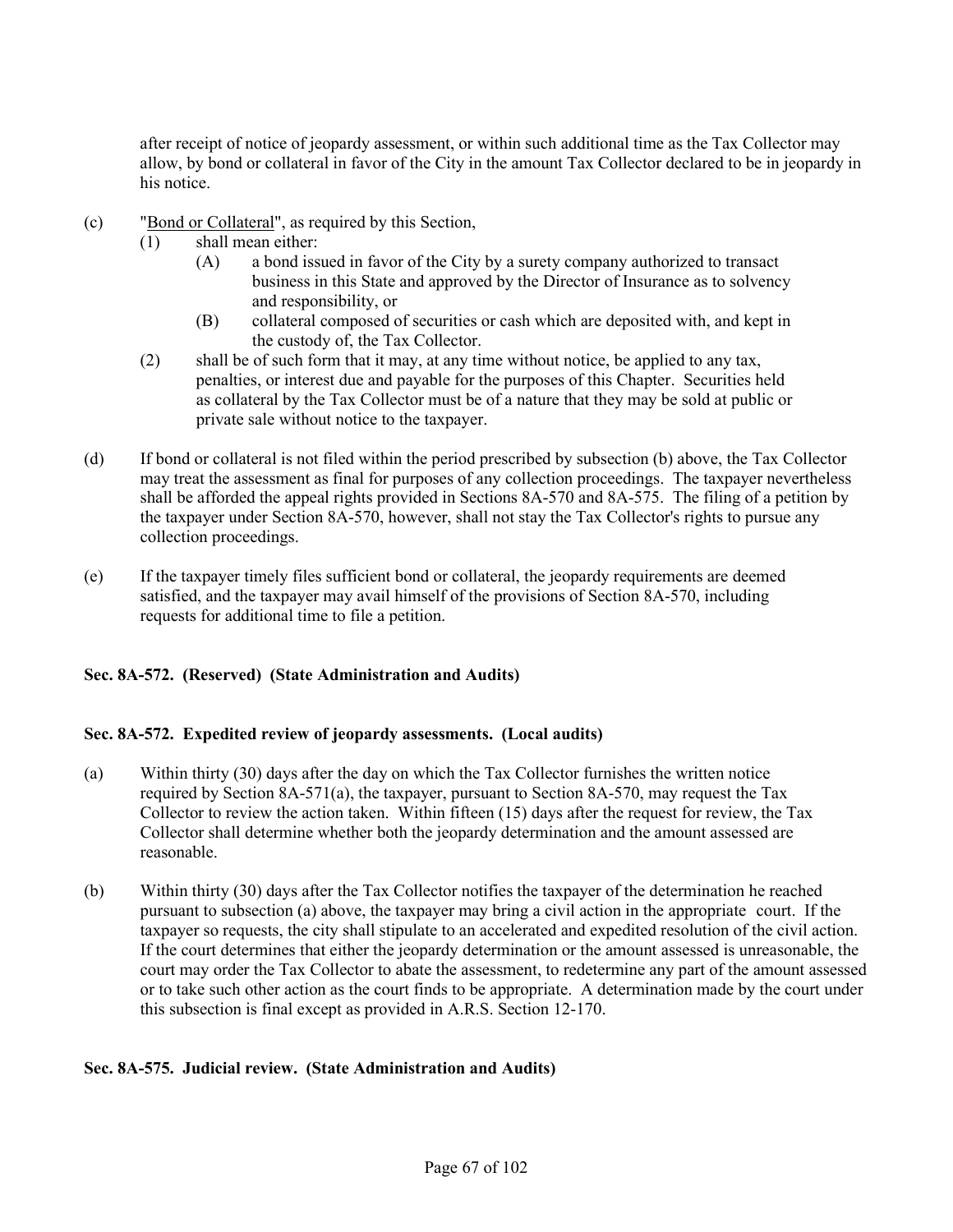- (a) Appeal of a State Board of Tax Appeals decision to the courts is valid only if all the provisions of A.R.S. Section 42-1254 are met.
- (b) (Reserved)
- (c) (Reserved)
- (d) (Reserved)
- (e) The City has the burden of proof by a preponderance of the evidence in any court proceeding regarding any factual issue relevant to ascertaining the tax liability of a taxpayer. This subsection does not abrogate any requirement of this Chapter that requires a taxpayer to substantiate an item of gross income, exclusion, exemption, deduction, or credit. This subsection applies to a factual issue if a preponderance of the evidence demonstrates that:
	- (1) the taxpayer asserts a reasonable dispute regarding the issue.
	- (2) the taxpayer has fully cooperated with the Tax Collector regarding the issue, including providing within a reasonable period of time, access to and inspection of all witnesses, information and documents within the taxpayer's control, as reasonably requested by the Tax Collector.
	- (3) the taxpayer has kept and maintained records as required by the City.
- (f) The issuance of an adjusted or corrected assessment or notice of refund due to the taxpayer, where made by the Tax Collector pursuant to the decision of the Hearing Officer, shall not be deemed an acquiescence by the City or the Tax Collector in said decision, nor shall it constitute a bar or estoppel to the institution of an action or counterclaim by the City to recover any amounts claimed to be due to it by virtue of the original assessment.
- (g) After the initiation of any action in the appropriate court by either party, the opposite party may file such counterclaim as would be allowed pursuant to the Arizona Rules of Civil Procedure.

# **Sec. 8A-575. Judicial Review. (Local Audits)**

- (a) A taxpayer may seek judicial review of all or any part of a hearing officer's decision by initiating an action against the City in the appropriate court of this County. A taxpayer is not required to pay any tax, penalty, or interest upheld by the hearing officer before seeking such judicial review.
- (b) The Tax Collector may seek judicial review of all or any part of a hearing officer's decision by initiating an action in the appropriate court of this County.
- (c) An action for judicial review cannot be commenced by either the taxpayer or the Tax Collector more than thirty (30) days after receipt by the taxpayer of notice of any refund or assessment recalculated or reduced to conform to the hearing officer's decision, unless the time to commence such an action is extended in writing signed by both the taxpayer and the Tax Collector. Failure to bring the action within thirty (30) days or such other time as is agreed upon in writing shall constitute a waiver of any right to judicial review, except as provided in subsection (f) below.
- (d) The court shall hear and determine the appeal as a trial de novo; however, the Tax Collector cannot raise in the court any grounds or basis for the assessment not asserted before the hearing officer. Nothing in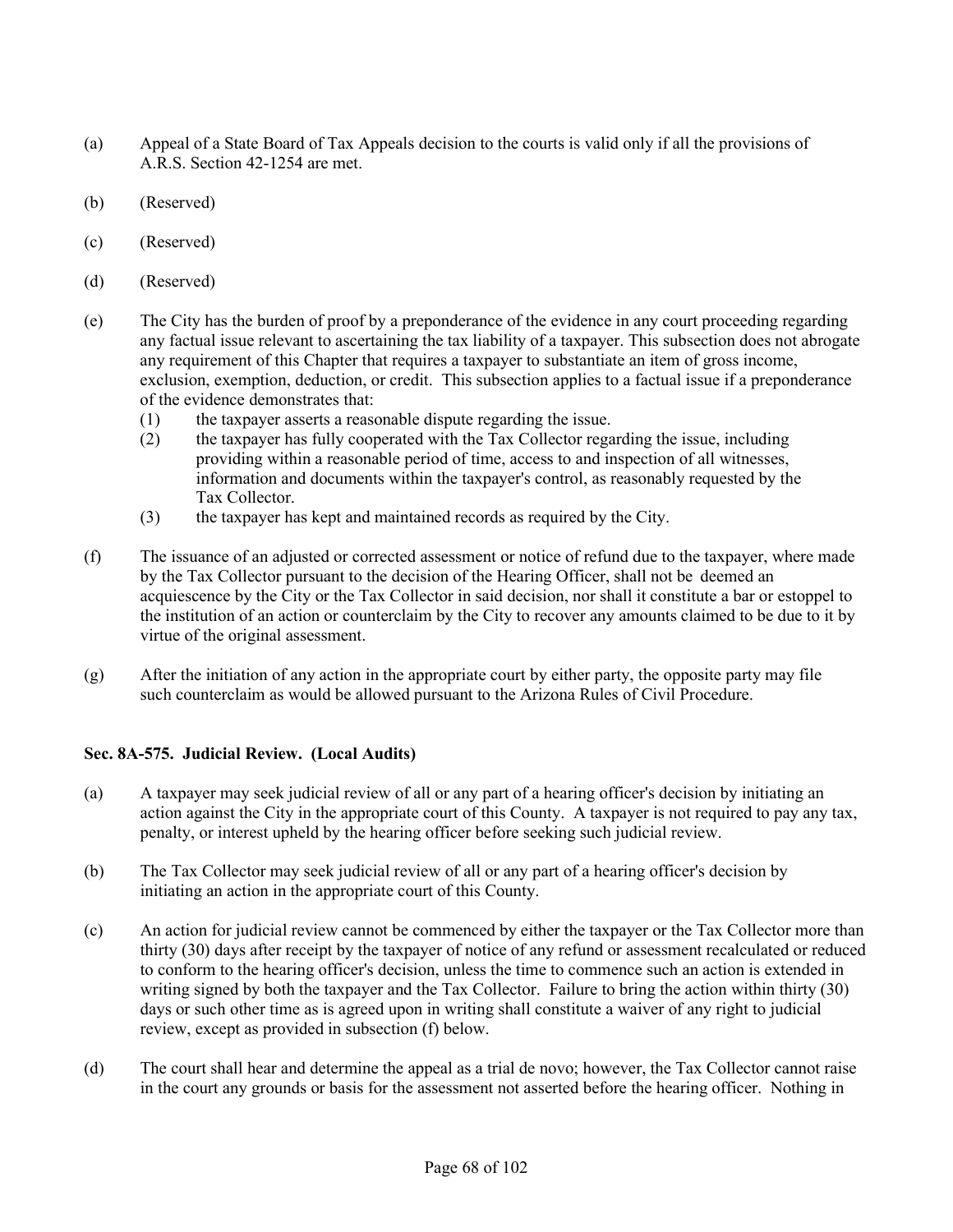this subsection, however, shall preclude the Tax Collector from responding to any arguments which are raised by the taxpayer in the appeal.

- (e) The City has the burden of proof by a preponderance of the evidence in any court proceeding regarding any factual issue relevant to ascertaining the tax liability of a taxpayer. This subsection does not abrogate any requirement of this Chapter that requires a taxpayer to substantiate an item of gross income, exclusion, exemption, deduction, or credit. This subsection applies to a factual issue if a preponderance of the evidence demonstrates that:
	- (1) the taxpayer asserts a reasonable dispute regarding the issue.
	- (2) the taxpayer has fully cooperated with the Tax Collector regarding the issue, including providing within a reasonable period of time, access to and inspection of all witnesses, information and documents within the taxpayer's control, as reasonably requested by the Tax Collector.
	- (3) the taxpayer has kept and maintained records as required by the City.
- (f) The issuance of an adjusted or corrected assessment or notice of refund due to the taxpayer, where made by the Tax Collector pursuant to the decision of the hearing officer, shall not be deemed an acquiescence by the City or the Tax Collector in said decision, nor shall it constitute a bar or estoppel to the institution of an action or counterclaim by the City to recover any amounts claimed to be due to it by virtue of the original assessment.
- (g) After the initiation of any action in the appropriate court by either party, the opposite party may file such counterclaim as would be allowed pursuant to the Arizona Rules of Civil Procedure.

# **Sec. 8A-577. (Reserved)**

# **Sec. 8A-578. (Reserved) (State Administration and Audits)**

# **Sec. 8A-578. Reimbursement of Fees and Other Costs; Definitions. (Local Audits)**

- (a) A taxpayer who is a prevailing party may be reimbursed for reasonable fees and other costs related to any administrative proceeding brought by the taxpayer pursuant to Section 8A-570(b). For purposes of this Section, a taxpayer is considered to be the prevailing party only if both of the following are true:
	- (1) The Tax Collector's position was not substantially justified.
	- (2) the taxpayer prevails as to the most significant issue or set of issues.
- (b) Reimbursement under this Section may be denied if any of the following circumstances apply:
	- (1) during the course of the proceeding the taxpayer unduly and unreasonably protracted the final resolution of the matter.
	- (2) the reason that the taxpayer prevailed is due to an intervening change in the applicable law.
- (c) The taxpayer shall present an itemization of the reasonable fees and other costs to the taxpayer problem resolution officer within thirty (30) days after receipt by the taxpayer of a notice of refund or recalculated assessment issued by the tax collector pursuant to Section 8A-570(b)(8). The taxpayer problem resolution officer shall determine the validity of the fees and other costs within thirty (30) days after receiving the itemization. The Taxpayer Problem Resolution Officer's decision is considered a final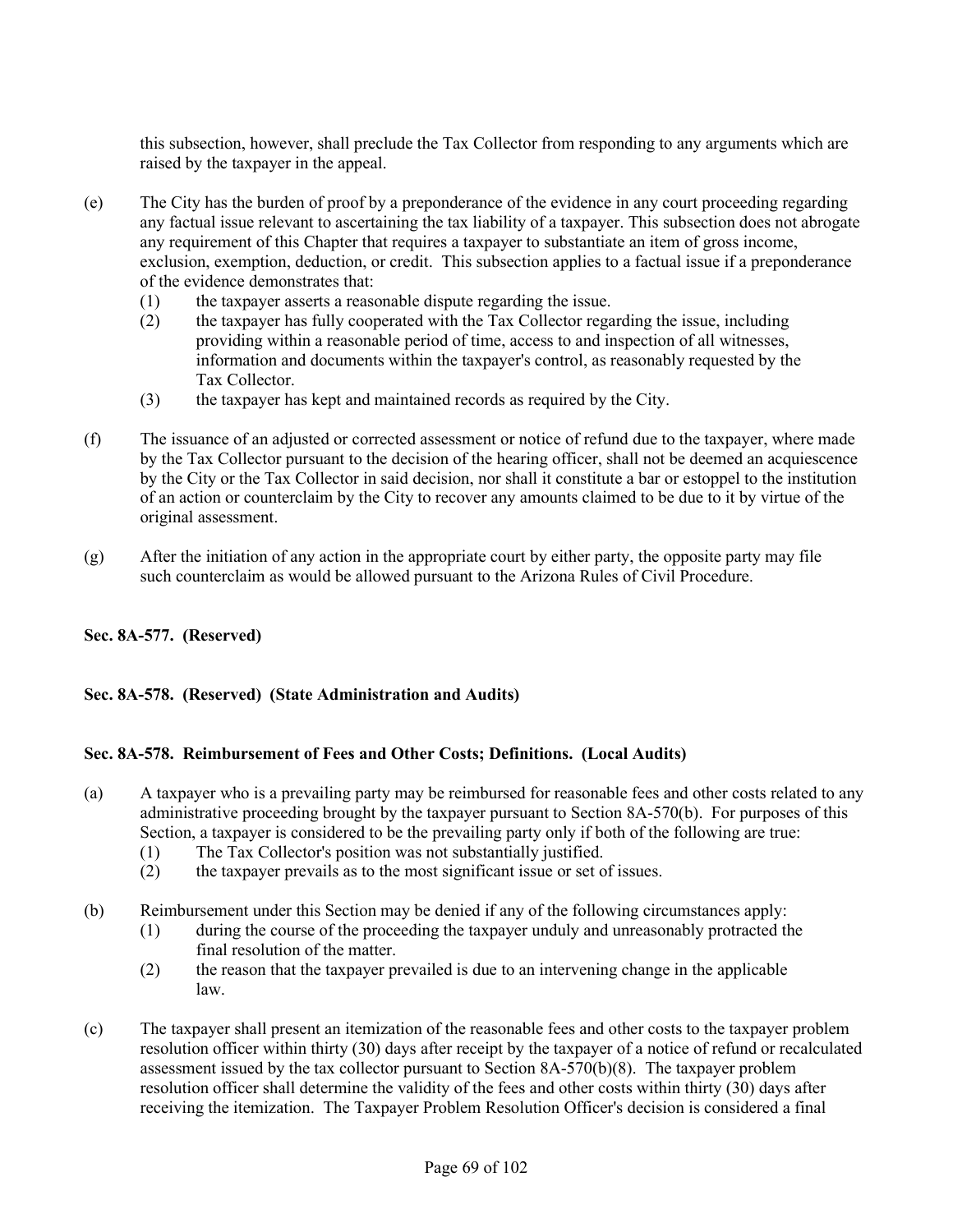decision. Either the taxpayer or the Tax Collector may seek judicial review of the Taxpayer Problem Resolution Officer's decision. An action for judicial review, however, shall not be commenced more than thirty (30) days after receipt of the resolution officer's decision.

- (d) In the event judicial review is not sought pursuant to subsection (c) above, the City shall pay the fees and other costs awarded as provided in this Section within thirty days after demand by a person who has received an award pursuant to this Section.
- (e) Reimbursement to a taxpayer under this Section shall not exceed twenty thousand dollars (\$20,000) or actual monies spent, whichever is less. The reimbursable attorney or representative fees shall not exceed one hundred dollars (\$100) per hour or actual monies spent, whichever is less, unless the Taxpayer Problem Resolution Officer determines that an increase in the cost of living or a special factor such as the limited availability of qualified attorneys or representatives for the proceeding involved justifies a higher fee.
- (f) For purposes of this Section "reasonable fees and other costs" means fees and other costs that are based on prevailing market rates for the kind and quality of the furnished services, but not exceeding the amounts actually spent for expert witnesses, the cost of any study, analysis, report, test or project that is found to be necessary to prepare the party's case and necessary fees for attorneys or other representatives.

### **Sec. 8A-580. Criminal penalties.**

- (a) It is unlawful for any person to knowingly or willfully:
	- (1) fail or refuse to make any return required by this Chapter.
	- (2) fail to remit as and when due the full amount of any tax or additional tax or penalty and interest thereon.
	- (3) make or cause to be made a false or fraudulent return.
	- (4) make or cause to be made a false or fraudulent statement in a return, in written support of a return, or to demonstrate or support entitlement to a deduction, exclusion, or credit or to entitle the person to an allocation or apportionment or receipts subject to tax.
	- (5) fail or refuse to permit any lawful examination of any book, account, record, or other memorandum by the Tax Collector.
	- (6) fail or refuse to remit any tax collected by such person from his customer to the Tax Collector before the delinquency date next following such collection.
	- (7) advertise or hold out to the public in any manner, directly or indirectly, that any tax imposed by this Chapter, as provided in this Chapter, is not considered as an element in the price to the consumer.
	- (8) fail or refuse to obtain a Privilege License or to aid or abet another in any attempt to intentionally refuse to obtain such a license or evade the license fee.
	- (9) reproduce, forge, falsify, fraudulently obtain or secure, or aid or abet another in any attempt to reproduce, forge, falsify, or fraudulently obtain or secure, an exemption from taxes imposed by this Chapter.
- (b) The violation of any provision of subsection (a) above shall constitute a Class One Misdemeanor.
- (c) In addition to the foregoing penalties, any person who shall knowingly swear to or verify any false or fraudulent statement, with the intent aforesaid, shall be guilty of the offense of perjury and on conviction thereof shall be punished in the manner provided by law.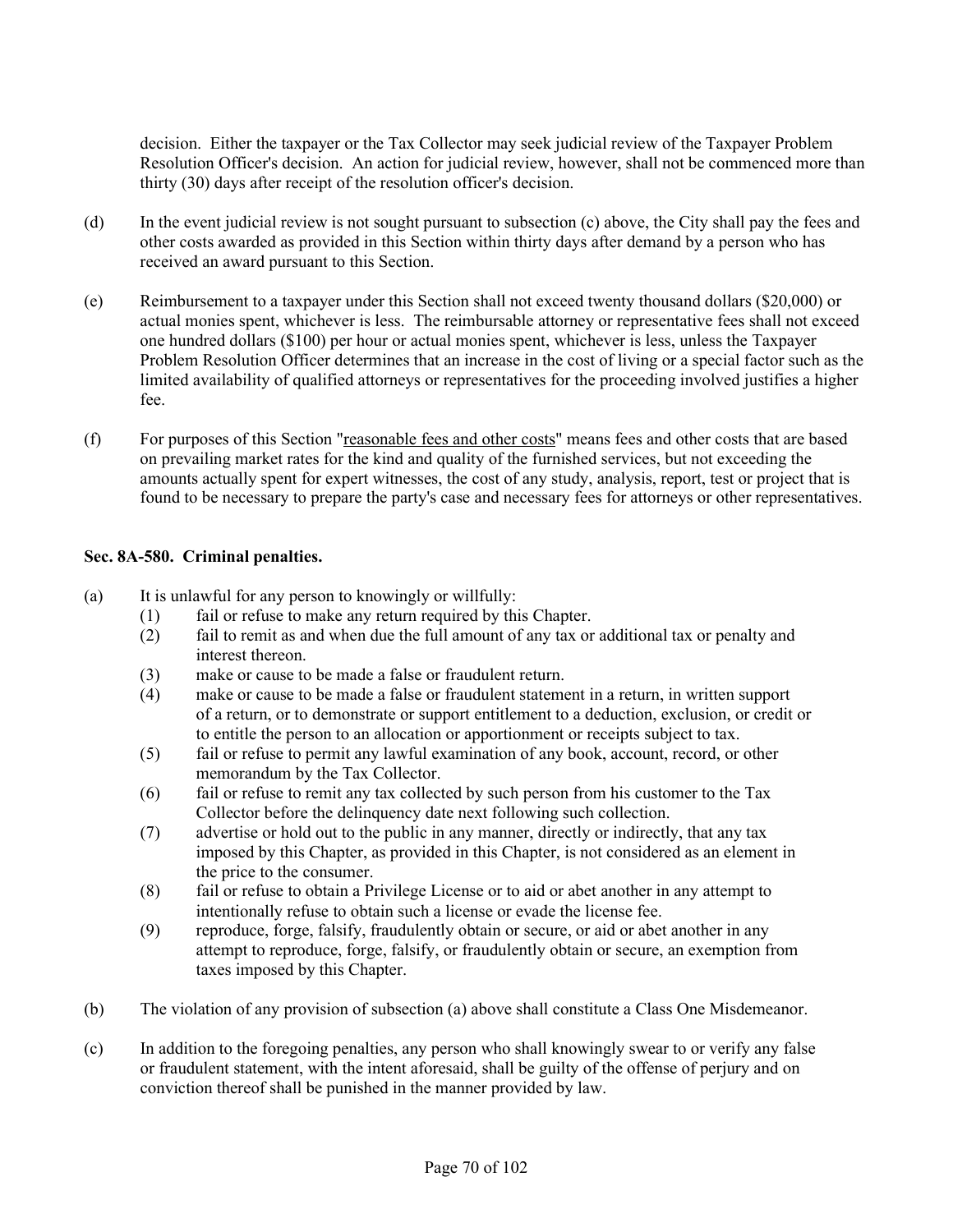### **Sec. 8A-590. Civil actions. (State Administration and Audits)**

- (a) Liens.
	- (1) Any tax, penalty, or interest imposed under this Chapter which has become final, as provided in this Chapter, shall become a lien when the City perfects a notice and claim of lien setting forth the name of the taxpayer, the amount of the tax, penalty, and interest, the period or periods for which the same is due, and the date of accrual thereof, the amount of the recording costs by the County Recorder in any county in which the taxpayer owns real property and the documentation and lien processing fees imposed by the City Council and further, stating that the City claims a lien therefor.
	- (2) The notice of claim of lien shall be signed by the City Clerk under his official seal or the official seal of the City, and, with respect to real property, shall be recorded in the office of the County Recorder of any county in which the taxpayer owns real property, and, with respect to personal property shall be filed in the office of the Secretary of State. After the notice and claim of lien is recorded or filed, the taxes, penalties, interest and recording costs and lien processing fees referred to above in the amounts specified therein shall be a lien on all real property of the taxpayer located in such county where recorded, and all tangible personal property of the taxpayer within the State, superior to all other liens and assessments recorded or filed subsequent to the recording or filing of the notice and claim of lien.
	- (3) Every tax and any increases, interest, penalties, and recording costs and lien processing fees referred to above, shall become from the time the same is due and payable a personal debt from the person liable to the City, but shall be payable to and recoverable by the Tax Collector and which may be collected in the manner set forth in subsection (b) below.
	- (4) Any lien perfected pursuant to this Section shall, upon payment of the taxes, penalties, interest, recording costs and lien processing fees referred to above and lien release fees imposed by the County Recorder in any county in which the lien was recorded, thereby, be released by the Tax Collector in the same manner as mortgages and judgments are released. The Tax Collector may, at his sole discretion, release a lien in part, that is, against only specified property, for partial payment of moneys due the City.
- (b) Actions to recover tax. The Arizona Department of Revenue, or any agent or representative authorized by that Department, may bring action, in the name of the City, to recover taxes as provided in A.R.S. Section 42-1114.

# **Sec. 8A-590. Civil Actions. (Local Audits)**

- (a) Liens.
	- (1) Any tax, penalty, or interest imposed under this Chapter which has become final, as provided in this Chapter, shall become a lien when the City perfects a notice and claim of lien setting forth the name of the taxpayer, the amount of the tax, penalty, and interest, the period or periods for which the same is due, and the date of accrual thereof, the amount of the recording costs by the County Recorder in any county in which the taxpayer owns real property and the documentation and lien processing fees imposed by the City Council and further, stating that the City claims a lien therefor.
	- (2) The notice of claim of lien shall be signed by the City Clerk under his official seal or the official seal of the City, and, with respect to real property, shall be recorded in the office of the County Recorder of any county in which the taxpayer owns real property, and, with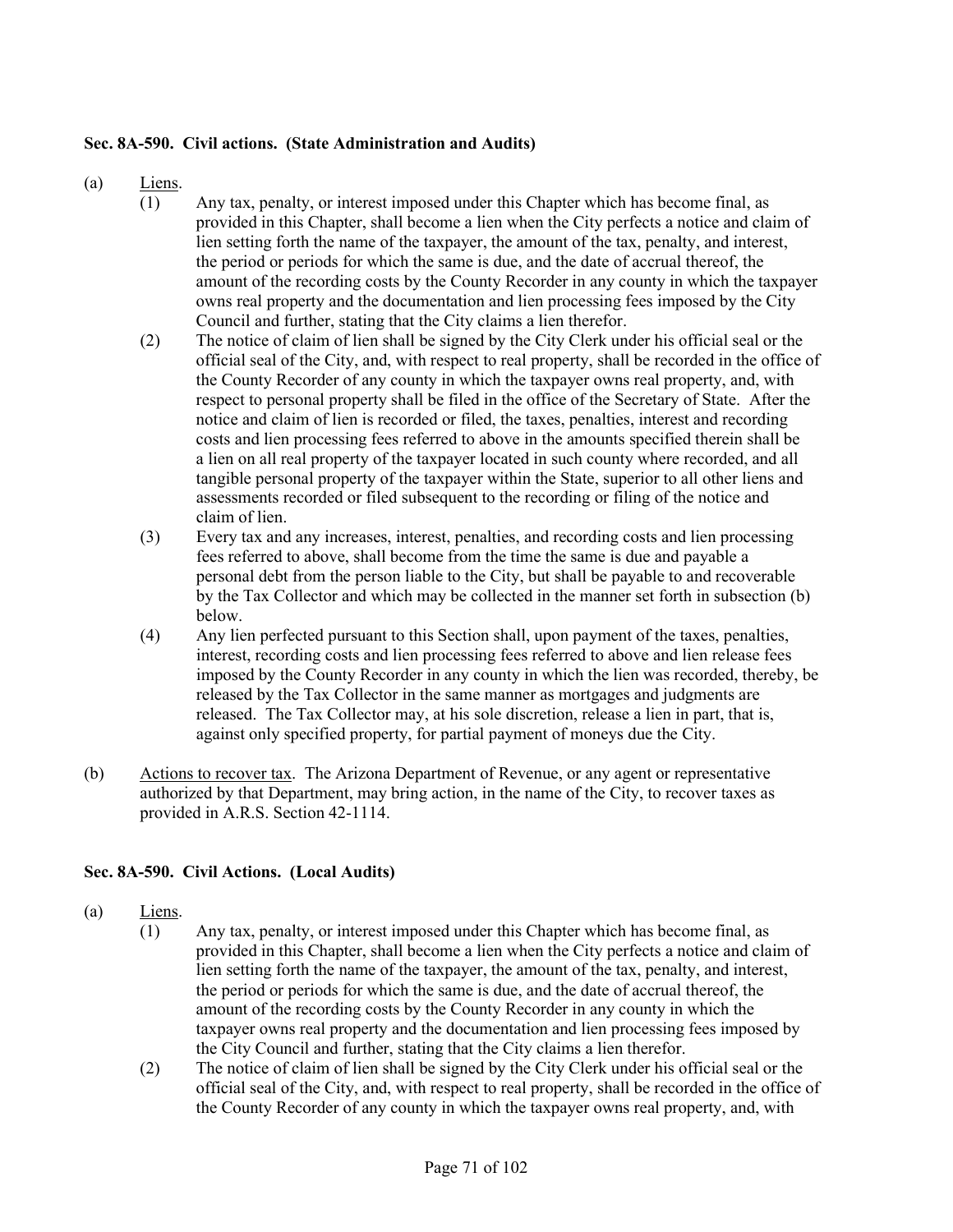respect to personal property shall be filed in the office of the Secretary of State. After the notice and claim of lien is recorded or filed, the taxes, penalties, interest and recording costs and lien processing fees referred to above in the amounts specified therein shall be a lien on all real property of the taxpayer located in such county where recorded, and all tangible personal property of the taxpayer within the State, superior to all other liens and assessments recorded or filed subsequent to the recording or filing of the notice and claim of lien.

- (3) Every tax and any increases, interest, penalties, and recording costs and lien processing fees referred to above, shall become from the time the same is due and payable a personal debt from the person liable to the City, but shall be payable to and recoverable by the Tax Collector and which may be collected in the manner set forth in subsection (b) below.
- (4) Any lien perfected pursuant to this Section shall, upon payment of the taxes, penalties, interest, recording costs and lien processing fees referred to above and lien release fees imposed by the County Recorder in any county in which the lien was recorded, thereby, be released by the Tax Collector in the same manner as mortgages and judgments are released. The Tax Collector may, at his sole discretion, release a lien in part, that is, against only specified property, for partial payment of moneys due the City.
- (b) Actions to recover tax. An action may be brought by the City Attorney or other legal advisor to the City designated by the City Council, at the request of the Tax Collector, in the name of the City, to recover the amount of any taxes, penalties, interest, recording costs, lien processing fees and lien release fees due under this Chapter; provided that:
	- (1) no action or proceeding may be taken or commenced to collect any taxes levied by this Chapter until the amount thereof has been established by assessment, correction, or reassessment; and
	- (2) such collection effort is made, or the proceedings begun:
		- (A) within six (6) years after the assessment of the tax; or
		- (B) prior to the expiration of any period of collection agreed upon in writing by the Tax Collector and the taxpayer before the expiration of such six (6) year period, or any extensions thereof; or
		- (C) at any time for the collection of tax arising by reason of a tax lien perfected, recorded, or possessed by the City under this Section.

### **Sec. 8A-595. Collection of taxes when there is succession in and/or cessation of business.**

- (a) In addition to any remedy provided elsewhere in this City Code that may apply, the Tax Collector may apply the provisions of subsections (b) through (d) below concerning the collection of taxes when there is succession in and/or cessation of business.
- (b) The taxes imposed by this Chapter are a lien on the property of any person subject to this Chapter who sells his business or stock of goods, or quits his business, if the person fails to make a final return and payment of the tax within fifteen (15) days after selling or quitting his business.
- (c) Any person who purchases, or who acquires by foreclosure, by sale under trust deed or warranty deed in lieu of foreclosure, or by any other method, improved real property or a portion of improved real property for which the Privilege Tax imposed by this Chapter has not been paid shall be responsible for payment of such tax as a speculative builder or owner builder, as provided in Sections 8A-416 and 8A-417.
	- (1) Any person who is a creditor or an affiliate of creditor, who acquires improved real property directly or indirectly from the creditor's debtor by any means set forth in this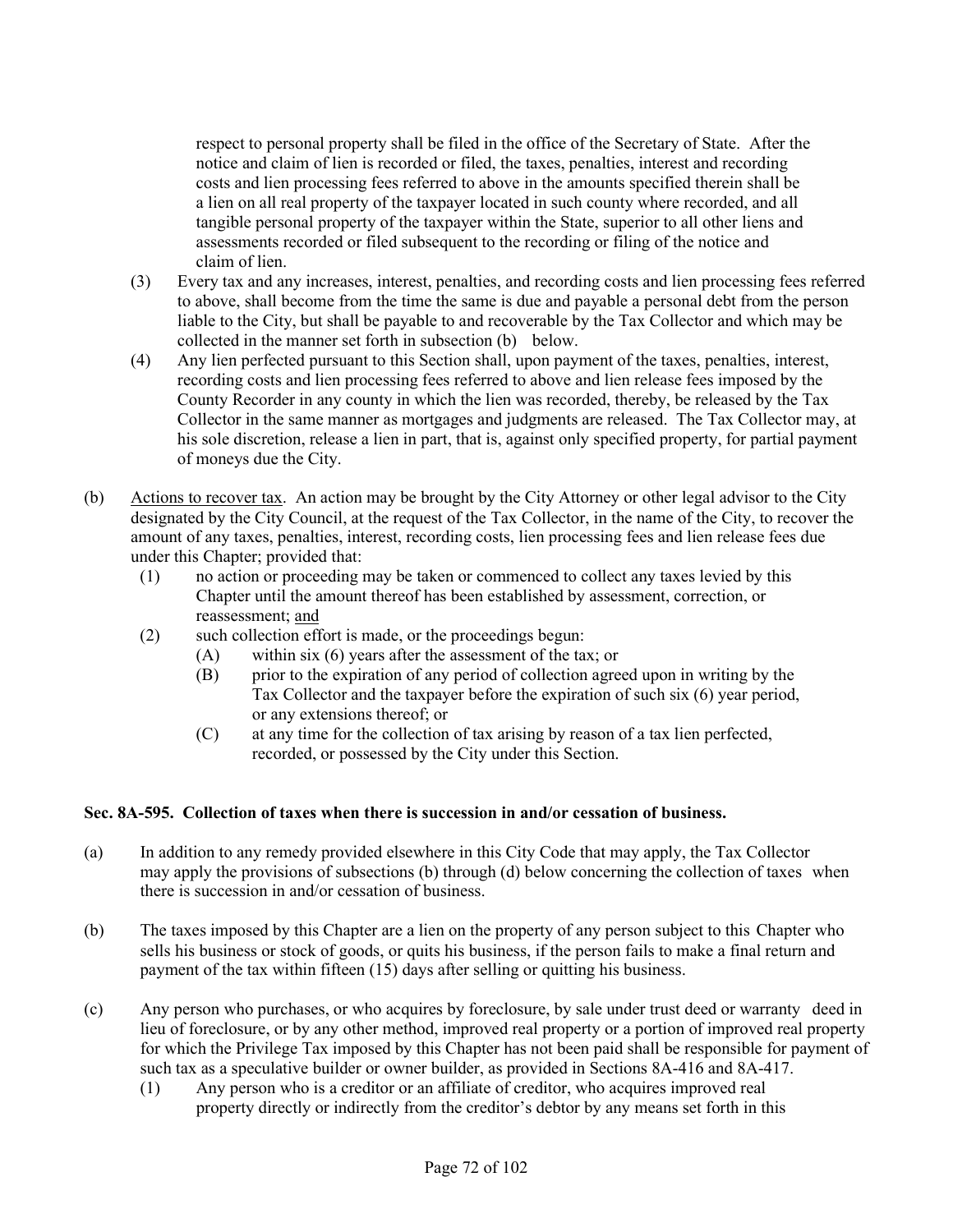subsection, shall pay the tax based on the amount received by the creditor or its affiliate in a subsequent sale of such improved real property to a party unrelated to the creditor, regardless of when such subsequent sale takes place. Such tax shall be due in the month following the month in which the sale of the improved real property by the creditor or its affiliate occurs. Notwithstanding the foregoing, if the real property meets the definition of partially improved residential real property in Section 8A-416(a)(4) and all of the requirements of Section 8A-416(b)(4) are met by the parties to the subsequent sale transaction, then the tax shall not apply to the subsequent sale.

- (2) In the event a creditor or its affiliate uses the acquired improved real property for any business purpose, other than operating the property in the manner in which it was operated, or was intended to be operated, before the acquisition or in any other manner unrelated to selling the property, the tax shall be due. The gross income upon which the tax shall be determined pursuant to Sections 8A-416 and 8A-417, shall be the fair market value of the improved real property as of the date of acquisition. The tax shall be due in the month following the month in which such first business use occurs. When applicable, the credit bid shall be deemed to be the fair market value of the property as of the date of acquisition.
- (3) Once the subsequent sale by the creditor or its affiliate has occurred and the creditor or its affiliate has paid the tax due from it pursuant to this subsection, neither the creditor nor its affiliate, nor any future owner, shall be liable for any outstanding tax, penalties or interest that may continue to be due from the debtor based on the transfer from the debtor to the creditor or its affiliate.
- (4) If the tax liability imposed by either Sections 8A-416 or 8A-417 on the transfer of the improved real property to the creditor or its affiliate, or any part thereof, is paid to the Tax Collector by the debtor subsequent to payment of the tax by the creditor or its affiliate, the amount so paid may constitute a credit, as equitably determined by the Tax Collector in good faith, against the tax imposed on the creditor or its affiliate by either paragraph 1 or paragraph 2 of this subsection.
- (5) Notwithstanding anything in this Chapter to the contrary, if a creditor or its affiliate is subject to tax as described in paragraph 1 or paragraph 2 of this subsection and such creditor or affiliate has not previously been required to be licensed, such creditor or affiliate shall become licensed no later than the date on which the tax is due.
- (d) A person's successors or assignees shall withhold from the purchase money an amount sufficient to cover the taxes required to be paid, and interest or penalties due and payable, until the former owner produces a receipt from the Tax Collector showing that all City tax has been paid or a certificate stating that no amount is due as then shown by the records of the Tax Collector. The Tax Collector shall respond to a request from the seller for a certificate within fifteen (15) days by either providing the certificate or a written notice stating why the certificate cannot be issued.
	- (1) If a subsequent audit shows a deficiency arising before the sale of the business, the deficiency is an obligation of the seller and does not constitute a liability against a buyer who has received a certificate from the Tax Collector.
	- (2) If the purchaser of a business or stock of goods fails to obtain a certificate as provided by this Section, he is personally liable for payment of the amount of taxes required to be paid by the former owner on account of the business so purchased, with interest and penalties accrued by the former owner or assignees.

### **Sec. 8A-596. (Reserved) (State Administration and Audits)**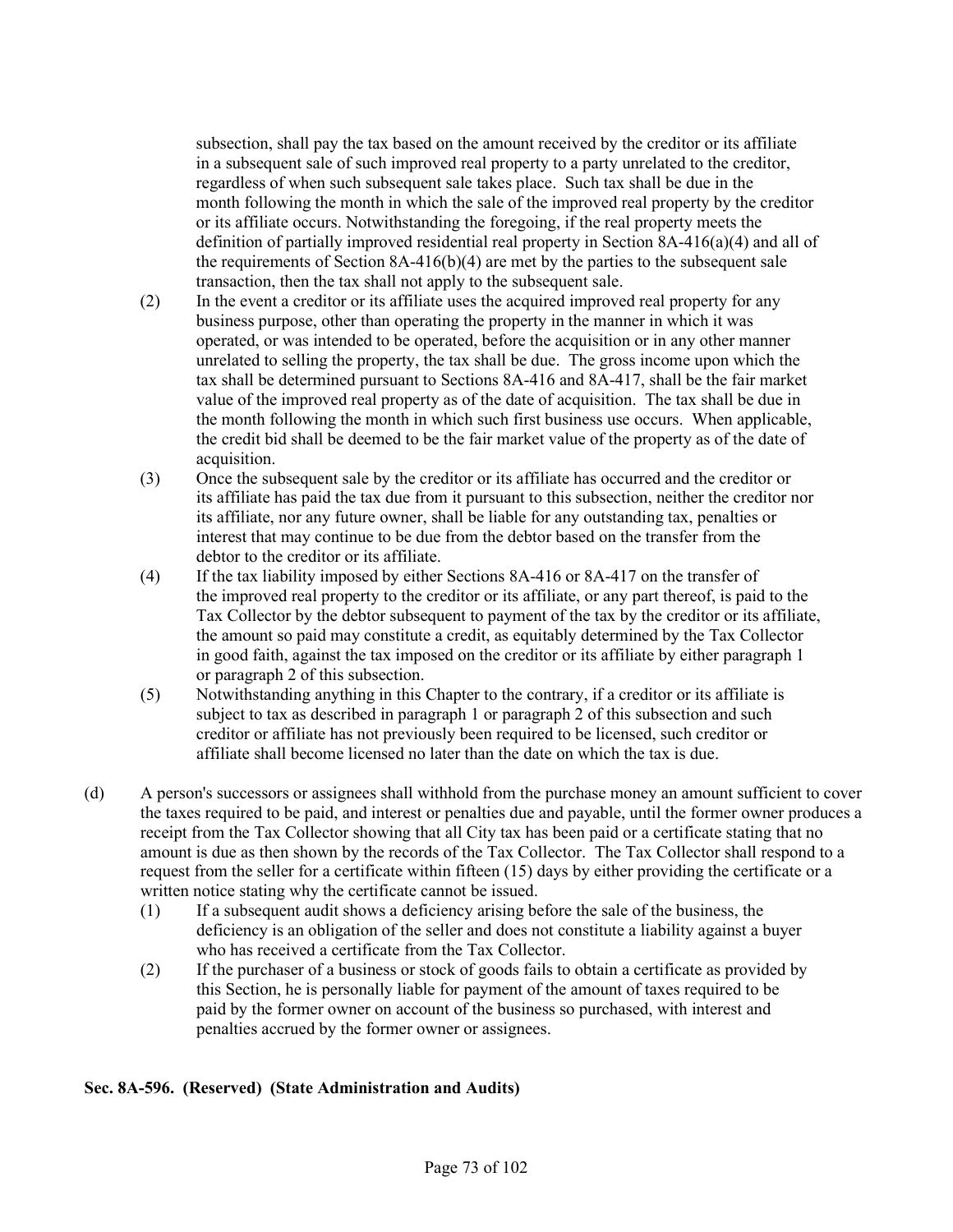### **Sec. 8A-596. Agreement for Installment Payments of Tax. (Local Audits)**

- (a) The City may enter into an agreement with a taxpayer to allow the taxpayer to satisfy a liability for any tax imposed by this Chapter by means of installment payments. The Tax Collector may require a taxpayer who requests an installment payment agreement to complete a financial report in such form and manner as the Tax Collector may prescribe.
- (b) The Tax Collector, without notice, may alter, modify or terminate an installment payment agreement if the taxpayer:
	- (1) fails to pay an installment at the time the installment payment is due under the agreement.
	- (2) fails to pay any other tax liability at the time the liability is due.
	- (3) fails to file any tax report or return at the time the report or return is due.
	- (4) fails to furnish any information requested by the Tax Collector within thirty (30) days after receiving a written request for such information.
	- (5) fails to notify the Tax Collector of a material improvement in the taxpayer's financial condition above the income previously reported in the most recent income statement within thirty (30) days after the material improvement.
	- (6) provides inaccurate, false or incomplete information to the Tax Collector.
- (c) Notwithstanding any installment payment agreement, the Tax Collector may offset any tax refunds against the liabilities provided for in the installment payment agreement, may file and perfect any tax liens and, in the event the taxpayer breaches any term or provision of the installment payment agreement, may engage in collection activities.
- (d) The Tax Collector, without notice, may terminate an installment payment agreement if the Tax Collector believes that the collection of tax to which the payment agreement pertains is in jeopardy.
- (e) If the Tax Collector determines that the financial condition of a taxpayer has improved, the Tax Collector may alter, modify or terminate the agreement by providing notice to the taxpayer at least thirty (30) days before the effective date of the action. The notice shall include the reasons why the Tax Collector believes the alteration, modification or termination is appropriate.
- (f) An installment payment agreement shall remain in effect for the term of the agreement except as otherwise provided in this Section.
- (g) A taxpayer who is aggrieved by a decision of the Tax Collector to refuse to enter into an installment payment agreement or to alter, modify or terminate an agreement entered into pursuant to this Section may petition the Taxpayer Problem Resolution Officer to review that determination. The Taxpayer Problem Resolution Officer may stay such alteration, modification or termination pending its review and may modify or nullify the determination.
- (h) The City and the taxpayer may modify any installment payment agreement at any time by entering into a new or modified agreement.

### **Sec. 8A-597. (Reserved) (State Administration and Audits)**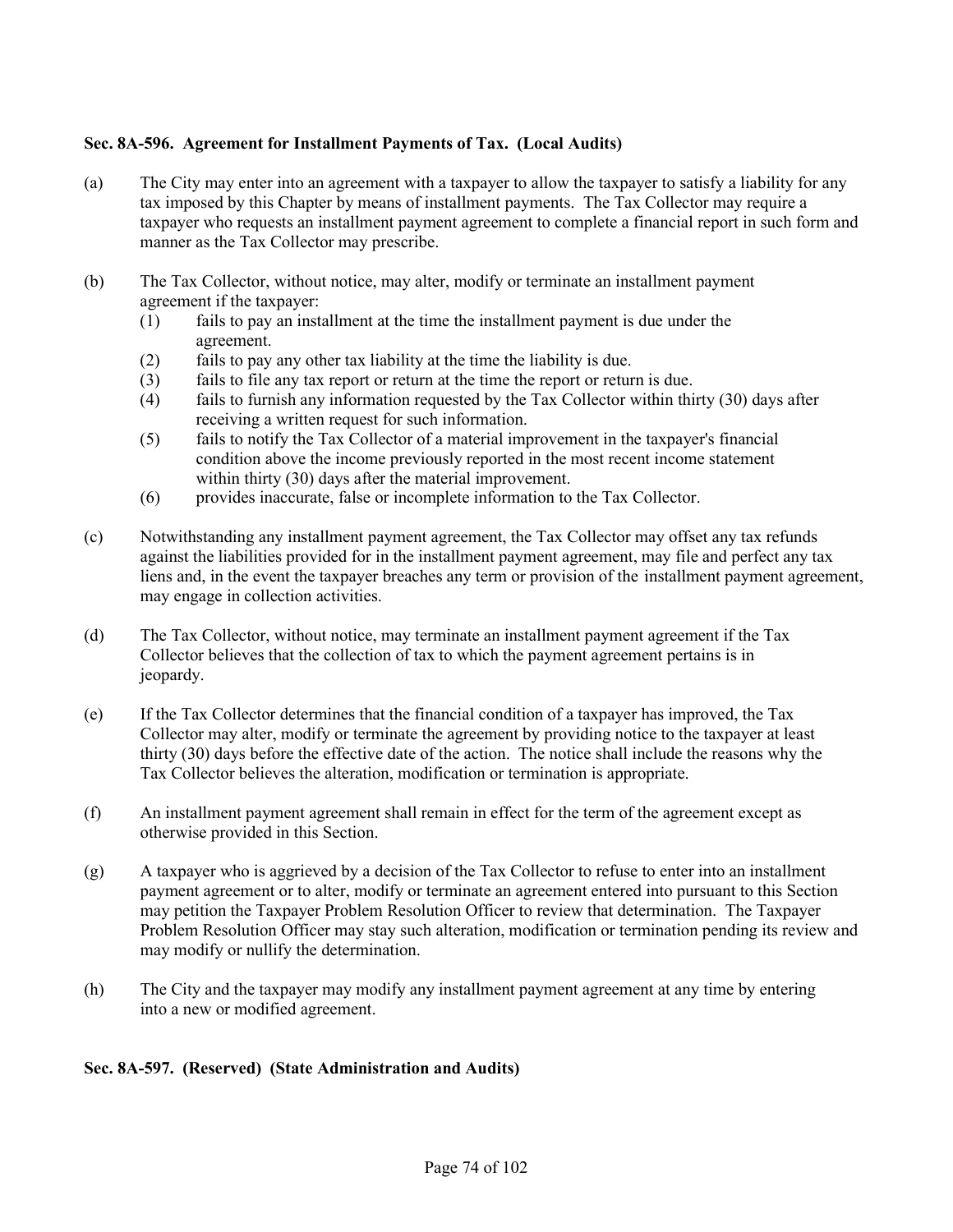# **Sec. 8A-597. Private Taxpayer Rulings; Request; Revocation or Modification; Definition. (Local Audits)**

- (a) The Tax Collector shall issue private taxpayer rulings to taxpayers and potential taxpayers on request. Each request shall be in writing and shall:
	- (1) state the name, address and, if applicable, taxpayer identifying number of the taxpayer or potential taxpayer who requests the ruling.
	- (2) describe all facts that are relevant to the requested ruling.
	- (3) state whether, to the best knowledge of the taxpayer or potential taxpayer, the issue or related issues are being considered by the Tax Collector or any other taxing jurisdiction in connection with an active audit, protest or appeal that involves the taxpayer or potential taxpayer and whether the same request has been or is being submitted to another taxing jurisdiction for a ruling.
	- (4) be signed by the taxpayer or potential taxpayer who makes the request or by an authorized representative of the taxpayer or potential taxpayer.
- (b) A private taxpayer ruling may be revoked or modified by either:
	- (1) a change or clarification in the law that was applicable at the time the ruling was issued, including changes or clarifications caused by regulations and court decisions.
	- (2) actual written notice by the Tax Collector to the last known address of the taxpayer or potential taxpayer of the revocation or modification of the private taxpayer ruling.
- (c) With respect to the taxpayer or prospective taxpayer to whom a private taxpayer ruling is issued, the revocation or modification of a private taxpayer ruling shall not be applied retroactively to tax periods or tax years before the effective date of the revocation or modification and the Tax Collector shall not assess any penalty or tax attributable to erroneous advice that is furnished to the taxpayer or potential taxpayer in the private taxpayer ruling if:
	- (1) the taxpayer reasonably relied on the private taxpayer ruling.
	- (2) the penalty or tax did not result either from a failure by the taxpayer to provide adequate or accurate information or from a change in the information.
- (d) A private taxpayer ruling may not be relied upon, cited nor introduced into evidence in any proceeding by any taxpayer other than the taxpayer who received the ruling.
- (e) A taxpayer may appeal the propriety of a retroactive application of a revoked or modified private taxpayer ruling by filing a written petition with the Tax Collector pursuant to Section 8A-570 within forty-five (45) days after receiving written notice of the intent to retroactively apply a revoked or modified private taxpayer ruling.
- (f) A private taxpayer ruling constitutes the Tax Collector's interpretation of the sections of this Chapter only as they apply to the taxpayer making, and the particular facts contained in, the request.
- (g) A private taxpayer ruling which addresses a taxpayer's ongoing business activities will apply only to transactions that occur or tax liabilities that accrue from and after the date of the taxpayer's ruling request.
- (h) The Tax Collector shall attempt to issue private taxpayer rulings within forty-five (45) days after receiving the written request and on receiving the facts that are relevant to the ruling. If the ruling is expected to be delayed beyond the forty-five (45) days, the Tax Collector shall notify the requestor of the delay and the proposed date of issuance.
- (i) Within thirty (30) days after being issued, the Tax Collector shall maintain the private taxpayer ruling as a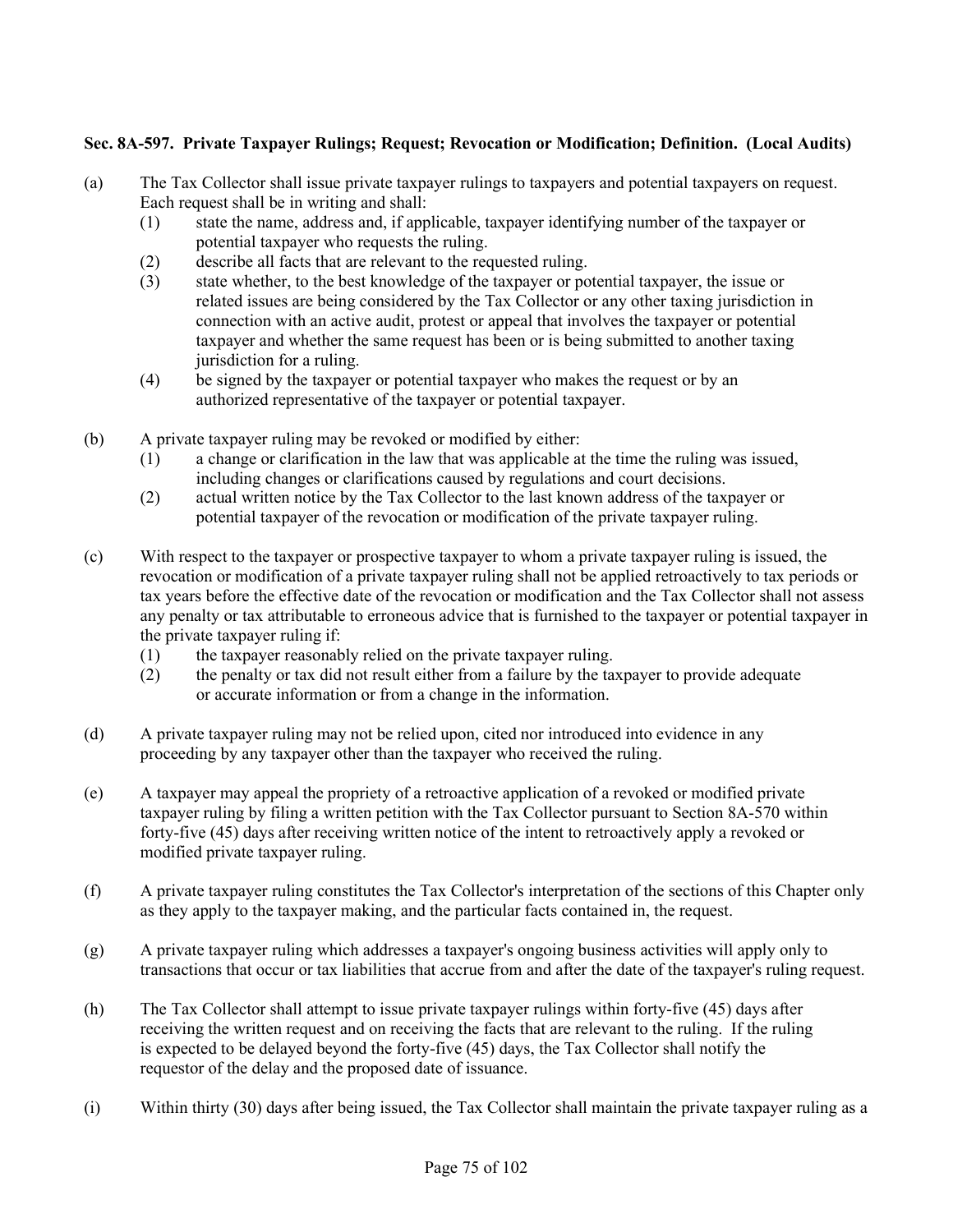public record and make it available at a reasonable cost for public inspection and copying. The text of private taxpayer rulings are open to public inspection subject to the confidentiality requirements prescribed by Section 8A-510.

- (j) In this Section, "private taxpayer ruling" means a written determination by the Tax Collector issued pursuant to this Section that interprets and applies one or more sections contained in this Chapter and any applicable Regulations.
- (k) A private taxpayer ruling issued by the Arizona Department of Revenue pursuant to A.R.S. Section 42- 2101 may be relied upon by the taxpayer to whom the ruling was issued and must be recognized and followed by any city in which such taxpayer has obtained a Privilege License if the City has not issued a ruling addressing the facts described in the taxpayer's ruling request and the statute at issue in the taxpayer's ruling request is, in essence, worded and written the same as the applicable Section hereunder.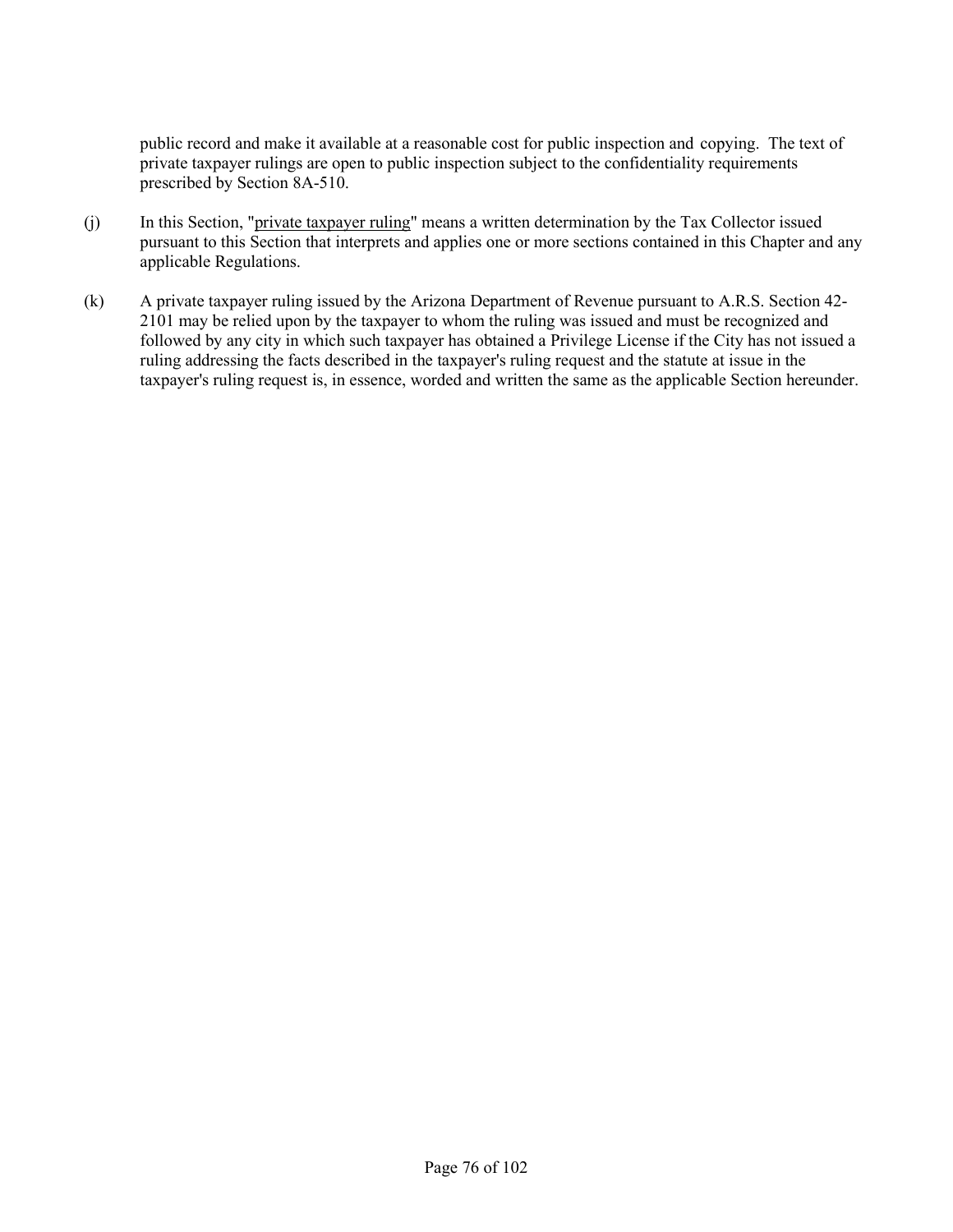# **Article VI - Use Tax**

### **Sec. 8A-600. Use Tax: definitions.**

For the purposes of this Article only, the following definitions shall apply, in addition to the definitions provided in Article I:

"Acquire (for Storage or Use)" means purchase, rent, lease, or license for storage or use.

"Retailer" also means any person selling, renting, licensing for use, or leasing tangible personal property under circumstances which would render such transactions subject to the taxes imposed in Article IV, if such transactions had occurred within this City.

"Storage (within the City)" means the keeping or retaining of tangible personal property at a place within the City for any purpose, except for those items acquired specifically and solely for the purpose of sale, rental, lease, or license for use in the regular course of business or for the purpose of subsequent use solely outside the City.

"Use (of Tangible Personal Property)" means consumption or exercise of any other right or power over tangible personal property incident to the ownership thereof except the holding for the sale, rental, lease, or license for use of such property in the regular course of business.

**Sec. 8A-601. (Reserved)**

### **Sec. 8A-602. (Reserved)**

#### **Sec. 8A-610. Use Tax: imposition of tax; presumption.**

- (a) There is hereby levied and imposed, subject to all other provisions of this Chapter, an excise tax on the storage or use in the City of tangible personal property, for the purpose of raising revenue to be used in defraying the necessary expenses of the City, such taxes to be collected by the Tax Collector.
- (b) The tax rate shall be at an amount equal to two and eight-tenths percent (2.8%) of the:
	- (1) cost of tangible personal property acquired from a retailer, upon every person storing or using such property in this City.
	- (2) gross income from the business activity upon every person meeting the requirements of subsection 8A-620(b) or (c) who is engaged or continuing in the business activity of sales, rentals, leases, or licenses of tangible personal property to persons within the City for storage or use within the City, to the extent that tax has been collected upon such transaction.
	- (3) Cost of the tangible personal property provided under the conditions of a warranty, maintenance, or service contract.
	- (4) cost of complimentary items provided to patrons without itemized charge by a restaurant, hotel, or other business.
	- (5) cost of food consumed by the owner or by employees or agents of the owner of a restaurant or bar subject to the provisions of Section 8A-455 of this Chapter.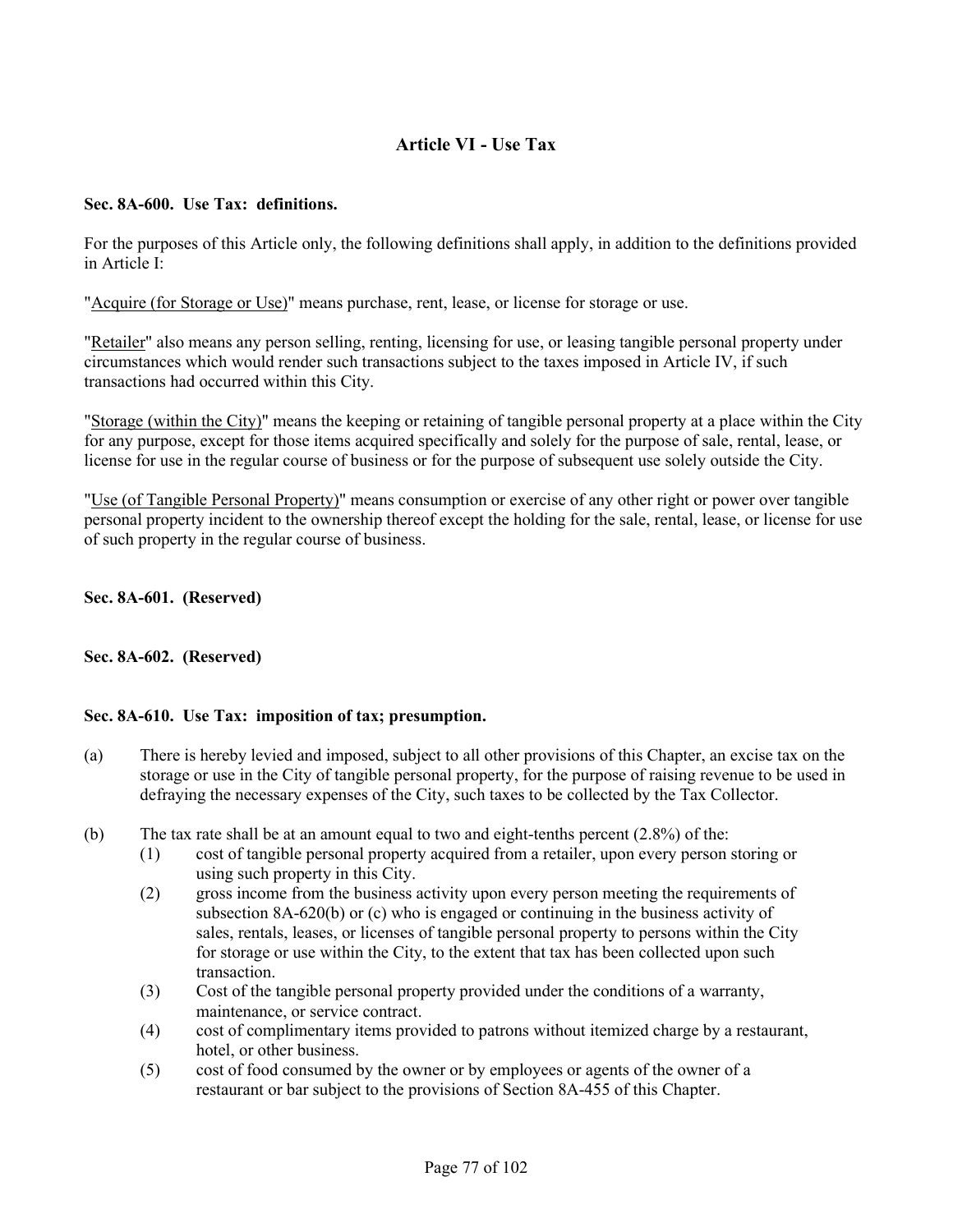- (c) It shall be presumed that all tangible personal property acquired by any person who at the time of such acquisition resides in the City is acquired for storage or use in this City, until the contrary is established by the taxpayer.
- (d) Exclusions. For the purposes of this Article, the acquisition of the following shall not be deemed to be the purchase, rental, lease, or license of tangible personal property for storage or use within the City:
	- (1) stocks, bonds, options, or other similar materials.
	- (2) lottery tickets or shares sold pursuant to Article I, Chapter 5, Title 5, Arizona Revised Statutes.
	- (3) Platinum, bullion, or monetized bullion, except minted or manufactured coins transferred or acquired primarily for their numismatic value as prescribed by Regulation.
- (e) (Reserved)

### **Sec. 8A-620. Use Tax: liability for tax.**

The following persons shall be deemed liable for the tax imposed by this Article; and such liability shall not be extinguished until the tax has been paid to this City, except that a receipt from a retailer separately charging the tax imposed by this Chapter is sufficient to relieve the person acquiring such property from further liability for the tax to which the receipt refers:

- (a) Any person who acquires tangible personal property from a retailer, whether or not such retailer is located in this City, when such person stores or uses said property within the City.
- (b) Any retailer not located within the City, selling, renting, leasing, or licensing tangible personal property for storage or use of such property within the City, may obtain a License from the Tax Collector and collect the Use Tax on such transactions. Such retailer shall be liable for the Use Tax to the extent such Use Tax is collected from his customers.
- (c) Every agent within the City of any retailer not maintaining an office or place of business in this City, when such person sells, rents, leases, or licenses tangible personal property for storage or use in this City shall, at the time of such transaction, collect and be liable for the tax imposed by this Article upon the storage or use of the property so transferred, unless such retailer or agent is liable for an equivalent excise tax upon the transaction.
- (d) Any person who acquires tangible personal property from a retailer located in the City and such person claims to be exempt from the City Privilege or Use tax at the time of the transaction, and upon which no City Privilege Tax was charged or paid, when such claim is not sustainable.
- (e) Every person storing or using tangible personal property under the conditions of a warranty, maintenance, or service contract.

### **Sec. 8A-630. Use Tax: recordkeeping requirements.**

All deductions, exclusions, exemptions, and credits provided in this Article are conditional upon adequate proof of documentation as required by Article III or elsewhere in this Chapter.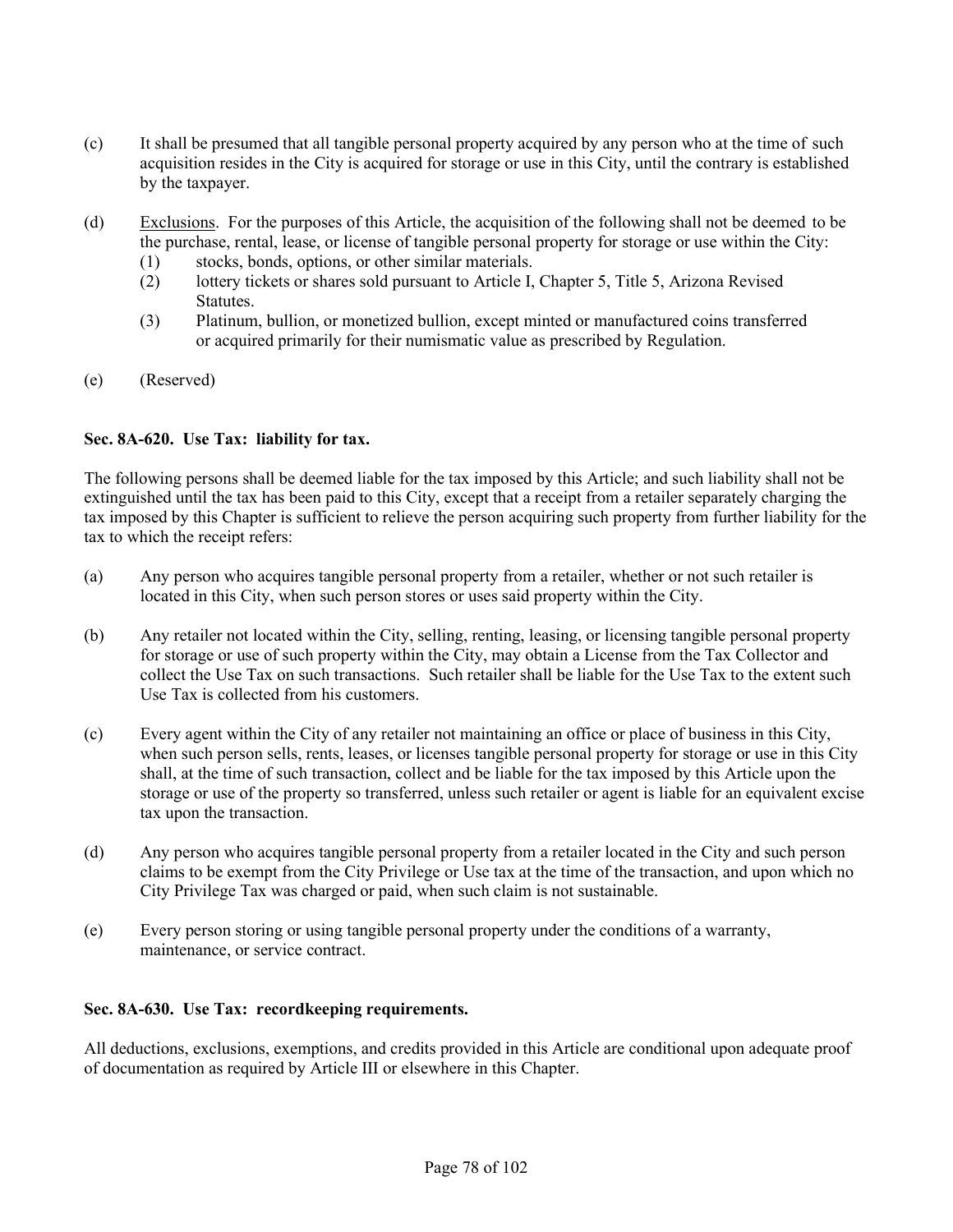# **Sec. 8A-640. Use Tax: credit for equivalent excise taxes paid another jurisdiction.**

In the event that an equivalent excise tax has been levied and paid upon tangible personal property which is acquired to be stored or used within this City, full credit for any and all such taxes so paid shall be allowed by the Tax Collector but only to the extent Use Tax is imposed upon that transaction by this Article.

### **Sec. 8A-650. Use Tax: exclusion when acquisition subject to Use Tax is taxed or taxable elsewhere in this Chapter; limitation.**

The tax levied by this Article does not apply to the storage or use in this City of tangible personal property acquired in this City, the gross income from the sale, rental, lease, or license of which were included in the measure of the tax imposed by Article IV of this Chapter; provided, however, that any person who has acquired tangible personal property from a vendor in this City without paying the City Privilege Tax because of a representation to the vendor that the property was not subject to such tax, when such claim is not sustainable, may not claim the exclusion from such Use Tax provided by this Section.

### **Sec. 8A-660. Use Tax: exemptions.**

The storage or use in this City of the following tangible personal property is exempt from the Use Tax imposed by this Article:

- (a) tangible personal property brought into the City by an individual who was not a resident of the City at the time the property was acquired for his own use, if the first actual use of such property was outside the City, unless such property is used in conducting a business in this City.
- (b) tangible personal property, the value of which does not exceed the amount of one thousand dollars (\$1,000) per item, acquired by an individual outside the limits of the City for his personal use and enjoyment.
- (c) charges for delivery, installation, or other customer services, as prescribed by Regulation.
- (d) charges for repair services, as prescribed by Regulation.
- (e) separately itemized charges for warranty, maintenance, and service contracts.
- (f) prosthetics.
- (g) income-producing capital equipment.
- (h) rental equipment and rental supplies.
- (i) mining and metallurgical supplies.
- (j) motor vehicle fuel and use fuel which are used upon the highways of this State and upon which a tax has been imposed under the provisions of Article I or II, Chapter 16Title 28, Arizona Revised Statutes.
- (k) tangible personal property purchased by a construction contractor, but not an owner-builder, when such person holds a valid Privilege License for engaging or continuing in the business of construction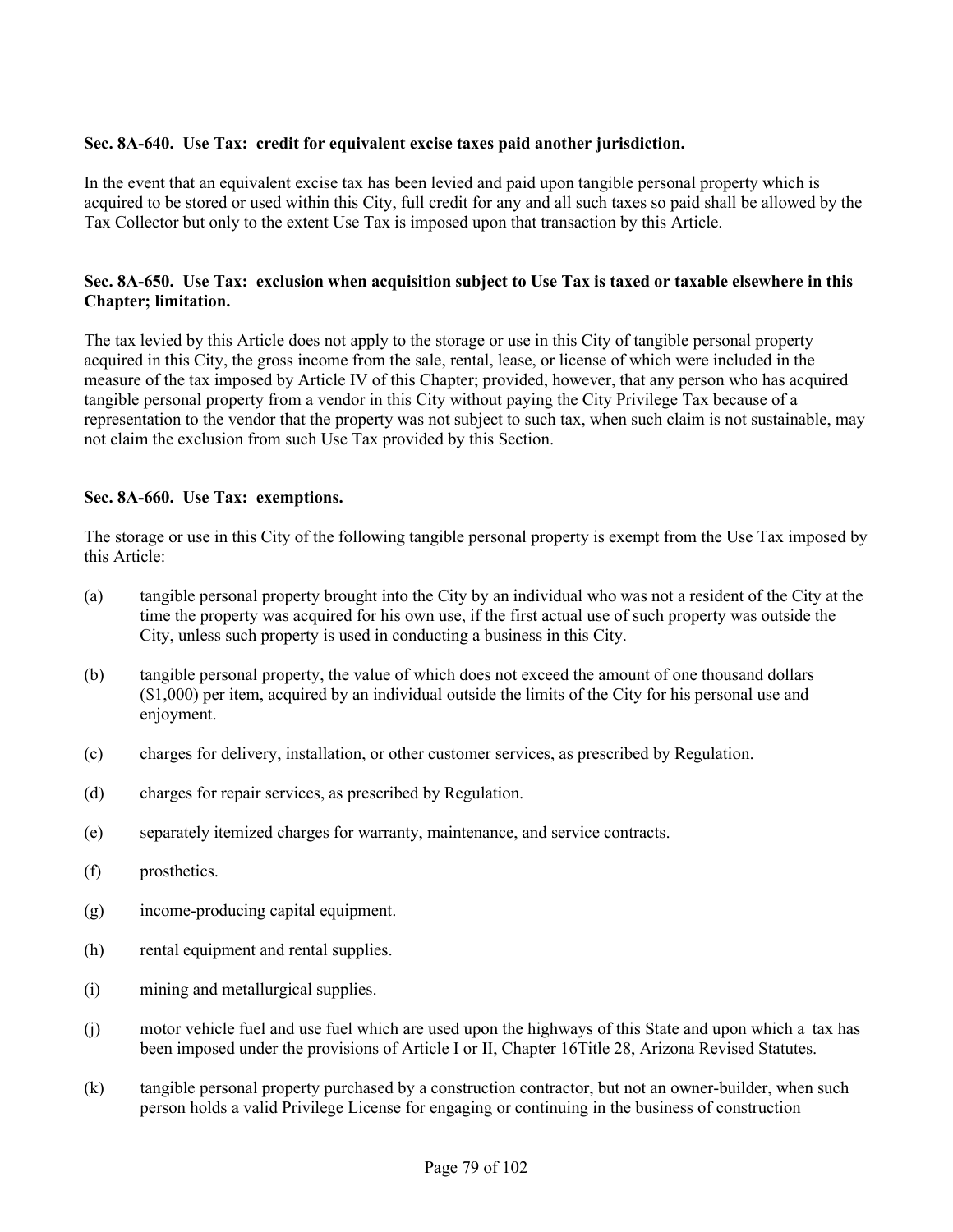contracting, and where the property acquired is incorporated into any structure or improvement to real property in fulfillment of a construction contract.

- (l) sales of motor vehicles to nonresidents of this State for use outside this State if the vendor ships or delivers the motor vehicle to a destination outside this State.
- (m) tangible personal property which directly enters into and becomes an ingredient or component part of a product sold in the regular course of the business of job printing, manufacturing, or publication of newspapers, magazines or other periodicals. Tangible personal property which is consumed or used up in a manufacturing, job printing, publishing, or production process is not an ingredient nor component part of a product.
- (n) rental, leasing, or licensing for use of film, tape, or slides by a theater or other person taxed under Section 8A-410, or by a radio station, television station, or subscription television system.
- (o) food served to patrons for a consideration by any person engaged in a business properly licensed and taxed under Section 8A-455, but not food consumed by owners, agents, or employees of such business.
- (p) tangible personal property acquired by a qualifying hospital, qualifying community health center or a qualifying health care organization, except when the property is in fact used in activities resulting in gross income from unrelated business income as that term is defined in 26 U.S.C. Section 512.
- (q) (Reserved)
- (r) (Reserved)
	- (1) (Reserved)
	- (2) (Reserved)
	- (3) (Reserved)
	- (4) (Reserved)
- (s) groundwater measuring devices required by A.R.S. Section 45-604.
- (t) paintings, sculptures, or similar works of fine art, provided that such works of fine art are purchased from the original artist; and provided further that "art creations", such as jewelry, macramé, glasswork, pottery, woodwork, metalwork, furniture, and clothing, when such "art creations" have a dual purpose, both aesthetic and utilitarian, are not exempt, whether purchased from the artist or from another.
- (u) aircraft acquired for use outside the State, as prescribed by Regulation.
- (v) sales of food products by producers as provided for by A.R.S. Sections 3-561, 3-562 and 3-563.
- (w) (Reserved)
- (x) food and drink provided by a person who is engaged in business that is classified under the restaurant classification without monetary charge to its employees for their own consumption on the premises during such employees' hours of employment.
- (y) (Reserved)
- (z) (Reserved)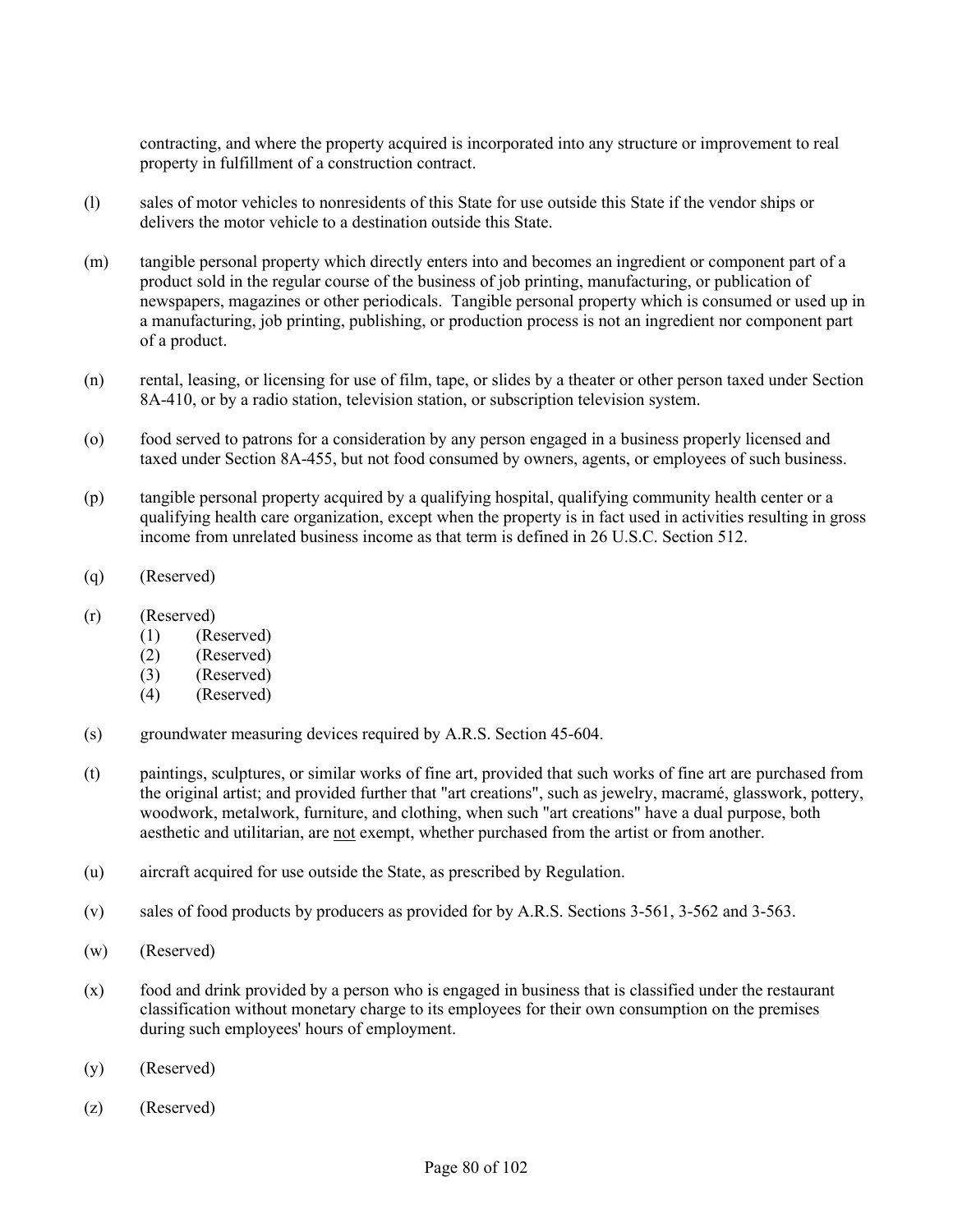- (aa) tangible personal property used in remediation contracting as defined in Section 8A-100 and Regulation 8A-100.5.
- (bb) materials that are purchased by or for publicly funded libraries including school district libraries, charter school libraries, community college libraries, state university libraries or federal, state, county or municipal libraries for use by the public as follows:
	- (1) printed or photographic materials.
	- (2) electronic or digital media materials.
- (cc) food, beverages, condiments and accessories used for serving food and beverages to a commercial airline, as defined in A.R.S. Section 42-5061(A)(49), that serves the food and beverages to its passengers, without additional charge, for consumption in flight. For the purposes of this subsection, "accessories" means paper plates, plastic eating utensils, napkins, paper cups, drinking straws, paper sacks or other disposable containers, or other items which facilitate the consumption of the food.
- (dd) wireless telecommunication equipment that is held for sale or transfer to a customer as an inducement to enter into or continue a contract for telecommunication services that are taxable under Section 8A-470.
- (ee) (Reserved)
- (ff) alternative fuel as defined in A.R.S. Section 1-215, by a used oil fuel burner who has received a Department of Environmental Quality permit to burn used oil or used oil fuel under A.R.S. Sections 49- 426 or 49-480.
- (gg) food, beverages, condiments and accessories purchased by or for a public educational entity, pursuant to any of the provisions of Title 15, Arizona Revised Statutes, including a regularly organized private or parochial school that offers an educational program for grade twelve (12) or under which may be attended in substitution for a public school pursuant to A.R.S. Section 15-802; to the extent such items are to be prepared or served to individuals for consumption on the premises of a public educational entity during school hours. For the purposes of this subsection, "accessories" means paper plates, plastic eating utensils, napkins, paper cups, drinking straws, paper sacks or other disposable containers, or other items which facilitate the consumption of the food.
- (hh) personal hygiene items purchased by a person engaged in the business of and subject to tax under Section 8A-444 of this Code if the tangible personal property is furnished without additional charge to and intended to be consumed by the person during his occupancy.
- (ii) The diversion of gas from a pipeline by a person engaged in the business of operating a natural or artificial gas pipeline, for the sole purpose of fueling compressor equipment to pressurize the pipeline, is not a sale of the gas to the operator of the pipeline.
- (jj) Food, beverages, condiments and accessories purchased by or for a nonprofit charitable organization that has qualified as an exempt organization under 26 U.S.C Section 501(c)(3) and regularly serves meals to the needy and indigent on a continuing basis at no cost. For the purposes of this subsection, "accessories" means paper plates, plastic eating utensils, napkins, paper cups, drinking straws, paper sacks or other disposable containers, or other items which facilitate the consumption of the food.
- (kk) sales of motor vehicles that use alternative fuel if such vehicle was manufactured as a diesel fuel vehicle and converted to operate on alternative fuel and sales of equipment that is installed in a conventional diesel fuel motor vehicle to convert the vehicle to operate on an alternative fuel, as defined in A.R.S.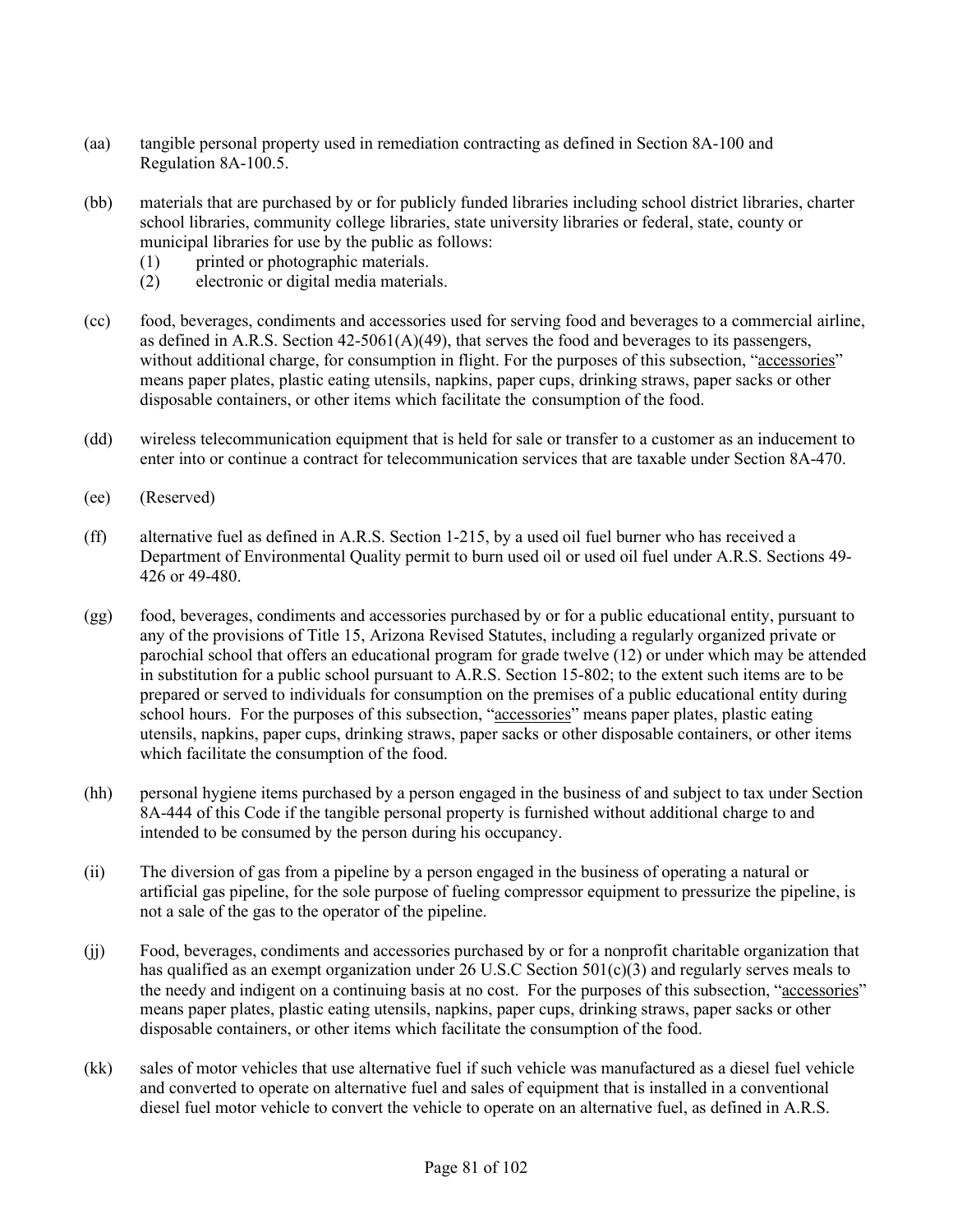Section 1-215.

- (ll) the storage, use or consumption of tangible personal property in the City by a school district or charter school.
- (mm) renewable energy credits or any other unit created to track energy derived from renewable energy resources. For the purposes of this paragraph, "renewable energy credit" means a unit created administratively by the Corporation Commission or governing body of a public power utility to track kilowatt hours of electricity derived from a renewable energy resource or the kilowatt hour equivalent of conventional energy resources displaced by distributed renewable energy resources.
- (nn) magazines or other periodicals or other publications by this State to encourage tourist travel.
- (oo) paper machine clothing, such as forming fabrics and dryer felts, purchased by a paper manufacturer and directly used or consumed in paper manufacturing.
- (pp) overhead materials or other tangible personal property that is used in performing a contract between the United States Government and a manufacturer, modifier, assembler or repairer, including property used in performing a subcontract with a Government contractor who is a manufacturer, modifier, assembler or repairer, to which title passes to the Government under the terms of the contract or subcontract.
- (qq) coal, petroleum, coke, natural gas, virgin fuel oil and electricity purchased by a qualified environmental technology manufacturer, producer or processor as defined in A.R.S. Section 41-1514.02 and directly used or consumed in the generation or provision of on-site power or energy solely for environmental technology manufacturing, producing or processing or environmental protection. This paragraph shall apply for twenty (20), full consecutive calendar or fiscal years from the date the first paper manufacturing machine is placed in service. In the case of an environmental technology manufacturer, producer or processor who does not manufacture paper, the time period shall begin with the date the first manufacturing, processing or production equipment is placed in service.
- (rr) machinery, equipment, materials and other tangible personal property used directly and predominantly to construct a qualified environmental technology manufacturing, producing or processing facility as described in A.R.S. Section 41-1514.02. This subsection applies for ten (10), full consecutive calendar or fiscal years after the start of initial construction.
- (ss) (Reserved)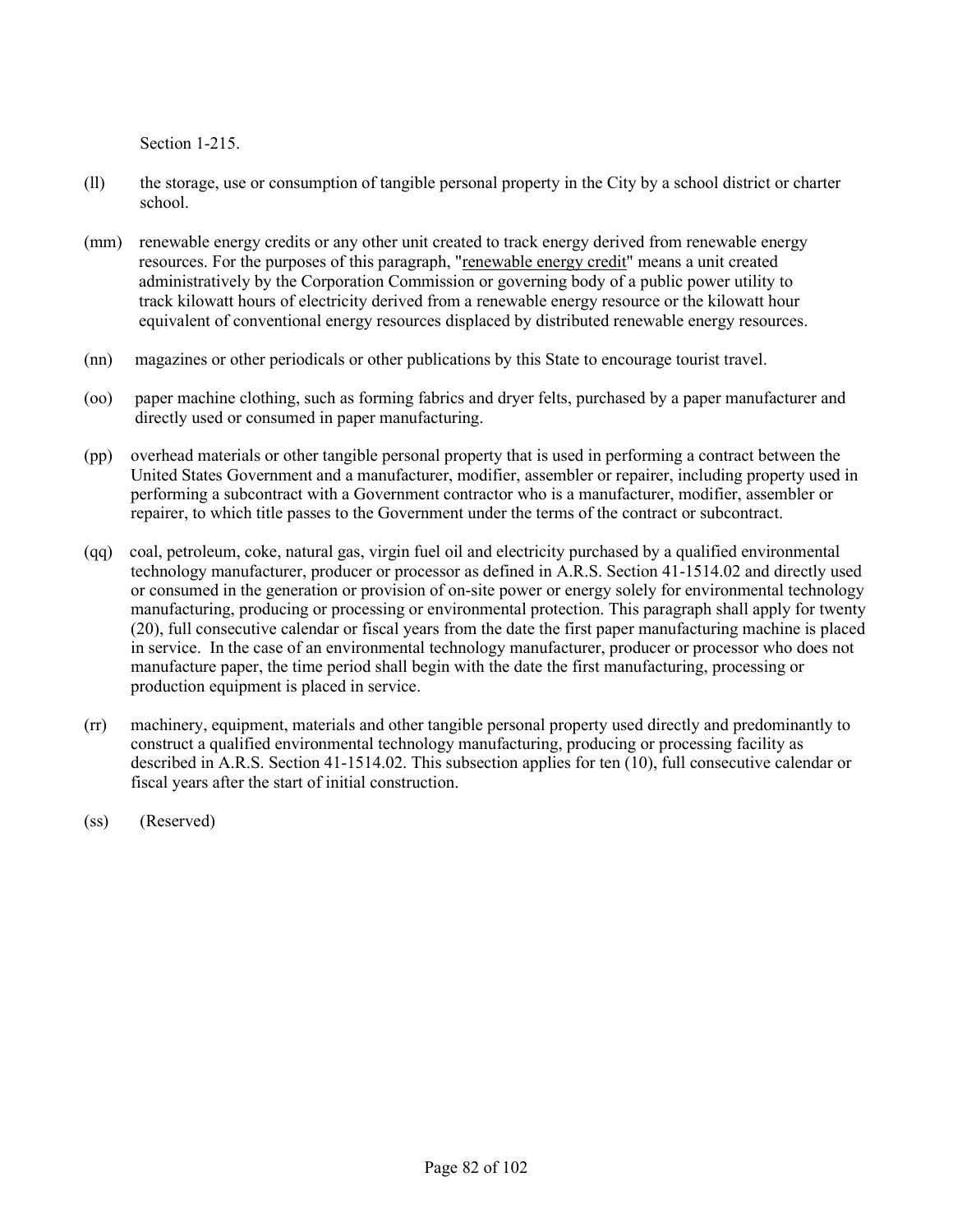### **Regulations – Privilege and Excise Taxes**

#### **Reg. 8A-100.1. Brokers**

- (a) For the purposes of proper administration of this Chapter and to prevent evasion of taxes imposed, brokers shall be wherever necessary treated as taxpayers for all purposes, and shall file a return and remit the tax imposed on the activity on behalf of the principal. No deduction shall be allowed for any commissions or fees retained by such broker, except as provided in Section 8A-405, relating to advertising commissions.
- (b) Brokers for vendors. A broker acting for a seller, lessor, or other similar person deriving gross income in a category upon which this Chapter imposes a tax shall be liable for such tax, even if his principal would not be subject to the tax if he conducted such activity in his own behalf, by reason of the activity being deemed a "casual" one. For example:
	- (1) An auctioneer or other sales agent of tangible personal property is subject to the tax imposed upon retail sales, even if such sales would be deemed "casual" if his principal had sold such items himself.
	- (2) A property manager is subject to the tax imposed upon rental, leasing, or licensing of real property, even if such rental, leasing, or licensing would be deemed "casual" if his principal managed such real property himself.
- (c) Brokers for vendees. A broker acting solely for a buyer, lessee, tenant, or other similar person who is a party to a transaction which may be subject to the tax, shall be liable for such tax and for filing a return in connection with such tax only to the extent his principal is subject to the tax.
- (d) The liability of a broker does not relieve the principal of liability except upon presentation to the Tax Collector of proof of payment of the tax, and only to the extent of the correct payment. The broker shall be relieved of the responsibility to file and pay taxes upon the filing and correct payment of such taxes by the principal.
- (e) (Reserved)
- (f) Location of Business. Retail sales by brokers acting for another person shall be deemed to have occurred at the regular business location of the broker, in a manner similar to that used to determine "out-of-City sales"; provided, however, that an auctioneer is deemed to be engaged in business at the site of each auction.

### **Reg. 8A-100.2. Delivery, installation, or other direct customer services.**

- (a) "Delivery Charges" exist only when the total charges to the ultimate customer or consumer include, as separately charged to the ultimate customer, charges for delivery to the ultimate consumer, whether the place of delivery is within or without the City, and when the taxpayer's books and records show the separate delivery charges.
	- (1) Identification to the customer or consumer that the listed price has "delivery included" or other similar expression is insufficient to show the delivery as a separate charge. Only the separately stated charge for the delivery shall be deemed a "delivery charge".
	- (2) Freight in. Charges for delivery from place of production or the manufacturer to the vendor either directly or through a chain of wholesalers or jobbers or other middlemen are deemed "freight-in" and are not considered delivery.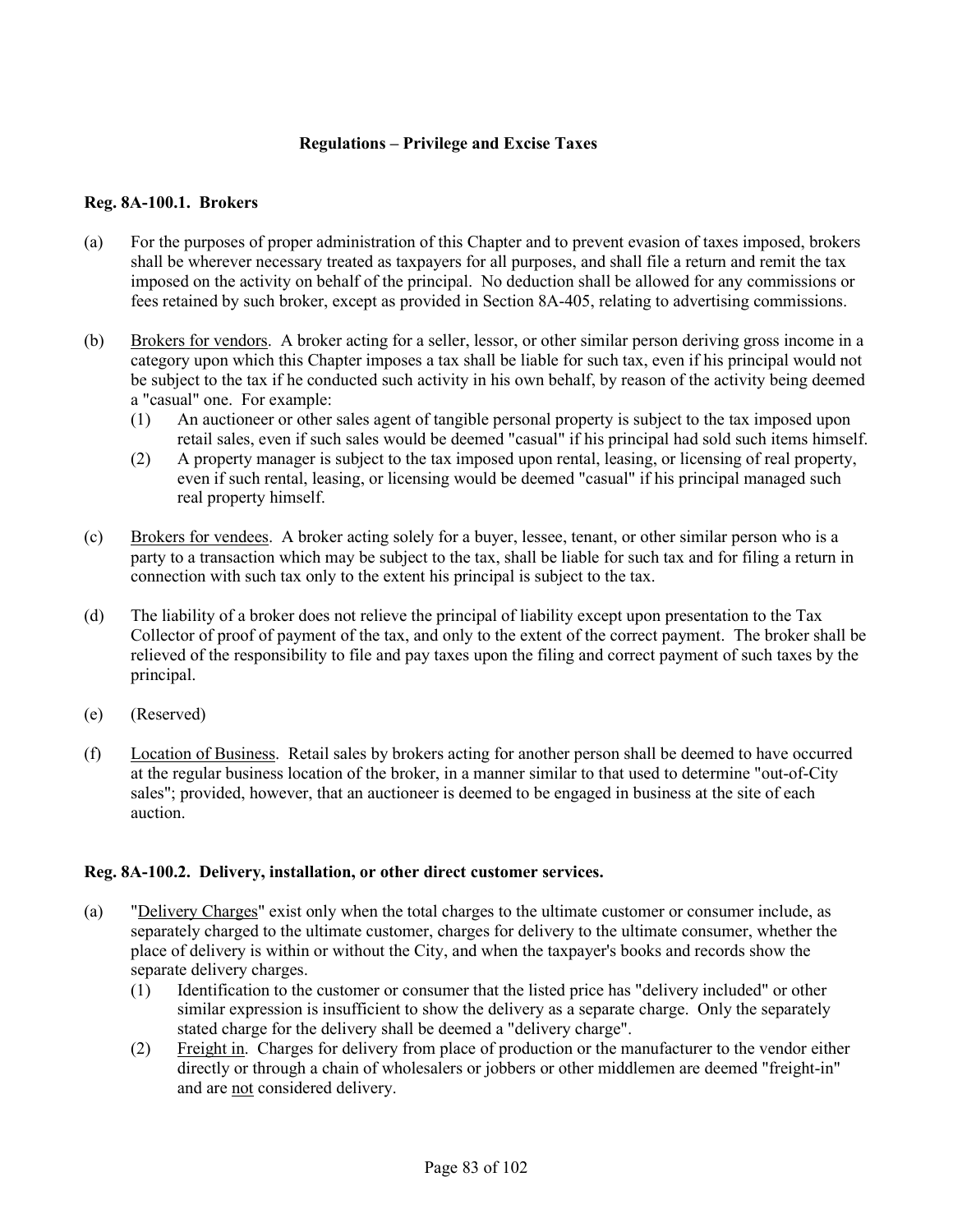- (b) "Installation", as used in this definition, relates only to tangible personal property. Installation to real property is deemed construction contracting in this Chapter. Examples of installation relating to tangible personal property are: installing a radio in an automobile; applying sun screens on the windows of a boat; installing cabinets, carpeting, or "built-in appliances" to a camper or motorized recreational vehicle.
- (c) Repair of tangible personal property is not included in this definition. See Regulation 8A-465.1.
- (d) "Direct Customer Services" means services other than repair rendered directly to the customer. Services or labor provided by any person prior to the transfer of tangible personal property to the customer or consumer are not included in this definition. In the following examples, the requirements of subsection (e) below are referred to by the words "identify" or "identification."
	- (1) A retailer sells a customer a \$100 "plug-in" appliance, with a \$25 delivery and installation charge. If the retailer identifies the \$25 delivery and installation charge, it is a charge for direct customer services.
	- (2) A caterer charges his customer \$1,000 for the food and drink served, \$300 for setup and site cleanup, and \$500 for bartender and waiters. If all charges are properly identified, only the \$300 for set up and cleanup is a charge for direct customer services, and the \$1,500 for food and service is restaurant gross income.
	- (3) Persons engaged in engraving on wood, metal, stone, etc. or persons engaged in retouching photographs or paintings may consider such charges for labor as direct customer services.
	- (4) All charges by a photographer resulting in the sale of a photograph (sitting charges, developing, making enlargements, retouching, etc.) for services that occur prior to transfer of tangible personal property are not direct customer services.
	- (5) An equipment rental company charging \$25 for delivery may consider such delivery charge as a charge for direct customer service only if such charge is properly identified.
	- (6) Even if identified, charges for labor incurred in the production of any manufactured article or of a custom-made article (jewelry, artwork, tailoring, draperies, etc.) are not included in this definition, as such labor occurs prior to the transfer of property.
- (e) Recordkeeping requirements.
	- (1) Any person who engages in transactions involving these services must:
		- (A) Separately bill, invoice, or charge the customer for such services in a manner by which the customer or consumer may readily identify the specific dollar amount of the service charge; and
		- (B) Maintain business books and records in a manner in which the separate charge for such services can be clearly identified, to the satisfaction of the Tax Collector.
	- (2) Rendering a statement to a customer for a transaction involving such services and the transfer of tangible personal property which only indicates the total amount of the charges with words such as "services included" or "charge includes labor and parts" or similar a expression does not satisfy the requirements of this subsection.

# **Reg. 8A-100.3. Retailers.**

When in the opinion of the Tax Collector it is necessary for efficient administration of this Chapter, he may regard any salesman, representative, peddler, canvasser, or agent of any dealer, distributor, supervisor, or employer under whom he operates or from whom he obtains tangible personal property for sale, rental, lease, or license as a retailer for the purposes of this Chapter, irrespective of whether he is making sales, rentals, leases, or licenses on his own behalf or on behalf of others. The Tax Collector may also regard such dealer, distributor, supervisor, or employer as a retailer for the purposes of this Chapter.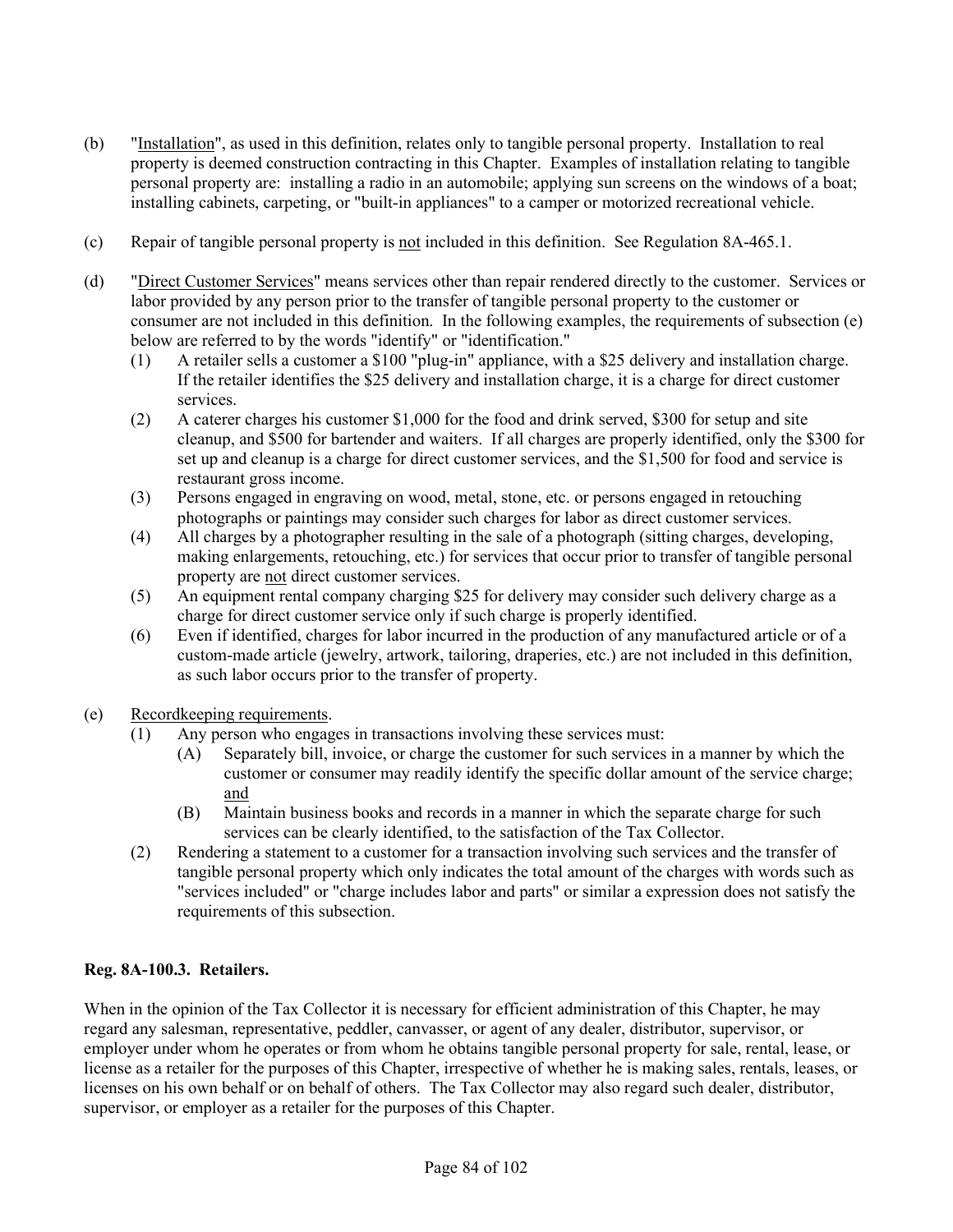# **Reg. 8A-100.4. Out-of-City/Out-of-State Sales: Sales to Native Americans.**

Sales to Native Americans or tribal councils by vendors located within the City shall be deemed sales within the City, unless all of the following conditions exist:

- (1) the vendor has properly accounted for such sales, in a manner similar to the recordkeeping requirements for out-of-City sales; and,
- (2) all of the following elements of the sale exist:
	- (A) solicitation and placement of the order occurs on the reservation; and
	- (B) delivery is made to the reservation; and
	- (C) payment originates from the reservation.

### **Reg. 8A-100.5. Remediation Contracting.**

The following activities are considered remediation contracting and are exempt:

- (1) excavation, transportation, treatment, and/or disposal of contaminated soil for purposes of site remediation (rather than characterization);
- (2) installation of groundwater extraction and/or injection wells for purposes of groundwater remediation;
- (3) installation of pumps and piping into groundwater extraction wells for remediation purposes;
- (4) installation of vapor extraction wells for the purpose of soil or groundwater remediation;
- (5) construction of remediation systems, such as groundwater treatment plants, vapor extraction systems, or air injection systems;
- (6) connection of remediation systems to utilities;
- (7) abandonment of groundwater or vapor extraction wells;
- (8) removal/demolition of remediation systems;
- (9) capping/closure construction activities; and
- (10) service or handling charges for subcontracted remediation contracting activities.

### **Reg. 8A-115.1. Computer hardware, software, and data services.**

- (a) Definitions.
	- (1) "Computer Hardware" (also called "computer equipment" or "peripherals") is the components and accessories which constitute the physical computer assembly, including but not limited to: central processing unit, keyboard, console, monitor, memory unit, disk drive, tape drive or reader, terminal, printer, plotter, modem, document sorter, optical reader and/or digitizer, network.
	- (2) "Computer Software" (also called "computer program") is tangible personal property, and includes:
		- (A) "Operating Program (Software)" (also called "executive program (software)"), which is the programming system or technical language upon which or by means of which the basic operating procedures of the computer are recorded. The operating program serves as an interface with user applied programs and allows the user to access the computer's processing capabilities.
			- (B) "Applied Program (Software)", which is the programming system or technical language (including the tape, disk, cards, or other medium upon which such language or program is recorded) designed either for application in a specialized use, or upon which or by means of which a plan for the solution of a particular problem is based. Typically, applied programs can be transferred from one computer to another via storage media. Examples of applied programs include: payroll processing, general ledger, sales data, spreadsheet, word processing, and data management programs.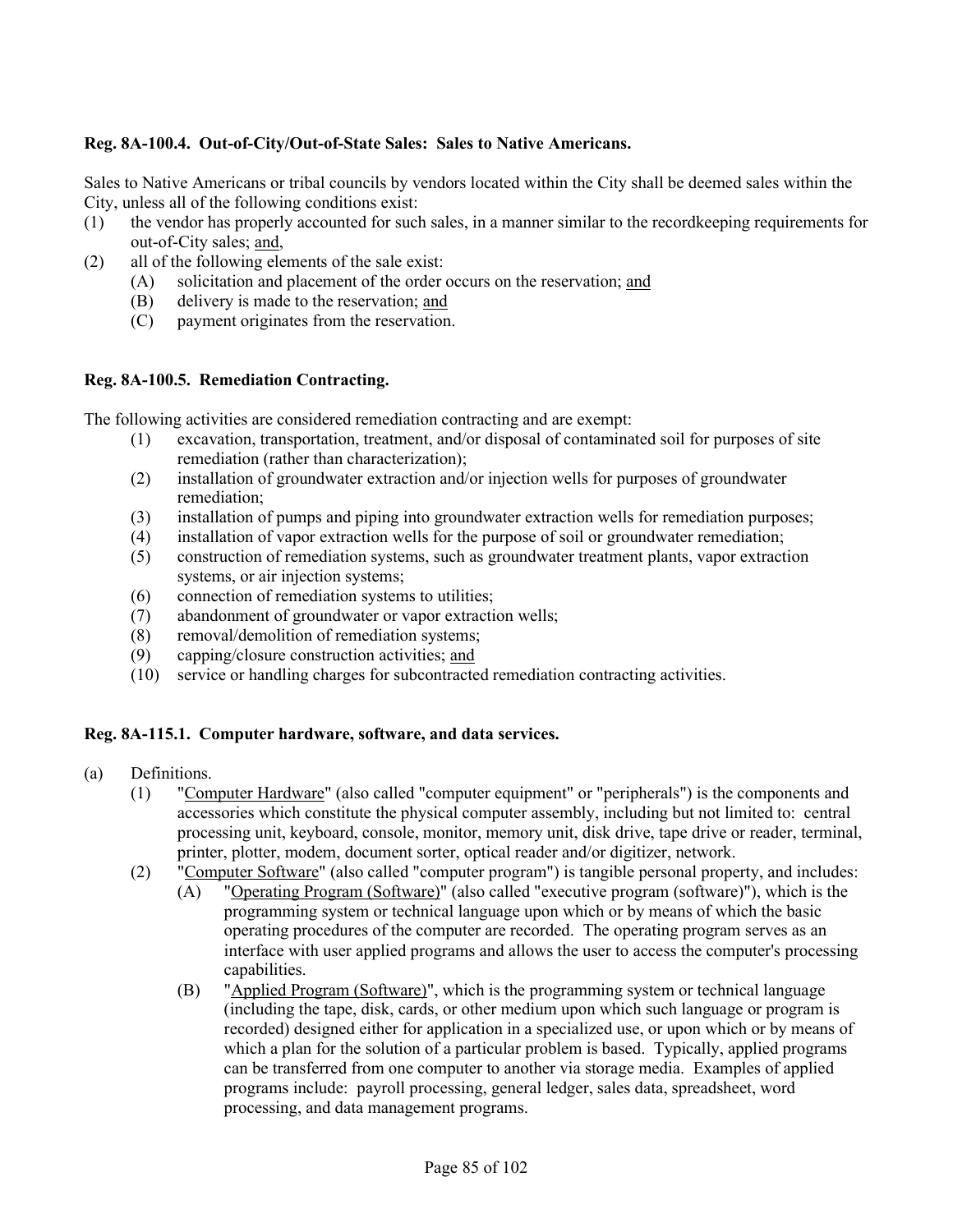- (3) "Storage Medium" is any hard disk, compact disk, floppy disk, diskette, disk pack, magnetic tape, cards, or other medium used for storage of information in a form readable by a computer, but not including the memory of the computer itself.
- (4) A "Terminal Arrangement" (also called "'on-line' arrangement") is any agreement allowing access to a remote central processing unit through telecommunications via hardware.
- (5) A "Computer Services Agreement" (also called "data services agreement") is an agreement allowing access to a computer through a third-party operator.
- (b) For the purposes of this Chapter, transfer of title and possession of the following are deemed sales of tangible personal property and any other transfer of title, possession, or right to use for a consideration of the following is deemed rental, leasing, or licensing of tangible personal property:
	- (1) Computer hardware or storage media. Rental, leasing, or licensing for use of computer hardware or storage media includes the lessee's use of such hardware or storage media on the lessor's premises.
	- (2) Computer software which is not custom computer programming. Such prewritten ("canned") programs may be transferred to a customer in the form of punched cards, magnetic tape, or other storage medium, or by listing the program instructions on coding sheets. Transfer is deemed to have occurred whether title to the storage medium upon which the program is recorded, coded, or punched passes to the customer or the program is recorded, coded, or punched on storage medium furnished by the customer. Gross income from the transfer of such prewritten programs includes:
		- (A) the entire amount charged to the customer for the sale, rental, lease, or license for use of the storage medium or coding sheets on which or into which the prewritten program has been recorded, coded, or punched.
		- (B) the entire amount charged for the temporary transfer or possession of a prewritten program to be directly used or to be recorded, coded, or punched by the customer on the customer's premises.
		- (C) license fees, royalty fees, or program design fees; any fee present or future, whether for a period of minimum use or of use for extended periods, relating to the use of a prewritten program.
		- (D) the entire amount charged for transfer of a prewritten ("canned") program by remote telecommunications from the transferor's place of business to or through the customer's computer.
		- (E) any charge for the purchase of a maintenance contract which entitles the customer to receive storage media on which prewritten program improvements or error corrections have been recorded or to receive telephone or on-site consultation services, provided that:
			- (i) if such maintenance contract is not optional with the customer, then the charges for the maintenance contract, including the consultation services, are deemed gross income from the transfer of the prewritten program.
			- (ii) if such maintenance contract is optional with the customer but the customer does not have the option to purchase the consultation services separately from the storage media containing the improvements or error corrections, then the charges for the maintenance contract, including the consultation services, are deemed gross income from the transfer of the prewritten program.
			- (iii) if such maintenance contract is optional with the customer and the customer may purchase the consultation services separately from the storage media containing the improvements or error corrections, then only the charges for such improvements or error corrections are deemed gross income from the transfer of a prewritten program and charges for consultation are deemed to be charges for professional services.
- (c) Producing the following by means of computer hardware is deemed to be the activity of job printing for the purposes of this Chapter: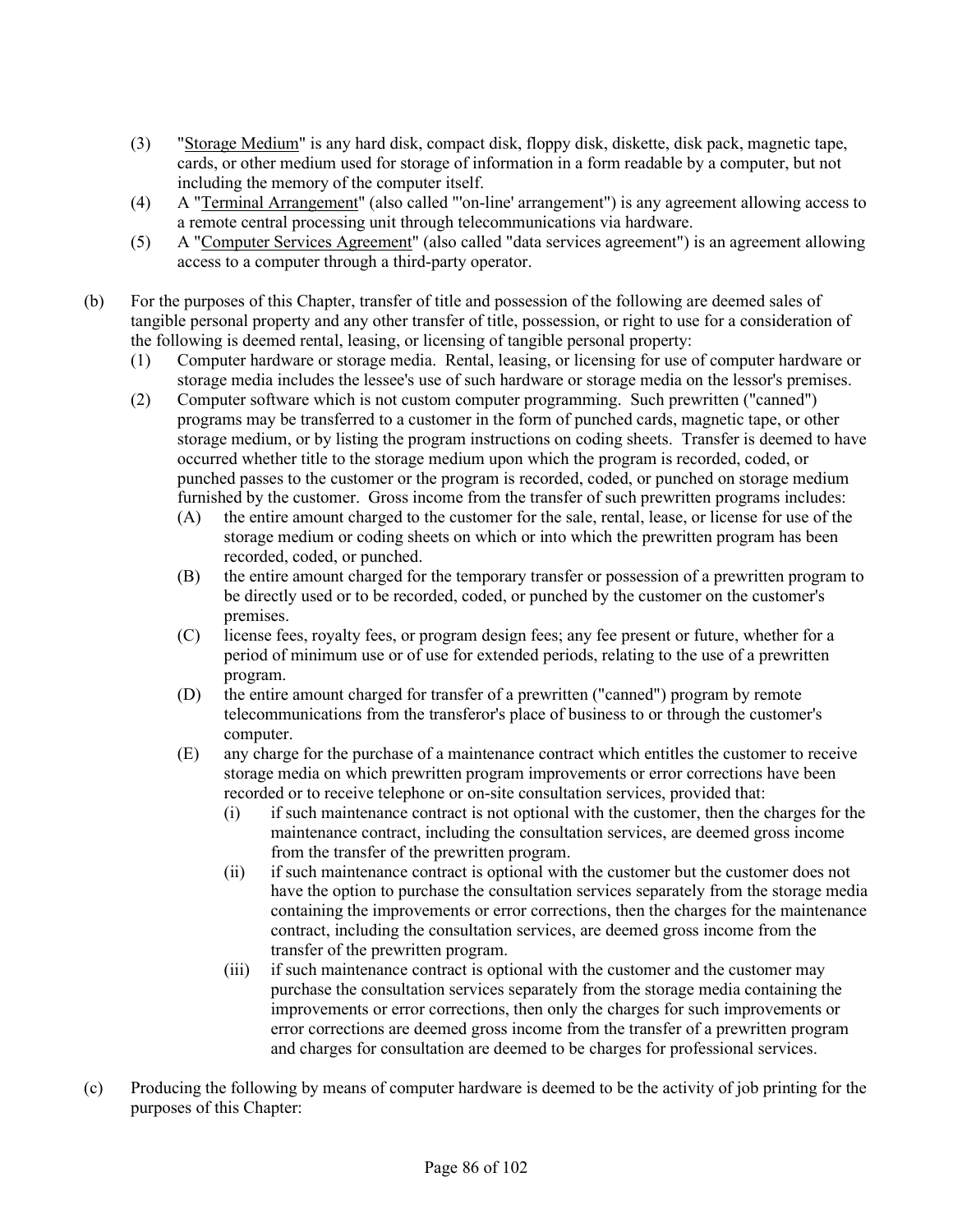- (1) statistical reports, graphs, diagrams, microfilm, microfiche, photorecordings, or any other information produced or compiled by a computer; except as provided in subsection (e) below.
- (2) additional copies of records, reports, manuals, tabulations, etc. "Additional Copies" are any copies in excess to those produced simultaneously with the production of the original and on the same printer, whether such copies are prepared by running the same program, by using multiple printers, by looping the program, by using different programs to produce the same output, or by other means.
- (d) Charges for the use of communications channel in conjunction with a terminal arrangement or data services agreement are deemed gross income from the activity of providing telecommunication services.
- (e) The following transactions are deemed direct customer services, provided that charges for such services are separately stated and maintained as provided by Regulation 8A-100.2(e):
	- (1) "Custom (Computer) Programming", which is any computer software which is written or prepared for a single customer, including those services represented by separately stated charges for the modification of existing prewritten programs.
		- (A) Custom computer programming is deemed a professional service regardless of the form in which the programming is transferred.
		- (B) Custom programming includes such programming performed in connection with the sale, rental, lease, or license for use of computer hardware, provided that the charges for such are separately stated from the charges for the hardware.
		- (C) Custom computer programming includes a program prepared to the special order of a customer who will use the program to produce copies of the program for sale, rental, lease, or license. The subsequent sale, rental, lease, or license of such a program is deemed the sale, rental, lease, or license of a prewritten program.
	- (2) Training services related to computer hardware or software provided further that:
		- (A) the provider of such training services is deemed the ultimate consumer of all tangible personal property used in training others or provided to such trainees without separately itemized charge for the materials provided.
		- (B) training deemed a direct customer service does not include:
			- (i) training materials, books, manuals, etc. furnished to customers for a charge separate from the charge for training services.
			- (ii) training provided to customers without separate charge as part of the sale, rental, lease, or license of computer hardware or software, or as part of a terminal arrangement or data services agreement.
	- (3) The use of computer time through the use of a terminal arrangement or a data service agreement, but not charges for computer hardware located at the customer's place of business (for example, the terminal, a printer attached to the terminal, a modem used to communicate with the remote central processing unit over a telephone line).
	- (4) Compiling and producing, as part of a terminal arrangement or computer services agreement, original copies of statistical reports, graphs, diagrams, microfilm, microfiche, photorecordings, or other information for the same person who supplied the raw data used to create such reports.
- (f) The purchase, rental, lease, or license for use of computer hardware, storage media, or computer software which is not deemed custom programming is deemed the use or storage of tangible personal property for the purpose of this Chapter, and the amount which may be subject to Use Tax shall be determined in the same manner as the determination of the gross income from the sale, rental, lease, or license for use of such.

# **Reg. 8A-200.1. When deposits are includable in gross income.**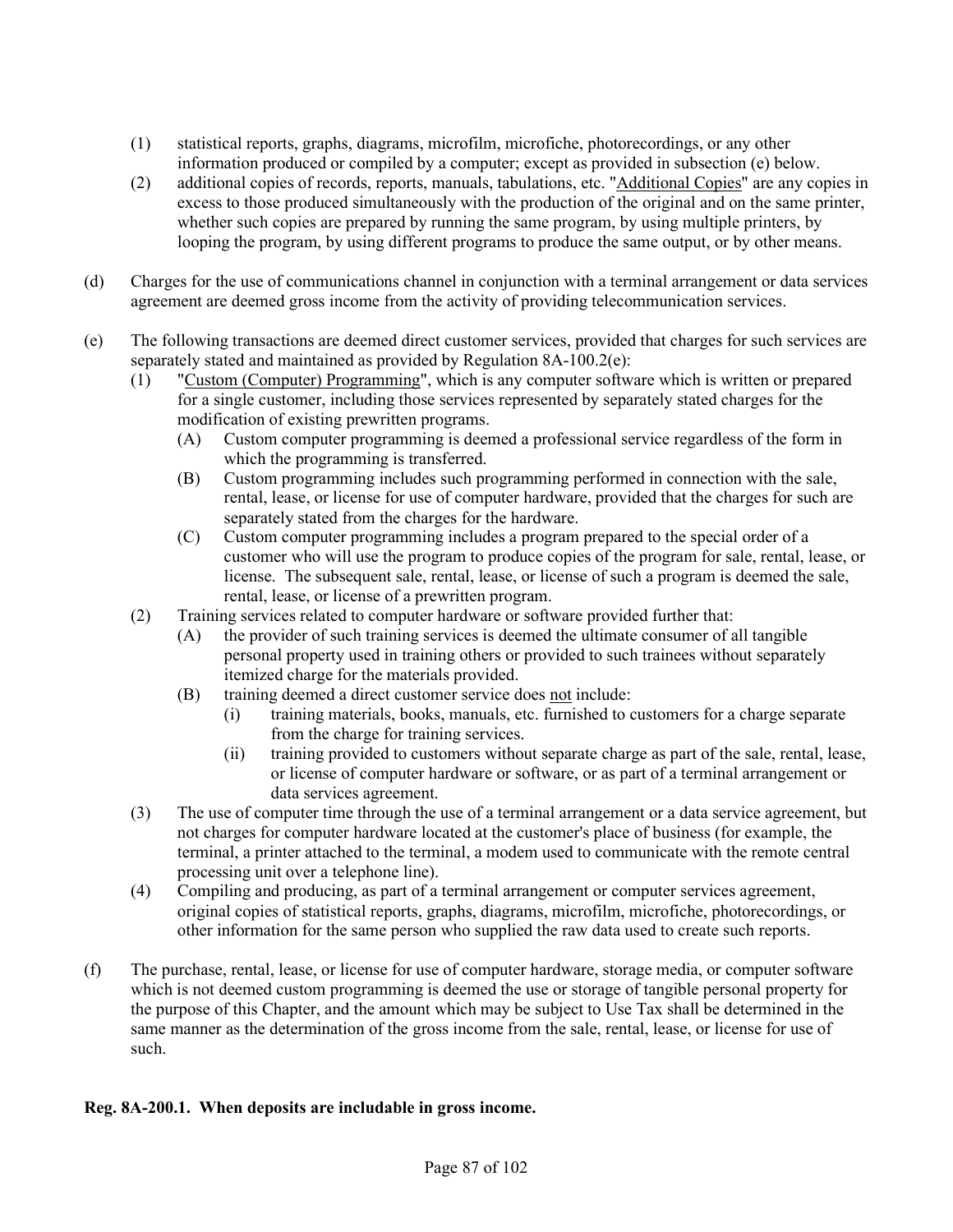- (a) Refundable deposits shall be includable as gross income of the taxpayer for the month in which the deposits are forfeited by the lessee.
- (b) Nonrefundable deposits for cleaning, keys, pet fees, maintenance, or for any other purpose are deemed gross income upon receipt.

#### **Reg. 8A-250.1. Excess tax collected.**

If a taxpayer collects taxes in excess of the combined tax rate from any customer in any transaction, all such excess tax shall be paid to the taxing jurisdictions in proportion to their effective rates. The right of the taxpayer to charge his customer for his own liability for tax does not allow the taxpayer to enrich himself at the cost of his customers. Tax paid on an activity that is not subject to tax or that qualifies for an exemption, deduction, exclusion or credit is not excess tax collected.

#### **Reg. 8A-270.1. Proprietary activities of municipalities are not considered activities of a governmental entity.**

The following activities, when performed by a municipality, are considered to be activities of a person engaged in business for the purposes of this Chapter, and not excludable by reason of Section 8A-270:

- (a) rental, leasing, or licensing for use of real property to other than another department or agency of the municipality.
- (b) producing, providing, or furnishing electricity, electric lights, current, power, gas (natural or artificial), or water to consumers or ratepayers.
- (c) sale of tangible personal property to the public, when similar tangible personal property is available for sale by other persons, as, for example, at police or surplus auctions.
- (d) providing wastewater removal services to consumers or ratepayers by means of sewer lines or similar pipelines.

#### **Reg. 8A-270.2. Proprietary clubs.**

- (a) Equity requirements. In order to qualify for exclusion under Section 8A-270, a proprietary club must actually be owned by the members. For the purposes of qualification, a club will be deemed to be memberowned if at least eighty-five percent (85%) of the equity of the total amount of club-owned property is owned by bona fide individual members whose membership is represented in the form of shares, certificates, bonds, or other indicia of capital interest. A corporation may be considered an individual owner provided that it owns a membership solely for the benefit of one or more of its employees and it is not engaged in any business activity connected with the operation of the club.
- (b) Gross revenue requirements. In computing gross revenue for the computation of this fifteen percent (15%) rule of subsection  $8A-270(c)(1)$ ,
	- (1) the following shall be excluded:
		- (A) membership dues.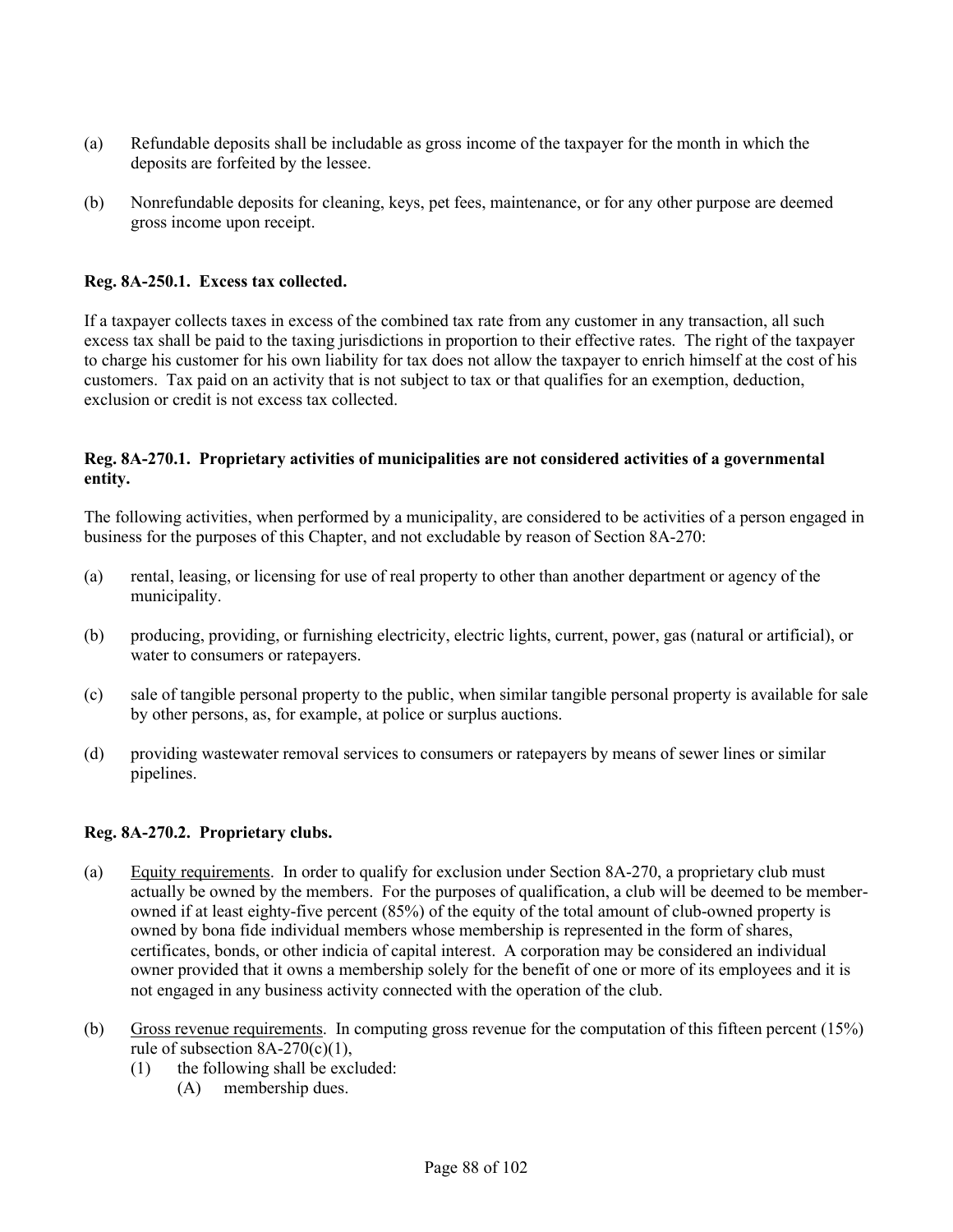- (B) membership fees which relate to the general admission to the club on a periodic (or perpetual) basis.
- (C) assessments.
- (D) special fund-raising events, raffles, etc.
- (E) donations, gifts, or bequests.
- (F) gate receipts, admissions, and program advertising for not more than one tournament in any calendar year.
- (2) the following must be included:
	- (A) green fees, court use fees, and similar charges for the actual use of a facility or part thereof.
	- (B) pro shop sales if the shop is owned by the club.
	- (C) golf cart rental if the carts are owned by the club.
	- (D) rentals, percentages, or commissions received for permitting the use of the premises or any portion thereof by a caterer, concessionaire, professional, or any other person for sales, rental, leasing, licensing, catering, food or beverage service, or instruction.
	- (E) all receipts from food or beverage sales, room use or rental charge, corkage and catering charges, and similar receipts.
	- (F) locker and locker room fees and attendant charges if paid to the club.
	- (G) tournament entry fees other than entry fees for the one annual tournament exempt under subsection  $(b)(1)(F)$  above.

### **Reg. 8A-405.1. Local advertising examples.**

For the purposes of illustration only, and not by way of limitation, the following are provided as examples of local advertising subject to the tax:

- (1) retail sales and rental establishments doing business within the State when only one commonly designated business entity is identified by name in the advertisement.
- (2) financial institutions doing business within the State whether part of a national chain or local business only.
- (3) sales of real estate located within the State.
- (4) health care facilities located within the State.
- (5) hotels, motels, and apartments, whether a national chain or local so long as the advertisement identifies any location within the State.
- (6) brokers doing business within the State whether stockbrokers, real estate brokers, insurance brokers, etc.
- (7) nonprofit organizations, which even though tax exempt, have an office, whether national, local, or branch, within the State.
- (8) political activity, except United States Presidential and Vice-Presidential candidates.
- (9) restaurants or food service establishments which have one or more branches, outlets, or franchises within the State even though the local franchisee or licensee may not be responsible for the placement of the advertisement.
- (10) services provided by individuals or entities within the State such as doctors, lawyers, architects, hairdressers, auto repair shops, counseling services, utilities, contractors, auction houses, etc.
- (11) coupons redeemable only at a single commonly designated business entity within the State.
- (12) theater, sports, and other entertainment events held at locations within the State.

### **Reg. 8A-405.2. Advertising activity within the City.**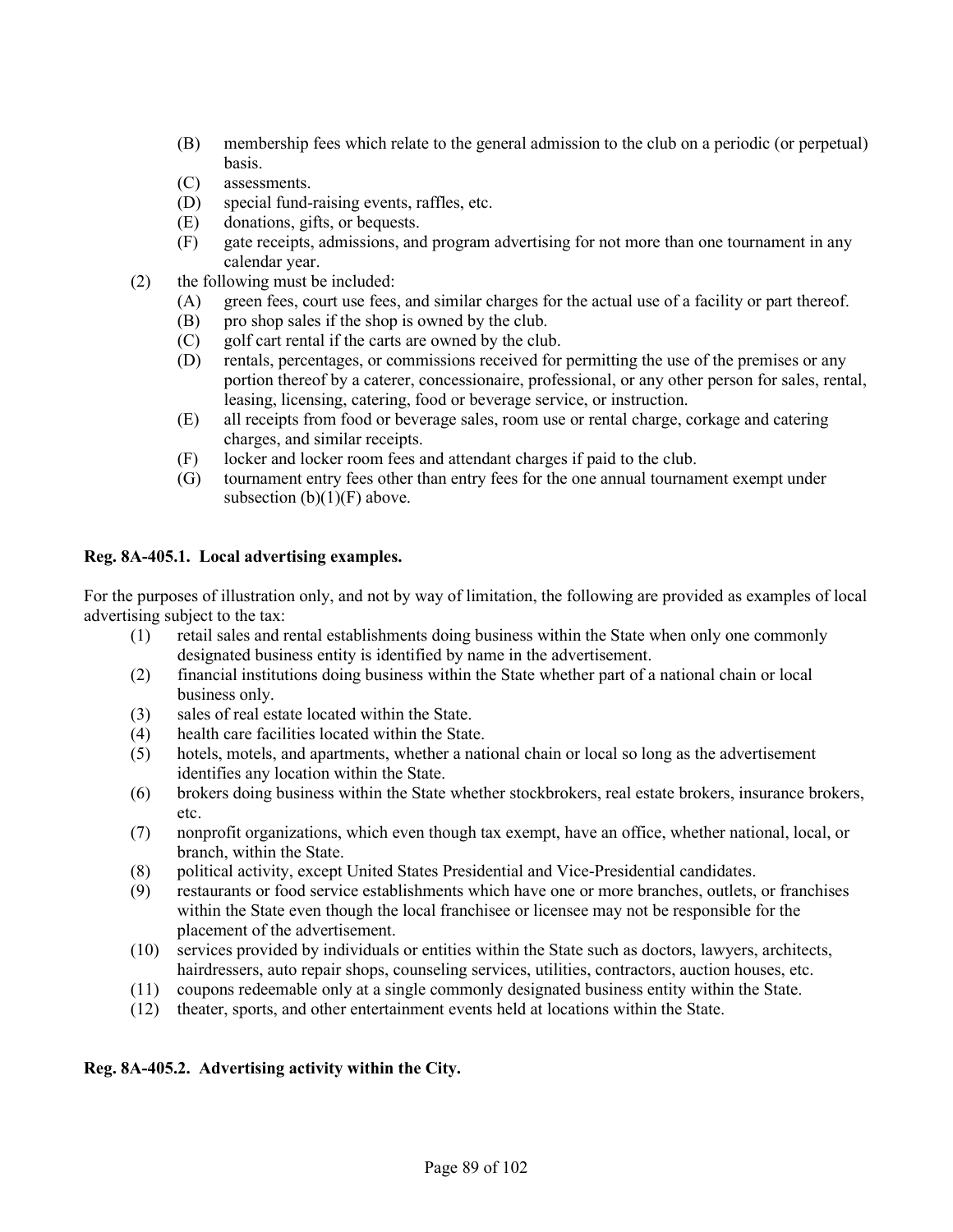- (a) In General. Except as provided elsewhere in this regulation, a person engaged in advertising activity shall be considered to be doing business entirely within the City if all or a major portion of the dissemination facilities such as broadcasting studios, printing plants, or distribution centers are located within the City limits. Remote studios patched to an in-City studio and subject to engineering modulation or control at the in-City studio are considered studios doing business in the City.
- (b) Billboards and other outdoor advertising companies shall be considered to be doing business within the City to the extent they have billboards or similar displays within the City.
- (c) Publishers and distributors of newspaper and other periodicals shall be subject to the tax upon advertising imposed by Section 8A-405 and such tax shall be allocated in the manner prescribed by subsection (e) of Section 8A-435.

### **Reg. 8A-407.1. (Reserved)**

### **Reg. 8A-415.1. Distinction between the categories of construction contracting.**

For the purposes of this Chapter, transactions involving improvements to, or sales of, real property are designated into one of the following categories, and these categorizations shall apply, whether or not a person designates himself as a contractor, construction manager, developer, or otherwise:

- (a) A person performing improvements to real property is one of the following:
	- (1) an "Owner-Builder" when the work is performed by the owner or lessor or lessee-in-possession. An "owner-builder" may also be a "speculative builder".
	- (2) a "Construction Contractor" when performing work for the owner or lessor or lessee-in-possession of the real property, unless that person has provided a written declaration stating that:
		- (A) the owner-builder is improving the property for sale; and
		- (B) the owner-builder is liable for the tax for such construction contracting activity; and
		- (C) the owner-builder has provided the contractor his City Privilege License number.
	- (3) a "Subcontractor" as provided in Section 8A-415 (c).
- (b) An owner or lessor ("owner-builder") of improved real property is one of the following:
	- (1) a "Speculative Builder" as provided in Section 8A-100; or
	- (2) an "owner-builder who is not a speculative builder" in all other cases.
- (c) The terms "owner", "lessor", and "lessee-in-possession" shall be deemed to include any authorized agent for such person.

### **Reg. 8A-415.2. Distinction between construction contracting and certain related activities.**

- (a) Certain rentals, leases, and licenses for use in connection with construction contracting. Rental, leasing, or licensing of earthmoving equipment with an operator shall be deemed construction contracting activity. Rental, leasing, or licensing of any other tangible personal property (with or without an operator) or of earthmoving equipment without an operator shall be deemed rental, leasing, or licensing of tangible personal property. For example:
	- (1) Rental of a backhoe, bulldozer, or similar earthmoving equipment with operator is construction contracting. Rental of these items without an operator is rental of tangible personal property.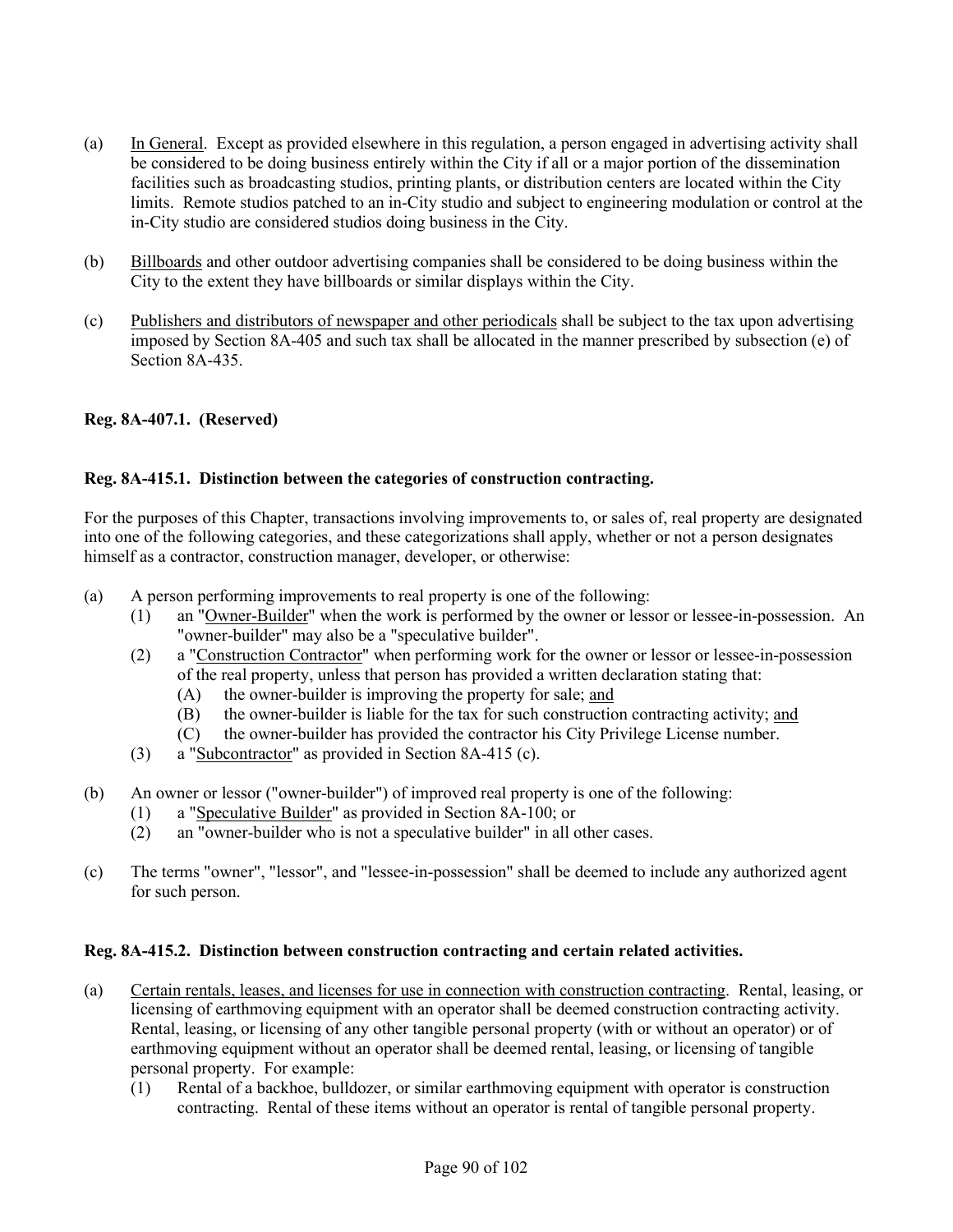- (2) Rental of scaffolding, temporary fences, or barricades is rental of tangible personal property.
- (3) Rental of pumps or cranes is rental of tangible personal property, whether or not an operator is provided with the equipment rented.
- (b) Distinction between construction contracting, retail, and certain direct customer service activities.
	- (1) When an item is attached or installed on real property, it is a construction contracting activity and any subsequent repair, removal, or replacement of that item is construction contracting.
	- (2) Items attached or installed on tangible personal property are retail sales.
	- (3) Transactions where no tangible personal property is attached or installed are considered direct customer service activities (for example: carpet cleaning, lawn mowing, landscaping maintenance).
	- (4) Demolition, earth moving, and wrecking activities are considered construction contracting.
- (c) Sale of consumable goods incorporated into or applied to real property is considered a retail sale and not construction contracting. Examples of consumable goods are lubricants, faucet washers, and air conditioning coolant, but not paint.
- (d) Installation or removal of tangible personal property which has independent functional utility is considered a retail activity.
	- (1) "Tangible personal property which has independent functional utility" must be able to substantially perform its function(s) without attachment to real property. "Attachment to real property" must include more than connection to water, power, gas, communication, or other service.
	- (2) Examples of tangible personal property which has independent functional utility include artwork, furnishings, "plug-in" kitchen equipment, or similar items installed by bolts or similar fastenings.
	- (3) Examples of tangible personal property which does not have independent functional utility include wall-to-wall carpeting, flooring, wallpaper, kitchen cabinets, or "built-in" dishwashers or ranges.
	- (4) The installation of window coverings (drapes, mini-blinds, etc.) is always a retail activity.

# **Reg. 8A-415.3. Construction contracting; tax rate effective date.**

- (a) In the event of a tax rate change, the rate imposed on gross income from construction contracting shall be computed based upon the rate in effect when the contract was executed, subject to the "enactment date" as defined in this Section. Gross income from a contract executed prior to the enactment date shall not be subject to the tax rate change, provided the contract contains no provision that entitles the construction contractor to recover the amount of the tax.
- (b) In the event of a rate increase, in order to qualify for the lower rate, the construction contractor shall, upon request, provide sufficient documentation, in a manner and form prescribed by the Tax Collector, to verify that a contract was entered into before the enactment date.
- (c) For purposes of this Section, "enactment date" shall be:
	- (1) in the event an election is held, the date of election.
	- (2) in the event no election is held, the date of final adoption by the Mayor and Council.
	- (3) notwithstanding the above, nothing in this Section shall be construed to prevent the City from establishing a later enactment date.

# **Reg. 8A-416.1. Speculative builders: homeowner's bona fide non-business sale of a family residence.**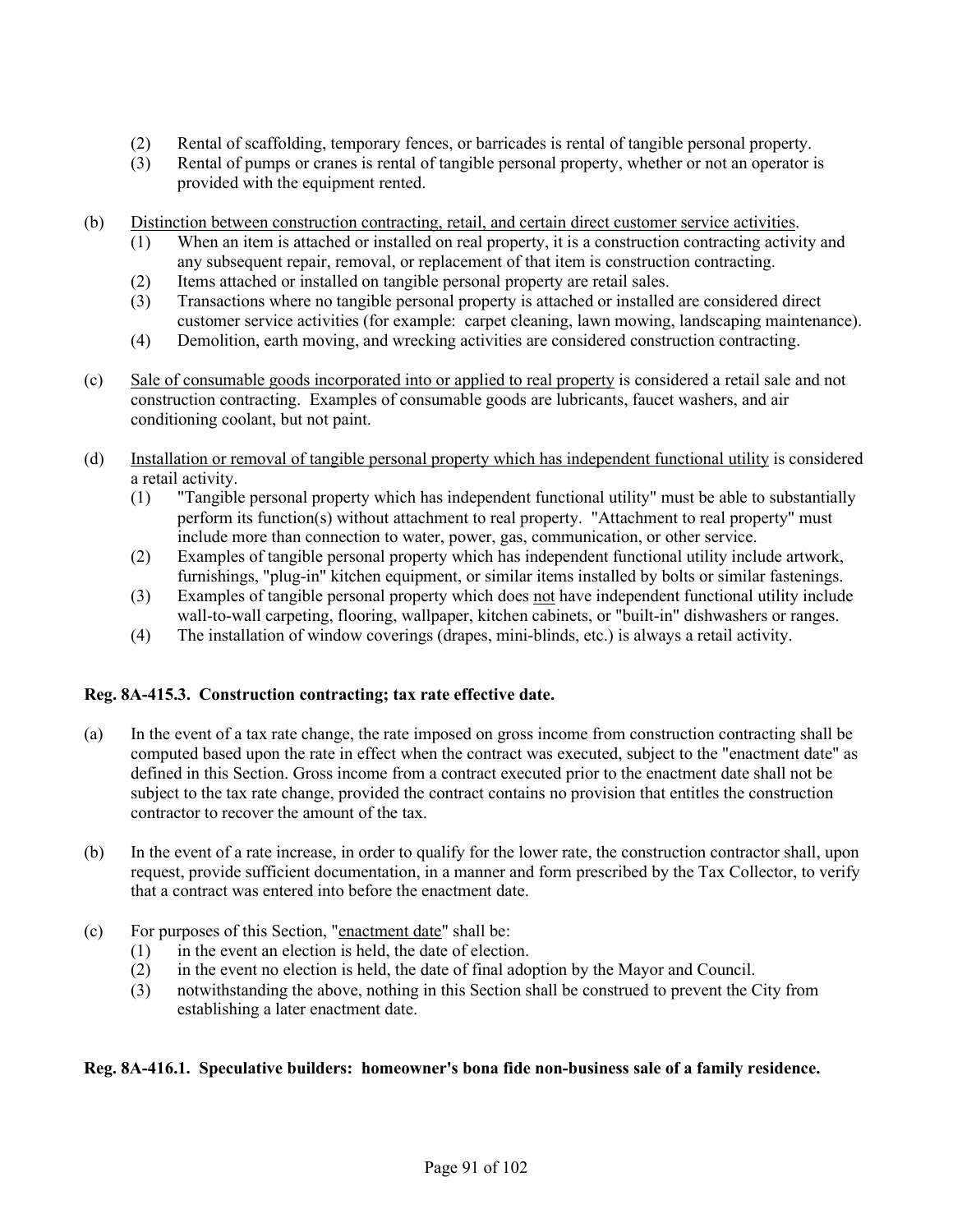- (a) A sale of a custom home, regardless of the stage of completion of such home shall be considered a "homeowner's bona fide non-business sale" and not subject to the tax on speculative builders if:
	- (1) the property was actually used as the principal place of family residence or vacation residence by the immediate family of the seller for the six (6) months next prior to the offer for sale; and
	- (2) the seller has not sold more than two (2) such residences (or, if the residence is a vacation residence, two (2) such vacation residences) within the thirty-six (36) months immediately prior to the offer for sale; and
	- (3) the seller has not licensed, leased, or rented the sold premises for any period within twenty-four (24) months prior to the offer for sale.
- (b) In the event that a homeowner of a family residence contracts with a licensed construction contractor for improvements to a residence, the construction contracting on a family residence shall be presumed to be for an owner's bona fide non-business purpose and all construction contractors shall be required to report and pay the tax imposed on all such improvements.
- (c) Purchases by a homeowner of tangible personal property for inclusion in any construction, alteration, or repair of his residence shall be subject to tax as retail sales to the ultimate consumer.
- (d) "Owner" and "Homeowner" as used in this Regulation shall only mean an individual, and no other entity, association, or representative shall qualify; except that an administrator, executor, personal representative, or guardian in guardianship or probate proceedings, for the estate of a deceased or incompetent person or a minor, may claim "homeowner" status for such person if such person would have otherwise qualified with respect to the specific property involved.

# **Reg. 8A-416.2. Reconstruction contracting.**

- (a) "Reconstruction (of Real Property)" shall mean the subdividing of real property and, in addition, all construction contracting activities performed upon said real property; provided, however, that each of the following conditions are met:
	- (1) a structure existed on said real property prior to the reconstruction activity; and
	- (2) the "prior value" of said structure exceeds fifteen percent (15%) of the "prior value" of the integrated property (land, improvements, and structure); and
	- (3) the total cost of all construction contracting activities performed on said real property in the twentyfour (24) month period prior to the sale of any part of the real property exceeds fifteen percent (15%) of the "prior value" of the real property; and
	- (4) the structure which existed on the real property prior to the reconstruction activity still exists in some form upon the property, and is included, in whole or in part, in the property sold.
- (b) Except as provided in subsection (c) below, "prior value" means the value of the total integrated property, with improvements, as existing immediately prior to any reconstruction activity. Where, according to Title 42 of the Arizona Revised Statutes, a property's full cash value for secondary tax purposes is intended to represent the property's fair market value, "prior value" shall be the property's full cash value for secondary property tax purposes as determined by the County Assessor in the year immediately preceding the year in which the reconstruction improvement(s) are or could have been included in the County Assessor's valuation. If the County Assessor's valuation is contested or appealed, the final determination at either the administrative or judicial level shall apply. Where, according to Title 42 of the Arizona Revised Statutes, a property's full cash value for secondary property tax purposes is not intended to represent the property's fair market value, "prior value" shall be the property's fair market value prior to the reconstruction improvement(s).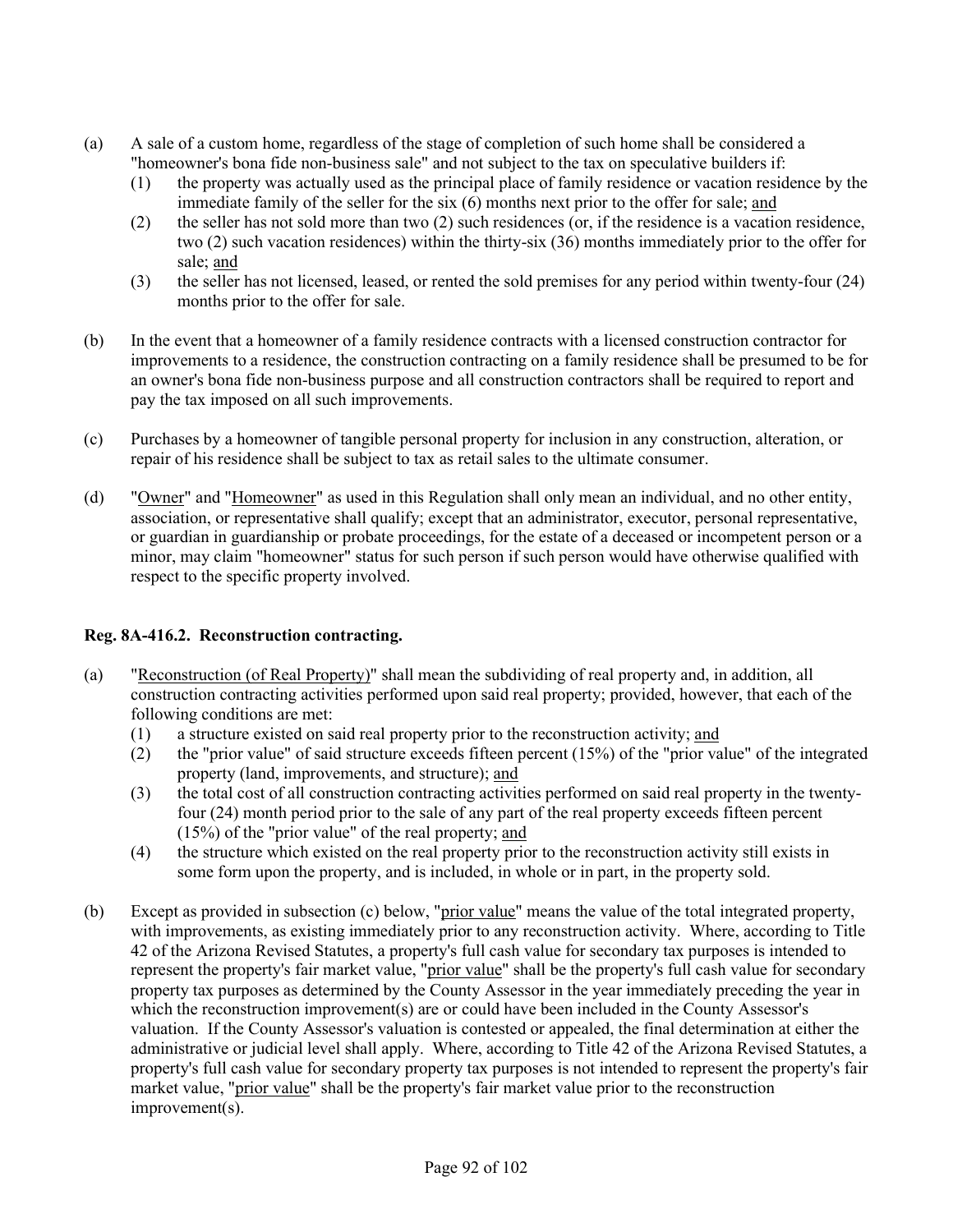- (c) "Alternative Prior Value" shall mean that as an alternative to the "prior value" defined above, the taxpayer may use his actual cost of the reconstructed property prior to reconstruction, provided that evidence of such cost is presented to the Tax Collector and is determined by the Tax Collector, in his sole discretion, to be satisfactory. Such evidence shall consist, at a minimum, of proof of the actual, arms-length acquisition price, accompanied by a full appraisal of all property involved which appraisal shall have been performed by a real estate broker or MAI appraiser specifically for the purpose of assisting in the acquisition and further shall have been performed on behalf of the seller or a lending institution which has lent at least sixty-five percent (65%) of the acquisition price. (Only long-term lending, not interim or construction financing, will be considered.) This alternative value shall be used only if the property was acquired by the reconstruction taxpayer not more than thirty-six (36) months prior to a "sale" as defined below.
- (d) A "sale" for the purpose of determining "alternative prior value" or "reconstruction" only shall be deemed to have occurred as of the date of the execution of a contract of sale or a deed (joint tenancy or warranty) whichever is earlier, to a purchaser or grantee of any single residential or other occupancy unit. In addition to the foregoing, a lease with option to purchase a single residential unit shall be considered a "sale" at the date of execution of such lease if said option is exercisable by the lessee in not later than nine (9) months. Further in the case of cooperative apartments, the sale date shall be the date of execution of the contract selling (subject or not to encumbrances, liens or security interests) of a share, or a sufficient number of shares which entitle the purchaser to the occupancy of a residential unit. In all cases a person shall include a husband and wife as a community, or any co-occupants of a single unit as joint tenants.

### **Reg. 8A-425.1. Distinction between job printing and certain related activities.**

- (a) Computerized Printing. Computerized versions of all items which would be taxable under Section 8A-425 if performed without computerized assistance are considered taxable under that Section, and therefore, are not exempt services.
- (b) Book publishing. The printing of books shall be deemed job printing. Sales of books shall be deemed retail sales.
- (c) Publication of newspapers, magazines, or other periodicals shall not be considered job printing for the purposes of this Chapter.

### **Reg. 8A-435.1. Distinction between publishing of periodicals and certain related activities.**

- (a) Book publishing shall not be considered publication of newspapers, magazines, or other periodicals for purposes of this Chapter. Sales of books shall be deemed retail sales. The printing of books shall be deemed job printing.
- (b) Publication of newspapers, magazines, or other periodicals shall not be considered job printing for the purposes of this Chapter.

### **Reg. 8A-435.2. Advertising income of publishers and distributors of newspapers and other periodicals.**

Publishers and distributors of newspapers and other periodicals shall be subject to the tax upon advertising imposed by Section 8A-405 and such tax shall be allocated in the manner prescribed by subsection (e) of Section 8A-435.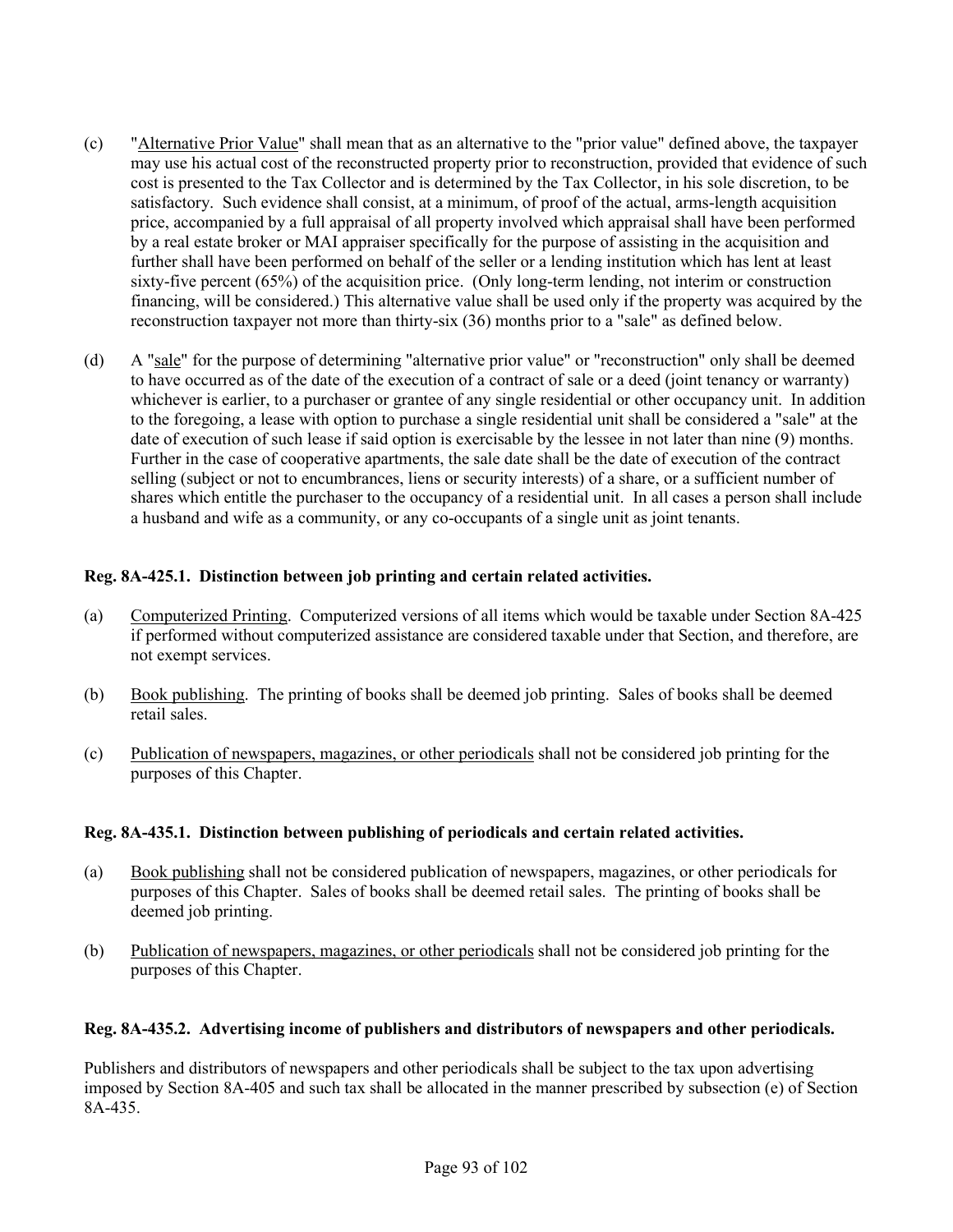# **Reg. 8A-445.1. When the rental, leasing, and licensing of real property is exempt as "casual".**

- (a) The person who has less than three (3) apartments, houses, trailer spaces, or other lodging spaces rented, leased or licensed or available for rent, lease, or license within the State and no units of commercial property for rent lease, or license within the State is deemed not to be in the business of renting, leasing, or licensing real property, and is therefore exempt from the tax imposed by Section 8A-445 on such income. However, a person who has one (1) or more units of any other real property is deemed to be in the business of renting, leasing, or licensing real property, and subject to the tax imposed by Section 8A-445 on rental, lease, and license income from all such lodging spaces and commercial units of real estate even though said person may have fewer than three (3) lodging spaces within the state.
- (b) (Reserved)

# **Reg. 8A-445.3. Rental, leasing, and licensing of real property as lodging: room and board; furnished lodging.**

- (a) Room and board.
	- (1) Rooming houses, lodges, or other establishments providing both lodging and meals, shall maintain a record of the separate charges made for the lodging and the meals.
	- (2) The charge for lodging shall be subject to the tax imposed by Sections 8A-444 or 8A-445. The charge for meals is subject to the tax upon restaurants and bars prescribed by Section 8A-455.
- (b) Furnished lodging. A person who provides lodging with furnishings shall be deemed to be only in the business of rental, leasing, and licensing of lodging, and not in the business of rental, leasing, and licensing of such furnishings as tangible personal property, unless:
	- (1) Any tenant of any lodging space may choose to rent, lease, or license such lodging space either furnished or unfurnished; and
	- (2) The lessor separately charges tenants for lodging and for furnishings; and
	- (3) The lessor separately maintains his gross income from lodging and from furnishings separately in his accounting books and records.

If all of the above conditions are met, such person shall report both sources of income separately to the City.

### **Reg. 8A-450.1. Distinction between rental, leasing, and licensing for use of tangible personal property and certain related activities.**

- (a) Certain rentals, leases, and licenses for use in connection with construction contracting. Rental, leasing, or licensing of earthmoving equipment with an operator shall be deemed construction contracting activity. Rental, leasing, or licensing of any other tangible personal property (with or without an operator) or of earthmoving equipment without an operator shall be deemed rental, leasing, or licensing of tangible personal property. For example:
	- (1) Rental of a backhoe, bulldozer, or similar earthmoving equipment with operator is construction contracting. Rental of these items without an operator is rental of tangible personal property.
	- (2) Rental of scaffolding, temporary fences, or barricades is rental of tangible personal property.
	- (3) Rental of pumps or cranes is rental of tangible personal property, regardless of whether or not an operator is included with the equipment rented.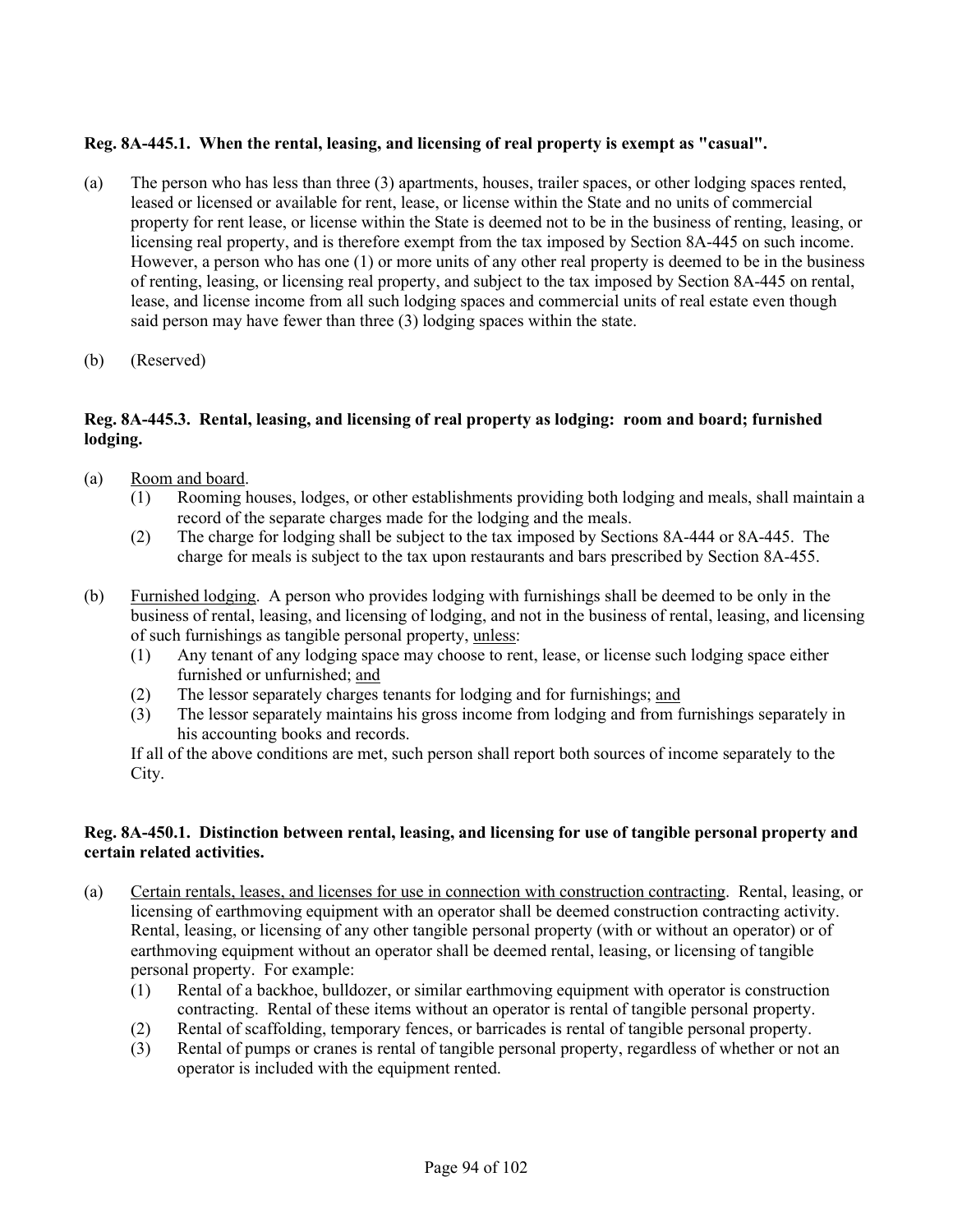(b) Distinction between equipment rental, leasing, or licensing for use and transporting for hire. The hiring of mobile equipment (cranes, airplanes, limousines, etc.) is considered rental, leasing, or licensing of tangible personal property whenever the charge is for a fixed sum or hourly rate. By comparison, the activity of a common carrier conveying goods or persons for a fee based upon distance, and not time, shall be considered transporting for hire.

### **Reg. 8A-450.2. Rental, leasing, and licensing for use of tangible personal property: membership fees; other charges.**

- (a) Membership, admission, or other fees charged by any rental club or limited access lessor are considered part of taxable gross income.
- (b) Gross income from rental, leasing, or licensing for use of tangible personal property must include all charges by the lessor to the lessee for repair, maintenance, or other service upon the tangible personal property rented, leased, or licensed.
- (c) Sale of a warranty, maintenance, or service contract as a requirement of, or in conjunction with, a rental, leasing, or licensing contract is exempt.

### **Reg. 8A-450.3. Rental, leasing, and licensing for use of equipment with operator.**

In cases where the tangible personal property is rented, leased, or licensed with an operator provided by the lessor, the charge for the operator shall not be includable in the gross income from the rental, lease, or license of such tangible personal property if the charge for the operator and the charge for the use of the equipment are separately itemized to the lessee and separately maintained on the books and records of the lessor.

### **Reg. 8A-450.4. Rental, leasing, and licensing for use of tangible personal property: semi-permanently or permanently installed tangible personal property.**

- (a) The term "semi-permanently or permanently installed" means that the item of tangible personal property has and is expected to have at the time of installation a permanent location at the site installed, as under a long-term lease agreement, except that the person using or applying said property may eventually replace it because it has become worn out or has become obsolete or the person ceases to have the right to possession of said property.
- (b) An item of tangible personal property is deemed permanently installed if its installation requires alterations to the premises.
- (c) Examples of "semi-permanently or permanently installed tangible personal property" include, but are not limited to: computers, duplicating machines, furniture not of portable design, major appliances, store fixtures.
- (d) The term does not include mobile transportation equipment or tangible personal property designed for regular use at different locations or customarily used at different locations, as under numerous short-term rental, lease, or license agreements, whether or not such property is in fact so used.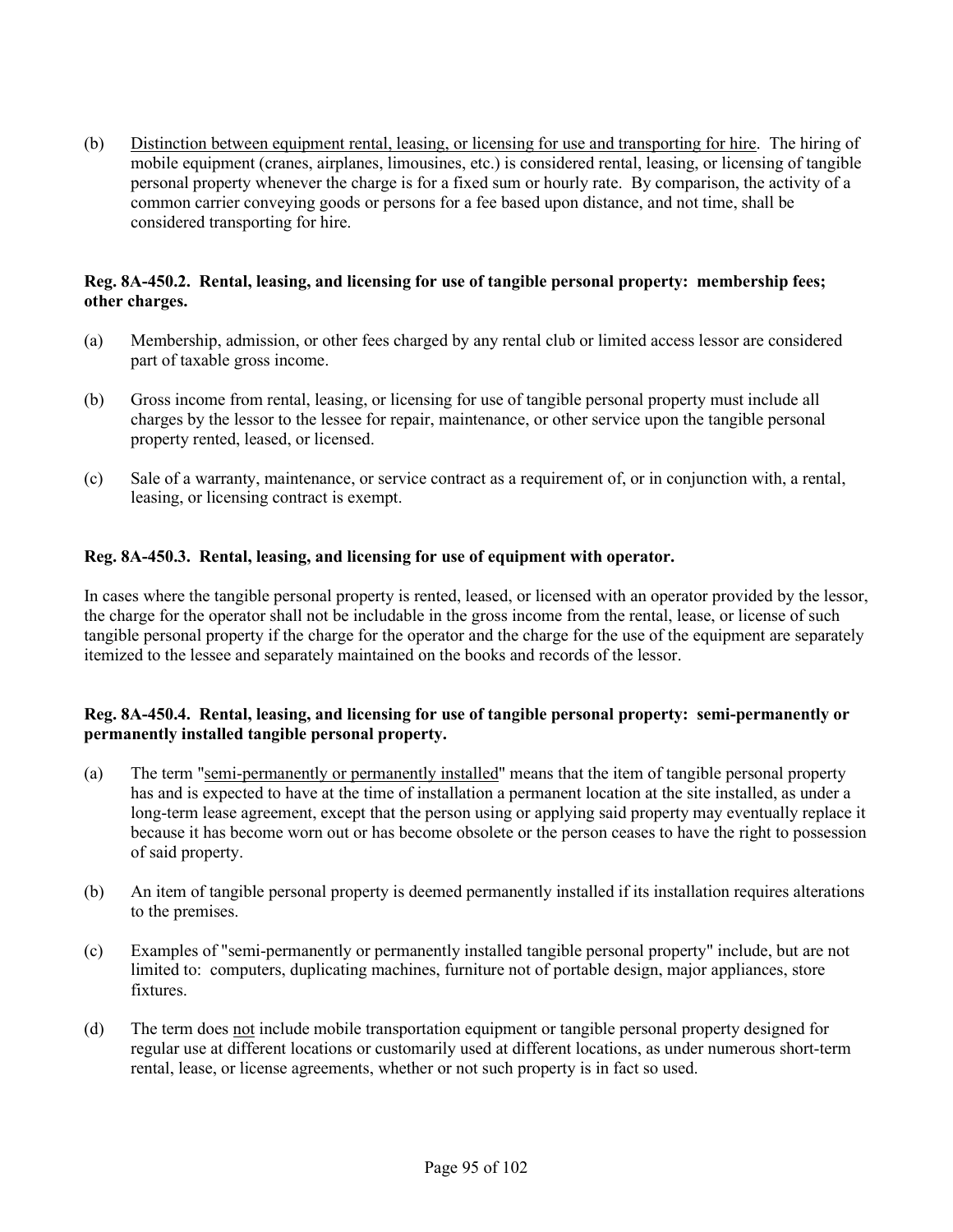- (1) For example, use of a mobile crane, trencher, automobile, or other similar equipment shall be considered a rental, lease, or license transaction subject to taxation only by the city or town in which such business office of the lessor is based.
- (2) Other similar examples include, but are not limited to: camping equipment, contracting equipment, chain saw, forklift, household items, invalid needs, janitorial equipment, reducing equipment, furniture of portable design, trucks or trailers, tools, tow bars, sump pumps, arc welders.
- (e) A rental, lease, or license agreement which specifies that the item in question shall remain, under the terms of the agreement, located within the same city or town for more than one hundred eighty (180) consecutive days shall be sufficient evidence that such rented, leased, or licensed item is "permanently or semipermanently installed" in said city or town, except when the item is mobile transportation equipment or one of the other types of portable equipment or property described in subsection (d) above.

### **Reg. 8A-450.5. Rental, leasing, and licensing for use of tangible personal property: delivery, installation, repair, and maintenance charges.**

- (a) Delivery and installation charges in connection with the rental, leasing, and licensing of tangible personal property are exempt from the tax imposed by Section 8A-450; provided that the provisions of Regulation 8A-100.2 have been met.
- (b) Gross income from the sale of a warranty, maintenance, or similar service contract in connection with the rental, leasing, and licensing of tangible personal property shall be exempt.
- (c) Separately stated charges for repair not included as part of a warranty, maintenance, or similar service contract relating to the rental, leasing, or licensing of tangible personal property are exempt from the tax imposed by Section 8A-450; however, such income is subject to the provisions of Sections 8A-460 and 8A-465, and the provisions of Regulation 8A-465.1.

# **Reg. 8A-455.1. Gratuities related to restaurant activity.**

Gratuities charged by or collected by persons subject to the tax imposed by Section 8A-455 may be excluded from gross income if:

- (1) such charge is separately stated upon the bill, invoice, etc. provided the customer, and such amounts are maintained separately in the books and records of the taxpayer; and
- (2) such gratuities are distributed in total to employees of the taxpayer in addition to customary and regular wages.

### **Reg. 8A-460.1. Distinction between retail sales and certain other transfers of tangible personal property.**

- (a) Charges for transfer of tangible personal property included in the gross income of the business activity of persons engaged in the following business activities shall be deemed only as gross income from such business activity and not sales at retail taxed by Section 8A-460:
	- (1) tangible personal property incorporated into real property as part of reconstruction or construction contracting, per Sections 8A-415 through 8A-418.
	- (2) (Reserved)
	- (3) job printing, per Section 8A-425.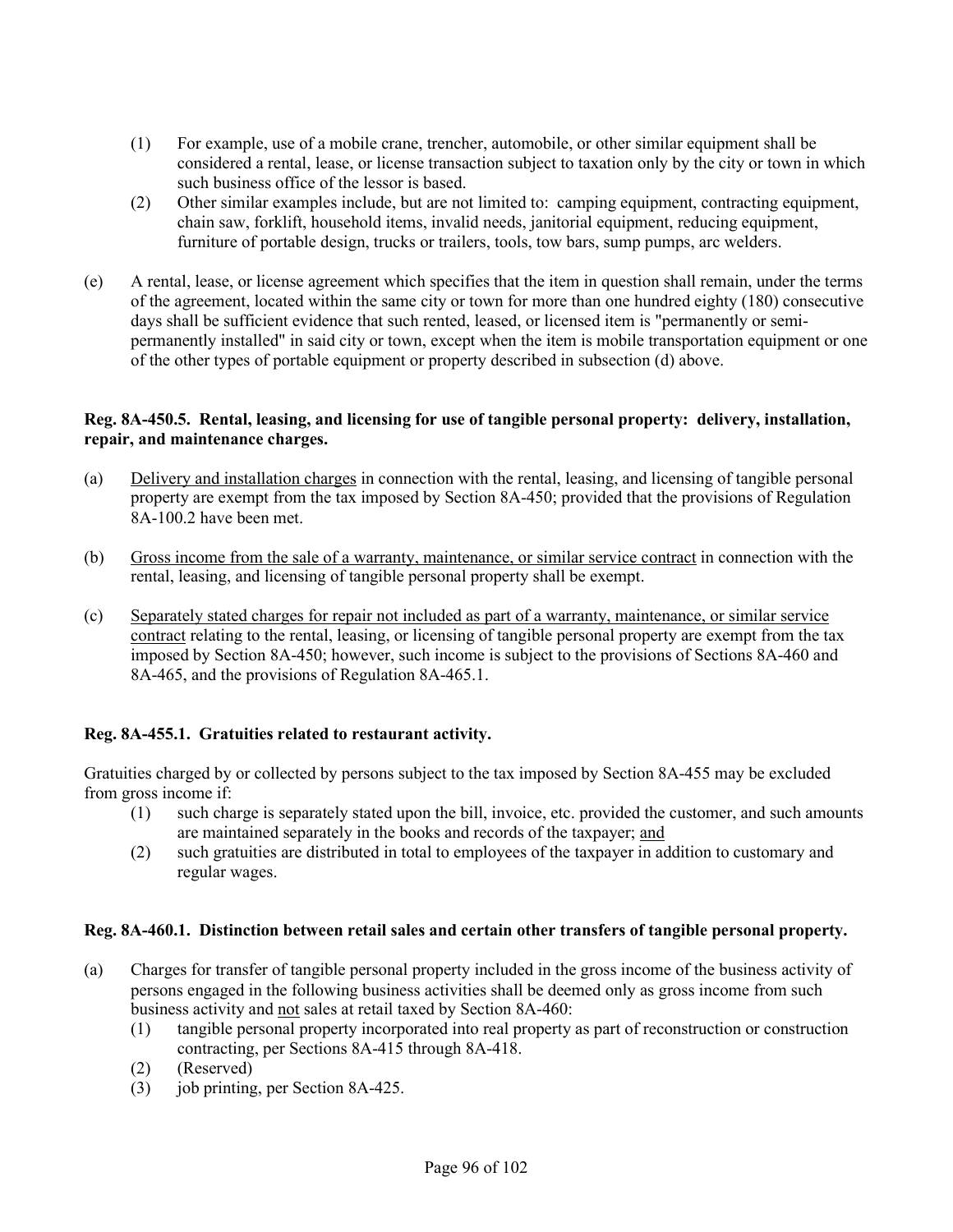- (4) mining, timbering, and other extraction, but not sales of sand, gravel, or rock extracted from the ground, per Section 8A-430.
- (5) publication of newspapers, magazines, and other periodicals, per Section 8A-435.
- (6) rental, leasing, and licensing of real or tangible personal property, per Sections 8A-445 or 8A-450.
- (7) restaurants and bars, per Section 8A-455.
- (8) food for home consumption, per Section 8A-462.
- (9) telecommunications services, per Section 8A-470.
- (10) utility services, per Section 8A-480.
- (11) wastewater removal services, per Section 8A-485.
- (b) Distinction between construction contracting, retail, and certain direct customer service activities.
	- (1) When an item is attached or installed on real property, it is a construction contracting activity and any subsequent repair, removal, or replacement of that item is construction contracting.
	- (2) Items attached or installed on tangible personal property are retail sales.
	- (3) Transactions where no tangible personal property is attached or installed are considered direct customer service activities (for example: carpet cleaning, lawn mowing, landscape maintenance).
	- (4) Demolition, earth moving, and wrecking activities are considered construction contracting.
- (c) The sale of sand, rock, and gravel extracted from the ground shall be deemed a sale of tangible personal property and not mining or metallurgical activity.
- (d) Sale of consumable goods incorporated into or applied to real property is considered a retail sale and not construction contracting. Examples of consumable goods are lubricants, faucet washers, and air conditioning coolant, but not paint.
- (e) Installation or removal of tangible personal property which has independent functional utility is considered a retail activity.
	- (1) "Tangible personal property which has independent functional utility" must be able to substantially perform its function(s) without attachment to real property. "Attachment to real property" must include more than connection to water, power, gas, communication, or other service.
	- (2) Examples of tangible personal property which has independent functional utility include artwork, furnishings, "plug-in" kitchen equipment, or similar items installed by bolts or similar fastenings.
	- (3) Examples of tangible personal property which does not have independent functional utility include wall-to-wall carpeting, flooring, wallpaper, kitchen cabinets, or "built-in" dishwashers or ranges.
	- (4) The installation of window coverings (drapes, mini-blinds, etc.) is always a retail activity.

### **Reg. 8A-460.2. Retail sales: trading stamp company transactions.**

A trading stamp transaction is defined as follows: the trading stamp company issues stamps to a vendor; the vendor then provides them to its customers; and the customer then exchanges the stamps for merchandise from the trading stamp company.

The exchange transaction for the merchandise shall be deemed a retail sale and the trading stamp company a retailer. All taxes imposed by this Chapter applicable to retail transactions are therefore applicable to such exchange transactions.

The rate of tax shall be the retail rate based upon the retail dollar value of the redeemed merchandise as expressed in the redemption dollar value per book of stamps or portion thereof. The tax imposition described herein is in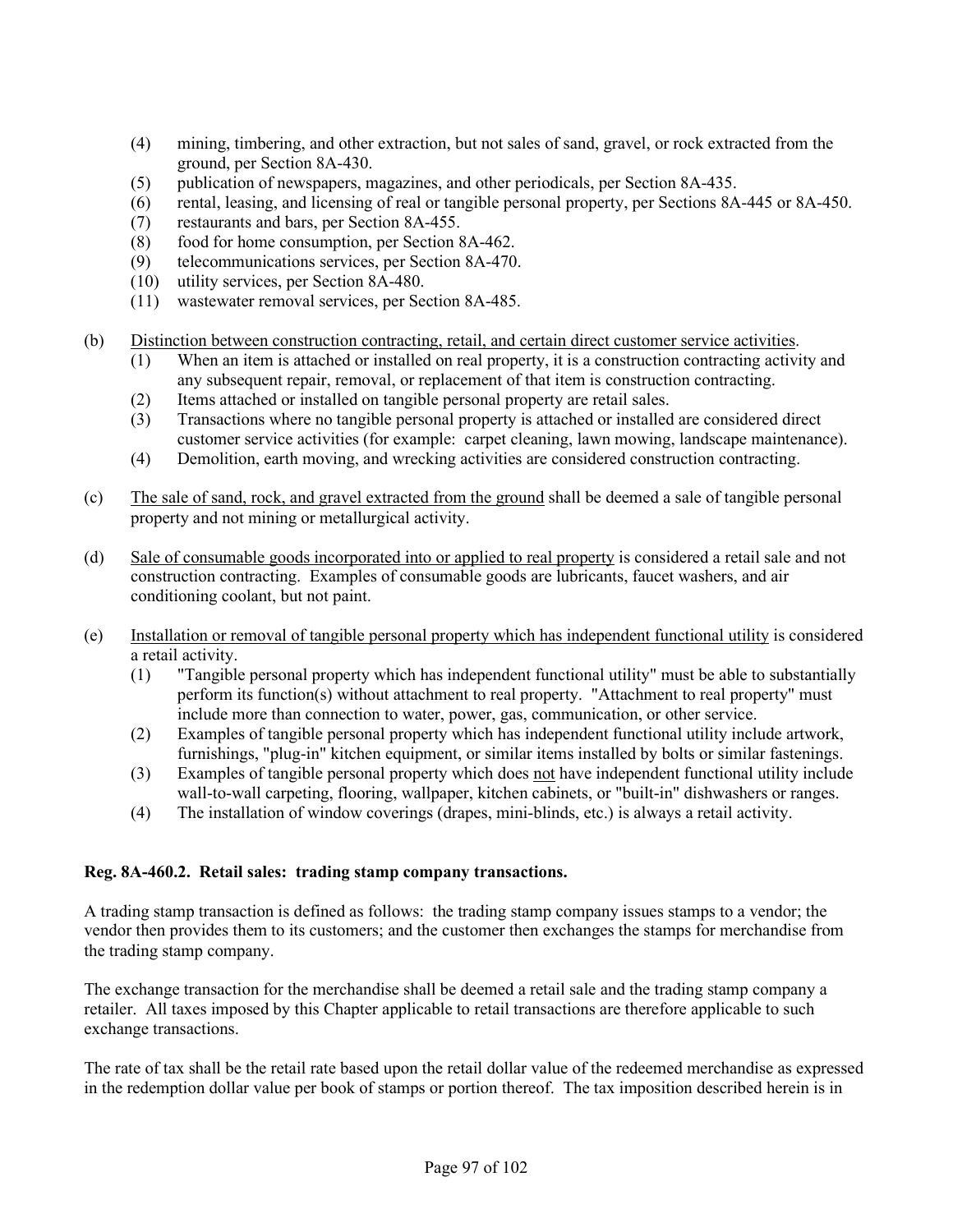lieu of any Privilege or Use Tax upon the business of issuing stamps, redeeming the same, or using or storing property redeemed.

# **Reg. 8A-460.3. Retail sales: membership fees of retailers.**

Membership, admission, or other fees charged by limited access retailers are considered part of taxable gross income of the business activity of selling tangible personal property.

## **Reg. 8A-460.4. Retail sales: professional services.**

- (a) "Professional Services" refer to services rendered by such persons as doctors, lawyers, accountants, architects, etc. for their customers or clients where the services meet particular needs of a specific client and only apply in the factual context of the client and the final product has no retail value in itself. For example, opinion letters, workpapers, reports, etc. are not in a form which would be subject to retail sales to customers. However, transfer of items in a form which would be subject to retail sales (e.g., artwork, forms, manuals, etc.) would not be considered professional services. The issue is one of fact which must be resolved in each situation.
- (b) Creative ("idea") labor and design labor that do not result in tangible personal property that will be or can be sold are deemed professional services and, if charged separately and maintained separately in the taxpayer's books and records, are not includable in gross income.
- (c) "Professional services" shall be deemed to include those items of tangible personal property which are incidental to the services rendered, provided such tangible personal property is "inconsequential."
	- (1) Incidental transfers of tangible personal property shall be regarded as "inconsequential" if,
		- (A) the purchase price of the tangible personal property to the person rendering the professional services represents less than fifteen percent (15%) of the charge, billing, or statement rendered to the purchaser in connection with the transaction, and
		- (B) the tangible personal property transferred is not itself in a form which is subject to retail sale.
	- (2) In cases where the tangible personal property transferred is deemed inconsequential, the provider of the tangible personal property so transferred is deemed the ultimate consumer of such tangible personal property, and subject to all applicable taxes imposed by this Chapter upon such transfer.
- (d) Examples:
	- (1) The transfer of paper embodying the result or work product of the services rendered by an attorney or certified public accountant is regarded as inconsequential to the charges for professional services.
	- (2) An appraisal report issued by an appraiser, reflecting such appraiser's efforts to appraise real estate, is regarded inconsequential.
	- (3) Use of a hair care product on a client's hair by a barber or beautician in connection with performing professional services is usually inconsequential. On the other hand, if the barber or beautician supplies the customer with a bottle of the product for the client's use thereafter and without the professional's assistance, the transfer of the bottle of hair care product is deemed not inconsequential.
	- (4) If a mortician properly segregates his professional services from other taxable activities on his bill (invoice, contract), his gross income would include only the income derived from the sale of tangible personal property (casket, cards, flowers, etc.) and rental, leasing, or licensing of real and tangible personal property. His charges for professional services (embalming, cosmetic work, etc.) would not be includable in gross income.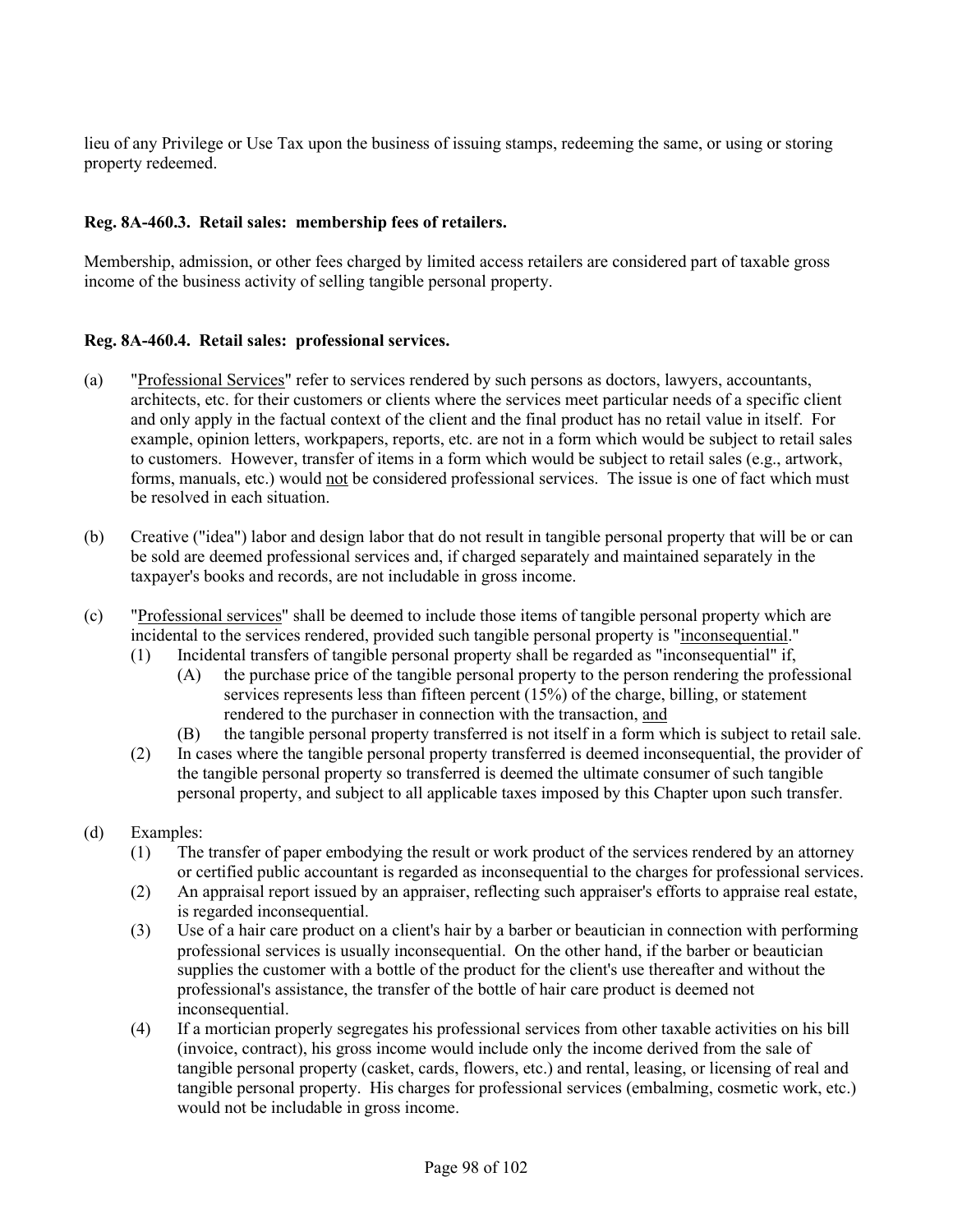## **Reg. 8A-460.5. Retail sales: monetized bullion; numismatic value of coins.**

- (a) "Monetized Bullion" means coins or other forms of money manufactured or minted from precious metals or other metals and issued as legal tender or a medium of exchange by or for any government authorized to do so.
- (b) Any coin shall be considered to have been transferred or acquired primarily for its "Numismatic value" if the sale or acquisition price:
	- (1) is equal to or greater than twice (2 times) the value of the metallic content of the coin as of the date of transfer or acquisition; and
	- (2) is equal to or greater than twice (2 times) its face value, in the case of a coin which, at the time of transfer or acquisition, was legal tender or a medium of exchange of the government issuing or authorizing its issuance.

## **Reg. 8A-460.6. Retail sales: consignment sales.**

Sales of merchandise acquired on consignment are taxable as retail sales. In cases where the merchant is acting as an agent on behalf of another dealer, sales of the consigned merchandise are taxable to the principal, provided the merchant makes full disclosure to customers that he is acting only as an agent for the named principal. However, when the principal is not deemed to be a dealer, such sales are considered to be those of the merchant and are taxable to him.

## **Reg. 8A-465.1. Retail sales: repair services.**

- (a) Fair market value of parts and labor charges. The Tax Collector may examine the reporting of all transactions covered by this Section to determine if an "arms-length" price is charged for the parts and materials. The applicable tax may not be avoided by pricing a part, which ordinarily sells to the customer at \$10, at \$5 and including the difference as "service" or "labor". In the absence of satisfactory evidence supplied by the taxpayer as to industry or business practice, the Tax Collector may use the cost of the part or materials to the taxpayer marked up by a reasonable profit, to estimate the gross income subject to tax.
- (b) (Reserved)

## **Reg. 8A-465.2. Retail sales: warranty, maintenance, and similar service contracts.**

- (a) Gross income from sales of warranty, maintenance, and service contracts is exempt from the tax imposed by Section 8A-460.
- (b) Transfers of tangible personal property in connection with a service, warranty, guaranty, or maintenance agreement between a vendor and a vendee shall be subject to tax under Section 8A-460 only to the extent of gross income received from separately itemized charges made for the items of property transferred.
- (c) The gross income derived from a maintenance insurance agreement, which agreement is entered into between the purchaser and any person other than the seller is not subject to tax imposed by Section 8A-460. If the provider of the maintenance insurance agreement pays for tangible personal property on behalf of the insured in the performance of the agreement, such sales are subject to all applicable taxes imposed by this Chapter.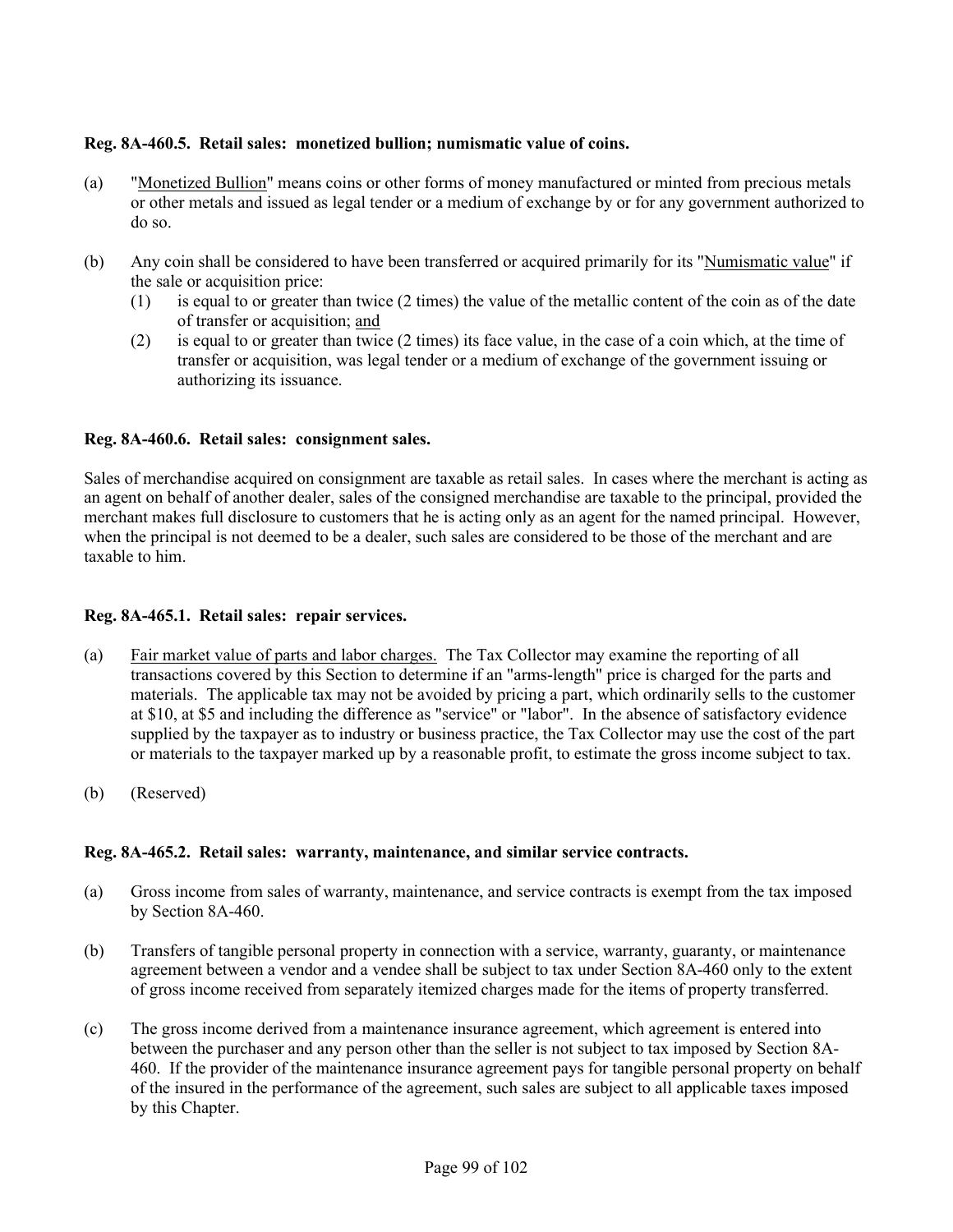- (d) Charges for tangible personal property provided under the terms of a warranty, maintenance, or service contract exempted under Section 8A-465 are subject to tax as retail sales.
- (e) However, gross income received by a dealer from a manufacturer for work performed under a manufacturer's warranty is not taxable under Section 8A-460.

## **Reg. 8A-465.3. Retail sales: sale of containers, paper products, and labels.**

- (a) The sale of a container or similar packaging material which contains personal property and which is transferred to the customer with the sale of the product is not taxable as a sale for resale. Examples of such nontaxable containers include but are not limited to:
	- (1) packaging materials sold to a manufacturer of video equipment for containment of the product during shipment.
	- (2) cellophane-type wrap sold to a meat department or butcher for containment of the individually wrapped or contained meat.
	- (3) bags used to contain loose fungible goods such as fruits, vegetables, and other products sold in bulk, where such bags or containers are used to contain and measure the amount purchased by the customer.
	- (4) shopping bags and similar merchandising bags sold to grocery stores, department stores or other retailers.
	- (5) gift wrappings and gift boxes sold to department stores or other retailers.
- (b) Sales of non-returnable or disposable paper (and similar products such as plastic or styrofoam) cups, lids, plates, bags, napkins, straws, knives, forks and other similar food accessories to a restaurant or others taxable under Section 8A-455 for transfer by the restaurant to its customer to contain or facilitate the consumption of the food, drink or condiment are sales for resale and not taxable.
- (c) Where a retailer imposes a charge for gift wrapping and the charge includes the container, paper, and other appropriate materials, the wrapping charge shall be considered a sale.
- (d) Charges for returnable containers, where the charges are imposed on the customer, are subject to tax at the time of the transaction. A credit may be taken for the amount of refund after such refund is made.
- (e) The sale of labels to a purchaser who affixes them to a primary container is a sale for resale and not taxable. Directional or instructional materials included with products sold are considered to be part of the product and a sale for resale. However, the sale of items such as price tags, shipping tags, and advertising matter delivered to the customer in connection with the retail sale is taxable to the retailer as a retail sale to it, and is not exempt as a sale for resale.

## **Reg. 8A-465.4. Retail sales: aircraft acquired for use outside the State.**

"Aircraft acquired for use outside the State" means aircraft, navigational and communication instruments, and other accessories and related equipment sold to:

- (a) Any foreign government for use by such government outside of this State.
- (b) Persons who are not residents of this State and who will not use such property in this State other than in removing such property from this State. This subsection also applies to corporations that are not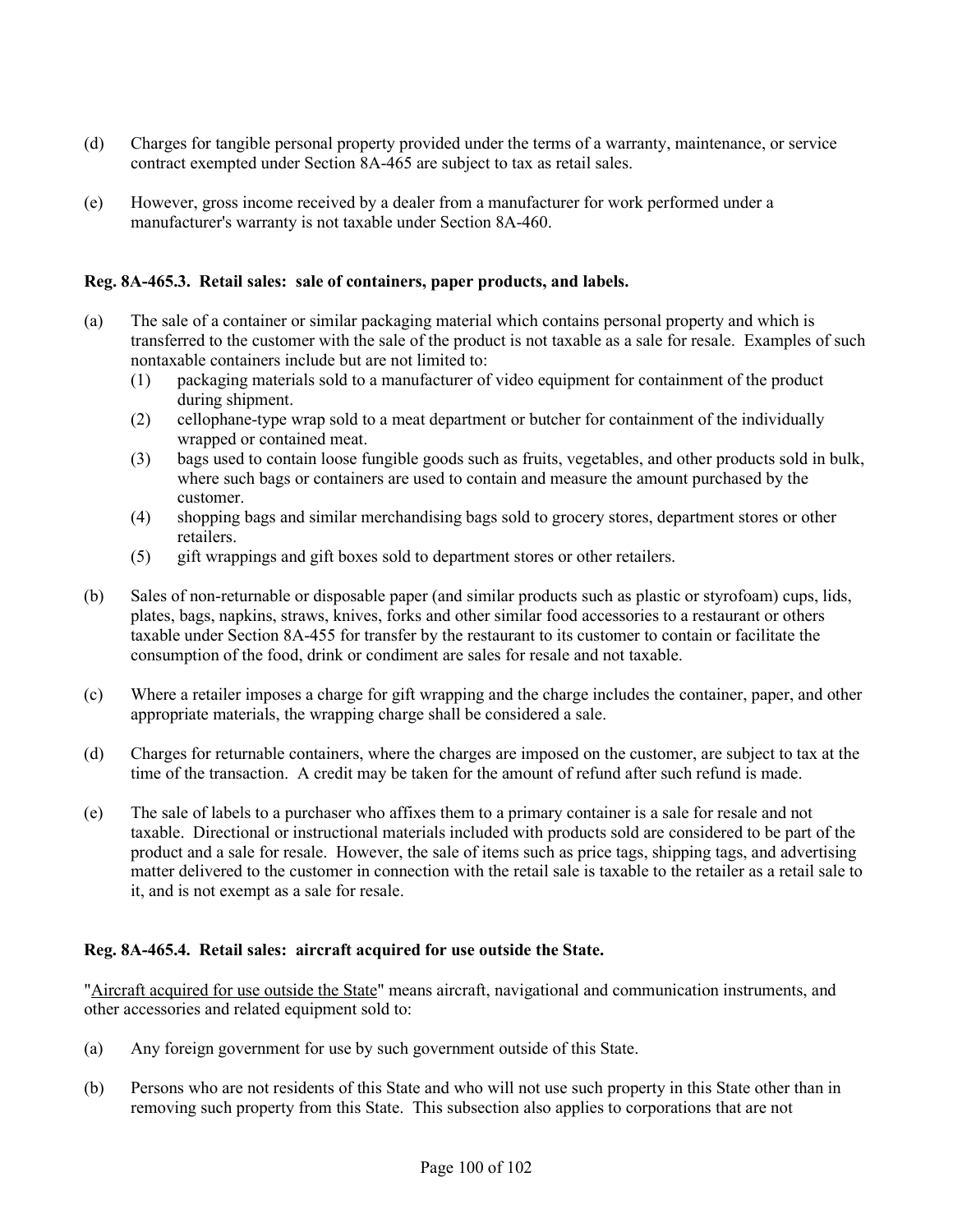incorporated in this State, regardless of maintaining a place of business in this State, if the principal corporate office is located outside this State and the property will not be used in this State other than in removing the property from this State.

## **Reg. 8A-470.1. Telecommunication services.**

- (a) Gross income from the business activity of providing telecommunication services to consumers within this City shall not include:
	- (1) charges for installation, maintenance, and repair of telecommunication equipment which are subject to the provisions of Sections 8A-415, 8A-416, or 8A-417 (construction contracting); 8A-445 (real property rental); 8A-450 (tangible personal property rental); or 8A-460 (retail sales); depending upon the nature of the work performed.
	- (2) separately billed advertising charges which are subject to the provisions of Section 8A-405 or 8A-435.
- (b) Mobile equipment. In cases where the customer is being provided telecommunication services to receiving/transmission equipment designed to be mobile in nature (for example, mobile telephones, portable hand-held two-way radios, paging devices, etc.), the provider shall, for the purposes of the tax imposed by this Section, determine whether such provider's customers are "within this City" as follows:
	- (1) by the billing address of the customer, provided that such address is a permanent residence or business location of the consumer within the State.
	- (2) in all other cases, the business location of the telecommunications provider.

## **Reg. 8A-475.1. Distinction between transporting for hire and certain related activities.**

The hiring of mobile equipment (cranes, airplanes, limousines, etc.) is deemed rental, leasing, or licensing for use of tangible personal property whenever the charge is for a fixed sum or hourly rate. By comparison, the activity of a common carrier conveying goods or persons for a fee based upon distance, and not time, shall be considered transporting for hire.

# **Reg. 8A-520.1. (Reserved)**

## **Reg. 8A-520.2. Change of method of reporting.**

- (a) Any taxpayer electing to change his reporting method shall be permitted to do so only upon filing a written request to the Tax Collector and after receiving written approval of the Tax Collector. The approval shall state the effective date of the change.
- (b) The Tax Collector may postpone such approval to allow for examination of the records of the taxpayer and may further require that all tax liability be satisfied up to the effective date of the change.
- (c) Failure of the taxpayer to notify the Tax Collector and await approval before changing the method of reporting will subject the taxpayer to interest and penalties if his original method of reporting would produce higher taxes due the City. When a person makes such change without the consent of the Tax Collector, the Tax Collector may audit his books and records to verify the tax liability as of the date of the change.